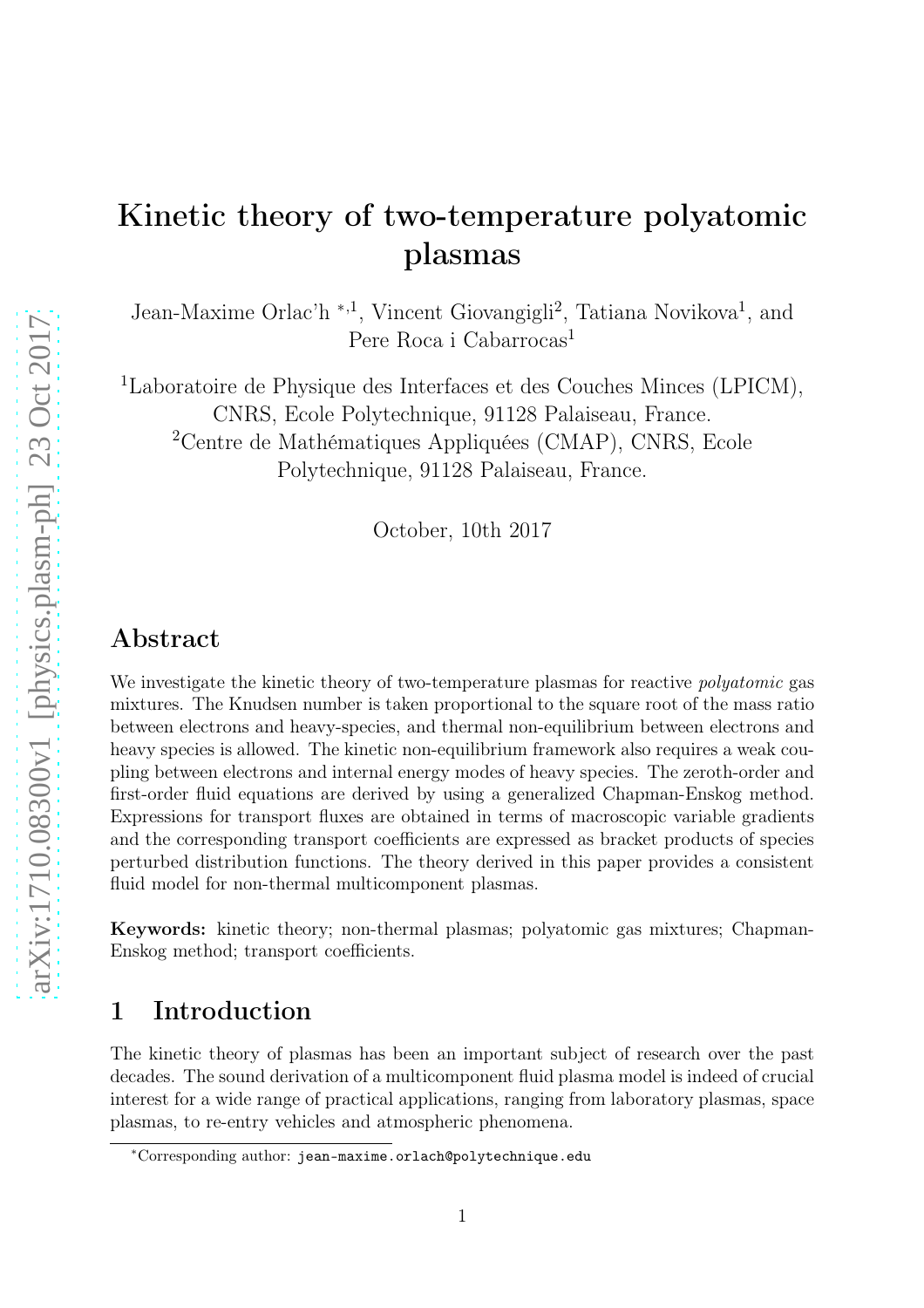Application of the Chapman-Enskog theory to ionized gas mixtures was first discussed by Chapman and Cowling for monoatomic binary mixtures [\[8\]](#page-62-0), and by Ferziger and Kaper for multicomponent mixtures of monoatomic gases [\[17\]](#page-63-0), in a regime where all species have the same temperature, assuming that the electric field is not intense. More recently, Giovangigli and Graille extended the work of Ferziger and Kaper to the case of reactive polyatomic gas mixtures [\[20\]](#page-63-1) [\[21\]](#page-63-2). Interactions between particles at distances greater than the Debye length are considered to be mediated by the electric and magnetic fields while those at shorter distance are considered to be true collisions. Thus, the collision operator generally used is the Boltzmann collision operator with shielded potentials. The Fokker-Planck operator can also be used, but the latter yields identical results within a few percent accuracy [\[17\]](#page-63-0). Besides, the number of particles in a Debye sphere must be large, the cyclotron radius and the wavelength of any electromagnetic wave must be larger than the Debye length.

Higher order evaluations of transport coefficients have been performed by Kaneko and coworkers for binary neutral mixtures in uniform magnetic fields in a simplified steady kinetic framework [\[31,](#page-64-0) [32\]](#page-64-1). Convergence properties of the Chapman-Enskog expansion for transport coefficients of magnetized argon plasmas have been investigated by Bruno and coworkers [\[5,](#page-62-1) [7,](#page-62-2) [6\]](#page-62-3). The degree of anisotropy of various transport coefficients induced by the magnetic field has been studied in terms of the electron Hall parameter. Bruno and coworkers have established in particular the important influence of the Ramsauer minimum in the electron-argon cross sections on the transport coefficients of magnetized argon plasmas [\[7,](#page-62-2) [6\]](#page-62-3).

The first kinetic model for a binary gas mixture composed of light and heavy species was derived by Lorentz [\[36\]](#page-64-2) [\[8\]](#page-62-0). This model, also referred to as the "Lorentzian gas", assumed that the heavy molecules were not altered by their collisions with light particles, and that mutual encounters between light particles were of negligible influence compared to encounters with heavy molecules. However, when considering a multiscale analysis of the Boltzmann equations for ionized gases in the fluid regime, both the Knudsen number  $K_n$  and the ratio of the electron mass over the heavy-species characteristic mass  $\varepsilon = \sqrt{\mathfrak{m}_e^0/\mathfrak{m}_h^0}$  tend to zero. Mixtures of monoatomic gases that are not at thermodynamic equilibrium with multitemperature transport arising from small electron-to-ion mass ratio asymptotics have been investigated by Chmieleski and Ferziger [\[9\]](#page-62-4), and in the fully ionized case by Braginskii using the Landau equation [\[3,](#page-62-5) [4\]](#page-62-6). Multitemperature models also naturally arise with the presence of strong electric fields, in particular in swarm physics [\[39\]](#page-64-3). As shown by Petit and Darrozes [\[11\]](#page-62-7), the Boltzmann equations exhibit a singularity in the limit  $\varepsilon \to 0, K_n \to 0$ , which might be solved upon assuming that the Knudsen number is proportional to the small parameter  $\varepsilon$ 

$$
K_n \propto \varepsilon. \tag{1.1}
$$

Such a scaling is associated with the thermal non-equilibrium between light and heavy species. This scaling was first applied by Degond and Lucquin [\[13\]](#page-63-3) [\[12\]](#page-62-8) to the derivation of a two-temperature macroscopic fluid model for a binary mixture made of electrons and positive ions. In the meantime, Magin and Degrez [\[38\]](#page-64-4) developed a model for multicomponent non-thermal plasmas, where they introduced the scaling of Petit and Darrozes [\[11\]](#page-62-7) in order to account for thermal non-equilibrium. Their model was improved by Graille, Magin and Massot, who further investigated the strongly magnetized case for a multicom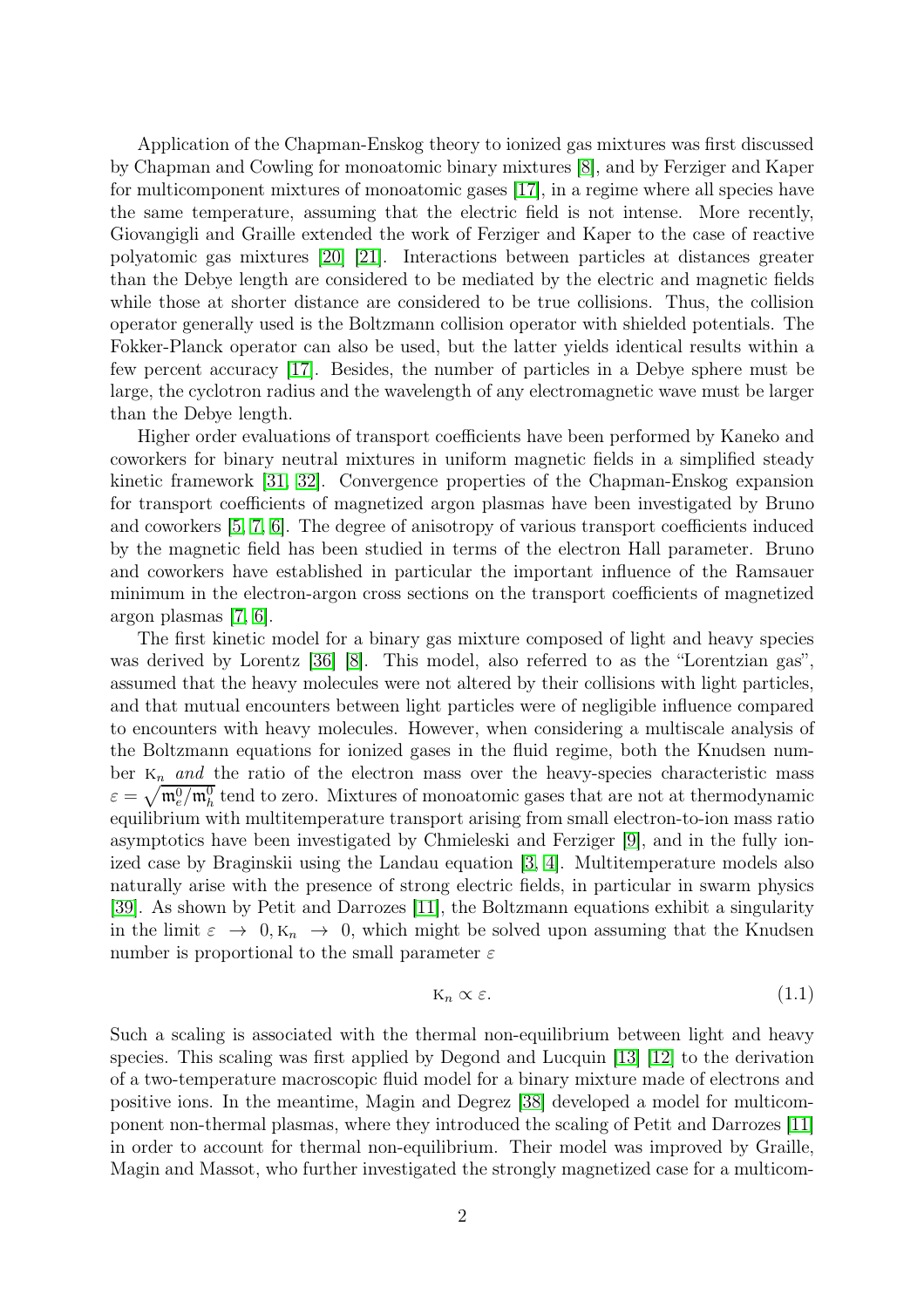ponent mixture of monoatomic gases [\[25\]](#page-63-4). The macroscopic equations in the zeroth-order and first-order regimes, together with expressions for the transport fluxes and the transport coefficients, have been obtained. New bracket expressions have been established for the perpendicular and transverse diffusion, thermal diffusion and partial thermal conductivity coefficients as well as for the shear viscosity coefficients. Positivity properties of multicomponent diffusion matrices have been investigated and the mathematical structure of transport linear systems has also been addressed.

However, in many applications gas mixtures are made of polyatomic molecules, whose internal energy structure may have a significant influence on the transport coefficients of the mixture [\[15\]](#page-63-5) [\[44\]](#page-64-5). Additionally, the presence of excited atoms or molecules is common in a so-called "low-temperature" plasma.

In this paper, we generalize the results of Graille, Magin and Massot to multicomponent mixtures of polyatomic gases. We assume that there is only one velocity in the mixture and discard multifluid models where each species has its own velocity [\[4\]](#page-62-6). It is worth mentioning that macroscopic multifluid conservation equations lead to very serious mathematical pathologies [\[10\]](#page-62-9). The mixture of polyatomic species is described in a semi-classical framework by using Wang Chang-Uhlenbeck-de Boer equations. These equations preaverage the collision cross sections over degeneracies [\[42,](#page-64-6) [14\]](#page-63-6). The chemical source terms appearing in the Boltzmann equations are taken essentially from Ludwig and Heil [\[37\]](#page-64-7), Alexeev et al. [\[1\]](#page-62-10), Ern and Giovangigli [\[16\]](#page-63-7) and Grünfeld [\[26\]](#page-63-8). These chemical source terms are valid for arbitrary chemical mechanisms. We also assume that the distribution functions do not depend on any of the angular momenta [\[39\]](#page-64-3).

We study the Enskog expansion and obtain macroscopic equations in the zeroth- and first-order regimes, together with transport fluxes and transport coefficients. We further investigate the positivity properties of the resulting heavy-species multicomponent diffusion matrices. These properties, established here for the exact matrices arising from the kinetic theory of gases, are a key point in numerical approximations of multicomponent diffusion, where these properties must be enforced by the computational algorithms used to evaluate the transport coefficients.

Our paper is organized as follows. In section [2,](#page-2-0) we introduce the kinetic framework. In section [3,](#page-8-0) we set the scaling hypotheses and derive an asymptotic expansion of the Boltzmann equations. In section [4,](#page-21-0) the Chapman-Enskog procedure is applied on the basis of the proposed scaling. The transport fluxes are expressed in terms of macroscopic variable gradients and transport coefficients in section [5.](#page-43-0) Finally, section [6](#page-55-0) synthesizes the macroscopic equations obtained.

## <span id="page-2-0"></span>2 Kinetic Framework

In this section, we describe a theoretical framework for the kinetic theory of polyatomic non-thermal plasmas. We first introduce a generalized Boltzmann equation, which is then reformulated in the heavy-species reference frame. We next present collisional invariants of the collision operators.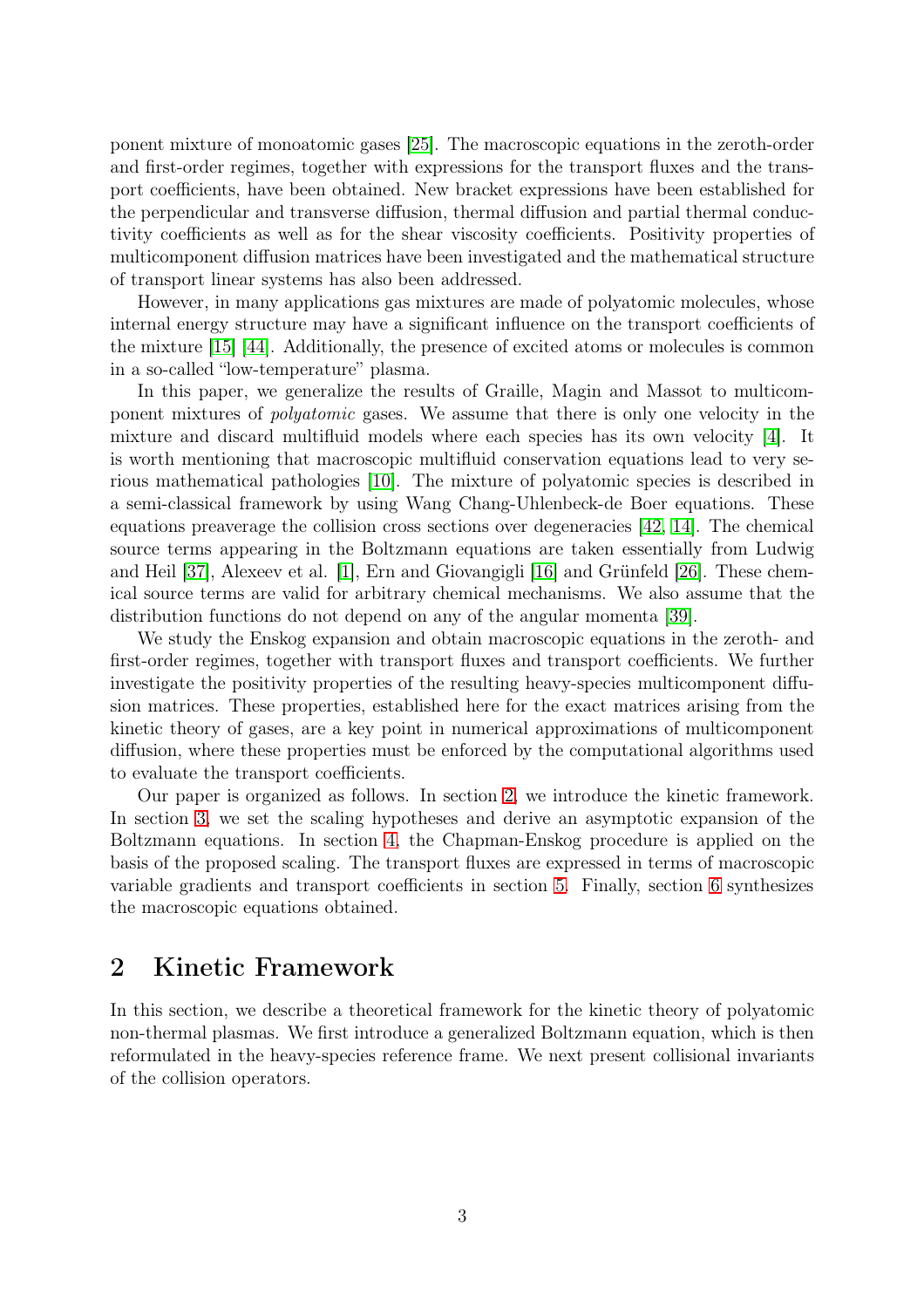#### 2.1 Generalized Boltzmann equation

The starting point is the Boltzmann equation for reactive polyatomic ionized gas mixtures derived from Ref. [\[20\]](#page-63-1) in a semiclassical framework. It preaverages the collision cross sections over the degeneracies and can be derived from the Waldmann-Snider quantum mechanical Boltzmann equation [\[47\]](#page-64-8).

The plasma is described as a multicomponent gas mixture of electrons, neutrals, and ions. The electron has only one internal degree of freedom, namely its ground state, and its distribution function reads  $f_e(t, \mathbf{x}, \mathbf{c}_e)$ , where t is the time, x is the three-dimensional spatial coordinate, and  $c_e$  the velocity of the electron. We denote by  $\mathfrak{H}$  the indexing set of heavy species, which can be ionized or not. For each  $i \in \mathfrak{H}$ , we denote by  $\mathfrak{Q}_i$  the set of internal degrees of freedom associated with the  $i<sup>th</sup>$  heavy species. The distribution function for the  $i^{\text{th}}$  heavy species then reads  $f_i(t, \mathbf{x}, \mathbf{c}_i, 1)$ , where  $\mathbf{c}_i$  denotes the velocity of the molecule, and  $I \in \mathfrak{Q}_i$  its quantum state. Finally, we denote by  $\mathfrak{S} = \mathfrak{H} \cup \{e\}$  the indexing set of the plasma species. The species distribution functions are then governed by a generalized Boltzmann equation that takes into account the reactive aspect of the mixture. We denote by  $f_h = (f_i)_{i \in \mathfrak{H}}$  the family of heavy-species distribution functions, and by  $f = (f_k)_{k \in \mathfrak{S}} = (f_e, f_h)$  the complete family of species distribution functions. The subscript "h" refers to the set of heavy species. Finally, we denote by  $q_k$  the charge carried by the  $k^{\text{th}}$  species, while **E** and **B** refer to the electric and magnetic fields, respectively.

The Boltzmann equation governing the species distribution functions reads in an inertial reference frame [\[8\]](#page-62-0) [\[17\]](#page-63-0) [\[19\]](#page-63-9) [\[25\]](#page-63-4)

<span id="page-3-1"></span>
$$
\mathcal{D}_k(f_k) = \mathcal{S}_k(f) + \mathcal{C}_k(f), \quad k \in \mathfrak{S},\tag{2.1}
$$

where  $\mathcal{D}_k$  denotes the usual streaming differential operator

$$
\mathcal{D}_k(f_k) = \partial_t f_k + \mathbf{c}_k \cdot \partial_x f_k + \frac{q_k}{\mathfrak{m}_k} \left[ \mathbf{E} + \mathbf{c}_k \wedge \mathbf{B} \right] \cdot \partial_{\mathbf{c}_k} f_k, \quad k \in \mathfrak{S}, \tag{2.2}
$$

while  $S_k(f)$  and  $C_k(f)$  are the scattering or nonreactive source term, and the chemically reactive source term, respectively.

Under the assumption that the system is dilute, the scattering source term can be written in the form

$$
\mathcal{S}_{k}\left(f\right) = \sum_{l \in \mathfrak{S}} \mathcal{S}_{kl}\left(f_{k}, f_{l}\right),\tag{2.3}
$$

where  $\mathcal{S}_{kl}$  denotes the scattering source term for the  $k^{\text{th}}$  species due to collisions with molecules of the  $l^{\text{th}}$  species

<span id="page-3-0"></span>
$$
S_{kl}(f) = \sum_{\substack{\kappa' \in \mathfrak{Q}_k \\ \mathbf{L}, \mathbf{L}' \in \mathfrak{Q}_l}} \int \left( f'_k f'_l \frac{a_{k\kappa} a_{l\mathbf{L}}}{a_{k\kappa'} a_{l\mathbf{L}'}} - f_k f_l \right) |\mathbf{c}_k - \mathbf{c}_l| \sigma_{kl}^{\kappa \mathbf{L} \kappa' \mathbf{L}'} d\boldsymbol{\omega}'_{kl} d\mathbf{c}_l. \tag{2.4}
$$

We have denoted by  $a_{k\kappa}$  the degeneracy of the  $\kappa^{\text{th}}$  quantum energy shell of the  $k^{\text{th}}$  species,  $\bm{\omega}_{kl} = (\bm{c}_k - \bm{c}_l)/|\bm{c}_k - \bm{c}_l|$  and  $\bm{\omega}_{kl}' = (\bm{c}_k' - \bm{c}_l')/|\bm{c}_k' - \bm{c}_l'|$  the directions of the relative velocities, respectively before and after collision, and  $\sigma_{kl}^{\text{KLK'L'}}$  the differential cross-section associated with a binary collision between a molecule of the  $k^{\text{th}}$  species in internal energy state K and a molecule of the  $l<sup>th</sup>$  species in internal energy state L.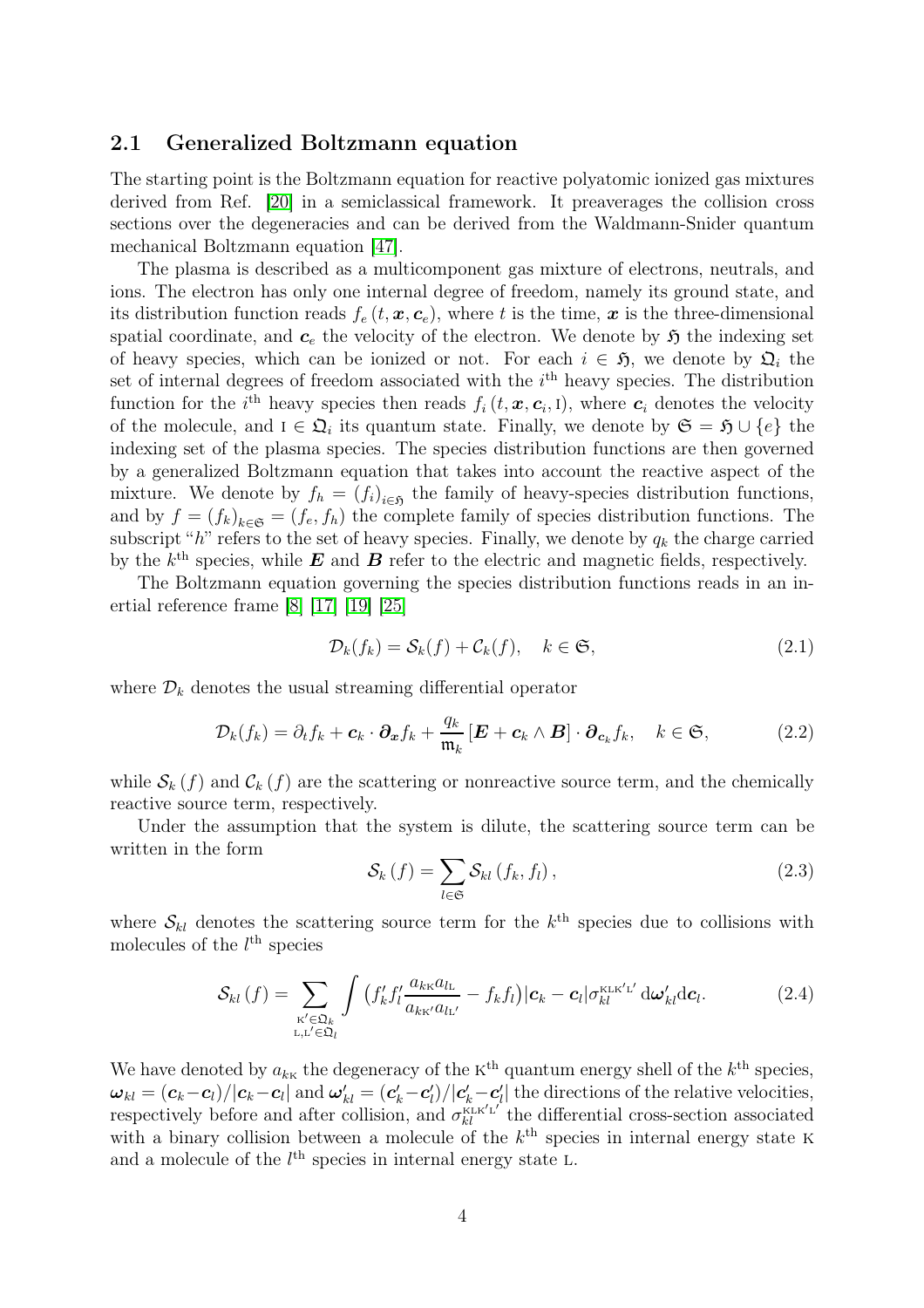The differential cross-section is taken in the classical form [\[47\]](#page-64-8) [\[8\]](#page-62-0) [\[17\]](#page-63-0) [\[25\]](#page-63-4)

$$
\sigma_{kl}^{\text{KLK}'L'} = \sigma_{kl}^{\text{KLK}'L'} \left( \frac{\mu_{kl} g_{kl}^2}{k_{\text{B}} T^0}, \boldsymbol{\omega}_{kl} \cdot \boldsymbol{\omega}_{kl}' \right), \qquad (2.5)
$$

where  $\mu_{kl} = \mathfrak{m}_k \mathfrak{m}_l / (\mathfrak{m}_k + \mathfrak{m}_l)$  is the reduced mass of the pair of particles,  $g_{kl} = |\mathbf{c}_k - \mathbf{c}_l|$ is their relative velocity,  $T^0$  is a reference temperature which is common to all species, and  $k_B$  is the Boltzmann constant. One could also work with transition probabilities  $W_{kl}^{\text{KLK}'\text{L}'}$  rather than with classical collision cross-sections  $\sigma_{kl}^{\text{KLK}'\text{L}'}$ . Transition probabilities are notably interesting with reactive collisions, since the term  $\mathcal{C}_k(f)$  is then much easier to write. For binary collisions, transition probabilities and differential cross-sections are related through the following identity [\[37\]](#page-64-7) [\[1\]](#page-62-10) [\[27\]](#page-63-10)

$$
|\boldsymbol{c}_k - \boldsymbol{c}_l| \sigma_{kl}^{\text{KLK}'\text{L}'} d\boldsymbol{\omega}_{kl}' = \mathcal{W}_{kl}^{\text{KLK}'\text{L}'} d\boldsymbol{c}_k' d\boldsymbol{c}_l'. \tag{2.6}
$$

Classically, the forward and reverse collision cross-sections exhibit reciprocity relations in the form [\[47\]](#page-64-8) [\[48\]](#page-64-9) [\[8\]](#page-62-0) [\[17\]](#page-63-0)

<span id="page-4-1"></span>
$$
a_{k\kappa}a_{l\kappa} g_{kl} \sigma_{kl}^{\kappa \kappa' \kappa' \iota'} dC_k dC_l d\omega'_{kl} = a_{k\kappa'} a_{l\kappa'} g'_{kl} \sigma_{kl}^{\kappa' \kappa' \kappa} dC'_k dC'_l d\omega_{kl}.
$$
 (2.7)

For the reactive, or chemistry, source term  $\mathcal{C}_k(f)$ , we consider a chemical reaction mechanism composed of an arbitrary number of elementary reactions. Unlike for the scattering process, we take into account multiple reactive collisions, including triple reactive collisions since recombination reactions cannot often proceed otherwise [\[35\]](#page-64-10) [\[1\]](#page-62-10) [\[27\]](#page-63-10). If we denote by R the set of reactions, each chemical reaction  $r \in \mathcal{R}$  can be written in the form

$$
\sum_{k \in \mathfrak{F}^r} \mathfrak{M}_k \rightleftharpoons \sum_{k \in \mathfrak{B}^r} \mathfrak{M}_k, \quad r \in \mathcal{R}, \tag{2.8}
$$

where  $\mathfrak{M}_k$  denotes the chemical symbol of the  $k^{\text{th}}$  species, and where  $\mathfrak{F}^r$  and  $\mathfrak{B}^r$  are, respectively, the indices for the reactant and product species in the  $r<sup>th</sup>$  elementary reaction, counted with their order of multiplicity. The letters  $\mathfrak{F}^r$  and  $\mathfrak{B}^r$  are mnemonic for the forward and backward directions, respectively. We denote by  $\nu_{kr}^{\text{f}}$  and  $\nu_{kr}^{\text{b}}$  the stoichiometric coefficients of the  $k^{\text{th}}$  species among reactants and products, respectively, and we also denote by  $F^r$  and  $B^r$  the indices of internal energy states for reactants and products, respectively. In other words, the forward and backward coefficients  $\nu_{kr}^{\text{f}}$  and  $\nu_{kr}^{\text{b}}$  are the order of multiplicity of the  $k^{\text{th}}$  species in  $\mathfrak{F}^r$  and  $\mathfrak{B}^r$ , respectively. For a given  $k \in \mathfrak{S}$ ,  $\mathfrak{F}_k^r$ denotes the set of reactant indices where the index for the  $k^{\text{th}}$  species has been removed only once and we introduce a similar notation for  $\mathfrak{B}^r_k$ ,  $F^r_k$  and  $B^r_k$ .

The reactive source term,  $\mathcal{C}_k(f)$ , then reads [\[16\]](#page-63-7)

<span id="page-4-2"></span><span id="page-4-0"></span>
$$
\mathcal{C}_k(f) = \sum_{r \in \mathcal{R}} \mathcal{C}_k^r(f),\tag{2.9}
$$

where  $C_k^r(f)$  is the source term for the  $k^{\text{th}}$  species due to the  $r^{\text{th}}$  elementary reaction

$$
\mathcal{C}_{k}^{r}(f) = \nu_{k}^{r f} \sum_{\mathbf{F}_{\mathbf{K},\mathbf{B}^{r}}^{r}} \int \Big( \prod_{j \in \mathfrak{B}^{r}} f_{j} \frac{\prod_{j \in \mathfrak{B}^{r}} \beta_{j}}{\prod_{i \in \mathfrak{F}^{r}} \beta_{i}} - \prod_{i \in \mathfrak{F}^{r}} f_{i} \Big) \mathcal{W}_{\mathfrak{F}^{r} \mathfrak{B}^{r}}^{\mathbf{F}^{r} \mathbf{B}^{r}} \prod_{i \in \mathfrak{F}^{r}} \mathrm{d} \mathbf{c}_{i} \prod_{j \in \mathfrak{B}^{r}} \mathrm{d} \mathbf{c}_{j} \qquad (2.10)
$$
\n
$$
+ \nu_{k}^{r b} \sum_{\mathbf{F}^{r}, \mathbf{B}_{\mathbf{K}}^{r}} \int \Big( \prod_{i \in \mathfrak{F}^{r}} f_{i} - \frac{\prod_{j \in \mathfrak{B}^{r}} \beta_{j}}{\prod_{i \in \mathfrak{F}^{r}} \beta_{i}} \prod_{j \in \mathfrak{B}^{r}} f_{j} \Big) \mathcal{W}_{\mathfrak{F}^{r} \mathfrak{B}^{r}}^{\mathbf{F}^{r} \mathbf{B}^{r}} \prod_{i \in \mathfrak{F}^{r}} \mathrm{d} \mathbf{c}_{i} \prod_{j \in \mathfrak{B}^{r}} \mathrm{d} \mathbf{c}_{j},
$$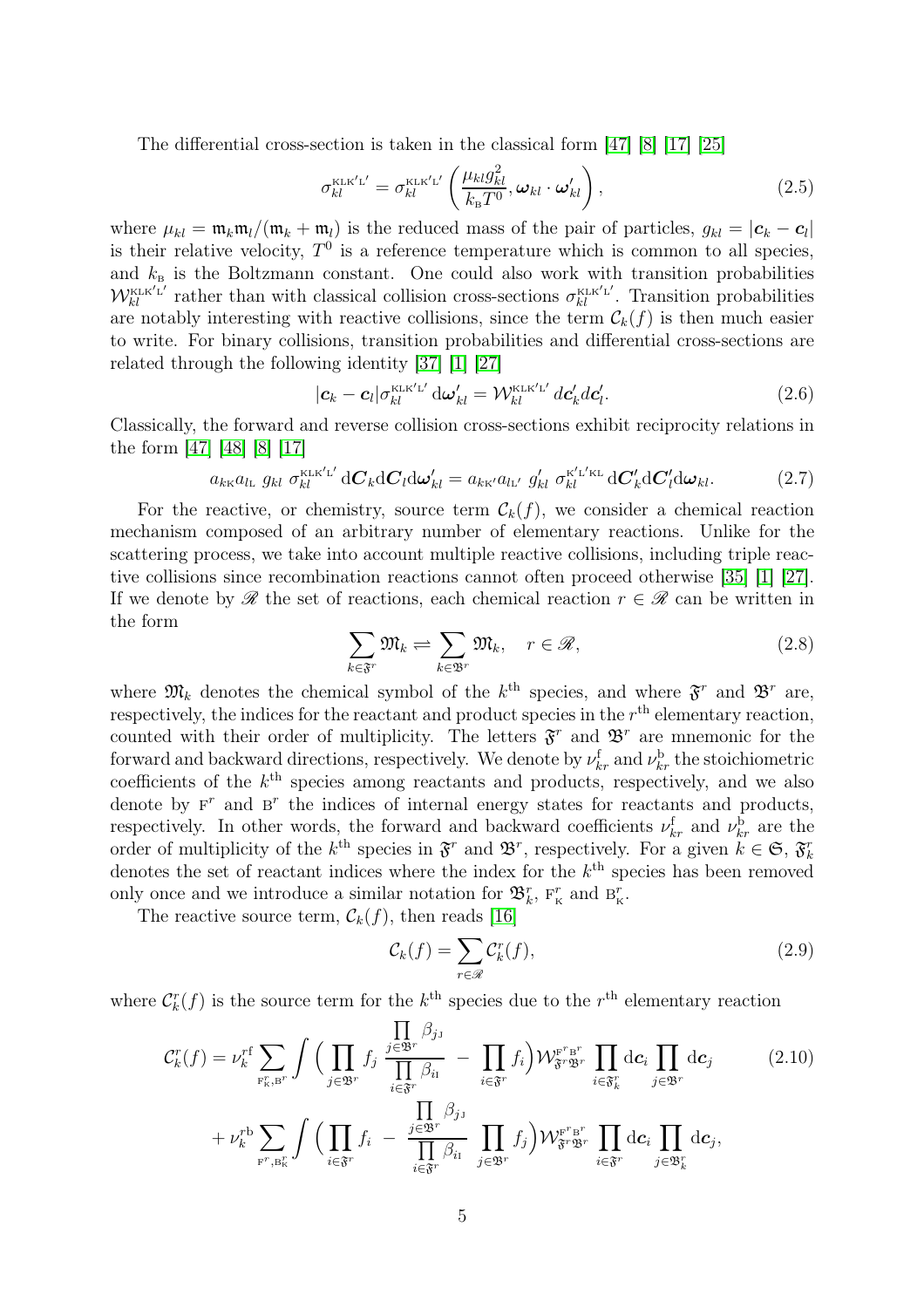where  $\beta_{k\kappa} = h_p^3/(a_{k\kappa} \mathfrak{m}_k^3)$ , and  $h_p$  is the Planck constant. The quantity  $\mathcal{W}_{\mathfrak{F}^r \mathfrak{B}^r}^{\mathfrak{F}^r}$  is the transition probability for a reactive collision in which the reactants  $\mathfrak{F}^r$  with internal energy states  $F^r$  are transformed into products  $\mathfrak{B}^r$  with internal energy states  $B^r$ . The sums over  $F^r$ , respectively  $F^r_{\kappa}$ , represent the sums over  $I \in \mathfrak{Q}_i$  for all  $i \in \mathfrak{F}^r$ , respectively  $i \in \mathfrak{F}^r_k$ . Similarly, the sums over B<sup>r</sup>, respectively B<sub>K</sub><sup>r</sup>, represent the sums over  $J \in \mathfrak{Q}_j$  for all  $j \in \mathfrak{B}^r$ , respectively  $j \in \mathfrak{B}_k^r$ . Several examples for different types of reactions are given in [\[19\]](#page-63-9). Finally, the reactive transition probabilities exhibit the following symmetry properties [\[37\]](#page-64-7) [\[27\]](#page-63-10) [\[1\]](#page-62-10) [\[19\]](#page-63-9)

$$
\mathcal{W}_{\mathfrak{F}^r \mathfrak{B}^r}^{\mathbf{F}^r \mathbf{B}^r} \prod_{j \in \mathfrak{B}^r} \beta_{j\mathbf{J}} = \mathcal{W}_{\mathfrak{B}^r \mathfrak{F}^r}^{\mathbf{B}^r \mathbf{F}^r} \prod_{i \in \mathfrak{F}^r} \beta_{i\mathbf{I}}.
$$
\n(2.11)

#### 2.2 Heavy-species reference frame

Given the strong disparity of masses between electrons and heavy species, it is natural to choose a reference frame associated with the motion of the heavy species [\[25\]](#page-63-4). We thus introduce the mean electron and mean heavy-species velocities, given by

$$
\rho_e \mathbf{v}_e = \int \mathfrak{m}_e \mathbf{c}_e f_e \, \mathrm{d} \mathbf{c}_e, \qquad (2.12)
$$

$$
\rho_h \boldsymbol{v}_h = \sum_{j \in \mathfrak{H}} \sum_{\mathfrak{J} \in \mathfrak{Q}_j} \int \mathfrak{m}_j \boldsymbol{c}_j f_j \,\mathrm{d} \boldsymbol{c}_j,\tag{2.13}
$$

where the subscript "h" refers to the set of heavy species, and  $\rho_h = \sum_{j \in \mathfrak{H}} \rho_j$  is the heavyspecies mass density, so that  $\rho = \rho_e + \rho_h$ . The hydrodynamic velocity of the fluid is then given by

$$
\rho \mathbf{v} = \rho_e \mathbf{v}_e + \rho_h \mathbf{v}_h. \tag{2.14}
$$

We now introduce the peculiar velocity of the  $k^{\text{th}}$  species with respect to the heavy-species reference frame

$$
\boldsymbol{C}_k = \boldsymbol{c}_k - \boldsymbol{v}_h, \quad k \in \mathfrak{S}, \tag{2.15}
$$

and denote by  $f_k(t, \mathbf{x}, \mathbf{C}_k, \mathbf{k})$  the distribution function of the  $k^{\text{th}}$  species in the new reference frame.

In the heavy-species reference frame, the streaming operator  $\mathcal{D}_k$  reads [\[25\]](#page-63-4)

$$
\mathcal{D}_k(f_k) = \partial_t f_k + (\mathbf{C}_k + \mathbf{v}_h) \cdot \partial_x f_k + \frac{q_k}{\mathfrak{m}_k} [\mathbf{E} + (\mathbf{C}_k + \mathbf{v}_h) \wedge \mathbf{B}] \cdot \partial_{\mathbf{C}_k} f_k \qquad (2.16)
$$

$$
- \frac{D\mathbf{v}_h}{Dt} \cdot \partial_{\mathbf{C}_k} f_k - (\partial_{\mathbf{C}_k} f_k \otimes \mathbf{C}_k) : \partial_x \mathbf{v}_h,
$$

where  $\frac{D}{Dt}$  is the time derivative following the heavy-species velocity reference frame

$$
\frac{D}{Dt} = \partial_t + \boldsymbol{v}_h \cdot \boldsymbol{\partial}_x. \tag{2.17}
$$

The scattering source term [\(2.4\)](#page-3-0) may be rewritten using the new velocities  $C_k$ ,  $k \in \mathfrak{S}$ , in the form

$$
\mathcal{S}_{kl}(f_k, f_l) = \sum_{l \in \mathfrak{S}} \sum_{\substack{\kappa' \in \mathfrak{Q}_k \\ \mathbf{L}, \mathbf{L}' \in \mathfrak{Q}_l}} \int \left( f'_k f'_l \frac{a_{k\kappa} a_{l\kappa}}{a_{k\kappa'} a_{l\kappa'}} - f_k f_l \right) |\mathbf{C}_k - \mathbf{C}_l| \sigma_{kl}^{\kappa \mathbf{L} \kappa' \mathbf{L}'} d\mathbf{\omega}_{kl}' d\mathbf{C}_l, \tag{2.18}
$$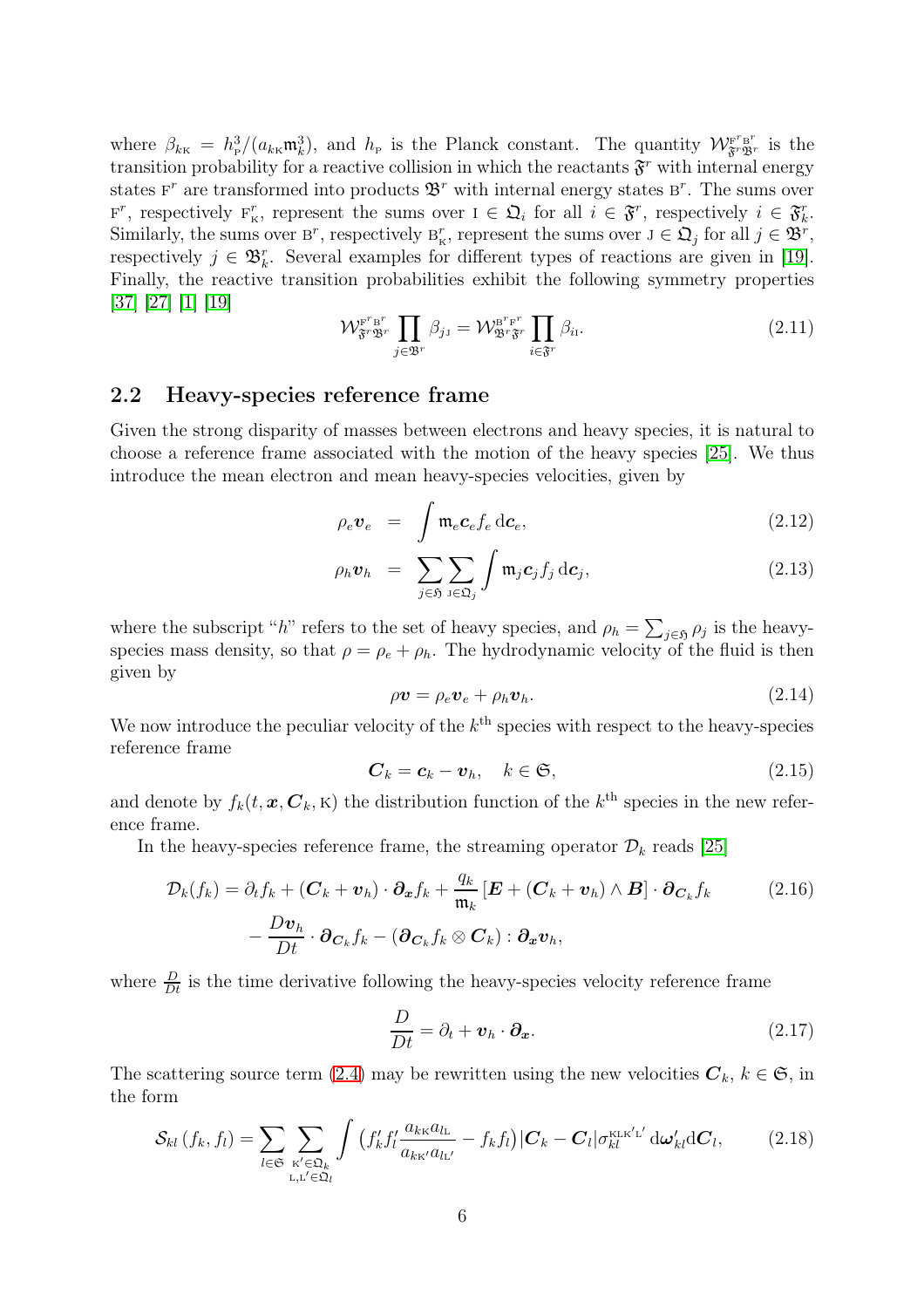and as well the reactive source term [\(2.10\)](#page-4-0) now reads in the new reference frame

$$
\mathcal{C}_{k}^{r}(f) = \nu_{k}^{r} \sum_{\mathbf{F}_{k}^{r}, \mathbf{B}^{r}} \int \left( \prod_{j \in \mathfrak{B}^{r}} f_{j} \frac{\prod_{j \in \mathfrak{B}^{r}} \beta_{j}}{\prod_{i \in \mathfrak{F}^{r}} \beta_{i}} - \prod_{i \in \mathfrak{F}^{r}} f_{i} \right) \mathcal{W}_{\mathfrak{F}^{r} \mathfrak{B}^{r}}^{\mathbf{F}^{r} \mathbf{B}^{r}} \prod_{i \in \mathfrak{F}^{r}} \mathrm{d}C_{i} \prod_{j \in \mathfrak{B}^{r}} \mathrm{d}C_{j} \qquad (2.19)
$$
\n
$$
+ \nu_{k}^{r} \sum_{\mathbf{F}^{r}, \mathbf{B}_{k}^{r}} \int \left( \prod_{i \in \mathfrak{F}^{r}} f_{i} - \frac{\prod_{j \in \mathfrak{B}^{r}} \beta_{j}}{\prod_{i \in \mathfrak{F}^{r}} \beta_{i}} \prod_{j \in \mathfrak{B}^{r}} f_{j} \right) \mathcal{W}_{\mathfrak{F}^{r} \mathfrak{B}^{r}}^{\mathbf{F}^{r} \mathbf{B}^{r}} \prod_{i \in \mathfrak{F}^{r}} \mathrm{d}C_{i} \prod_{j \in \mathfrak{B}^{r}} \mathrm{d}C_{j}.
$$

## 2.3 Collisional invariants

Collisional invariants are associated with macroscopic conservation equations and are therefore of fundamental importance. Collisional invariants of the scattering operator  $\mathcal S$ are functionals  $\psi = (\psi_l)_{l \in \mathfrak{S}}$ , where  $\psi_l = \psi_l(t, \mathbf{x}, \mathbf{C}_l, L)$  is a scalar or tensor function of t,  $x, C<sub>l</sub>$ , and L, whose values summed over the particles involved in a nonreactive collision do not change during the collision

<span id="page-6-0"></span>
$$
\psi_k + \psi_l = \psi'_k + \psi'_l, \qquad k, l \in \mathfrak{S}, \qquad (2.20)
$$

where  $\psi'_k = \psi_k(t, \boldsymbol{x}, \boldsymbol{C}'_k)$  $\psi'_k$ , K') and  $\psi'_l = \psi_l(t, \mathbf{x}, \mathbf{C}'_l)$  $\mathbf{L}'$ ,  $\mathbf{L}'$ ).

There are  $n^{s} + 4$  linearly independent scalar collisional invariants, which can be taken in the form [\[48\]](#page-64-9)

$$
\begin{cases}\n\psi^k = (\delta_{kl})_{l \in \mathfrak{S}}, & k \in \mathfrak{S}, \\
\psi^{n^s + \nu} = (\mathfrak{m}_l C_{l\nu})_{l \in \mathfrak{S}}, & \nu \in \{1, 2, 3\}, \\
\psi^{n^s + 4} = \left(\frac{1}{2} \mathfrak{m}_l \mathbf{C}_l \cdot \mathbf{C}_l + E_{l\mathbf{L}}\right)_{l \in \mathfrak{S}},\n\end{cases}
$$
\n(2.21)

where  $n^s$  is the number of species in  $\mathfrak{S}, C_{l\nu}$  is the component of  $\mathbf{C}_l$  in the  $\nu^{\text{th}}$  spatial coordinate, and  $E_{l_{\rm L}}$  is the internal energy of the  $l^{\rm th}$  species in the L<sup>th</sup> quantum state. The three kinds of collisional invariants thus defined correspond respectively to the conservation of chemical species, the conservation of momentum, and the conservation of energy during nonreactive collisions. For micropolar fluids there is an additional linearly independent summational invariant, accounting for the conservation of angular momentum [\[23\]](#page-63-11) [\[29\]](#page-63-12), but we consider in this study isotropic mixtures only, so that there are no micropolar effects. We name  $\mathcal I$  the space of collisional invariants with respect to the scattering operator S, i.e., the space spanned by the family  $(\psi^p)_{1 \leq p \leq n^s + 4}$ .

We further introduce a tensorial product defined for scalar functions  $\xi = (\xi_l)_{l \in \mathfrak{S}}$  and  $\zeta = (\zeta_l)_{l \in \mathfrak{S}}$  as

$$
\langle \langle \xi, \zeta \rangle \rangle = \sum_{k \in \mathfrak{S}} \sum_{\kappa \in \mathfrak{Q}_k} \int \xi_k \zeta_k \, d\mathbf{C}_k, \tag{2.22}
$$

and more generally for tensors  $\boldsymbol{\xi} = (\boldsymbol{\xi}_l)_{l \in \mathfrak{S}}$  and  $\boldsymbol{\zeta} = (\boldsymbol{\zeta}_l)_{l \in \mathfrak{S}}$  as

$$
\langle \langle \boldsymbol{\xi}, \boldsymbol{\zeta} \rangle \rangle = \sum_{k \in \mathfrak{S}} \sum_{\kappa \in \mathfrak{Q}_k} \int \boldsymbol{\xi}_k \odot \boldsymbol{\zeta}_k \, d\boldsymbol{C}_k, \tag{2.23}
$$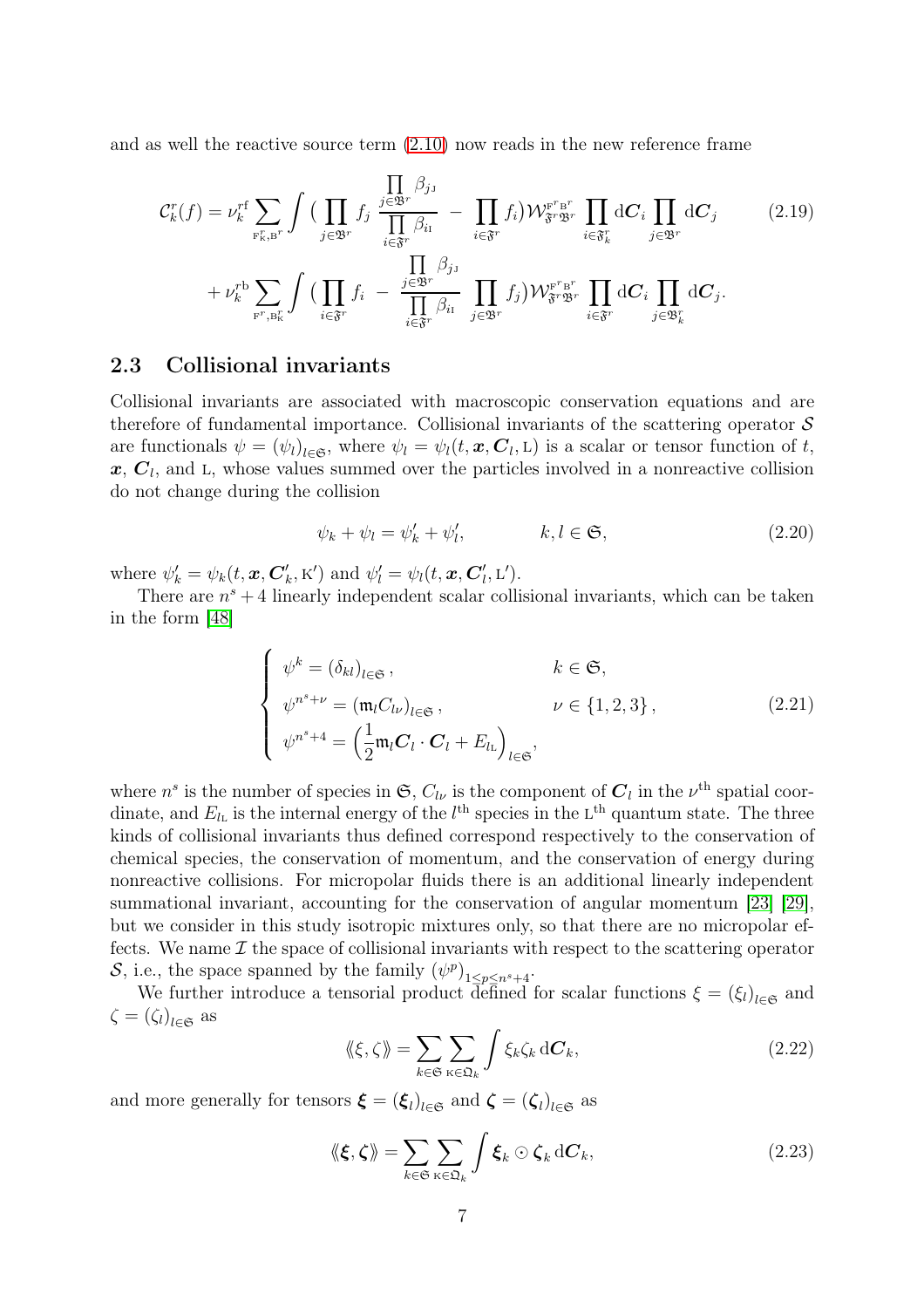where ⊙ stands for the fully contracted product in space [\[14\]](#page-63-6) [\[23\]](#page-63-11).

The scattering operator  $\mathcal S$  and the corresponding collisional invariants then satisfy the classical relations

$$
\langle \psi^p, \mathcal{S}(f) \rangle = 0, \qquad p \in \{1, ..., n^s + 4\}.
$$
 (2.24)

Indeed, using reciprocity relation  $(2.7)$  and symmetrizing between k and l, one can establish that for any  $\psi = (\psi_l)_{l \in \mathfrak{S}}$ 

$$
4\langle\!\langle \psi, \mathcal{S}(f) \rangle\!\rangle = \sum_{k,l \in \mathfrak{S}} \sum_{\mathbf{K}, \mathbf{K}' \in \mathfrak{Q}_k} \sum_{\mathbf{L}, \mathbf{L}' \in \mathfrak{Q}_l} \int \left( \psi_k + \psi_l - \psi'_k - \psi'_l \right) \tag{2.25}
$$

$$
\times \left( f'_k f'_l \frac{a_{k\mathbf{K}} a_{l\mathbf{L}}}{a_{k\mathbf{K}'} a_{l\mathbf{L}'}} - f_k f_l \right) g_{kl} \sigma_{kl}^{\text{KLK'L}'} d\omega'_{kl} dC_k dC_l,
$$

which is zero as soon as  $\psi$  is a collisional invariant.

For our case of interest, it turns out that we have additional orthogonality relations, by considering pairwise interaction terms separately. Indeed, we can decompose the scalar product  $\langle \cdot \rangle$  as

$$
\langle \langle \xi, \zeta \rangle \rangle = \langle \langle \xi_e, \zeta_e \rangle \rangle_e + \langle \langle \xi_h, \zeta_h \rangle \rangle_h, \tag{2.26}
$$

where

$$
\langle \langle \xi_e, \zeta_e \rangle \rangle_e = \int \xi_e \odot \zeta_e d\mathbf{C}_e, \qquad (2.27)
$$

$$
\langle \langle \xi_h, \zeta_h \rangle \rangle_h = \sum_{j \in \mathfrak{H}} \sum_{\mathbf{j} \in \mathfrak{Q}_j} \int \xi_j \odot \zeta_j \, d\mathbf{C}_j,\tag{2.28}
$$

and obtain, as in [\[25\]](#page-63-4), the following orthogonality property for pairwise interactions:

<span id="page-7-1"></span>
$$
\langle \langle \psi_e^p, \mathcal{S}_{ee} \rangle \rangle_e = 0, \tag{2.29}
$$

$$
\langle \langle \psi_h^p, \mathcal{S}_{he} \rangle \rangle_h + \sum_{j \in \mathfrak{H}} \langle \langle \psi_e^p, \mathcal{S}_{eg} \rangle \rangle_e = 0, \tag{2.30}
$$

$$
\sum_{j \in \mathfrak{H}} \langle \psi_h^p, \mathcal{S}_{hj} \rangle_h = 0, \tag{2.31}
$$

for any  $p \in \{1, ..., n^s + 4\}.$ 

Unlike for the nonreactive source term, the species are not conserved during reactive collisions, and only chemical elements are conserved [\[19\]](#page-63-9)

<span id="page-7-0"></span>
$$
\sum_{k \in \mathfrak{S}} \nu_k^{r\mathbf{f}} \mathfrak{a}_{kl} = \sum_{k \in \mathfrak{S}} \nu_k^{r\mathbf{b}} \mathfrak{a}_{kl}, \quad r \in \mathcal{R}, \ l \in \mathfrak{A}, \tag{2.32}
$$

where  $a_{kl}$  is the number of  $l^{\text{th}}$  atom in the  $k^{\text{th}}$  species, and  $\mathfrak A$  denotes the indexing set for the atoms present in the mixture. The conservation of total mass during reactive collisions then follows from equation [\(2.32\)](#page-7-0)

<span id="page-7-2"></span>
$$
\sum_{k \in \mathfrak{S}} \nu_k^{rf} \mathfrak{m}_k = \sum_{k \in \mathfrak{S}} \nu_k^{rb} \mathfrak{m}_k. \tag{2.33}
$$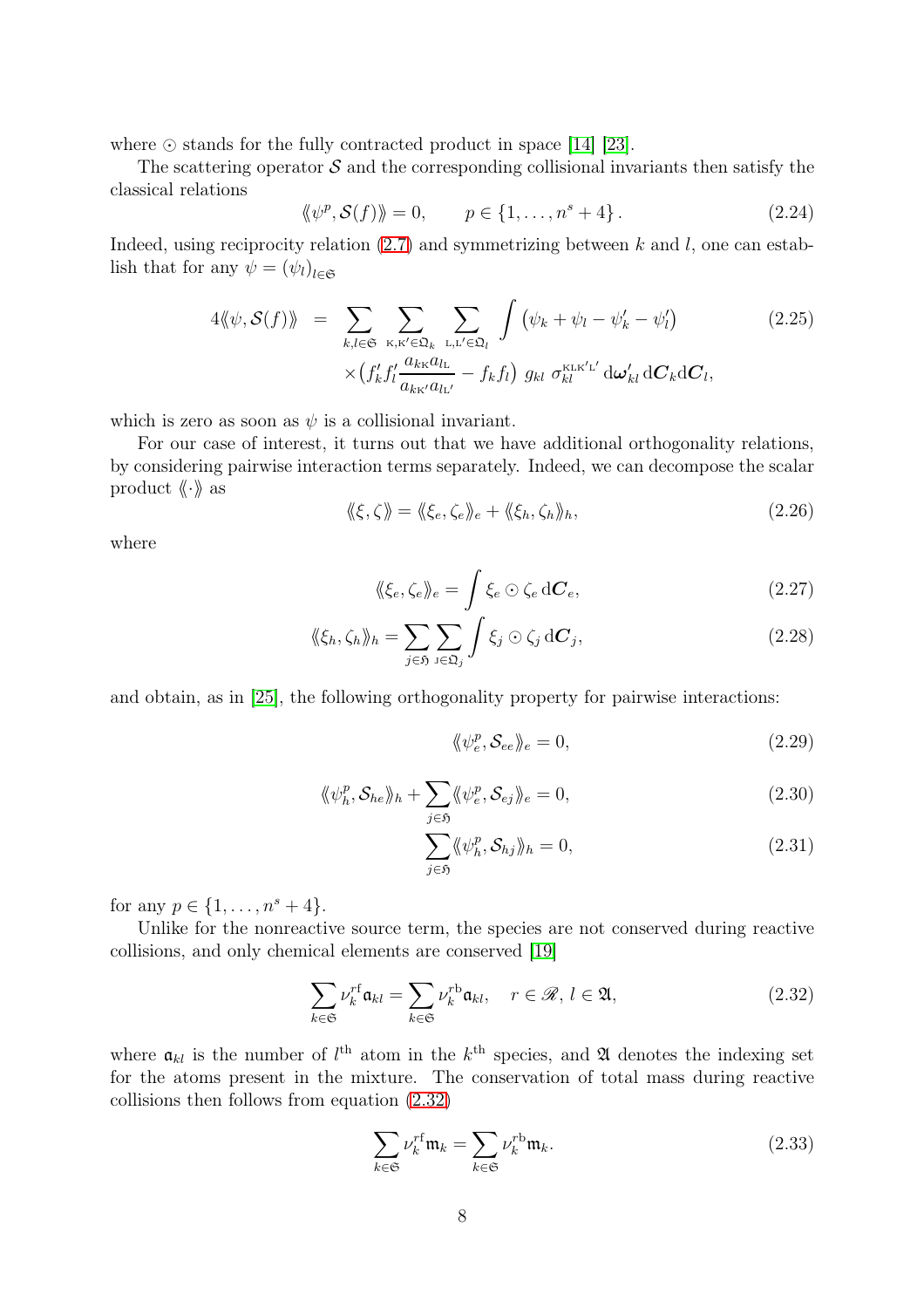# <span id="page-8-0"></span>3 Asymptotic Expansion of the Boltzmann Equations

Dimensional analysis is a necessary preliminary to the Chapman-Enskog procedure. In this regard, we follow the scaling first introduced by Petit and Darrozes [\[11\]](#page-62-7). We take as small parameter  $\varepsilon$  the square root of the ratio between the characteristic masses. As shown by Petit and Darrozes, when both the Knudsen number  $K_n$  and the mass ratio  $\varepsilon$ tend to zero,  $K_n$  must be chosen proportional to  $\varepsilon$ . The scaling introduced here will serve as a basis for the derivation of a scaled Boltzmann equation, in which the different terms will depend on the small parameter  $\varepsilon$  [\[8\]](#page-62-0) [\[17\]](#page-63-0) [\[19\]](#page-63-9) [\[25\]](#page-63-4).

## 3.1 Choice of scaling

The reference quantities used in the scaling are denoted by the superscript "0". Most of the reference quantities are common to all species, though it is necessary to distinguish between electron and heavy-species respective characteristic masses, velocities, and kinetic time scales. Also, the characteristic cross-section for inelastic scattering of electrons by heavy species is denoted by  $\sigma_{eh}^{\text{in},0} = \sigma_{he}^{\text{in},0}$ , while the characteristic cross-section for other scattering processes is denoted by  $\sigma^0$ .

**Mass ratio** The ratio of the electron mass  $\mathfrak{m}_e^0 = \mathfrak{m}_e$  to the characteristic heavy-species mass  $\mathfrak{m}_h^0$  is such that

<span id="page-8-1"></span>
$$
\sqrt{\frac{\mathfrak{m}_e^0}{\mathfrak{m}_h^0}} = \varepsilon \ll 1.
$$
\n(3.1)

The non-dimensional number  $\varepsilon$  will be the key parameter driving the asymptotic analysis of the plasma.

Temperatures The reference temperature is the same for electrons and heavy species [\[25\]](#page-63-4):

<span id="page-8-2"></span>
$$
T_e^0 = T_h^0 = T^0. \tag{3.2}
$$

This means that the electron temperature  $T_e$  and the heavy-species temperature  $T_h$  will remain of the same order of magnitude in the model.

**Velocities** As a consequence of assumptions  $(3.1)-(3.2)$  $(3.1)-(3.2)$ , electrons exhibit a larger thermal speed than heavy species

<span id="page-8-3"></span>
$$
C_h^0 = \sqrt{\frac{k_\mathrm{B} T^0}{\mathfrak{m}_h^0}},\tag{3.3}
$$

$$
C_e^0 = \sqrt{\frac{k_{\rm B} T^0}{m_e^0}} = \frac{1}{\varepsilon} C_h^0.
$$
 (3.4)

Besides, the pseudo-Mach number, defined as the reference hydrodynamic velocity  $v^0$ divided by the heavy-species thermal speed  $C_h^0$ , is of order one [\[25\]](#page-63-4)

<span id="page-8-5"></span><span id="page-8-4"></span>
$$
M_h = \frac{v^0}{C_h^0} \propto 1. \tag{3.5}
$$

In other words, there is only one reference velocity for the heavy species.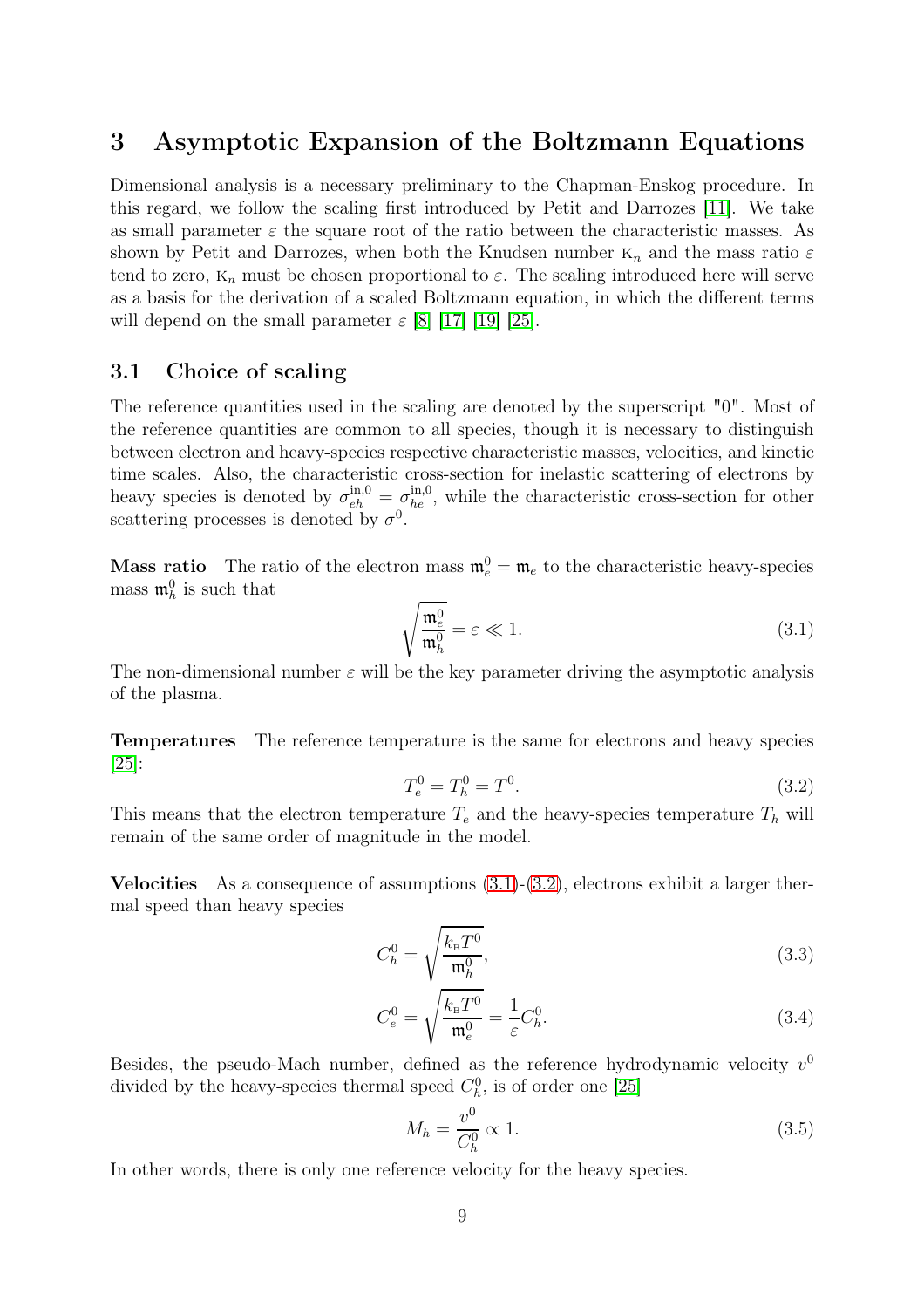<span id="page-9-0"></span>

| Physical entity                     | Common to all species                     |                           |
|-------------------------------------|-------------------------------------------|---------------------------|
| Temperature                         | $T^0$                                     |                           |
| Number density                      | $n^0$                                     |                           |
| Charge                              | $q^0$                                     |                           |
| Scattering cross-section            | $\sigma^0$                                |                           |
| Mean free path                      | $l^0 = \frac{1}{n^0 \sigma^0}$            |                           |
| Macroscopic time scale              | $t^0$                                     |                           |
| Hydrodynamic velocity               | $v^0$                                     |                           |
| Macroscopic length                  | $L^0 = v^0 t^0$                           |                           |
| Electric field                      | $E^0$                                     |                           |
| Magnetic field                      | B <sup>0</sup>                            |                           |
| Reactive source term                | $\mathcal{C}_{k}^{0}, k \in \mathfrak{S}$ |                           |
|                                     | Electrons                                 | Heavy species             |
| Mass                                | $\mathfrak{m}_e^0=\mathfrak{m}_e$         | $\mathfrak{m}_h^0$        |
| Thermal speed                       | $C_e^0$                                   | $C_h^0$                   |
| Kinetic timescale                   | $t_e^0 = \frac{l^0}{C^0}$                 | $t_h^0 = \frac{l^0}{C^0}$ |
|                                     | <b>Hybrid</b>                             |                           |
| Inelastic scattering cross-sections | $\sigma^{\rm in,0}_{he}$                  |                           |

Table  $1$  – Reference quantities [\[25\]](#page-63-4).

Densities As stated in [\[11\]](#page-62-7), the "weakly ionized" limit is not singular with respect to the limits  $K_n \to 0$  and  $\sqrt{\mathfrak{m}_e^0/\mathfrak{m}_h^0} \to 0$ . Therefore, we adopt the same scaling for both electron and heavy-species densities:

$$
n_e^0 = n_h^0 = n^0. \tag{3.6}
$$

The results for a weakly ionized plasma will then follow by taking the limit  $n_e^0/n_h^0 \to 0$ .

Mean free path The characteristic mean free path [\[25\]](#page-63-4)

$$
l^0 = \frac{1}{n^0 \sigma^0}.\tag{3.7}
$$

is imposed by the carrier gas density  $n<sup>0</sup>$  and the reference elastic scattering cross-section  $\sigma^0$  [\[8\]](#page-62-0) [\[17\]](#page-63-0), and is thus common to all species [\[25\]](#page-63-4).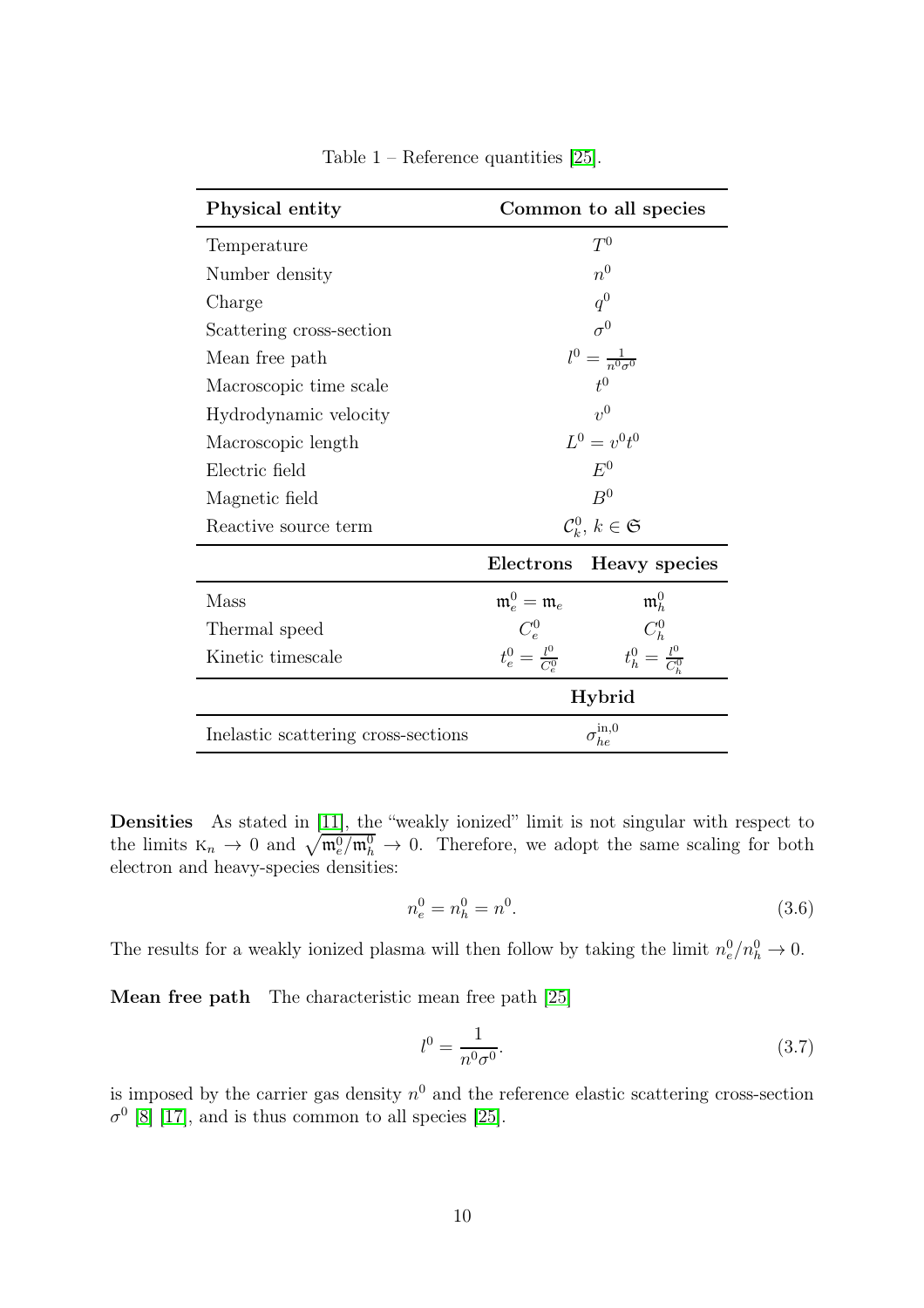Time scales From [\(3.3\)](#page-8-3) and [\(3.4\)](#page-8-4), the kinetic timescales, or the relaxation times of the distribution functions towards their respective quasi-equilibrium states, are given by

$$
t_e^0 = \frac{l^0}{C_e^0},\tag{3.8}
$$

$$
t_h^0 = \frac{l^0}{C_h^0},\tag{3.9}
$$

and therefore [\[25\]](#page-63-4)  $t_e^0 = \varepsilon t_h^0$ . The macroscopic timescale  $t^0$  is one order of magnitude larger than the heavy-species kinetic timescale  $t<sub>h</sub><sup>0</sup>$ , so that there are three distinct relevant time scales  $t_e^0$ ,  $t_h^0$ , and  $t^0$  [\[25\]](#page-63-4):

<span id="page-10-0"></span>
$$
t_e^0 = \varepsilon t_h^0 = \varepsilon^2 t^0. \tag{3.10}
$$

Inelastic scattering cross-sections As can be seen from [\(3.10\)](#page-10-0), electron thermalization is the fastest process corresponding to the kinetic scale  $t_e^0$ . This thermalization is ensured by scattering collisions between electrons, and elastic collisions between electrons and heavy species, which given the strong mass disparity do not involve any energy exchange at the lowest order, but allow for isotropization of the electron distribution function in the heavy-species reference frame [\[25\]](#page-63-4). Since the heavy species' internal degrees of freedom thermalize at  $T_h$ , further allowing for energy exchange between these internal degrees of freedom and electrons at the lowest order would actually require  $T_e = T_h$ . Thus the reference differential cross-section associated with inelastic scattering between heavy species and electrons  $\sigma_{he}^{\text{in},0}$  must be negligible compared to the reference cross-section  $\sigma^0$ for other scattering collisions.

The second fastest kinetic process is the thermalization of heavy species [\[25\]](#page-63-4), corresponding to the time scale  $t_h^0 = \varepsilon^{-1} t_e^0$  as described in [\(3.10\)](#page-10-0). This thermalization arises from elastic and inelastic collisions between heavy species, while elastic collisions with electrons are of negligible influence at this order due to the strong mass disparity. Again, since the heavy species' internal degrees of freedom thermalize at  $T_h$ , inelastic collisions between electrons and heavy species must be neglibible at the lowest order of the Chapman-Enskog expansion for heavy species, otherwise one would have  $T_h = T_e$ . In other words,  $\sigma_{he}^{\text{in},0}$  must be negligible compared to  $\varepsilon \sigma^0$ .

Therefore, the inelastic scattering collisions between electrons and heavy species are assumed to be two orders of magnitude slower than the corresponding elastic collisions

$$
\sigma_{he}^{\text{in},0} = \varepsilon^2 \sigma^0. \tag{3.11}
$$

The latter requirement will be discussed in more details in subsection [4.5,](#page-30-0) and other regimes will be addressed in the conclusion.

Knudsen number The macroscopic length scale is based on a reference convective length

$$
L^0 = v^0 t^0.
$$
\n(3.12)

As a consequence of the proposed scaling, the Knudsen number

$$
K_n = \frac{l^0}{L^0} = \frac{\varepsilon}{M_h} \tag{3.13}
$$

is small compared to 1, justifying the choice of a continuum description of the gas.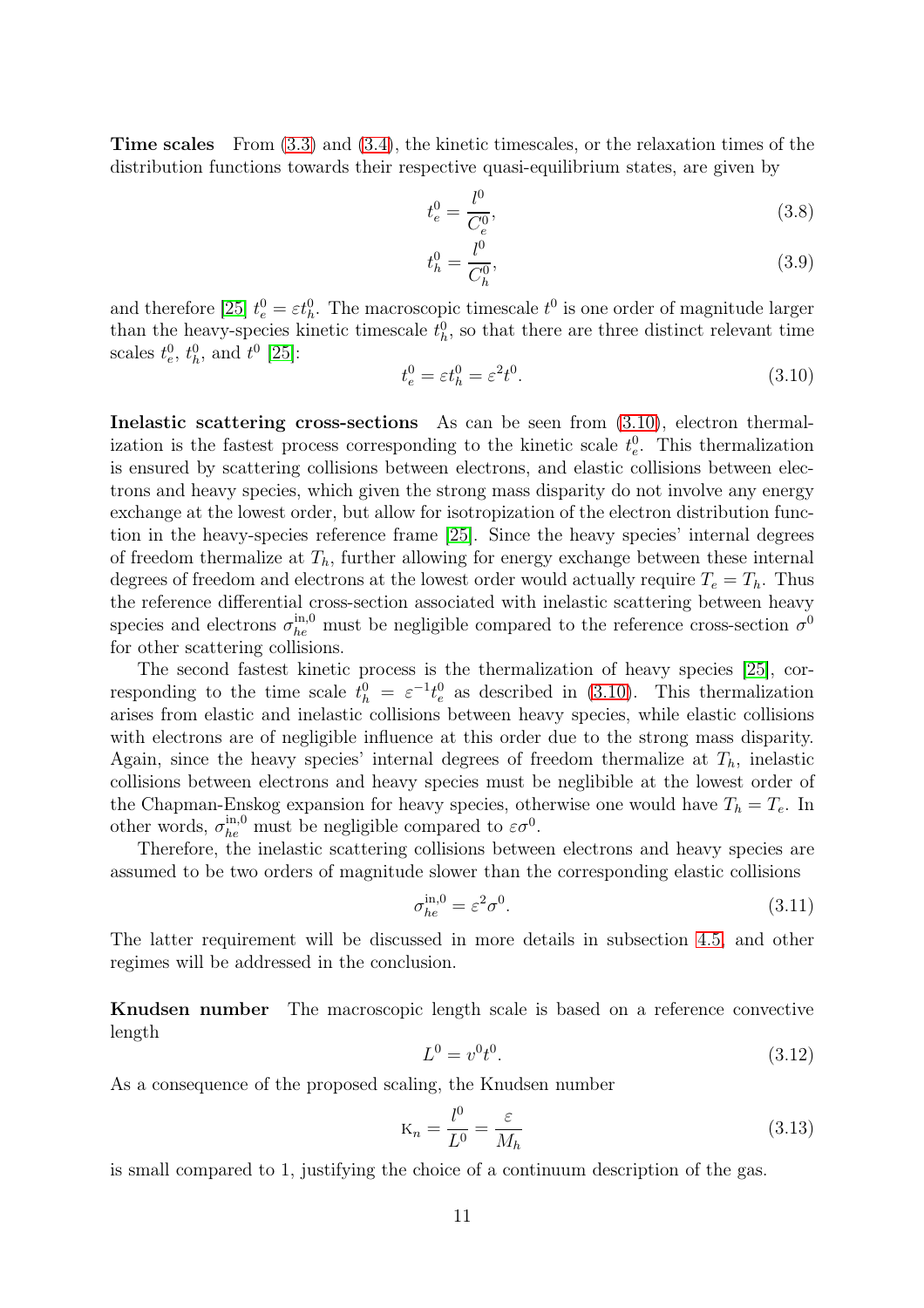Electric field The reference electrical and thermal energies are of the same order of magnitude, namely

$$
q^0 E^0 L^0 = k_{\rm B} T^0. \tag{3.14}
$$

Magnetic field The intensity of the magnetic field is related to the Hall numbers of electron and heavy species, defined as the Larmor frequencies, respectively  $q^{0}B^{0}/\mathfrak{m}_{e}$ and  $q^0B^0/\mathfrak{m}_h^0$ , multiplied by the corresponding kinetic timescales. The magnetic field is assumed to be proportional to a power of  $\varepsilon$  by means of an integer  $0 \leq b \leq 1$ :

$$
\beta_e = \frac{q^0 B^0}{\mathfrak{m}_e^0} t_e^0 = \varepsilon^{1-b},\tag{3.15}
$$

$$
\beta_h = \frac{q^0 B^0}{\mathfrak{m}_h^0} t_h^0 = \varepsilon \beta_e. \tag{3.16}
$$

<span id="page-11-0"></span>The case  $b = 1$  corresponds to strongly magnetized plasmas, the case  $b = 0$  to weakly magnetized plasmas.

| Reference quantity          | Scaling relationships                                                                                  |
|-----------------------------|--------------------------------------------------------------------------------------------------------|
| Characteristic masses       | $\mathfrak{m}_e^0 = \varepsilon^2 \mathfrak{m}_h^0$                                                    |
| Time scales                 | $t_e^0 = \varepsilon t_h^0 = \varepsilon^2 t^0$                                                        |
| Length scales               | $l^0 = \frac{\varepsilon}{M} L^0$                                                                      |
| Velocities                  | $v^0 = M_h C_h^0 = \varepsilon M_h C_e^0$                                                              |
| Energies                    | ${\mathfrak m}_{\rm e}^0(C_{\rm e}^0)^2={\mathfrak m}_{\rm b}^0(C_{\rm b}^0)^2=q^0E^0L^0=k_{\rm B}T^0$ |
| Larmor frequencies          | $\frac{q^0 B^0}{m^0} t_h^0 = \varepsilon \frac{q^0 B^0}{m^0} t_e^0 = \varepsilon^{2-b}$                |
| Differential cross-sections | $\sigma_{be}^{\text{in},0} = \sigma_{eb}^{\text{in},0} = \varepsilon^2 \sigma^0$                       |
| Reactive source term        | $\mathcal{C}_k^0 = \varepsilon \frac{n^0}{t^0 (C_k^0)^3}, k \in \mathfrak{S}$                          |

Table 2 – Relative scales for the main plasma physical properties.

Chemistry The chemical reactions are slow compared to other plasma phenomena, and the reactive source term for the  $k^{\text{th}}$  species  $\mathcal{C}_k(f)$  is of order 1 in  $\varepsilon$ , irrespective of the detailed scaling properties of each chemical reaction  $r$ :

$$
\mathcal{C}_k^0 = \varepsilon \frac{n^0}{t^0 (C_k^0)^3}, \quad k \in \mathfrak{S}, \tag{3.17}
$$

where  $C_k^0$  is the order of magnitude of the  $k^{\text{th}}$  species peculiar velocity. The reference quantities and the scaling adopted are summarized in Table [1](#page-9-0) and Table [2,](#page-11-0) respectively.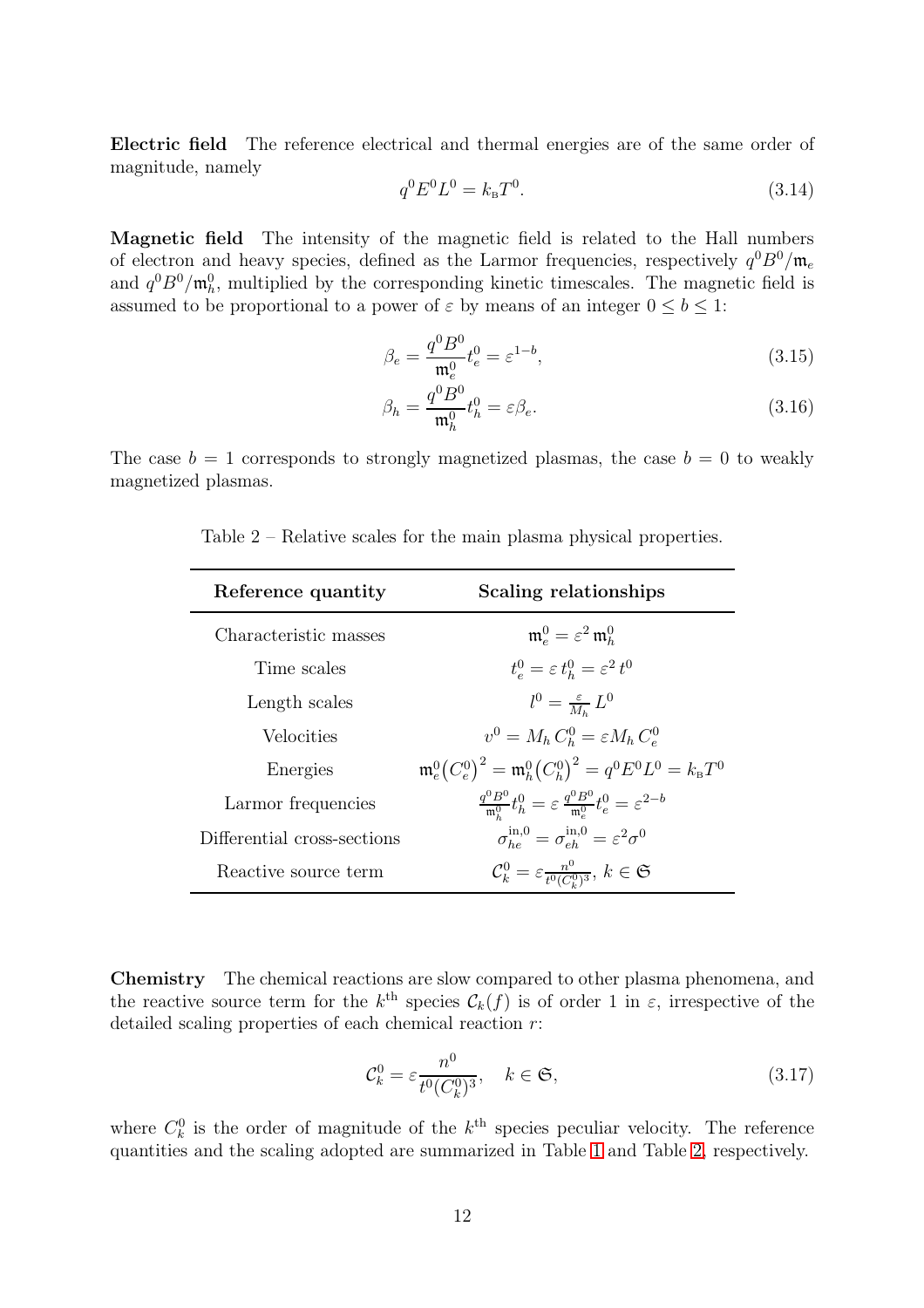Remark The range of applicability of the fluid model derived here is subject to the assumption of Maxwellian equilibrium distributions that will be obtained in the following section. Apart from the thermal non-equilibrium between electrons and heavy species, two kinds of deviation from the local thermal equilibrium might occur. First, when the ratio of the electric field over pressure  $\frac{E}{p}$  is "too high", namely when the assumption  $q^0E^0l^0 = \varepsilon k_\text{B}T_e^0 = \varepsilon k_\text{B}T^0$  is not valid, or when  $E/p \gtrsim (\sigma^0/q)(T_e^0/T^0)$  [\[43\]](#page-64-11), the electron distribution function can depart strongly from a Maxwellian distribution. Second, in the case of high frequency oscillations, namely when the collision frequencies  $1/t_e^0$  and  $1/t_h^0 = \varepsilon/t_e^0$  are comparable with the electric field frequency  $\nu_{RF}$ , the species distribution function may also depart strongly from the Maxwellian equilibrium [\[43\]](#page-64-11). In both cases, one would need a kinetic model rather than a fluid model.

## 3.2 Scaled Boltzmann equations

The scaling is applied to the Boltzmann equation [\(2.1\)](#page-3-1) written in the heavy-species reference frame. For each variable  $\phi$ , we denote by

<span id="page-12-1"></span><span id="page-12-0"></span>
$$
\hat{\phi} = \frac{\phi}{\phi^0} \tag{3.18}
$$

the corresponding adimensionalized quantity. The adimensionalized Boltzmann equations then read

$$
\partial_{\hat{t}}\hat{f}_{e} + \frac{1}{\varepsilon} \left( \hat{C}_{e} + \varepsilon \hat{v}_{h} \right) \cdot \partial_{\hat{\mathfrak{X}}} \hat{f}_{e} + \varepsilon^{-(1+b)} \frac{\hat{q}_{e}}{\hat{\mathfrak{m}}_{e}} \left[ \left( \hat{C}_{e} + \varepsilon \hat{v}_{h} \right) \wedge \hat{B} \right] \cdot \partial_{\hat{C}_{e}} \hat{f}_{e} \n+ \left( \frac{1}{\varepsilon} \frac{\hat{q}_{e}}{\hat{\mathfrak{m}}_{e}} \hat{E} - \varepsilon \frac{D \hat{v}_{h}}{D \hat{t}} \right) \cdot \partial_{\hat{C}_{e}} \hat{f}_{e} - \left( \partial_{\hat{C}_{e}} \hat{f}_{e} \otimes \hat{C}_{e} \right) : \partial_{\hat{\mathfrak{X}}} \hat{v}_{h} \n= \frac{1}{\varepsilon^{2}} \hat{S}_{ee} (\hat{f}_{e}, \hat{f}_{e}) + \frac{1}{\varepsilon^{2}} \sum_{j \in \mathfrak{H}} \hat{S}_{ej} (\hat{f}_{e}, \hat{f}_{j}) + \varepsilon \hat{C}_{e} (\hat{f}), \n\partial_{\hat{t}} \hat{f}_{i} + \left( \hat{C}_{i} + \hat{v}_{h} \right) \cdot \partial_{\hat{\mathfrak{X}}} \hat{f}_{i} + \varepsilon^{1-b} \frac{\hat{q}_{i}}{\hat{\mathfrak{m}}_{i}} \left[ \left( \hat{C}_{i} + \hat{v}_{h} \right) \wedge \hat{B} \right] \cdot \partial_{\hat{C}_{i}} \hat{f}_{i} \n+ \left( \frac{\hat{q}_{i}}{\hat{\mathfrak{m}}_{i}} \hat{E} - \frac{D \hat{v}_{h}}{D \hat{t}} \right) \cdot \partial_{\hat{C}_{i}} \hat{f}_{i} - \left( \partial_{\hat{C}_{i}} \hat{f}_{i} \otimes \hat{C}_{i} \right) : \partial_{\hat{\mathfrak{X}}} \hat{v}_{h} \n= \frac{1}{\varepsilon^{2}} \hat{S}_{ie} (\hat{f}_{i}, \hat{f}_{e}) + \frac{1}{\varepsilon} \sum_{j \in \mathfrak{H}} \hat{S}_{ij} (\hat{f}_{i}, \hat{
$$

The Chapman-Enskog method is then applied to the adimensionalized equations [\(3.19\)](#page-12-0)- [\(3.20\)](#page-12-1) [\[25\]](#page-63-4). For the sake of simplicity the Mach number, which is of order 1 from [\(3.5\)](#page-8-5), can be taken equal to 1, and the "hat" symbol can be dropped, without affecting the fluid equations and transport fluxes derived. Alternatively, equations [\(3.19\)](#page-12-0)-[\(3.20\)](#page-12-1) can be redimensionalized before applying the Chapman-Enskog method, keeping  $\varepsilon$  as a formal parameter driving the asymptotic expansion. In this case,  $\varepsilon$  is equal to 1, eventually [\[34\]](#page-64-12).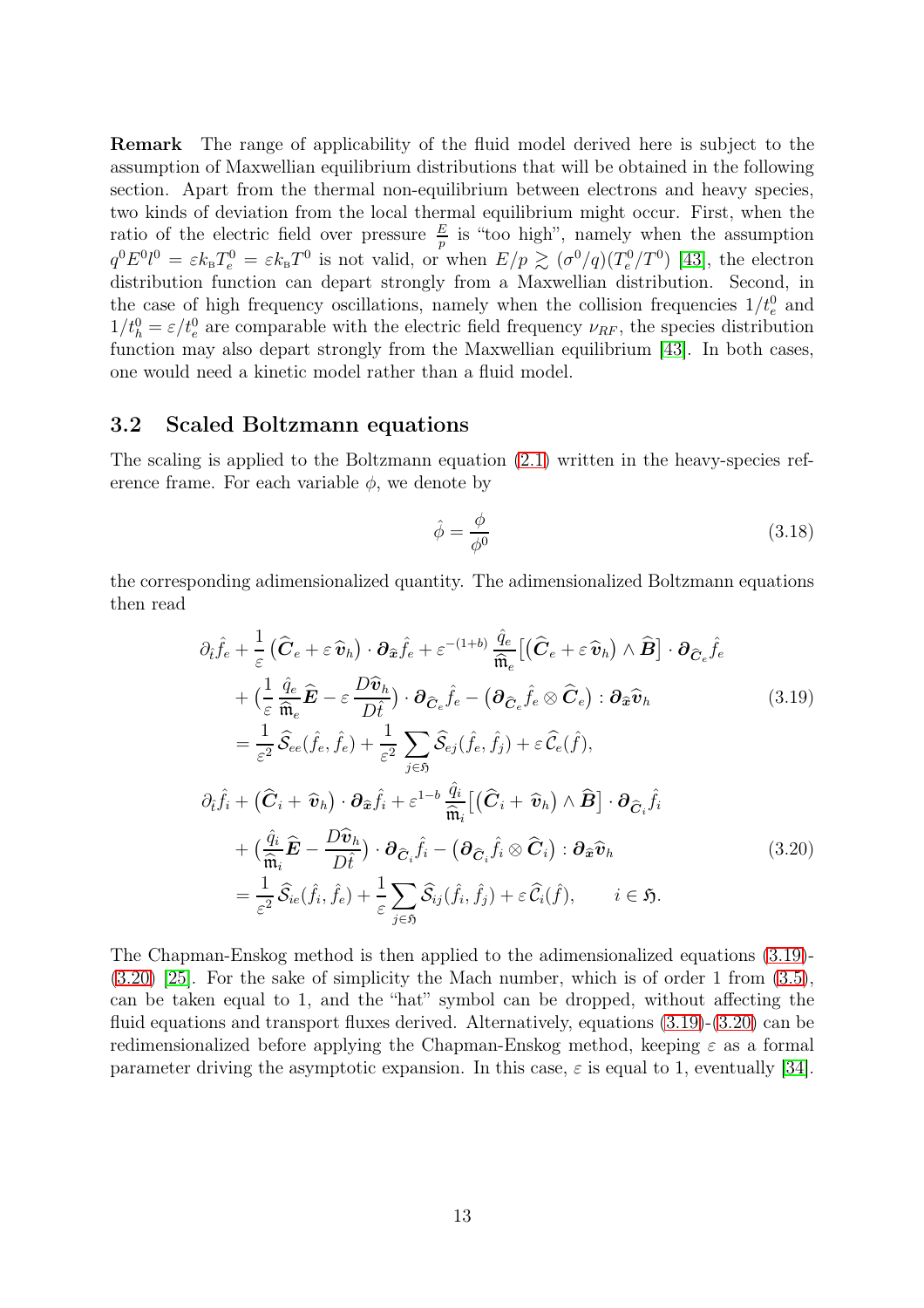Either way, the scaled Boltzmann equations may be written as

<span id="page-13-2"></span>
$$
\partial_{t}f_{e} + \frac{1}{\varepsilon} \left( \mathbf{C}_{e} + \varepsilon \,\mathbf{v}_{h} \right) \cdot \partial_{x}f_{e} + \varepsilon^{-(1+b)} \frac{q_{e}}{\mathfrak{m}_{e}} \left[ \left( \mathbf{C}_{e} + \varepsilon \,\mathbf{v}_{h} \right) \wedge \mathbf{B} \right] \cdot \partial_{\mathbf{C}_{e}}f_{e} \n+ \left( \frac{1}{\varepsilon} \frac{q_{e}}{\mathfrak{m}_{e}} \mathbf{E} - \varepsilon \frac{D\mathbf{v}_{h}}{Dt} \right) \cdot \partial_{\mathbf{C}_{e}}f_{e} - \left( \partial_{\mathbf{C}_{e}}f_{e} \otimes \mathbf{C}_{e} \right) : \partial_{x}\mathbf{v}_{h} \tag{3.21}
$$
\n
$$
= \frac{1}{\varepsilon^{2}} \mathcal{S}_{ee} \left( f_{e}, f_{e} \right) + \frac{1}{\varepsilon^{2}} \sum_{j \in \mathfrak{H}} \mathcal{S}_{ej} \left( f_{e}, f_{j} \right) + \varepsilon \mathcal{C}_{e} \left( f \right), \n\partial_{t}f_{i} + \left( \mathbf{C}_{i} + \mathbf{v}_{h} \right) \cdot \partial_{x}f_{i} + \varepsilon^{1-b} \frac{q_{i}}{\mathfrak{m}_{i}} \left[ \left( \mathbf{C}_{i} + \mathbf{v}_{h} \right) \wedge \mathbf{B} \right] \cdot \partial_{\mathbf{C}_{i}}f_{i} \n+ \left( \frac{q_{i}}{\mathfrak{m}_{i}} \mathbf{E} - \frac{D\mathbf{v}_{h}}{Dt} \right) \cdot \partial_{\mathbf{C}_{i}}f_{i} - \left( \partial_{\mathbf{C}_{i}}f_{i} \otimes \mathbf{C}_{i} \right) : \partial_{x}\mathbf{v}_{h} \tag{3.22}
$$
\n
$$
= \frac{1}{\varepsilon^{2}} \mathcal{S}_{ie} \left( f_{i}, f_{e} \right) + \frac{1}{\varepsilon} \sum_{j \in \mathfrak{H}} \mathcal{S}_{ij} \left( f_{i}, f_{j} \right) + \varepsilon \mathcal{C}_{i} \left( f \right), \qquad i \in \mathfrak{
$$

where the partial scattering operators  $S_{kl}$ ,  $k, l \in \mathfrak{S}$ , depend on  $\varepsilon$ , and are analyzed as follows.

For electron electron collisions the scaled scattering source term reads

<span id="page-13-4"></span><span id="page-13-3"></span><span id="page-13-1"></span>
$$
\mathcal{S}_{ee}(f_e, \tilde{f}_e) (\boldsymbol{C}_e) = \int \sigma_{e\tilde{e}} g_{e\tilde{e}} \left( f'_e \tilde{f}'_e - f_e \tilde{f}_e \right) d\boldsymbol{\omega}'_{e\tilde{e}} d\tilde{\boldsymbol{C}}_e, \qquad (3.23)
$$

where  $\widetilde{C}_e$  and  $\widetilde{C}'_e$ e represent the velocity of the electron collision partner, respectively before and after collision.

The formula for electron heavy-species scattering source term is similar, although we have to distinguish between elastic and inelastic collisions:

$$
\mathcal{S}_{ei}(f_e, f_i) (\boldsymbol{C}_e) = \sum_{\mathbf{i} \in \Omega_i} \int \sigma_{ei}^{\mathbf{u}} g_{ei} (f'_e f'_i - f_e f_i) d\boldsymbol{\omega}_{ei}' d\boldsymbol{C}_i \n+ \varepsilon^2 \sum_{\mathbf{i}, \mathbf{i}' \in \Omega_i} \int \sigma_{ei}^{\mathbf{u}'} g_{ei} (f'_e f'_i \frac{a_{i\mathbf{i}}}{a_{i\mathbf{i}'}} - f_e f_i) d\boldsymbol{\omega}_{ei}' d\boldsymbol{C}_i,
$$
\n(3.24)

where  $\bm{\omega}_{ei}=(\bm{C}_e-\varepsilon \bm{C}_i)/|\bm{C}_e-\varepsilon \bm{C}_i|,~\bm{\omega}'_{ei}=(\bm{C}'_e-\varepsilon \bm{C}'_i)$  $\epsilon'_i)/|{\boldsymbol C}'_e - \varepsilon {\boldsymbol C}'_i|$  $\mathcal{G}_i|, \ g_{ei} = |\boldsymbol{C}_e - \varepsilon \boldsymbol{C}_i|,$  $g'_{ei} = |\boldsymbol{C}'_e - \varepsilon \boldsymbol{C}'_i|$ '<sub>i</sub>|, and  $\mu_{ie} = \mu_{ei} = \mathfrak{m}_e \mathfrak{m}_i / (\mathfrak{m}_i + \varepsilon^2 \mathfrak{m}_e).$ 

We obtain as well the source term corresponding to collisions of heavy species against electrons

<span id="page-13-0"></span>
$$
S_{ie}(f_i, f_e) (C_i, I) = \int \sigma_{ie}^{II} g_{ie}(f_i' f_e' - f_i f_e) d\omega'_{ie} dC_e
$$
  
+ 
$$
\varepsilon^2 \sum_{\substack{i' \in \mathfrak{Q}_i \\ i' \neq I}} \int \sigma_{ie}^{II'} g_{ie}(f_i' f_e' \frac{a_{ii}}{a_{ii'}} - f_i f_e) d\omega'_{ie} dC_e,
$$
 (3.25)

where  $\bm{\omega}_{ie}=(\varepsilon \bm{C}_i-\bm{C}_e)/|\varepsilon \bm{C}_i-\bm{C}_e|,$   $\bm{\omega}_{ie}'=(\varepsilon \bm{C}_i'-\bm{C}_e')$  $\epsilon'_{e})/|\varepsilon \boldsymbol{C}_{i}' - \boldsymbol{C}_{\epsilon}'|$  $\mathcal{C}_{e}|,\, g_{ie}=|\varepsilon \boldsymbol{C}_{i}-\boldsymbol{C}_{e}|,\, \text{and}$  $g'_{ie} = |\varepsilon \boldsymbol{C}_i' - \boldsymbol{C}_e'$  $\frac{\prime}{e}$ .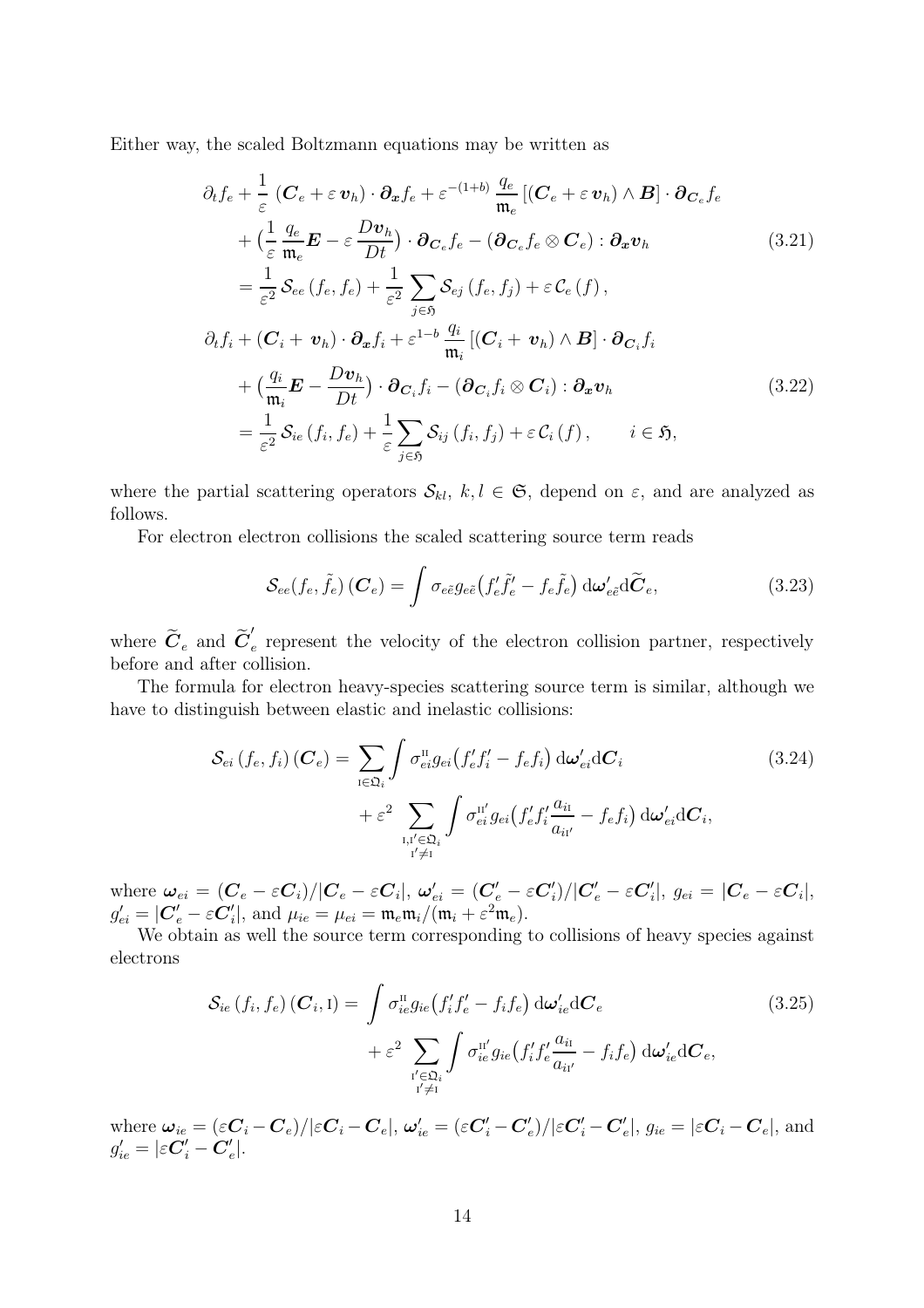Finally, we obtain for collisions between two heavy species

<span id="page-14-1"></span>
$$
S_{ij}\left(f_i,f_j\right)\left(\boldsymbol{C}_i,1\right)=\sum_{i'\in\mathfrak{Q}_i}\sum_{\substack{\boldsymbol{j},\boldsymbol{j}'\in\mathfrak{Q}_j}}\int\sigma_{ij}^{\text{III}'\boldsymbol{j}'}g_{ij}\left(f_i'f_j'\frac{a_{i1}a_{j1}}{a_{i1'}a_{j1'}}-f_if_j\right)\mathrm{d}\boldsymbol{\omega}_{ij}'\mathrm{d}\boldsymbol{C}_j.
$$
(3.26)

Unlike for the nonreactive source terms just stated, we do not consider the different orders of magnitude in  $\varepsilon$  associated with the motion of heavy species and electrons when computing the chemistry source terms. We only consider as a first approximation that chemical reactions occur "slowly", namely at order  $\varepsilon$ , and thus retain expression [\(2.19\)](#page-6-0) for  $\mathcal{C}_e(f)$  and  $\mathcal{C}_i(f)$ ,  $i \in \mathfrak{H}$ .

#### 3.3 Scaled collisional invariants

We also apply the latter scaling to the space  $\mathcal I$  of collisional invariants of the scattering operator. The space of collisional invariants after scaling, denoted by  $\mathcal{I}^{\varepsilon}$ , is spanned by the family  $\psi^l = (\psi^l_e, \psi^l_h), l \in \{1, \ldots, n^s + 4\},$  defined as

$$
\begin{cases}\n\psi_e^k = \delta_{ke}, & \psi_h^k = (\delta_{kj})_{j \in \mathfrak{H}}, & k \in \mathfrak{S}, \\
\psi_e^{n^s + \nu} = \varepsilon \mathfrak{m}_e C_{e\nu}, & \psi_h^{n^s + \nu} = (\mathfrak{m}_j C_{j\nu})_{j \in \mathfrak{H}}, & \nu \in \{1, 2, 3\}, \\
\psi_e^{n^s + 4} = \frac{1}{2} \mathfrak{m}_e \mathbf{C}_e \cdot \mathbf{C}_e, & \psi_h^{n^s + 4} = \left(\frac{1}{2} \mathfrak{m}_j \mathbf{C}_j \cdot \mathbf{C}_j + E_{j\jmath}\right)_{j \in \mathfrak{H}}.\n\end{cases}
$$
\n(3.27)

From now on,  $\psi^l, l \in \{1, \ldots, n^s + 4\}$  will refer to the collisional invariants after scaling. We have seen in the previous section that the nonreactive collision operator can be written as

$$
S = \left(\frac{1}{\varepsilon^2}S_e, \frac{1}{\varepsilon}S_h\right),\tag{3.28}
$$

where  $\mathcal{S}_e = \mathcal{S}_{ee} + \sum_{j \in \mathfrak{H}} \mathcal{S}_{ej}$  and  $\mathcal{S}_i = \frac{1}{\varepsilon}$  $\frac{1}{\varepsilon}S_{ie} + \sum_{j\in\mathfrak{H}}S_{ij}, i\in\mathfrak{H}$ , are the scattering source terms for electron and  $i^{\text{th}}$  heavy-species, respectively.

The orthogonality relations [\(2.29\)](#page-7-1), [\(2.30\)](#page-7-1), [\(2.31\)](#page-7-1) remain valid after scaling. In particular, the cross-collision identities [\(2.30\)](#page-7-1) now read

<span id="page-14-0"></span>
$$
\sum_{j\in\mathfrak{H}} \langle \psi_e^e, \mathcal{S}_{ej} \rangle_e = 0, \qquad \langle \psi_h^i, \mathcal{S}_{he} \rangle_h = 0, \quad i \in \mathfrak{H}, \qquad (3.29)
$$

$$
\langle \langle \mathfrak{m}_h C_{h\nu}, \mathcal{S}_{he} \rangle \rangle_h + \varepsilon \sum_{j \in \mathfrak{H}} \langle \langle \mathfrak{m}_e C_{e\nu}, \mathcal{S}_{ej} \rangle \rangle_e = 0, \quad \nu \in \{1, 2, 3\},\tag{3.30}
$$

$$
\langle \langle \psi_h^{n^s+4}, \mathcal{S}_{he} \rangle \rangle_h + \sum_{j \in \mathfrak{H}} \langle \langle \psi_e^{n^s+4}, \mathcal{S}_{ej} \rangle \rangle_e = 0. \tag{3.31}
$$

We also introduce two vector spaces obtained from projection of the space of collisional invariants  $\mathcal{I}^{\varepsilon}$ . For all  $\varepsilon$ ,  $\mathcal{I}_{e}^{\varepsilon}$  is the space spanned by

$$
\begin{cases}\n\psi_e^e = 1, \\
\psi_e^{n^s + \nu} = \varepsilon \ \mathfrak{m}_e C_{e\nu}, \\
\psi_e^{n^s + 4} = \frac{1}{2} \mathfrak{m}_e \mathbf{C}_e \cdot \mathbf{C}_e,\n\end{cases} \qquad \nu \in \{1, 2, 3\},
$$
\n(3.32)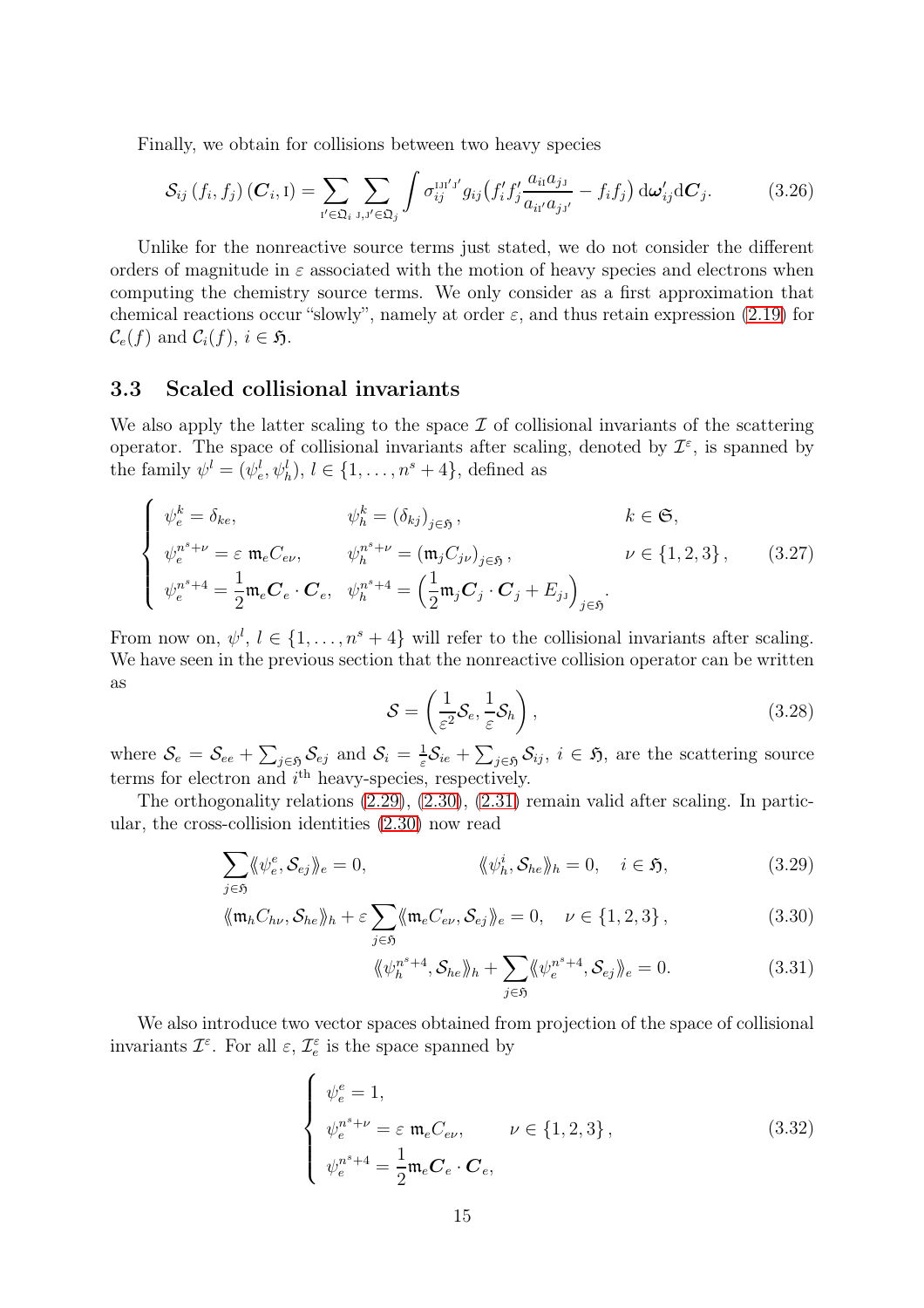and  $\mathcal{I}_h$  is the space spanned by

$$
\begin{cases}\n\psi_h^i = (\delta_{ij})_{j \in \mathfrak{H}}, \\
\psi_h^{n^s + \nu} = (\mathfrak{m}_j C_{j\nu})_{j \in \mathfrak{H}}, \\
\nu \in \{1, 2, 3\}, \\
\psi_h^{n^s + 4} = \left(\frac{1}{2} \mathfrak{m}_j \mathbf{C}_j \cdot \mathbf{C}_j + E_{j\nu}\right)_{j \in \mathfrak{H}}.\n\end{cases}
$$
\n(3.33)

The macrosopic properties of the fluid mixture can then be expressed as partial scalar products of the partial distribution functions  $f_e$  and  $f_h$  with the electron and heavy-species collisional invariants, respectively. When taking into account the scaling, one obtains

$$
\begin{cases} \langle \langle f_e, \psi_e^e \rangle \rangle_e = n_e \\ \frac{1}{\varepsilon} \langle \langle f_e, \mathfrak{m}_e C_{e\nu} \rangle \rangle_e = \rho_e (v_{e\nu} - v_{h\nu}), \quad \nu \in \{1, 2, 3\} \\ \langle \langle f_e, \psi_e^{n^s + 4} \rangle \rangle_e = \mathcal{E}_e + \varepsilon^2 \frac{1}{2} \rho_e (\mathbf{v}_e - \mathbf{v}_h) \cdot (\mathbf{v}_e - \mathbf{v}_h) \end{cases} \tag{3.34}
$$

for electrons, and

$$
\begin{cases} \langle \langle f_h, \psi_h^j \rangle_h = n_j, \quad j \in \mathfrak{H} \\ \langle \langle f_h, \psi_h^{n^s + \nu} \rangle_h = 0, \quad \nu \in \{1, 2, 3\} \\ \langle \langle f_h, \psi_h^{n^s + 4} \rangle_h = \mathcal{E}_h \end{cases} \tag{3.35}
$$

for the heavy species, where  $\mathcal{E}_e$  and  $\mathcal{E}_h$  denote the respective internal energies per unit volume.

Note in particular that, in the limit  $\varepsilon \to 0$ , the space of electron collisional invariants  $\mathcal{I}_e^{\varepsilon}$ , is reduced to the space of isotropic invariants, denoted by  $\mathcal{I}_e^0$ , which is spanned by

$$
\begin{cases}\n\psi_e^e = 1, \\
\psi_e^{n^s + 4} = \frac{1}{2} \mathfrak{m}_e \mathbf{C}_e \cdot \mathbf{C}_e.\n\end{cases} \tag{3.36}
$$

In other words, the electron momentum collisional invariant vanishes in the limit  $\varepsilon \to 0$ . This is because electron momentum is negligible before heavy-species momentum, and is related to the isotropization of the zeroth-order electron distribution function, as shall be seen later. The relevant sets of collisional invariants for our purpose are thus  $\mathcal{I}_e^0$  and  $\mathcal{I}_h$ .

## 3.4 Asymptotic expansion of collision operators

We now derive asymptotic expansions in powers of  $\varepsilon$  for the scattering operators  $\mathcal{S}_{ei}$  and  $\mathcal{S}_{ie}$ ,  $i \in \mathfrak{H}$ . Conservation of momentum and energy during a binary collision between an electron and a molecule of the  $i<sup>th</sup>$  heavy species read, when taking into account the scaling with respect to  $\varepsilon$ 

$$
\begin{cases}\n\mathfrak{m}_{i}C_{i} + \varepsilon \mathfrak{m}_{e}C_{e} = \mathfrak{m}_{i}C'_{i} + \varepsilon \mathfrak{m}_{e}C'_{e}, \\
\frac{1}{2}\mathfrak{m}_{e}\frac{1}{(1+\varepsilon^{2}\frac{\mathfrak{m}_{e}}{\mathfrak{m}_{i}})}g^{2} + E_{i\mathfrak{l}} = \frac{1}{2}\mathfrak{m}_{e}\frac{1}{(1+\varepsilon^{2}\frac{\mathfrak{m}_{e}}{\mathfrak{m}_{i}})}g'^{2} + E_{i\mathfrak{l}'},\n\end{cases}
$$
\n(3.37)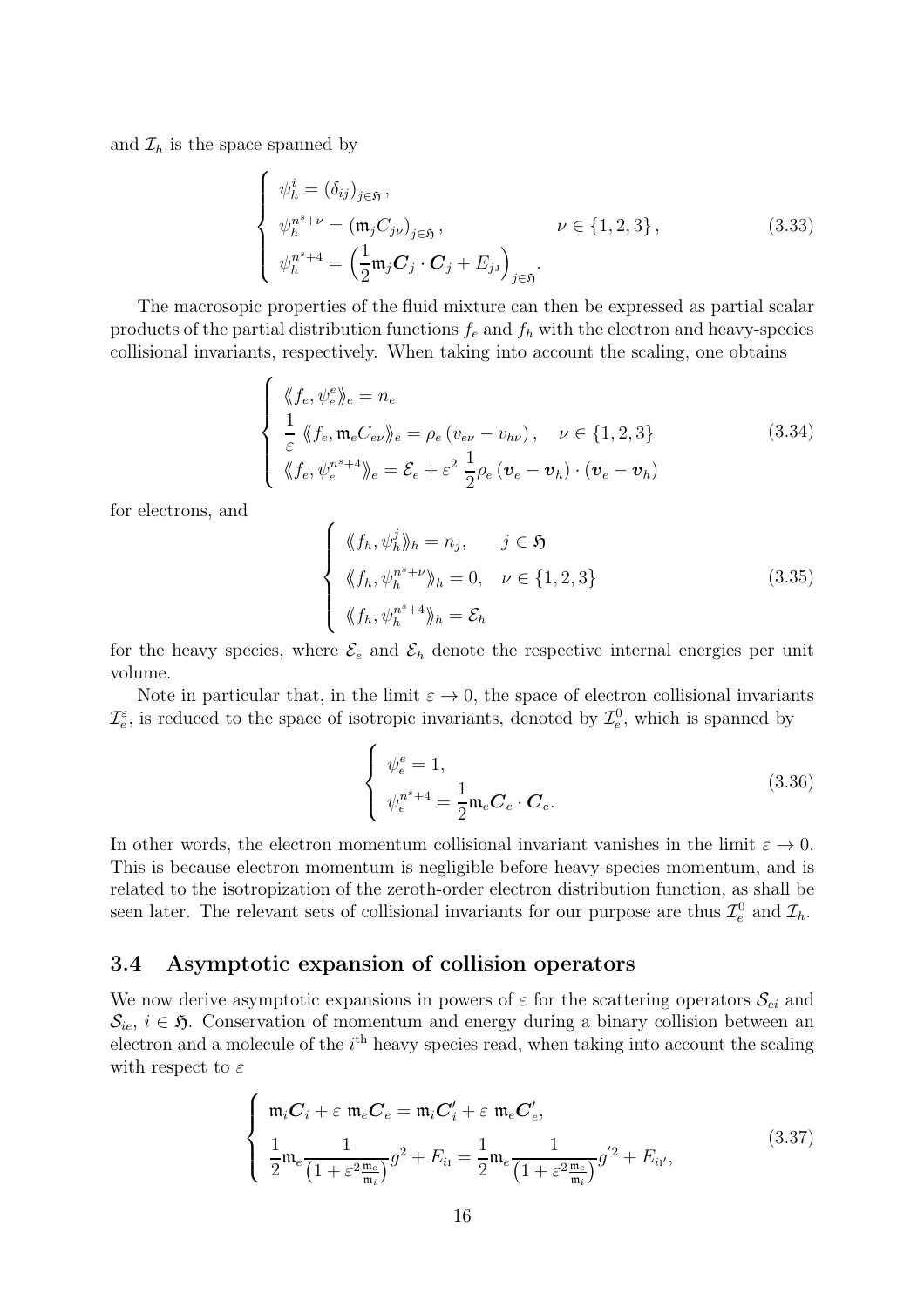where we have denoted by  $g = g_{ie} = g_{ei} = |\varepsilon \mathbf{C}_i - \mathbf{C}_e|$  and by  $g' = g'_{ie} = g'_{ei} = |\varepsilon \mathbf{C}'_i - \mathbf{C}'_e|$  $_{e}^{\prime}|$ the relative velocities of colliding species respectively before and after collision. Setting  $\Delta E_{\text{ii'}} = E_{ii'} - E_{i}$ , we rewrite the latter expression in the form

<span id="page-16-0"></span>
$$
\begin{cases}\n\mathfrak{m}_i C_i + \varepsilon \mathfrak{m}_e C_e = \mathfrak{m}_i C'_i + \varepsilon \mathfrak{m}_e C'_e, \\
\Delta E_{\mathfrak{n}'} + \frac{1}{2} \mathfrak{m}_e \frac{1}{\left(1 + \varepsilon^2 \frac{\mathfrak{m}_e}{\mathfrak{m}_i}\right)} \left(g'^2 - g^2\right) = 0.\n\end{cases} \tag{3.38}
$$

#### 3.4.1 Scattering of heavy species by electrons

The scattering operator for  $i<sup>th</sup>$ -heavy-species electron collisions  $\mathcal{S}_{ie}$  was stated in equation [\(3.25\)](#page-13-0). The change of variable  $C_e^{(0)} = \frac{C_e - \varepsilon C_i}{\sqrt{C_e - \varepsilon C_i}}$  $\Big(1{+}\varepsilon^2 \frac{\mathfrak{m}_e}{\mathfrak{m}_i}$  $\frac{i}{\sqrt{\frac{1}{2}}}$ , with

<span id="page-16-1"></span>
$$
\mathrm{d}\pmb{C}_e = \left(1+\varepsilon^2 \frac{\mathfrak{m}_e}{\mathfrak{m}_i}\right)^{\frac{3}{2}} \mathrm{d}\pmb{C}_e^{(0)},
$$

allows us to eliminate the dependance in  $\varepsilon$  of the differential cross-section [\[25\]](#page-63-4), and yields

$$
\mathcal{S}_{ie}(f_i, f_e) (C_i, I) = \int \sigma_{ie}^{II} |\mathbf{C}_{e}^{(0)}| \left(1 + \varepsilon^2 \frac{\mathfrak{m}_e}{\mathfrak{m}_i}\right)^2 \left(f_i' f_e' - f_i f_e\right) d\omega_{ie}' d\mathbf{C}_{e}^{(0)} \qquad (3.39)
$$

$$
+ \varepsilon^2 \sum_{\substack{\mathbf{i}' \in \mathfrak{Q}_i \\ \mathbf{i}' \neq \mathbf{i}}} \int \sigma_{ie}^{\mathbf{i}'} |\mathbf{C}_{e}^{(0)}| \left(1 + \varepsilon^2 \frac{\mathfrak{m}_e}{\mathfrak{m}_i}\right)^2 \left(f_i' f_e' \frac{a_{i\mathbf{i}}}{a_{i\mathbf{i}'}} - f_i f_e\right) d\omega_{ie}' d\mathbf{C}_{e}^{(0)},
$$

where

<span id="page-16-2"></span>
$$
\sigma_{ie}^{\text{II}'} = \sigma_{ie}^{\text{II}'} \left( \mathfrak{m}_e |\mathbf{C}_e^{(0)}|^2, \frac{\mathbf{C}_e^{(0)}}{|\mathbf{C}_e^{(0)}|} \cdot \boldsymbol{\omega}_{ie}' \right).
$$
 (3.40)

The variable  $C_e^{(0)}$  $e^{(0)}$  is the zeroth-order electron velocity before collision.

Expansion of the species velocities Conservation equations [\(3.38\)](#page-16-0) associated with collisions between molecules of the  $i<sup>th</sup>$  heavy species and electrons read after change of variable

$$
\begin{cases}\n\boldsymbol{C}'_{i} = \boldsymbol{C}_{i} + \varepsilon \frac{\mathfrak{m}_{e}}{\mathfrak{m}_{i}} \frac{1}{\left(1 + \varepsilon^{2} \frac{\mathfrak{m}_{e}}{\mathfrak{m}_{i}}\right)^{\frac{1}{2}}} \bigg( \boldsymbol{C}_{e}^{(0)} + |\boldsymbol{C}_{e}^{(0)}| \left(1 - \frac{\Delta E_{\Pi'}}{\frac{1}{2} \mathfrak{m}_{e} |\boldsymbol{C}_{e}^{(0)}|^{2}}\right)^{\frac{1}{2}} \boldsymbol{\omega}'_{ie} \bigg), \\
\boldsymbol{C}'_{e} = \varepsilon \boldsymbol{C}_{i} - \frac{1}{\left(1 + \varepsilon^{2} \frac{\mathfrak{m}_{e}}{\mathfrak{m}_{i}}\right)^{\frac{1}{2}}} \bigg( |\boldsymbol{C}_{e}^{(0)}| \left(1 - \frac{\Delta E_{\Pi'}}{\frac{1}{2} \mathfrak{m}_{e} |\boldsymbol{C}_{e}^{(0)}|^{2}}\right)^{\frac{1}{2}} \boldsymbol{\omega}'_{ie} - \varepsilon^{2} \frac{\mathfrak{m}_{e}}{\mathfrak{m}_{i}} \boldsymbol{C}_{e}^{(0)} \bigg), \end{cases} \tag{3.41}
$$

yielding the following asymptotic expansion:

$$
\begin{cases}\nC'_{i} = C_{i} - \varepsilon \frac{\mathfrak{m}_{e}}{\mathfrak{m}_{i}} (C'_{e}^{(0)} - C_{e}^{(0)}) + O(\varepsilon^{3}), \\
C'_{e} = C'_{e}^{(0)} + \varepsilon C_{i} - \frac{\varepsilon^{2}}{2} \frac{\mathfrak{m}_{e}}{\mathfrak{m}_{i}} (C'_{e}^{(0)} - 2C_{e}^{(0)}) + O(\varepsilon^{4}), \\
C_{e} = C_{e}^{(0)} + \varepsilon C_{i} + \frac{\varepsilon^{2}}{2} \frac{\mathfrak{m}_{e}}{\mathfrak{m}_{i}} C_{e}^{(0)} + O(\varepsilon^{4}),\n\end{cases}
$$
\n(3.42)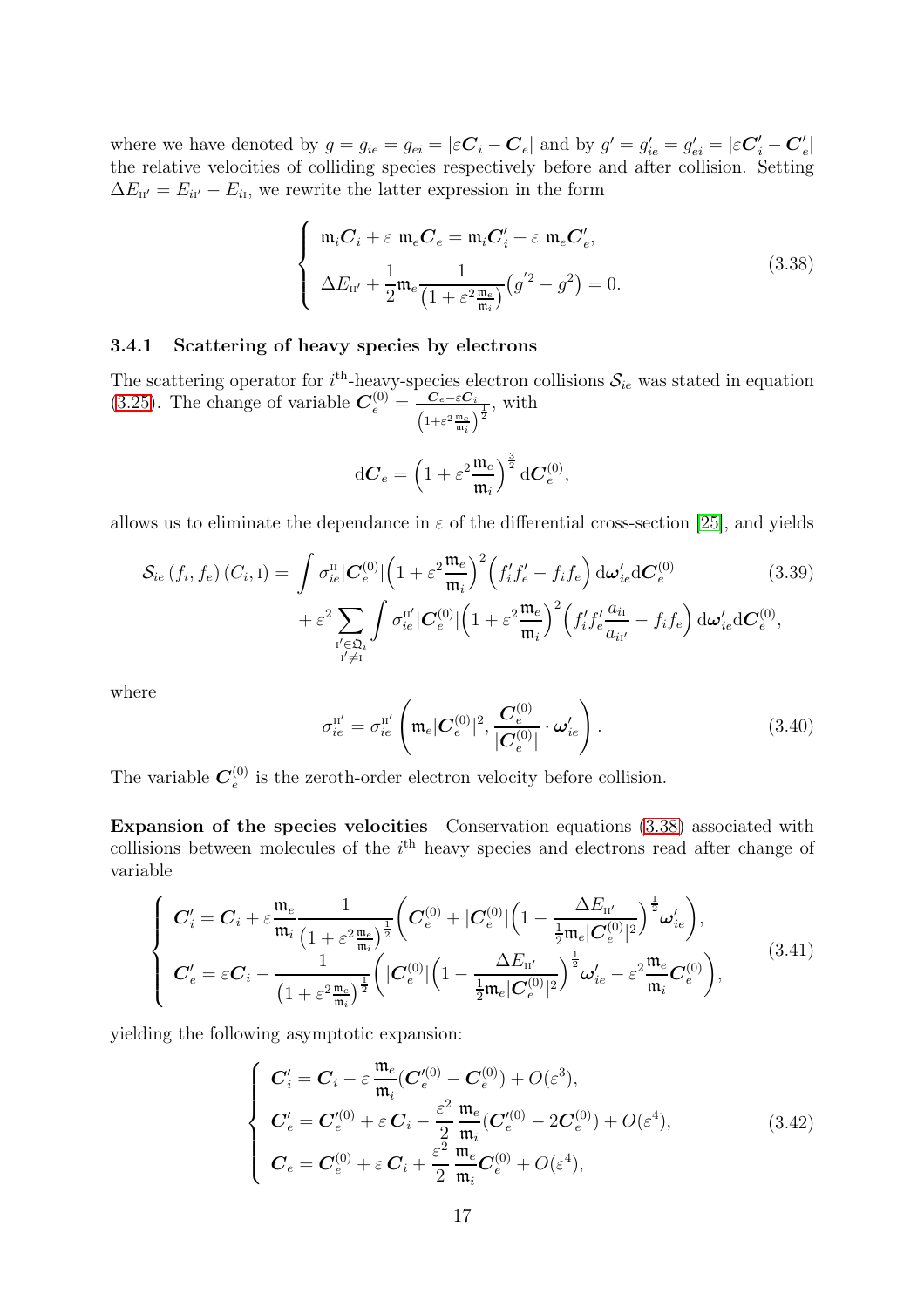where  $\bm{C}'^{(0)}_{e}$  $e^{i(0)}$  is the zeroth-order electron velocity after collision

<span id="page-17-0"></span>
$$
\boldsymbol{C}'^{(0)}_{e} = -|\boldsymbol{C}'^{(0)}_{e}| \boldsymbol{\omega}'_{ie} = -|\boldsymbol{C}^{(0)}_{e}| \left(1 - \frac{\Delta E_{\mathrm{II}'}}{\frac{1}{2} \mathfrak{m}_{e} |\boldsymbol{C}'^{(0)}_{e}|^{2}}\right)^{\frac{1}{2}} \boldsymbol{\omega}'_{ie}.
$$
 (3.43)

We thus obtain an expansion of the distribution functions

$$
f_i(C'_i, I') = f_i(C_i, I') - \varepsilon \frac{\mathfrak{m}_e}{\mathfrak{m}_i} \partial_{C_i} f_i(C_i, I') \cdot (C'_e^{(0)} - C_e^{(0)}) \qquad (3.44)
$$
  
+ 
$$
\frac{\varepsilon^2}{2} \frac{\mathfrak{m}_e^2}{\mathfrak{m}_i^2} \partial_{C_i C_i} f_i(C_i, I') : (C'_e^{(0)} - C_e^{(0)}) \otimes (C'_e^{(0)} - C_e^{(0)}) + O(\varepsilon^3),
$$
  

$$
f_e(C'_e) = f_e(C'_e^{(0)}) + \varepsilon \partial_{C_e} f_e(C'_e^{(0)}) \cdot C_i + \frac{\varepsilon^2}{2} \partial_{C_e C_e} f_e(C'_e^{(0)}) : C_i \otimes C_i \qquad (3.45)
$$
  

$$
- \frac{\varepsilon^2}{2} \frac{\mathfrak{m}_e}{\mathfrak{m}_i} \partial_{C_e} f_e(C'_e^{(0)}) \cdot (C'_e^{(0)} - 2C_e^{(0)}) + O(\varepsilon^3),
$$
  

$$
f_e(C_e) = f_e(C_e^{(0)}) + \varepsilon \partial_{C_e} f_e(C_e^{(0)}) \cdot C_i + \frac{\varepsilon^2}{2} \partial_{C_e C_e} f_e(C_e^{(0)}) : C_i \otimes C_i \qquad (3.46)
$$
  
+ 
$$
\frac{\varepsilon^2}{2} \frac{\mathfrak{m}_e}{\mathfrak{m}_i} \partial_{C_e} f_e(C_e^{(0)}) \cdot C_e^{(0)} + O(\varepsilon^3).
$$

**Expansion of**  $S_{ie}$  Upon introducing the asymptotic development  $(3.44)-(3.46)$  $(3.44)-(3.46)$  in ex-pression [\(3.39\)](#page-16-1), the collision operator  $S_{ie}$ ,  $i \in \mathfrak{H}$ , can be expanded in the form

<span id="page-17-1"></span>
$$
S_{ie} = \varepsilon \ S_{ie}^1 + \ \varepsilon^2 \ S_{ie}^2 + \ O(\varepsilon^3). \tag{3.47}
$$

The zeroth-order collision operator  $S_{ie}^0$  cancels. Indeed, from [\(3.39\)](#page-16-1)

$$
\mathcal{S}_{ie}^{0}(f_{i},f_{e})(C_{i},\mathbf{I}) = \int \sigma_{ie}^{\mathrm{II}} |\mathbf{C}_{e}^{(0)}| (f_{i}(\mathbf{C}_{i},\mathbf{I})f_{e}(\mathbf{C}_{e}^{\prime(0)}) - f_{i}(\mathbf{C}_{i},\mathbf{I})f_{e}(\mathbf{C}_{e}^{(0)}) ) d\omega_{ie}^{\prime} d\mathbf{C}_{e}^{(0)}
$$
  
=  $f_{i}(\mathbf{C}_{i},\mathbf{I}) \int \sigma_{ie}^{\mathrm{II}} |\mathbf{C}_{e}^{(0)}| (f_{e}(-|\mathbf{C}_{e}^{(0)}|\omega_{ie}^{\prime}) - f_{e}(\mathbf{C}_{e}^{(0)})) d\omega_{ie}^{\prime} d\mathbf{C}_{e}^{(0)},$ 

where  $\sigma_{ie}^{\text{II}}$  was given in [\(3.40\)](#page-16-2). The successive changes of variable  $\mathbf{C}_{e}^{(0)} = -|\mathbf{C}_{e}^{(0)}|\boldsymbol{\omega}_{ie}$ , with  $\mathrm{d}\boldsymbol{C}_{e}^{(0)} = |\boldsymbol{C}_{e}^{(0)}|$  $\int_e^{(0)} \rvert^2\,\mathrm{d}\lvert \bm{C}^{(0)}_e\rvert$  $|e^{(0)}|$ d $\omega_{ie}$ , and  $(\omega_{ie}', \omega_{ie}) \leftrightarrow (\omega_{ie}, \omega_{ie}')$ , then yield

$$
\mathcal{S}_{ie}^{0}(f_{i},f_{e})(C_{i},\mathbf{I})
$$
\n
$$
= f_{i}(\mathbf{C}_{i},\mathbf{I}) \int \sigma_{ie}^{\mathbf{II}} |\mathbf{C}_{e}^{(0)}|^{3} (f_{e}(-|\mathbf{C}_{e}^{(0)}|\boldsymbol{\omega}_{ie}') - f_{e}(-|\mathbf{C}_{e}^{(0)}|\boldsymbol{\omega}_{ie})) \, d|\mathbf{C}_{e}^{(0)}| d\boldsymbol{\omega}_{ie} d\boldsymbol{\omega}_{ie}'
$$
\n
$$
= f_{i}(\mathbf{C}_{i},\mathbf{I}) \int \sigma_{ie}^{\mathbf{II}} |\mathbf{C}_{e}^{(0)}|^{3} (f_{e}(-|\mathbf{C}_{e}^{(0)}|\boldsymbol{\omega}_{ie}) - f_{e}(-|\mathbf{C}_{e}^{(0)}|\boldsymbol{\omega}_{ie}') \, d|\mathbf{C}_{e}^{(0)}| d\boldsymbol{\omega}_{ie} d\boldsymbol{\omega}_{ie}'
$$
\n
$$
= -\mathcal{S}_{ie}^{0}(f_{i},f_{e})(C_{i},\mathbf{I}),
$$

where  $\sigma_{ie}^{\text{\tiny{II}}}=\sigma_{ie}^{\text{\tiny{II}}}(\mathfrak{m}_e | \boldsymbol{C}_e^{(0)})$  $_e^{(0)}|^2, \boldsymbol{\omega}_{ie} \cdot \boldsymbol{\omega}_{ie}^\prime$ ), so that finally

<span id="page-17-2"></span>
$$
\mathcal{S}_{ie}^{0}\left(f_{i},f_{e}\right)\left(\mathbf{C}_{i},\mathbf{I}\right)=0, \qquad i \in \mathfrak{H}, \mathbf{I} \in \mathfrak{Q}_{i}.\tag{3.48}
$$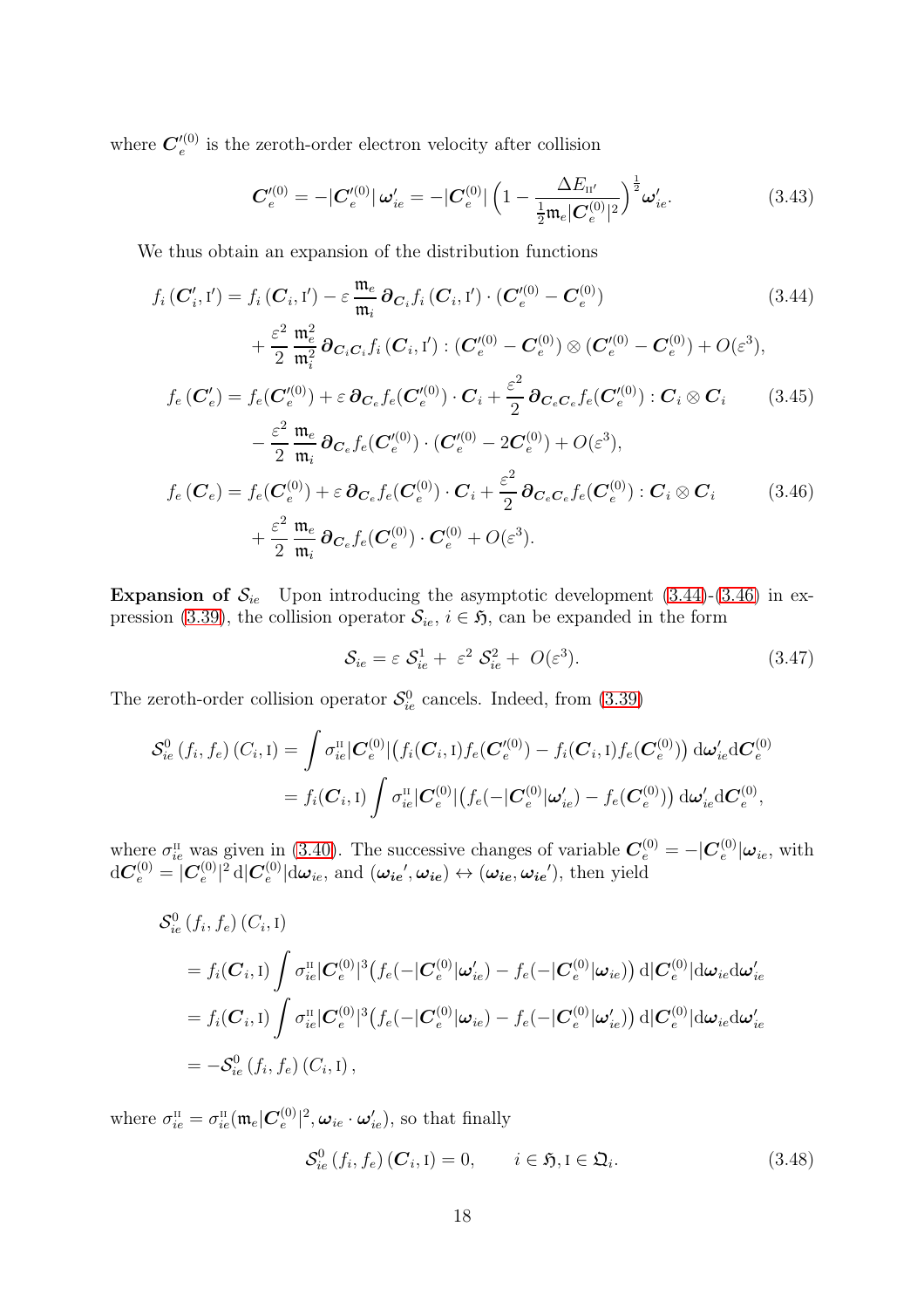From similar calculations, the first-order term  $\mathcal{S}_{ie}^1(f_i, f_e)$   $(\mathcal{C}_i, I)$  reads, for  $i \in \mathfrak{H}$ ,  $I \in \mathfrak{Q}_i$ 

<span id="page-18-0"></span>
$$
S_{ie}^{1}(f_i, f_e) (\boldsymbol{C}_i, I) = -\frac{\mathfrak{m}_e}{\mathfrak{m}_i} \partial_{\boldsymbol{C}_i} f_i(\boldsymbol{C}_i, I) \cdot \int \Sigma_{II}^{(1)}(|\boldsymbol{C}_e|^2) |\boldsymbol{C}_e| f_e(\boldsymbol{C}_e) \boldsymbol{C}_e d\boldsymbol{C}_e, \qquad (3.49)
$$

where we have dropped the upperscript  $(0)$  on the integration variable  $C_e$  for the sake of simplicity. The generalized momentum cross-section in thermal non-equilibrium context  $\Sigma_{\text{nr}}^{(l)}$  is defined, for given  $i \in \mathfrak{H}$ ,  $l \in \mathfrak{Q}_i$  and  $l' \in \mathfrak{Q}_i$ , by

$$
\Sigma_{\rm II'}^{(l)}(|\mathbf{C}_e|^2) = 2\pi \left(\frac{\mathfrak{m}_e}{\mathfrak{m}_i}\right)^l \int_0^\pi \sigma_{ie}^{\rm II'}\big(\mathfrak{m}_e|\mathbf{C}_e|^2, \cos\theta\big) \left(1 - \cos^l\theta\right) \sin\theta \,\mathrm{d}\theta, \quad l \in \mathbb{N}^*, \tag{3.50}
$$

where the symbol  $\theta$  represents the angle between the vectors  $\bm{\omega}'_{ie} = \varepsilon \bm{C}'_i - \bm{C}'_\epsilon$  $e^{'}_{e}$  and  $\boldsymbol{\omega}_{ie}=\varepsilon \boldsymbol{C}_{i}-\boldsymbol{C}_{e}.$ For  $l = 1$ , this cross-section represents the average momentum transferred in encounters between electrons and molecules of the  $i<sup>th</sup>$  heavy species with initial quantum state I and final quantum state I', for a given initial value of the electron kinetic energy  $\mathfrak{m}_e|\mathcal{C}_e|^2$ . We also define

$$
\Sigma_{\mathrm{II}'}^{(0)}(|\mathbf{C}_e|^2) = 2\pi \int_0^\pi \sigma_{ie}^{\mathrm{II}'}(\mathfrak{m}_e|\mathbf{C}_e|^2, \cos\theta)\sin\theta\,\mathrm{d}\theta, \qquad i \in \mathfrak{H}, \quad \mathrm{I}, \mathrm{I}' \in \mathfrak{Q}_i. \tag{3.51}
$$

Finally, the second-order term can be decomposed into an elastic and an inelastic contributions:

<span id="page-18-2"></span><span id="page-18-1"></span>
$$
S_{ie}^2 = S_{ie}^{2,el} + S_{ie}^{2,in}.
$$
 (3.52)

The elastic contribution  $S_{ie}^{2,el}(f_i, f_e)$   $(\mathbf{C}_i, I)$  reads, for  $i \in \mathfrak{H}$ ,  $I \in \mathfrak{Q}_i$ 

$$
\mathcal{S}_{ie}^{2,\text{el}}\left(f_i,f_e\right)\left(\boldsymbol{C}_i,\mathbf{I}\right) = \tag{3.53}
$$

$$
\begin{aligned} &-\frac{\mathfrak{m}_e}{\mathfrak{m}_i}~\pmb{\partial_{\boldsymbol{C}_i}}\left(f_i(\boldsymbol{C}_i,1)\boldsymbol{C}_i\right): \int \Sigma_{\text{II}}^{(1)}(|\boldsymbol{C}_e|^2)~|\boldsymbol{C}_e|~\big(\boldsymbol{C}_e\otimes \pmb{\partial_{\boldsymbol{C}_e}}f_e(\boldsymbol{C}_e)\big)~\text{d}\boldsymbol{C}_e\\& +\frac{1}{4}\frac{\mathfrak{m}_e^2}{\mathfrak{m}_i^2}~\pmb{\partial_{\boldsymbol{C}_i\boldsymbol{C}_i}}f_i(\boldsymbol{C}_i,1): \int \Sigma_{\text{II}}^{(2)}(|\boldsymbol{C}_e|^2)~|\boldsymbol{C}_e|~f_e(\boldsymbol{C}_e)~\big(|\boldsymbol{C}_e|^2\mathbb{I}-3\boldsymbol{C}_e\otimes \boldsymbol{C}_e\big)~\text{d}\boldsymbol{C}_e\\& +\frac{\mathfrak{m}_e^2}{\mathfrak{m}_i^2}~\pmb{\partial_{\boldsymbol{C}_i\boldsymbol{C}_i}}f_i(\boldsymbol{C}_i,1): \int \Sigma_{\text{II}}^{(1)}(|\boldsymbol{C}_e|^2)~|\boldsymbol{C}_e|~f_e(\boldsymbol{C}_e)\left(\boldsymbol{C}_e\otimes \boldsymbol{C}_e\right)~\text{d}\boldsymbol{C}_e, \end{aligned}
$$

while the inelastic term can be written as

$$
\mathcal{S}_{ie}^{2,\text{in}}\left(f_i, f_e\right)\left(\boldsymbol{C}_i, \mathbf{I}\right) \tag{3.54}
$$

$$
= \sum_{\substack{i' \in \mathfrak{Q}_i \\ i' \neq i}} \int \sigma_{ie}^{\mathfrak{u}'} |C_e| \Big( f_i(C_i, \mathfrak{t}') f_e(C_e'^{(0)}) \frac{a_{i_1}}{a_{i_1'}} - f_i(C_i, \mathfrak{t}) f_e(C_e) \Big) d\omega'_{ie} dC_e
$$
  

$$
= \sum_{\substack{i' \in \mathfrak{Q}_i \\ i' \neq i}} \int \left( \sum_{i' \mathfrak{l}}^{(0)} (|C_e|^2) f_i(C_i, \mathfrak{t}') - \sum_{\mathfrak{u}'}^{(0)} (|C_e|^2) f_i(C_i, \mathfrak{t}) \right) |C_e| f_e(C_e) dC_e.
$$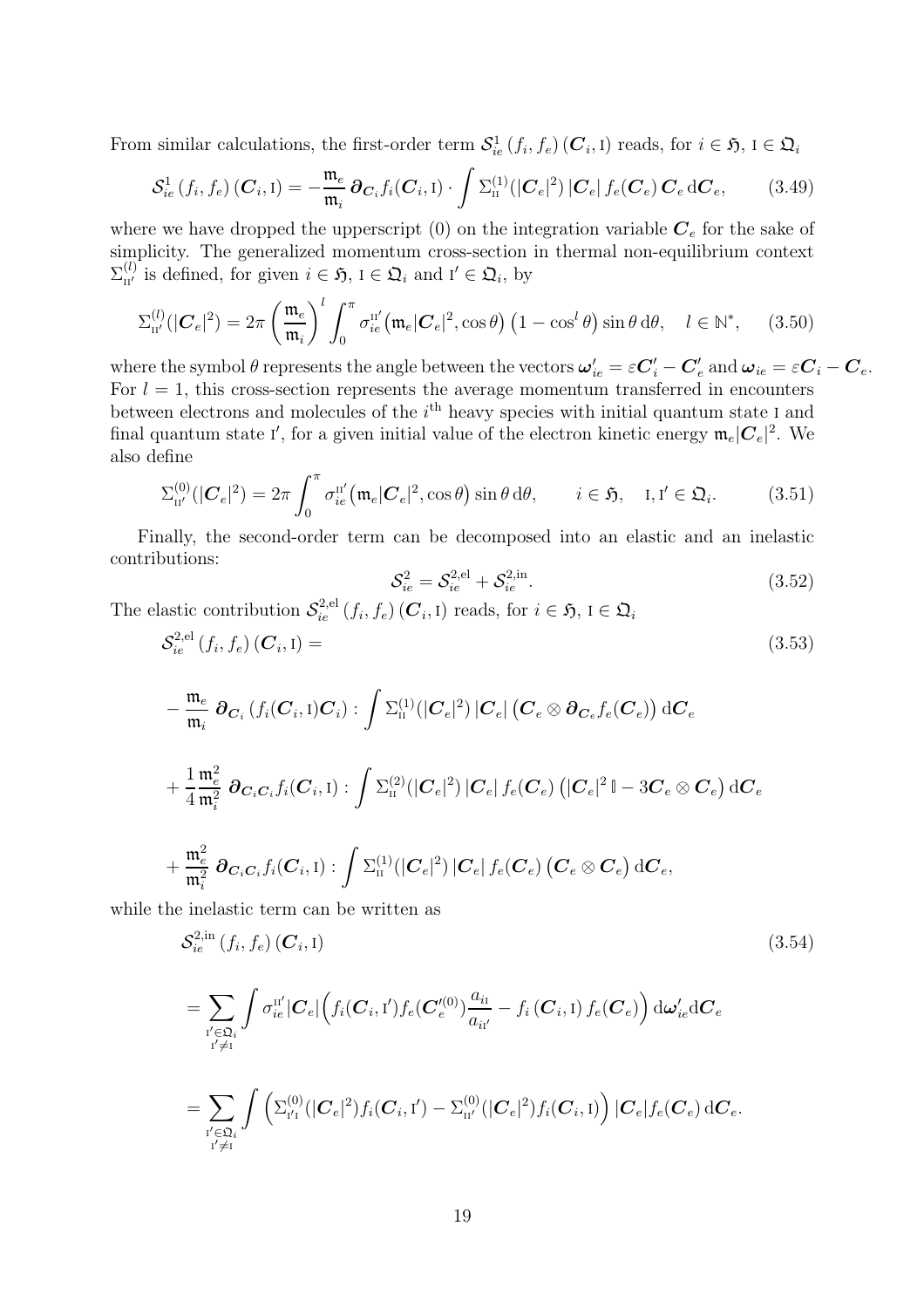#### 3.4.2 Scattering of electrons by heavy species

The electron  $i^{\text{th}}$ -heavy-species scattering term  $\mathcal{S}_{ei}$  was stated in [\(3.24\)](#page-13-1). Unlike for the heavy-species electron case, there is no change of variable allowing to eliminate the dependance in  $\varepsilon$  of the scattering cross-section  $\sigma_{ei}^{\text{II}'}$ , and we retain the set of variables  $(\boldsymbol{C}_{e},\boldsymbol{C}_{i},\boldsymbol{\omega}_{ei}^{\prime}).$ 

Expansion of the species velocities Conservation equations [\(3.38\)](#page-16-0) for collisions between electrons and molecules of the *i*<sup>th</sup> heavy species yield the following asymptotic expansion:

<span id="page-19-0"></span>
$$
g'_{ei} = g'^{(0)}_{ei} + \varepsilon \ g'^{(1)}_{ei} + \varepsilon^2 \ g'^{(2)}_{ei} + O(\varepsilon^3), \tag{3.55}
$$

$$
C'_{e} = C'^{(0)}_{e} + \varepsilon C'^{(1)}_{e} + \varepsilon^{2} C'^{(2)}_{e} + O(\varepsilon^{3}), \qquad (3.56)
$$

<span id="page-19-1"></span>
$$
C'_{i} = C'^{(0)}_{i} + \varepsilon C'^{(1)}_{i} + \varepsilon^{2} C'^{(2)}_{i} + O(\varepsilon^{3}),
$$
\n(3.57)

where the coefficients for the amplitude of the relative velocity after collision  $g'_{ei}$  read in terms of the variables  $(\boldsymbol{C}_{e}, \boldsymbol{C}_{i}, \boldsymbol{\omega}_{ei}')$ 

$$
\begin{cases}\ng'_{ei}^{(0)} = |C_e| \left( 1 - \frac{\Delta E_{\text{II}'}}{\frac{1}{2} \mathfrak{m}_e |C_e|^2} \right)^{\frac{1}{2}},\\ \ng'^{(1)}_{ei} = -\frac{C_e \cdot C_i}{g'^{(0)}_{ei}},\\ \ng'^{(2)}_{ei} = \frac{1}{2} \frac{|C_i|^2}{g'^{(0)}_{ei}} \left( 1 - \frac{\Delta E_{\text{II}'}}{\frac{1}{2} \mathfrak{m}_i |C_i|^2} \right) - \frac{1}{2} \frac{(C_e \cdot C_i)^2}{(g'^{(0)}_{ei})^3},\n\end{cases} (3.58)
$$

and the coefficients for the velocities after collisions  $C'_{\epsilon}$  $\mathbf{C}'_i$  are given by

$$
\begin{cases}\n\boldsymbol{C}_{e}^{\prime(0)} = g_{ei}^{\prime(0)} \boldsymbol{\omega}_{ei}^{\prime}, & \boldsymbol{C}_{e}^{\prime(1)} = \boldsymbol{C}_{i} + g_{ei}^{\prime(1)} \boldsymbol{\omega}_{ei}^{\prime}, & \boldsymbol{C}_{e}^{\prime(2)} = \boldsymbol{C}_{i}^{\prime(1)} + g_{ei}^{\prime(2)} \boldsymbol{\omega}_{ei}^{\prime}, \\
\boldsymbol{C}_{i}^{\prime(0)} = \boldsymbol{C}_{i}, & \boldsymbol{C}_{i}^{\prime(1)} = \frac{\mathfrak{m}_{e}}{\mathfrak{m}_{i}} (\boldsymbol{C}_{e} - \boldsymbol{C}_{e}^{\prime(0)}), & \boldsymbol{C}_{i}^{\prime(2)} = -\frac{\mathfrak{m}_{e}}{\mathfrak{m}_{i}} \boldsymbol{C}_{e}^{\prime(1)}.\n\end{cases}
$$
\n(3.59)

**Expansion of**  $\mathcal{S}_{ei}$  Relations [\(3.55\)](#page-19-0)-[\(3.57\)](#page-19-1) allow one to determine, after a few calculations, the asymptotic expansion of the electron  $i^{\text{th}}$ -heavy-species scattering operator

<span id="page-19-2"></span>
$$
\mathcal{S}_{ei} = \mathcal{S}_{ei}^0 + \varepsilon \mathcal{S}_{ei}^1 + \varepsilon^2 \mathcal{S}_{ei}^2 + O(\varepsilon^3).
$$

The zeroth-order collision operator reads

$$
\mathcal{S}_{ei}^{0}(f_e, f_i)(\mathbf{C}_e) = \sum_{\mathbf{i} \in \mathfrak{Q}_i} \left( \int f_i(\mathbf{C}_i, \mathbf{I}) d\mathbf{C}_i \right) \int \sigma_{ei}^{\mathbf{u}} |\mathbf{C}_e| \left( f_e(|\mathbf{C}_e| \boldsymbol{\omega}_{ei}') - f_e(\mathbf{C}_e) \right) d\boldsymbol{\omega}_{ei}', \tag{3.60}
$$

where

$$
\sigma_{ei}^{\text{\tiny II}}=\sigma_{ei}^{\text{\tiny II}}\left(\mathfrak{m}_{e}|\boldsymbol{C}_{e}|^{2},\frac{\boldsymbol{C}_{e}}{|\boldsymbol{C}_{e}|}\cdot\boldsymbol{\omega}_{ei}^{\prime}\right).
$$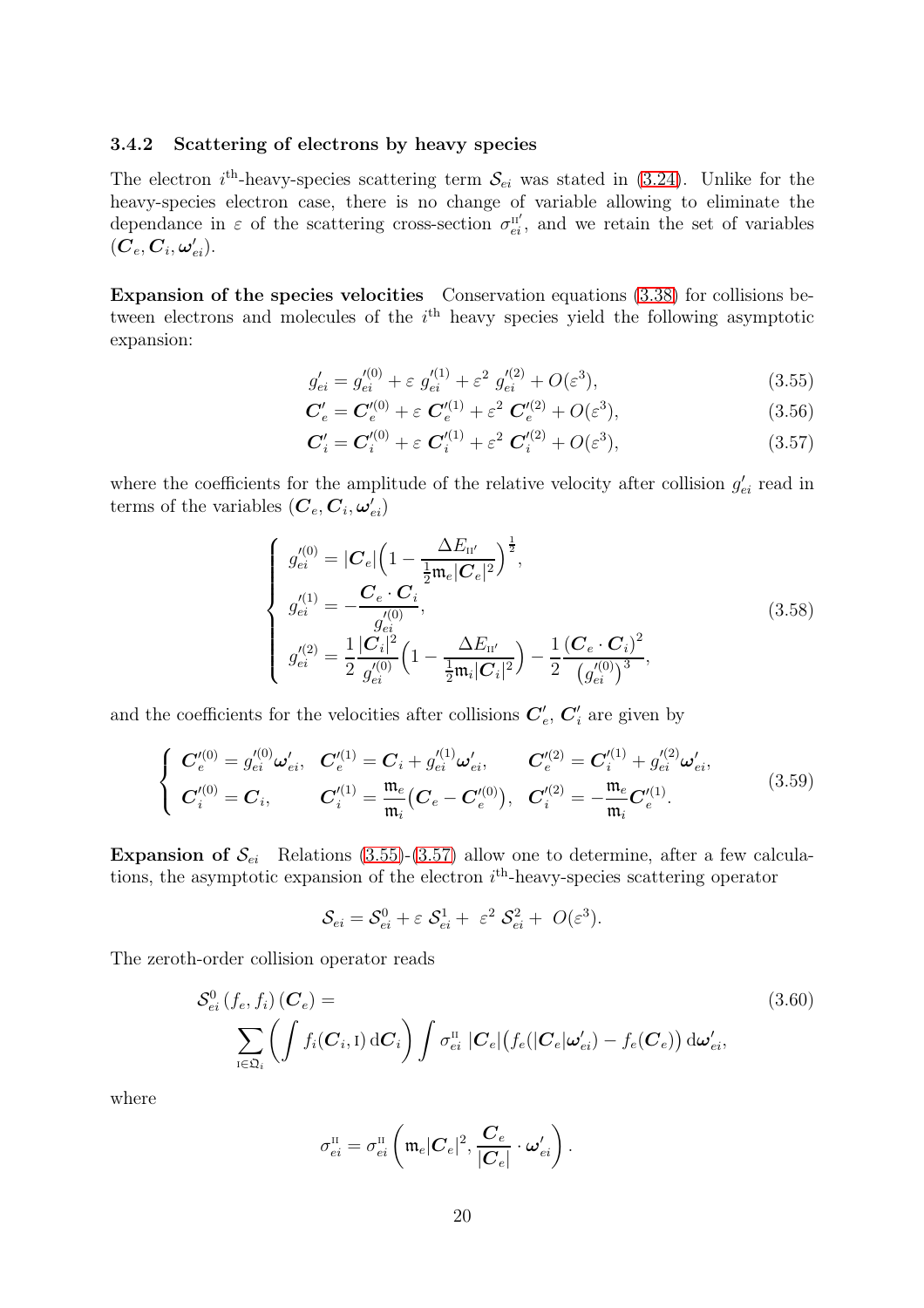The first-order term  $\mathcal{S}^1_{ei}(f_e, f_i)$   $(\mathcal{C}_e)$  reads

$$
S_{ei}^{1}(f_{e}, f_{i}) \left( \mathbf{C}_{e} \right) =
$$
\n
$$
+ \sum_{\mathbf{i} \in \mathfrak{Q}_{i}} \int f_{i}(\mathbf{C}_{i}, \mathbf{I}) \mathbf{C}_{i} d\mathbf{C}_{i} \cdot \int \sigma_{ei}^{\mathbf{u}} \left| \mathbf{C}_{e} \right| \left( \partial_{\mathbf{C}_{e}} f_{e} (|\mathbf{C}_{e}| \omega_{ei}') - \partial_{\mathbf{C}_{e}} f_{e} (\mathbf{C}_{e}) \right) d\omega_{ei}'
$$
\n
$$
- \sum_{\mathbf{i} \in \mathfrak{Q}_{i}} \int f_{i}(\mathbf{C}_{i}, \mathbf{I}) \mathbf{C}_{i} d\mathbf{C}_{i} \cdot \partial_{\mathbf{C}_{e}} \left[ \int \sigma_{ei}^{\mathbf{u}} \left| \mathbf{C}_{e} \right| \left( f_{e} (|\mathbf{C}_{e}| \omega_{ei}') - f_{e} (\mathbf{C}_{e}) \right) d\omega_{ei}' \right]. \tag{3.61}
$$

Finally, the second-order term can be decomposed into an elastic and an inelastic contributions

<span id="page-20-1"></span><span id="page-20-0"></span>
$$
S_{ei}^2 = S_{ei}^{2,el} + S_{ei}^{2,in}.
$$
 (3.62)

The elastic term reads

$$
\mathcal{S}_{ei}^{2,el}(f_e, f_i) (\boldsymbol{C}_e) = \frac{\mathfrak{m}_e}{\mathfrak{m}_i} \sum_{\mathfrak{l} \in \mathfrak{Q}_i} \left( \int f_i(\boldsymbol{C}_i, \mathfrak{l}) d\boldsymbol{C}_i \right) K_{ei}^{\mathfrak{l},1} (\boldsymbol{C}_e) + \frac{1}{2} \sum_{\mathfrak{l} \in \mathfrak{Q}_i} \int f_i(\boldsymbol{C}_i, \mathfrak{l}) \boldsymbol{C}_i \otimes \boldsymbol{C}_i d\boldsymbol{C}_i : K_{ei}^{\mathfrak{l},2} (\boldsymbol{C}_e),
$$
\n(3.63)

where

$$
K_{ei}^{1,1}(\boldsymbol{C}_e) = \boldsymbol{\partial}_{\boldsymbol{C}_e} \cdot \left[ \int \sigma_{ei}^{II} |\boldsymbol{C}_e| (\boldsymbol{C}_e - |\boldsymbol{C}_e| \boldsymbol{\omega}_{ei}') f_e(|\boldsymbol{C}_e| \boldsymbol{\omega}_{ei}') d\boldsymbol{\omega}_{ei}' \right] - \frac{1}{2} |\boldsymbol{C}_e| \boldsymbol{C}_e \cdot \int \boldsymbol{\partial}_{\boldsymbol{C}_e} \sigma_{ei}^{II} (f_e(|\boldsymbol{C}_e| \boldsymbol{\omega}_{ei}') - f_e(\boldsymbol{C}_e)) d\boldsymbol{\omega}_{ei}',
$$
(3.64)

and

$$
K_{ei}^{1,2}(\boldsymbol{C}_{e}) = \boldsymbol{\partial}_{\boldsymbol{C}_{e}\boldsymbol{C}_{e}} \left[ \int \sigma_{ei}^{II} | \boldsymbol{C}_{e} | \left( f_{e} (| \boldsymbol{C}_{e} | \boldsymbol{\omega}_{ei}' ) - f_{e} ( \boldsymbol{C}_{e} ) \right) d \boldsymbol{\omega}_{ei}' \right] + 2 \int \boldsymbol{\partial}_{\boldsymbol{C}_{e}} \left[ | \boldsymbol{C}_{e} | \sigma_{ei}^{II} | \otimes \left( \boldsymbol{\partial}_{\boldsymbol{C}_{e}} f_{e} ( \boldsymbol{C}_{e} ) - \boldsymbol{\partial}_{\boldsymbol{C}_{e}} f_{e} (| \boldsymbol{C}_{e} | \boldsymbol{\omega}_{ei}' ) \right) d \boldsymbol{\omega}_{ei}' \right] + | \boldsymbol{C}_{e} | \int \sigma_{ei}^{II} \left( \boldsymbol{\partial}_{\boldsymbol{C}_{e}\boldsymbol{C}_{e}} f_{e} (|\boldsymbol{C}_{e} ) + \boldsymbol{\partial}_{\boldsymbol{C}_{e}\boldsymbol{C}_{e}} f_{e} (| \boldsymbol{C}_{e} | \boldsymbol{\omega}_{ei}') \right) d \boldsymbol{\omega}_{ei}' - 2 | \boldsymbol{C}_{e} | \int \sigma_{ei}^{II} \boldsymbol{\partial}_{\boldsymbol{C}_{e}\boldsymbol{C}_{e}} f_{e} (| \boldsymbol{C}_{e} | \boldsymbol{\omega}_{ei}') \cdot \boldsymbol{\omega}_{ei}' \otimes \frac{\boldsymbol{C}_{e}}{| \boldsymbol{C}_{e} |} d \boldsymbol{\omega}_{ei}'.
$$

The inelastic term reads

$$
\mathcal{S}_{ei}^{2,\text{in}}\left(f_e, f_i\right)(\boldsymbol{C}_e) = \sum_{\substack{\mathbf{I}, \mathbf{I}' \in \mathfrak{Q}_i \\ \mathbf{I}' \neq \mathbf{I}}} \int \sigma_{ei}^{\mathbf{II}'} |\boldsymbol{C}_e| \left(f_e(\boldsymbol{C}'_e^{(0)}) f_i(\boldsymbol{C}_i, \mathbf{I}') \frac{a_{i\mathbf{I}}}{a_{i\mathbf{I}'}} - f_e(\boldsymbol{C}_e) f_i(\boldsymbol{C}_i, \mathbf{I})\right) d\boldsymbol{\omega}'_{ei} d\boldsymbol{C}_i, \tag{3.66}
$$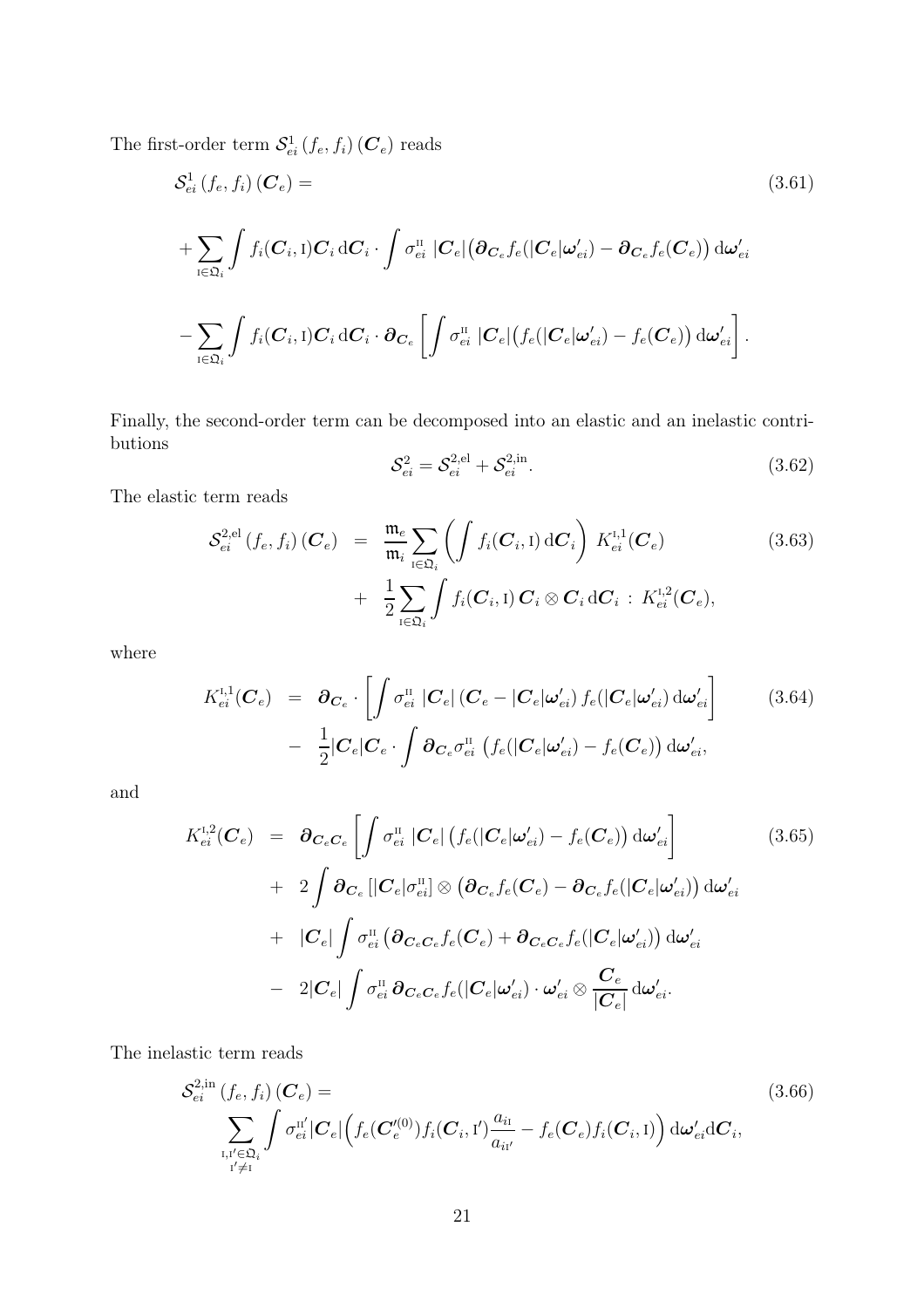where

$$
\sigma_{ei}^{\text{II}'} = \sigma_{ei}^{\text{II}'} \left( \mathfrak{m}_e |C_e|^2, \frac{C_e}{|C_e|} \cdot \omega_{ei}' \right),
$$
  

$$
C_e''^{(0)} = |C_e| \left( 1 - \frac{\Delta E_{\text{II}'}}{\frac{1}{2} \mathfrak{m}_e |C_e|^2} \right)^{\frac{1}{2}} \omega_{ei}'.
$$

# <span id="page-21-0"></span>4 Chapman-Enskog Expansion of the Species Distribution Functions

In this section, we extend the classical procedure proposed by Enskog [\[8\]](#page-62-0) [\[17\]](#page-63-0) [\[19\]](#page-63-9) to nonthermal polyatomic plasmas [\[13\]](#page-63-3) [\[25\]](#page-63-4). The species distribution functions are expanded in powers of the Knudsen number  $\varepsilon$  and injected in the Boltzmann equations [\(3.21\)](#page-13-2)-[\(3.22\)](#page-13-3). Projection of the electron Boltzmann equation at order  $\varepsilon^{-2}$  yields electron thermalization and isotropization in the heavy-species reference frame. As well, projection of the heavyspecies Boltzmann equations at order  $\varepsilon^{-1}$  yields thermalization of the heavy species. Euler type equations arise from the expansion of macroscopic equations at order  $\varepsilon^0$ , while expansion at order  $\varepsilon^1$  yields Navier-Stokes type equations. As is classical, the closure of the equations is ensured by assuming that the perturbation of the distribution function from its Maxwellian equilibrium is orthogonal to the collisional invariants of the scattering operator [\[8\]](#page-62-0) [\[17\]](#page-63-0) [\[19\]](#page-63-9).

#### 4.1 Chapman-Enskog method

We derive an approximate solution to the Boltzmann equations by expanding the species distribution functions as

$$
f_e = f_e^0 \left( 1 + \varepsilon \phi_e + \varepsilon^2 \phi_e^2 \right) + O(\varepsilon^3),\tag{4.1}
$$

$$
f_i = f_i^0 \left( 1 + \varepsilon \phi_i \right) + O(\varepsilon^2), \ i \in \mathfrak{H}.
$$
\n
$$
(4.2)
$$

Traditionally, in the Chapman-Enskog's method [\[8\]](#page-62-0) [\[17\]](#page-63-0) [\[19\]](#page-63-9), the zeroth-order distribution function  $f_e^0$  is assumed to yield the same local macroscopic properties as  $f_e$  in the limit  $\varepsilon \to 0$  [\[25\]](#page-63-4), namely

<span id="page-21-3"></span><span id="page-21-2"></span><span id="page-21-1"></span>
$$
\begin{cases} \langle \langle f_e^0, \psi_e^e \rangle \rangle_e = n_e \\ \langle \langle f_e^0, \psi_e^{n^s+4} \rangle \rangle_e = \mathcal{E}_e \end{cases}
$$
\n(4.3)

for electrons, and as well

<span id="page-21-4"></span>
$$
\begin{cases} \langle \langle f_h^0, \psi_h^j \rangle_h = n_j, & j \in \mathfrak{H} \\ \langle \langle f_h^0, \psi_h^{n^s + \nu} \rangle_h = 0, & \nu \in \{1, 2, 3\} \\ \langle \langle f_h^0, \psi_h^{n^s + 4} \rangle_h = \mathcal{E}_h \end{cases} \tag{4.4}
$$

for heavy species, where  $\mathcal{E}_e$  and  $\mathcal{E}_h$  denote the respective internal energies per unit volume.

The Boltzmann equations [\(3.21\)](#page-13-2),[\(3.22\)](#page-13-3) can be written in the compact form

$$
\mathcal{D}_{e}(f_{e}) = \frac{1}{\varepsilon^{2}} \mathcal{S}_{ee} (f_{e}, f_{e}) + \frac{1}{\varepsilon^{2}} \sum_{j \in \mathfrak{H}} \mathcal{S}_{ej} (f_{e}, f_{j}) + \varepsilon \mathcal{C}_{e} (f), \qquad (4.5)
$$

$$
\mathcal{D}_{i}(f_{i}) = \frac{1}{\varepsilon^{2}} \mathcal{S}_{ie}(f_{i}, f_{e}) + \frac{1}{\varepsilon} \sum_{j \in \mathfrak{H}} \mathcal{S}_{ij}(f_{i}, f_{j}) + \varepsilon \mathcal{C}_{i}(f), \qquad i \in \mathfrak{H}.
$$
 (4.6)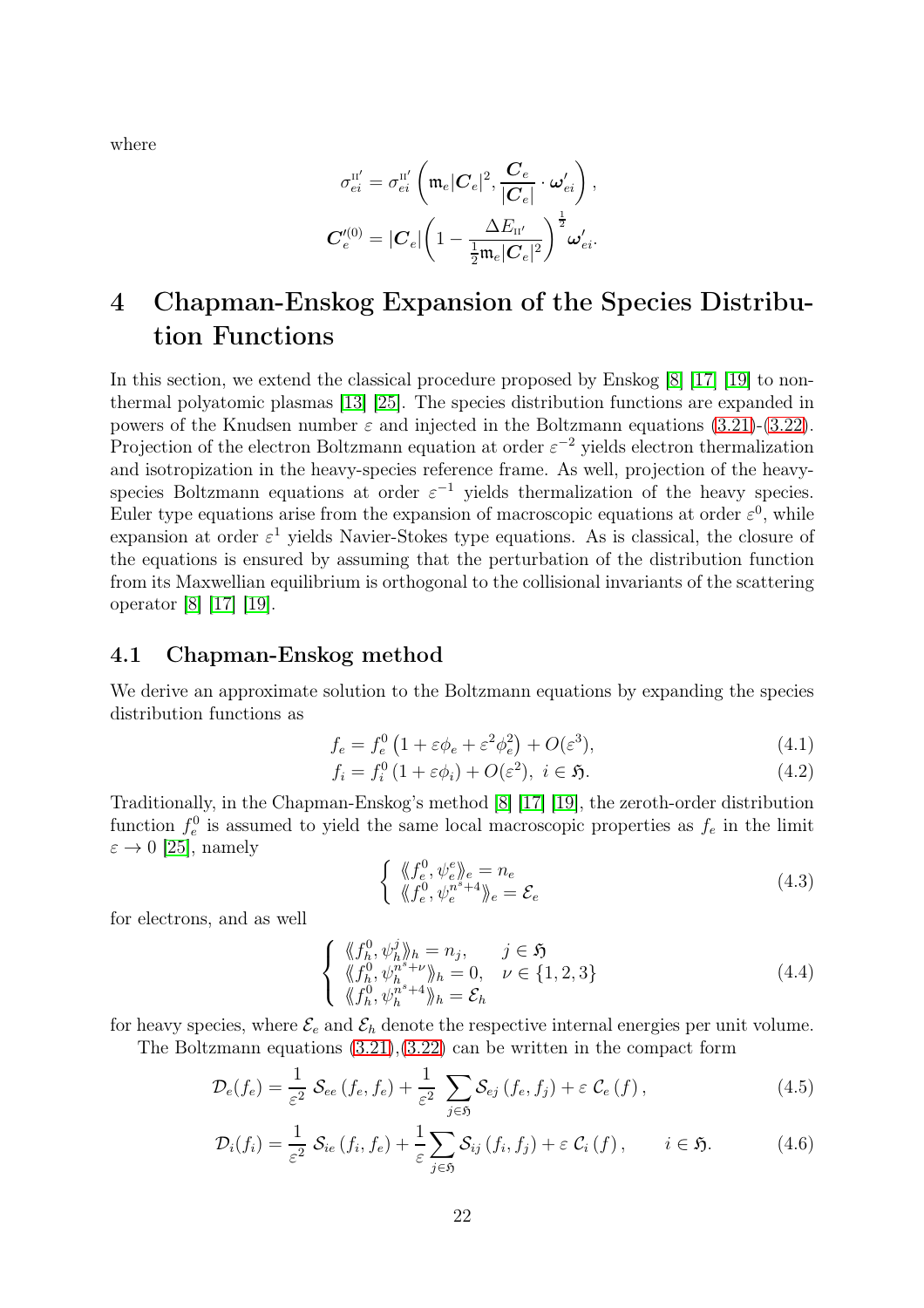We have derived in the previous paragraph asymptotic expansions for the scattering operators  $S_{ee}, S_{ej}, S_{je}, S_{ij}, i, j \in \mathfrak{H}$ . We also expand the streaming operators  $D$  as

$$
\mathcal{D}_e = \frac{1}{\varepsilon^2} \ \mathcal{D}_e^{-2} + \frac{1}{\varepsilon} \ \mathcal{D}_e^{-1} + \mathcal{D}_e^0 + \varepsilon \ \mathcal{D}_e^1 + O(\varepsilon^2),\tag{4.7}
$$

$$
\mathcal{D}_i = \mathcal{D}_i^0 + \varepsilon \ \mathcal{D}_i^1 + O(\varepsilon^2), \qquad i \in \mathfrak{H}, \tag{4.8}
$$

where

$$
\mathcal{D}_e^{-2}(f_e) = \delta_{b1} \frac{q_e}{\mathfrak{m}_e} \left[ \mathbf{C}_e \wedge \mathbf{B} \right] \cdot \partial_{\mathbf{C}_e} f_e,
$$
\n(4.9)

$$
\mathcal{D}_e^{-1}(f_e) = \mathbf{C}_e \cdot \partial_{\mathbf{x}} f_e + \delta_{b0} \frac{q_e}{\mathfrak{m}_e} \left[ \mathbf{C}_e \wedge \mathbf{B} \right] \cdot \partial_{\mathbf{C}_e} f_e + \delta_{b1} \frac{q_e}{\mathfrak{m}_e} \left[ \mathbf{v}_h \wedge \mathbf{B} \right] \cdot \partial_{\mathbf{C}_e} f_e \tag{4.10}
$$

$$
+\frac{q_e}{\mathfrak{m}_e} \mathbf{E} \cdot \partial_{\mathbf{C}_e} f_e,
$$
  

$$
\mathcal{D}_e^0(f_e) = \partial_t f_e + \mathbf{v}_h \cdot \partial_x f_e + \delta_{b(-1)} \frac{q_e}{\mathfrak{m}_e} [\mathbf{C}_e \wedge \mathbf{B}] \cdot \partial_{\mathbf{C}_e} f_e + \delta_{b0} \frac{q_e}{\mathfrak{m}_e} [\mathbf{v}_h \wedge \mathbf{B}] \cdot \partial_{\mathbf{C}_e} f_e \quad (4.11)
$$

$$
-(\partial_{\mathbf{C}_e} f_e \otimes \mathbf{C}_e) : \partial_x \mathbf{v}_h,
$$

$$
\mathcal{D}_e^1(f_e) = \delta_{b(-2)} \frac{q_e}{\mathfrak{m}_e} \left[ \mathbf{C}_e \wedge \mathbf{B} \right] \cdot \partial_{\mathbf{C}_e} f_e + \delta_{b(-1)} \frac{q_e}{\mathfrak{m}_e} \left[ \mathbf{v}_h \wedge \mathbf{B} \right] \cdot \partial_{\mathbf{C}_e} f_e - \frac{D\mathbf{v}_h}{Dt} \cdot \partial_{\mathbf{C}_e} f_e, \tag{4.12}
$$

and

$$
\mathcal{D}_i^0(f_i) = \partial_t f_i + (\boldsymbol{C}_i + \boldsymbol{v}_h) \cdot \partial_x f_i + \delta_{b1} \frac{q_i}{m_i} [(\boldsymbol{C}_i + \boldsymbol{v}_h) \wedge \boldsymbol{B}] \cdot \partial_{\boldsymbol{C}_i} f_i \qquad (4.13)
$$

<span id="page-22-2"></span><span id="page-22-0"></span>
$$
+\left(\frac{q_i}{\mathfrak{m}_i}\mathbf{E} - \frac{D\mathbf{v}_h}{Dt}\right) \cdot \partial_{\mathbf{C}_i} f_i - (\partial_{\mathbf{C}_i} f_i \otimes \mathbf{C}_i) : \partial_x \mathbf{v}_h,
$$
  

$$
\mathcal{D}_i^1(f_i) = \delta_{b0} \frac{q_i}{\mathfrak{m}_i} \left[ (\mathbf{C}_i + \mathbf{v}_h) \wedge \mathbf{B} \right] \cdot \partial_{\mathbf{C}_i} f_i.
$$
 (4.14)

Equations [\(4.5\)](#page-21-1), [\(4.6\)](#page-21-2) are then projected against collisional invariants in  $\mathcal{I}_e^{\varepsilon}$ ,  $\mathcal{I}_h$ . Making use of orthogonality properties [\(2.29\)](#page-7-1), [\(2.31\)](#page-7-1), one obtains

$$
\langle \psi_e^e, \mathcal{D}_e(f_e) \rangle_e = \varepsilon \langle \psi_e^e, \mathcal{C}_e(f) \rangle_e, \tag{4.15}
$$

$$
\langle \! \langle \varepsilon \mathfrak{m}_e C_{e\nu}, \mathcal{D}_e(f_e) \rangle \! \rangle_e = \frac{1}{\varepsilon^2} \sum_{j \in \mathfrak{H}} \langle \! \langle \varepsilon \mathfrak{m}_e C_{e\nu}, \mathcal{S}_{ej} \rangle \! \rangle_e + \varepsilon \langle \! \langle \varepsilon \mathfrak{m}_e C_{e\nu}, C_e(f) \rangle \! \rangle_e, \quad \nu \in \{1, 2, 3\} \,, \tag{4.16}
$$

$$
\langle \psi_e^{n^s+4}, \mathcal{D}_e(f_e) \rangle_e = \frac{1}{\varepsilon^2} \sum_{j \in \mathfrak{H}} \langle \psi_e^{n^s+4}, \mathcal{S}_{ej} \rangle_e + \varepsilon \langle \psi_e^{n^s+4}, \mathcal{C}_e(f) \rangle_e, \tag{4.17}
$$

for electrons, and

<span id="page-22-5"></span><span id="page-22-4"></span><span id="page-22-3"></span><span id="page-22-1"></span>
$$
\langle \! \langle \psi_h^i, \mathcal{D}_h(f_h) \rangle \! \rangle_h = \varepsilon \langle \! \langle \psi_h^i, \mathcal{C}_h(f) \rangle \! \rangle_h, \qquad i \in \mathfrak{H}, \tag{4.18}
$$

$$
\langle \! \langle \psi_h^{n^s+\nu}, \mathcal{D}_h(f_h) \rangle \! \rangle_h = \frac{1}{\varepsilon^2} \langle \! \langle \psi_h^{n^s+\nu}, \mathcal{S}_{he} \rangle \! \rangle_h + \varepsilon \langle \! \langle \psi_h^{n^s+\nu}, \mathcal{C}_h(f) \rangle \! \rangle_h, \qquad \nu \in \{1, 2, 3\} \,, \tag{4.19}
$$

$$
\langle \! \langle \psi_h^{n^s+4}, \mathcal{D}_h(f_h) \rangle \! \rangle_h = \frac{1}{\varepsilon^2} \langle \! \langle \psi_h^{n^s+4}, \mathcal{S}_{he} \rangle \! \rangle_h + \varepsilon \langle \! \langle \psi_h^{n^s+4}, \mathcal{C}_h(f) \rangle \! \rangle_h, \tag{4.20}
$$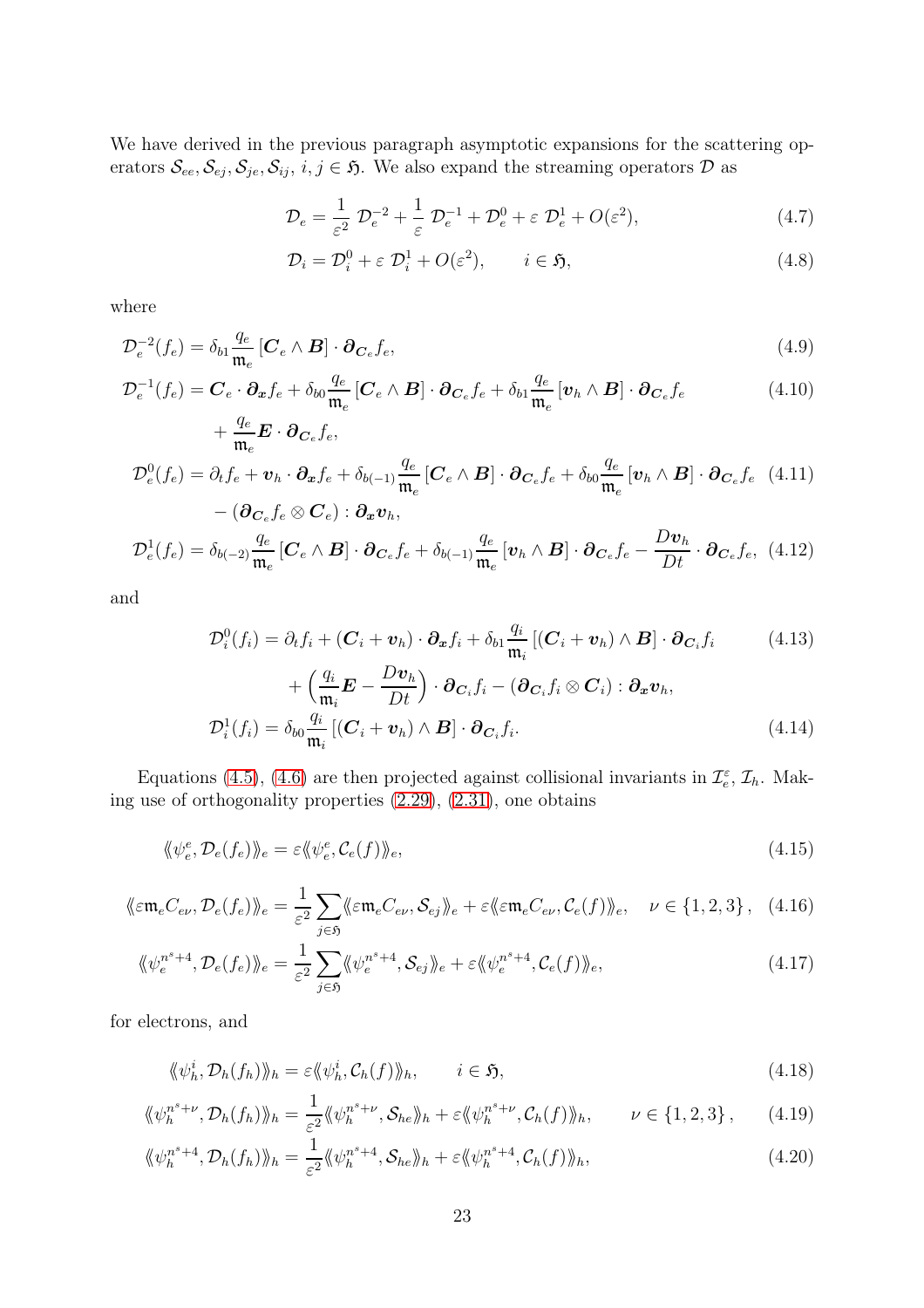for heavy species. Equations [\(4.15\)](#page-22-0) and [\(4.18\)](#page-22-1) account for conservation of matter, equations [\(4.16\)](#page-22-2) and [\(4.19\)](#page-22-3) for conservation of momentum, and equations [\(4.17\)](#page-22-4) and [\(4.20\)](#page-22-5) for conservation of energy. These equations are completed with the cross-collision orthogonality relations [\(3.29\)](#page-14-0), [\(3.30\)](#page-14-0), [\(3.31\)](#page-14-0), together with the macroscopic constraints [\(4.3\)](#page-21-3),  $(4.4).$  $(4.4).$ 

## <span id="page-23-1"></span>4.2 Electron thermalization

We solve the electron Boltzmann equation [\(4.5\)](#page-21-1) at order  $\varepsilon^{-2}$ , corresponding to the kinetic timescale  $t_e^0$ . We obtain the following equation for  $f_e^0$ :

<span id="page-23-0"></span>
$$
\delta_{b1} \frac{q_e}{\mathfrak{m}_e} (\mathbf{C}_e \wedge \mathbf{B}) \cdot \partial_{\mathbf{C}_e} f_e^0 = \mathcal{S}_{ee} (f_e^0, f_e^0) + \sum_{j \in \mathfrak{H}} \mathcal{S}_{ej}^0 (f_e^0, f_j^0).
$$
 (4.21)

Multiplying this equation by  $\ln f_e^0$  and integrating over  $\mathbf{C}_e$ , we get

$$
\Gamma^0_{ee} + \sum_{j \in \mathfrak{H}} \Gamma^0_{ej} + \delta_{b1} k_{\rm B} \frac{q_e}{\mathfrak{m}_e} \int (\boldsymbol{C}_e \wedge \boldsymbol{B}) \cdot \boldsymbol{\partial}_{\boldsymbol{C}_e} f_e^0 \ln f_e^0 d\boldsymbol{C}_e = 0,
$$

where  $\Gamma^0_{ee}$  and  $\Gamma^0_{ej}$  are the zeroth-order entropy production rates for electron electron and electron  $\tilde{j}^{\text{th}}$ -heavy-species collisions, respectively

$$
\Gamma_{ee}^0 = -k_{\rm B} \int \mathcal{S}_{ee} \left( f_e^0, f_e^0 \right) (\boldsymbol{C}_e) \ln \left( f_e^0(\boldsymbol{C}_e) \right) d\boldsymbol{C}_e, \tag{4.22}
$$

$$
\Gamma_{ej}^{0} = -k_{\mathrm{B}} \int \mathcal{S}_{ej}^{0} \left( f_{e}^{0}, f_{j}^{0} \right) \left( \mathbf{C}_{e} \right) \, \ln \left( f_{e}^{0}(\mathbf{C}_{e}) \right) \, \mathrm{d} \mathbf{C}_{e}, \qquad j \in \mathfrak{H}. \tag{4.23}
$$

Noting that

$$
\partial_{\mathbf{C}_e} f_e^0 \ln f_e^0 = \partial_{\mathbf{C}_e} \left[ f_e^0 \ln f_e^0 - f_e^0 \right],
$$

and integrating by parts we obtain

$$
\int (\boldsymbol{C}_e \wedge \boldsymbol{B}) \cdot \boldsymbol{\partial}_{\boldsymbol{C}_e} f_e^0 \ln f_e^0 d\boldsymbol{C}_e = \int (\boldsymbol{C}_e \wedge \boldsymbol{B}) \cdot \boldsymbol{\partial}_{\boldsymbol{C}_e} \left[ f_e^0 \ln f_e^0 - f_e^0 \right] d\boldsymbol{C}_e
$$

$$
= \int \boldsymbol{\partial}_{\boldsymbol{C}_e} \cdot \left[ (f_e^0 \ln f_e^0 - f_e^0)(\boldsymbol{C}_e \wedge \boldsymbol{B}) \right] d\boldsymbol{C}_e,
$$

since  $\partial_{\mathbf{C}_e} \cdot [\mathbf{C}_e \wedge \mathbf{B}] = 0$ . Now, for a given  $R > 0$ , if  $\mathscr{B}(0, R)$  is the ball of center 0 and radius R in the electron velocity space  $(C_e \in \mathbb{R}^3)$ , and  $\mathscr{S}(0, R)$  is the corresponding sphere, then

$$
\int_{\mathscr{B}(\mathbf{0},R)} \partial_{\mathbf{C}_e} \cdot \left[ (f_e^0 \ln f_e^0 - f_e^0)(\mathbf{C}_e \wedge \mathbf{B}) \right] d\mathbf{C}_e = \int_{\mathscr{S}(\mathbf{0},R)} (f_e^0 \ln f_e^0 - f_e^0)(\mathbf{C}_e \wedge \mathbf{B}) \cdot \frac{\mathbf{C}_e}{|\mathbf{C}_e|} d\mathbf{C}_e
$$
  
= 0,

and this holds for all  $R > 0$ , so that

$$
\int \partial \mathbf{C}_e \cdot \left[ (f_e^0 \ln f_e^0 - f_e^0)(\mathbf{C}_e \wedge \mathbf{B}) \right] d\mathbf{C}_e = 0.
$$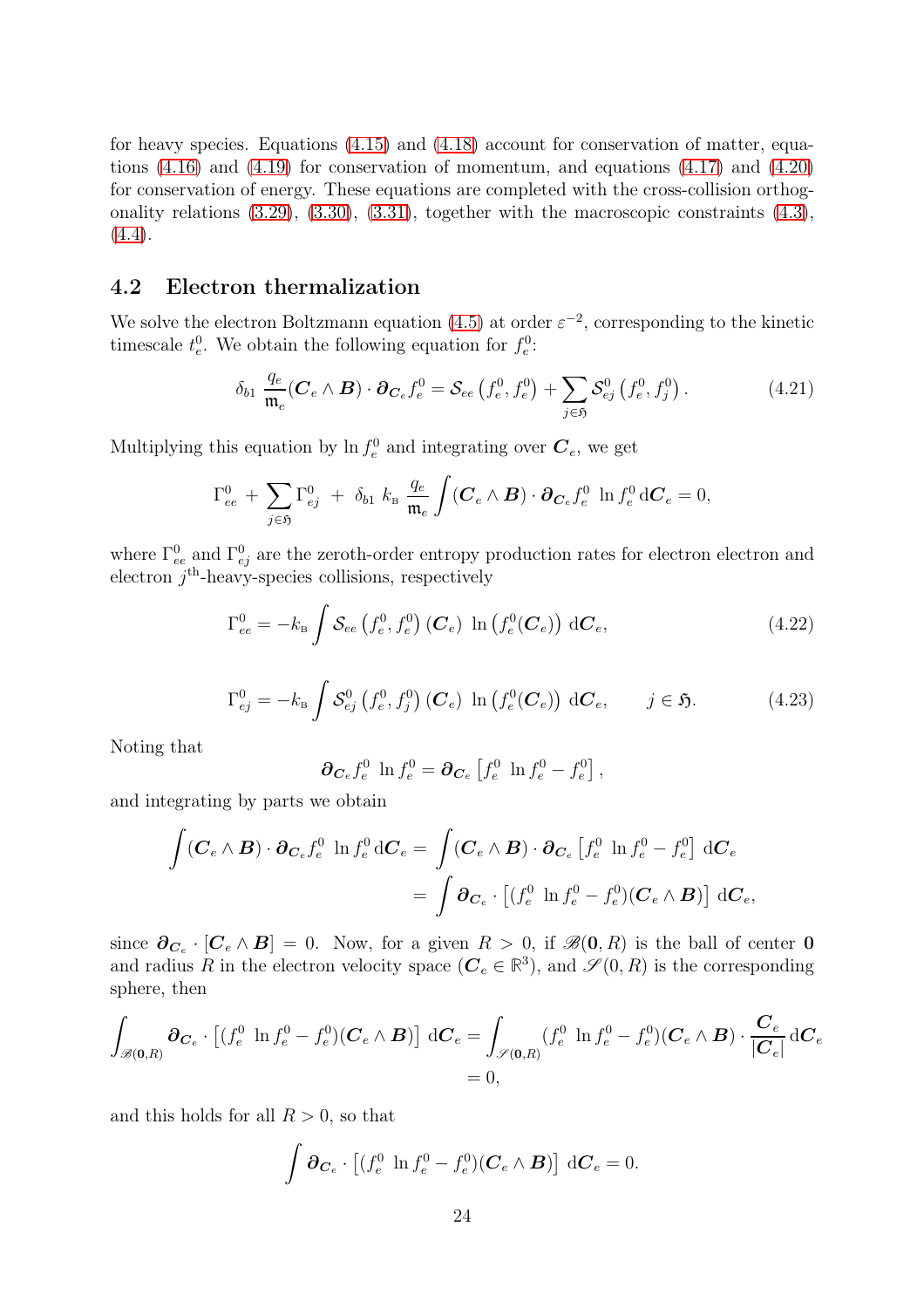More generally, the latter statement can also be proven for any kind of force instead of the Lorentz force  $q_e \mathbf{C}_e \wedge \mathbf{B}$ , upon assuming that the electron distribution function  $f_e$ decreases sufficiently rapidly when  $|\mathcal{C}_e| \to +\infty$  [\[23\]](#page-63-11). Thus, one gets finally

<span id="page-24-3"></span>
$$
\Gamma_{ee}^{0} + \sum_{j \in \mathfrak{H}} \Gamma_{ej}^{0} = 0.
$$
\n(4.24)

Using the reciprocity relation [\(2.7\)](#page-4-1) and symmetrizing, a classical derivation [\[25\]](#page-63-4) yields

<span id="page-24-0"></span>
$$
\Gamma_{ee}^{0} = \frac{k_{\rm B}}{4} \int \sigma_{e\tilde{e}} g_{e\tilde{e}} \Omega(f_e \tilde{f}_e, f'_e \tilde{f}'_e) d\omega'_{e\tilde{e}} dC_e d\tilde{C}_e, \qquad (4.25)
$$

where  $\tilde{f}_e = f_e(t, \mathbf{x}, \widetilde{C}_e)$  and  $\tilde{f}'_e = f_e(t, \mathbf{x}, \widetilde{C}'_e)$  $(e)$ , and where

<span id="page-24-4"></span>
$$
\Omega(x, y) = \ln\left(\frac{x}{y}\right)(x - y) \tag{4.26}
$$

is a nonnegative function. Similarly, the electron  $j<sup>th</sup>$ -heavy-species entropy production term is expressed by means of [\(3.60\)](#page-19-2) as

$$
\Gamma_{ej}^{0} = -k_{\mathrm{B}} \int \mathcal{S}_{ej}^{0} \left( f_{e}^{0}, f_{j}^{0} \right) (\mathbf{C}_{e}) \ln \left( f_{e}^{0} (\mathbf{C}_{e}) \right) \mathrm{d} \mathbf{C}_{e}
$$
\n
$$
= -k_{\mathrm{B}} \sum_{\mathrm{J} \in \mathfrak{Q}_{j}} \left( \int f_{j}^{0} (\mathbf{C}_{j}, \mathrm{J}) \mathrm{d} \mathbf{C}_{j} \right)
$$
\n
$$
\times \int \sigma_{ej}^{\mathrm{JJ}} |\mathbf{C}_{e}| \left( f_{e}^{0} (|\mathbf{C}_{e}| \boldsymbol{\omega}_{ej}') - f_{e}^{0} (\mathbf{C}_{e}) \right) \ln \left( f_{e}^{0} (\mathbf{C}_{e}) \right) \mathrm{d} \boldsymbol{\omega}_{ej}' \mathrm{d} \mathbf{C}_{e},
$$

which again by reciprocity relations and symmetrization is equal to

<span id="page-24-1"></span>
$$
\Gamma_{ej}^{0} = \frac{k_{\rm B}}{2} \sum_{\substack{\mathbf{j} \in \mathfrak{Q}_{j}} \left( \int f_{j}^{0}(\boldsymbol{C}_{j}, \mathbf{j}) \, d\boldsymbol{C}_{j} \right) \int \sigma_{ej}^{\rm JJ} |\boldsymbol{C}_{e}| \, \Omega \left( f_{e}^{0}(|\boldsymbol{C}_{e}| \boldsymbol{\omega}_{ej}^{\prime}), f_{e}^{0}(\boldsymbol{C}_{e}) \right) \, d\boldsymbol{\omega}_{ej}^{\prime} d\boldsymbol{C}_{e} \ge 0. \tag{4.27}
$$

A sum of positive terms is equal to zero if and only if each term of the sum is zero itself, thus the entropy production rates vanish:  $\Gamma^0_{ee} = 0$ , and  $\Gamma^0_{ej} = 0$  for all  $j \in \mathfrak{H}$ .

Since  $\Gamma^0_{ee} = 0$ , one can see from expression [\(4.25\)](#page-24-0) and the definition of  $\Omega$  that  $\ln(f_e^0)$ must be a collisional invariant associated with the electron electron scattering operator, i.e., must lie in the space  $\mathcal{I}_{e}^{\varepsilon}$ , spanned by  $\psi_{e}^{e} = 1$ ,  $\psi_{e}^{n^{s}+\nu} = \varepsilon \mathfrak{m}_{e} C_{e\nu}$ ,  $\nu \in \{1, 2, 3\}$ , and  $\psi_e^{n^s+4} = \frac{1}{2} \mathfrak{m}_e \mathcal{C}_e \cdot \mathcal{C}_e$ . Similarly, one can see from expression [\(4.27\)](#page-24-1) that  $f_e^0$  has to be an isotropic function of  $\mathcal{C}_e$ , so that  $\ln(f_e^0)$  is an isotropic electron collisional invariant:

$$
\ln(f_e^0) \in \mathcal{I}_e^0 = \text{Span}\left(1, \frac{1}{2}\mathfrak{m}_e \mathbf{C}_e \cdot \mathbf{C}_e\right).
$$

Using the macroscopic constraints [\(4.3\)](#page-21-3) for conservation of matter and energy, we obtain finally the expression for the zeroth-order electron distribution function

<span id="page-24-2"></span>
$$
f_e^0(\boldsymbol{C}_e) = n_e \left(\frac{\mathfrak{m}_e}{2\pi k_\text{B} T_e}\right)^{\frac{3}{2}} \exp\left(-\frac{\mathfrak{m}_e}{2k_\text{B} T_e} \boldsymbol{C}_e \cdot \boldsymbol{C}_e\right).
$$
 (4.28)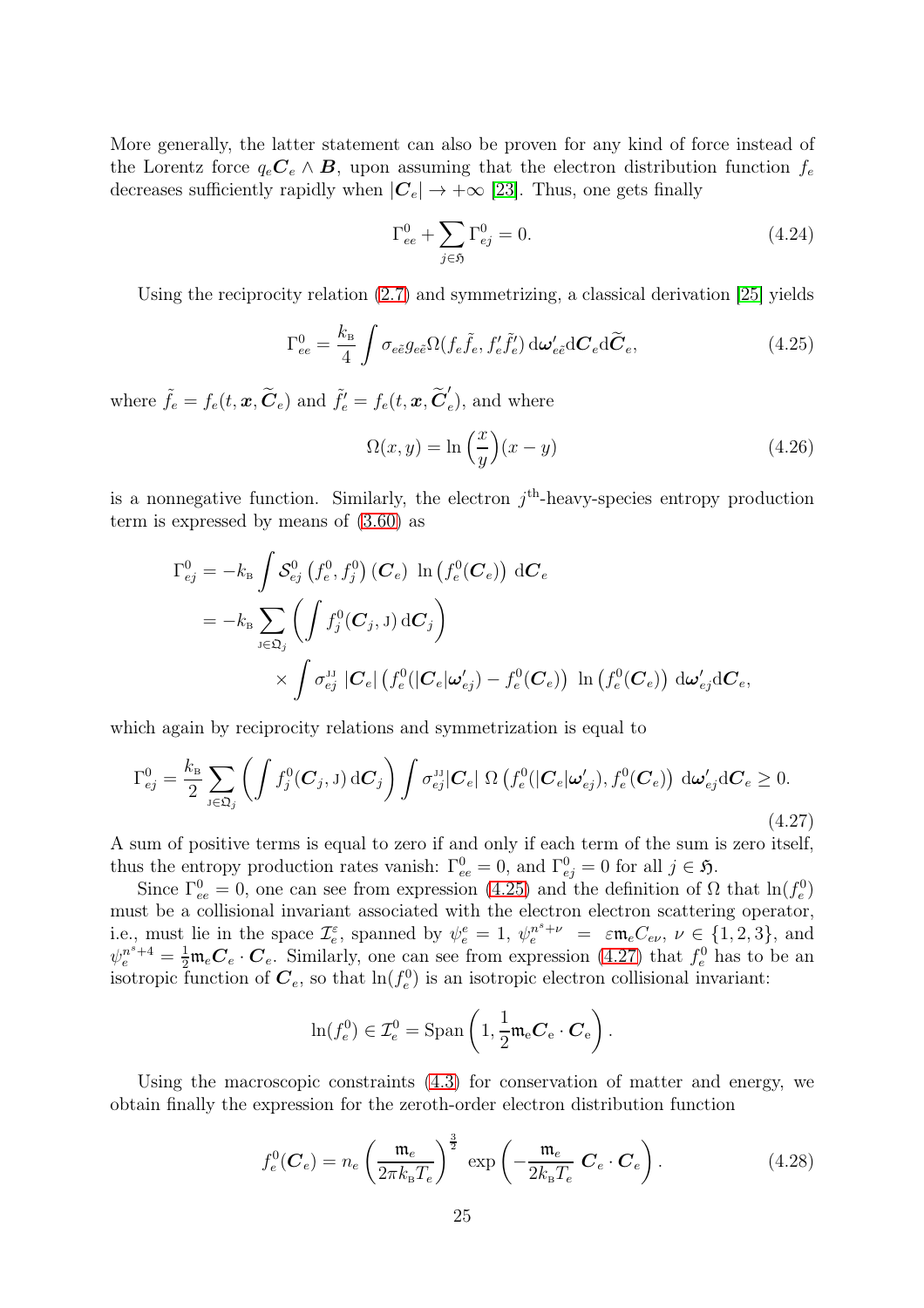The electron population thus thermalizes to a quasi-equilibrium state described by a Maxwell-Boltzmann distribution at some temperature  $T_e$ , defined as

$$
\mathcal{E}_e = \frac{3}{2} n_e k_\text{B} T_e. \tag{4.29}
$$

The Maxwellian distribution [\(4.28\)](#page-24-2) is such that  $\mathcal{S}_{ee}(f_e^0, f_e^0) = 0$  and  $\mathcal{S}_{ej}^0(f_e^0, f_j^0) = 0$ , for all  $j \in \mathfrak{H}$ .

Finally, if one defines the electron partial pressure  $p_e$  as

$$
p_e \mathbb{I} = \int \mathfrak{m}_e \, \mathbf{C}_e \otimes \mathbf{C}_e \, f_e^0 \, d\mathbf{C}_e = \left(\frac{1}{3} \int \mathfrak{m}_e \, \mathbf{C}_e \cdot \mathbf{C}_e \, f_e^0 \, d\mathbf{C}_e\right) \mathbb{I},\tag{4.30}
$$

where the latter equality comes from the isotropy of  $f_e^0$ , one retrieves the perfect gas law for the electrons

$$
\rho_e = \frac{p_e m_e}{RT_e},\tag{4.31}
$$

<span id="page-25-2"></span>where  $m_e = \mathcal{N}_\text{A} \mathfrak{m}_e$  is the molar mass of the electron, and R is the universal gas constant.

## 4.3 Heavy-species thermalization

Now we solve the *i*<sup>th</sup>-heavy-species equation [\(4.6\)](#page-21-2) at order  $\varepsilon^{-1}$ . Since  $S_{ie}^0 = 0$  from [\(3.48\)](#page-17-2), this yields, for all  $i \in \mathfrak{H}$ 

$$
S_{ie}^1(f_i^0, f_e^0) + \sum_{j \in \mathfrak{H}} S_{ij} (f_i^0, f_j^0) = 0.
$$

Since  $f_e^0$  is isotropic, the term  $\mathcal{S}_{ie}^1(f_i^0, f_e^0)$  given in [\(3.49\)](#page-18-0) vanishes, and hence

<span id="page-25-0"></span>
$$
\sum_{j \in \mathfrak{H}} \mathcal{S}_{ij} \left( f_i^0, f_j^0 \right) = 0. \tag{4.32}
$$

Multiplying this equation by  $\ln(\beta_{i_1} f_i^0)$ , integrating over  $C_i$ , summing over  $I \in \mathfrak{Q}_i$  and then over  $i \in \mathfrak{H}$ , we get

<span id="page-25-1"></span>
$$
\Gamma_{hh}^{0} = 0,\t\t(4.33)
$$

where  $\Gamma_{hh}^0$  is the zeroth-order entropy production rate associated with heavy-species collisions

$$
\Gamma_{hh}^{0} = -k_{\mathrm{B}} \sum_{i,j \in \mathfrak{H}} \sum_{\mathrm{i} \in \mathfrak{Q}_{i}} \int \mathcal{S}_{ij} \left( f_{i}^{0}, f_{j}^{0} \right) (\boldsymbol{C}_{i}) \ln \left( \beta_{i\mathrm{I}} f_{i}^{0}(\boldsymbol{C}_{i}) \right) \mathrm{d} \boldsymbol{C}_{i}.
$$
 (4.34)

From expression [\(3.26\)](#page-14-1) for  $S_{ij}$ , and using the reciprocity relation [\(2.7\)](#page-4-1) and symmetrization, the latter term can be written in the form

$$
\Gamma_{hh}^{0} = \frac{k_{\mathrm{B}}}{4} \sum_{i,j \in \mathfrak{H}} \sum_{\mathrm{I},\mathrm{I'} \in \mathfrak{Q}_{i}} \sum_{\mathrm{J},\mathrm{J'} \in \mathfrak{Q}_{j}} \int \sigma_{ij}^{\mathrm{I}\mathrm{I}\mathrm{I'}\mathrm{J'}} g_{ij} \, \Omega \Big( \frac{a_{i\mathrm{I}} a_{j\mathrm{J}}}{a_{i\mathrm{I'}} a_{j\mathrm{J'}}} f_{i}^{0'} f_{j}^{0'} , f_{i}^{0} f_{j}^{0} \Big) \, \mathrm{d}\omega_{ij}^{\prime} \mathrm{d}C_{i} \mathrm{d}C_{j}. \tag{4.35}
$$

Since  $\Omega$  is nonnegative, each term in the sum has to be zero, i.e.,

$$
a_{i1}a_{j1}f_i^{0'}f_j^{0'} = a_{i1'}a_{j1'}f_i^{0}f_j^{0}, \qquad i, j \in \mathfrak{H}, \mathfrak{l}, \mathfrak{l}' \in \mathfrak{Q}_i, \mathfrak{l}, \mathfrak{l}' \in \mathfrak{Q}_j.
$$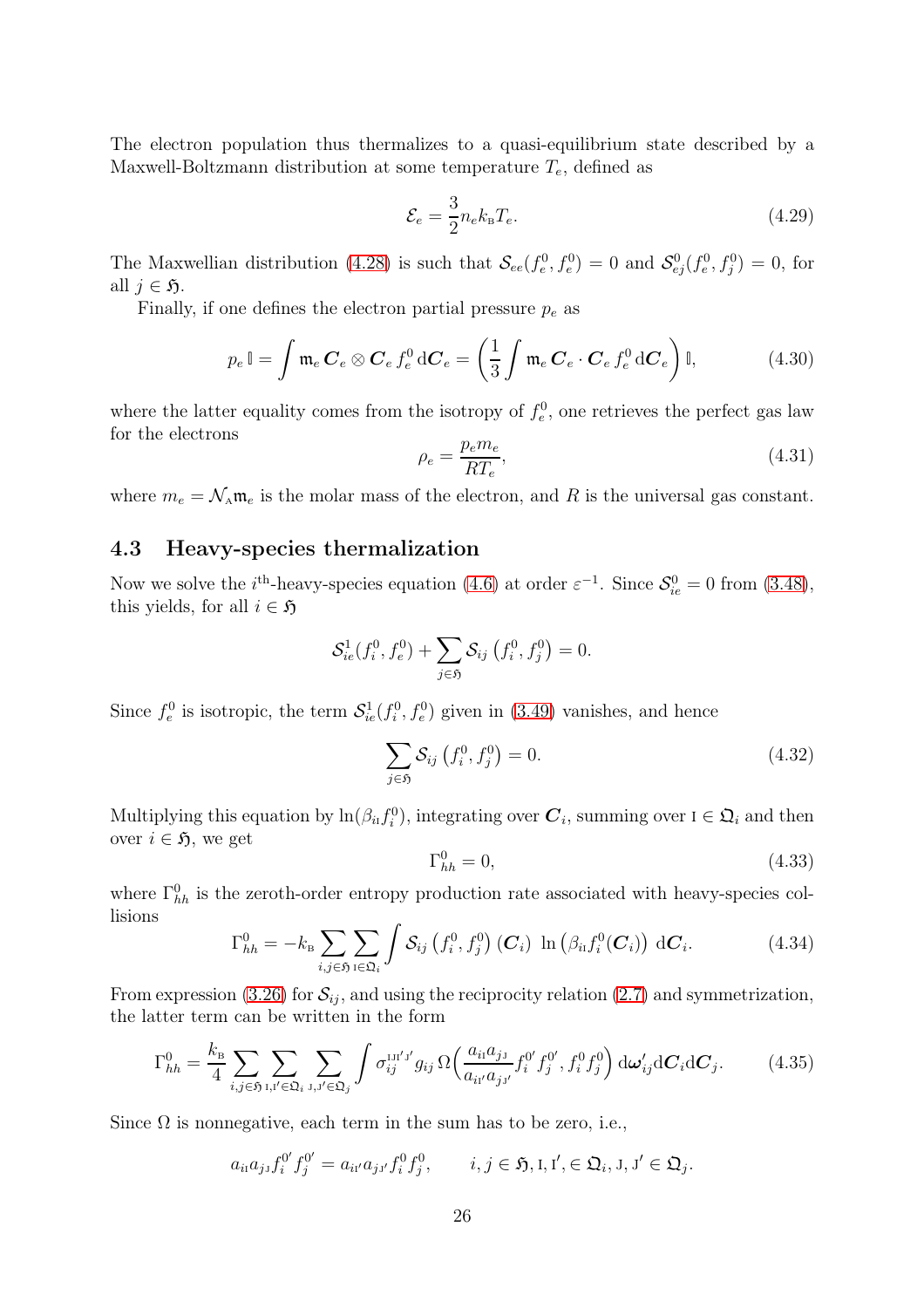In other words,  $(\ln(\beta_{i} f_i^0))_{i \in \mathfrak{H}}$  is a collisional invariant of the heavy-species scattering operator:

$$
\left(\ln(\beta_{i_1}f_i^0)\right)_{i\in\mathfrak{H}}\in\mathcal{I}_h,
$$

i.e., there exists constants  $\alpha_i$ ,  $i \in \mathfrak{H}$ ,  $w$ , and  $\gamma$  such that

$$
\ln(\beta_{i1}f_i^0)=\alpha_i-\boldsymbol{w}\cdot\mathfrak{m}_i\boldsymbol{C}_i-\gamma\big(\frac{1}{2}\mathfrak{m}_i\boldsymbol{C}_i\cdot\boldsymbol{C}_i+E_{i1}\big),\qquad i\in\mathfrak{H},\ I\in\mathfrak{Q}_i.
$$

The constants  $\alpha_i$ ,  $i \in \mathfrak{H}$ ,  $w$ , and  $\gamma$  are obtained from the macroscopic constraints [\(4.4\)](#page-21-4) for conservation of matter, momentum and energy, yielding the following expression for the zeroth-order heavy-species distribution function

<span id="page-26-0"></span>
$$
f_i^0(\boldsymbol{C}_i, \mathbf{I}) = n_i \left(\frac{\mathfrak{m}_i}{2\pi k_\mathrm{B} T_h}\right)^{\frac{3}{2}} \frac{a_{i\mathrm{I}}}{Q_i^{\mathrm{int}}} \exp\left(-\frac{\mathfrak{m}_i}{2k_\mathrm{B} T_h} \boldsymbol{C}_i \cdot \boldsymbol{C}_i - \frac{E_{i\mathrm{I}}}{k_\mathrm{B} T_h}\right), i \in \mathfrak{H}, \mathbf{I} \in \mathfrak{Q}_i, (4.36)
$$

where  $T_h$  is the heavy-species temperature, given by

$$
\frac{3}{2}n_h k_{\rm B} T_h = \sum_{i \in \mathfrak{H}} \sum_{\mathbf{i} \in \mathfrak{Q}_i} \int \frac{1}{2} \mathfrak{m}_i \mathbf{C}_i \cdot \mathbf{C}_i \, f_i^0 \, \mathrm{d} \mathbf{C}_i,\tag{4.37}
$$

and where we have introduced the partition function for internal energy of the  $i<sup>th</sup>$  species

$$
Q_i^{\text{int}} = \sum_{i \in \mathfrak{Q}_i} a_{i1} \exp\left(-\frac{E_{i1}}{k_{\text{B}}T_h}\right). \tag{4.38}
$$

Alternatively, one can write

$$
f_i^0(\boldsymbol{C}_i, \mathbf{I}) = n_i \frac{1}{\beta_{ii} Q_i} \exp\left(-\frac{\mathfrak{m}_i}{2k_B T_h} \boldsymbol{C}_i \cdot \boldsymbol{C}_i - \frac{E_{i\mathbf{I}}}{k_B T_h}\right), \qquad i \in \mathfrak{H}, \mathbf{I} \in \mathfrak{Q}_i,
$$
 (4.39)

where the statistical weights  $\beta_{ii}$  are given by

$$
\beta_{i1} = \frac{h_{\rm P}^3}{a_{i1} \mathfrak{m}_i^3}, \qquad i \in \mathfrak{H}, \, \mathfrak{l} \in \mathfrak{Q}_i,\tag{4.40}
$$

and where the translational and full partition functions per unit volume read

$$
Q_i^{\text{tr}} = \left(\frac{2\pi \mathfrak{m}_i k_\text{B} T_h}{h_\text{P}^2}\right)^{\frac{3}{2}}, \qquad Q_i = Q_i^{\text{tr}} Q_i^{\text{int}}, \qquad i \in \mathfrak{H}.\tag{4.41}
$$

The Maxwellian distribution [\(4.36\)](#page-26-0) is such that  $S_{ij}(f_i^0, f_j^0) = 0$ , for  $i, j \in \mathfrak{H}$ .

As a consequence of expression [\(4.36\)](#page-26-0), the heavy-species internal energy per unit volume reads

$$
\mathcal{E}_h = \sum_{i \in \mathfrak{H}} n_i \left( \frac{3}{2} k_{\mathrm{B}} T_h + \overline{E}_i \right),\tag{4.42}
$$

where

$$
\overline{E}_i = \sum_{\mathbf{i} \in \mathfrak{Q}_i} \frac{a_{i\mathbf{i}} E_{i\mathbf{i}}}{Q_i^{\text{int}}} \exp\left(-\frac{E_{i\mathbf{i}}}{k_{\mathbf{B}} T_h}\right) \tag{4.43}
$$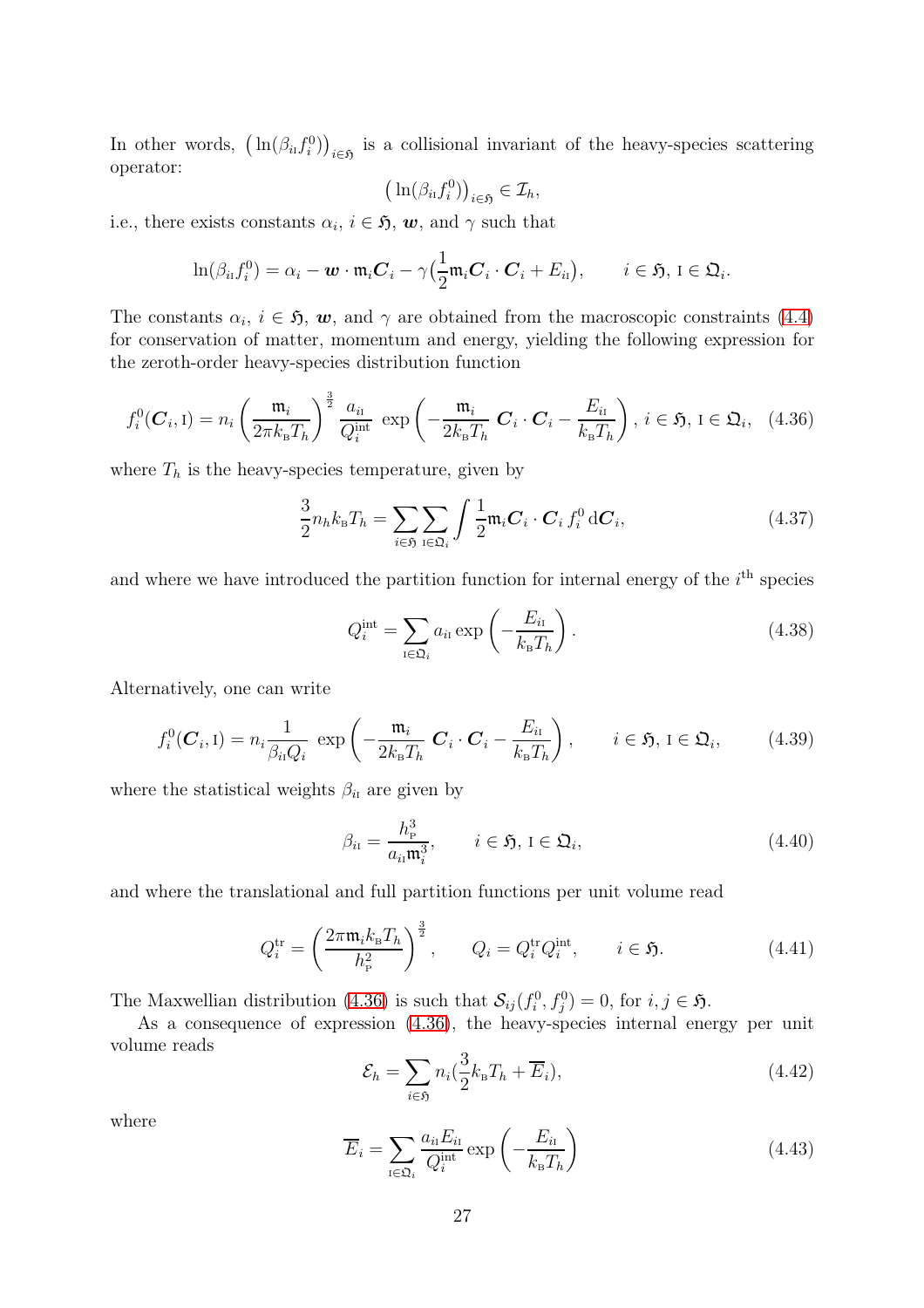is the mean excitation energy of the  $i<sup>th</sup>$  species.

Finally, defining the heavy-species partial pressure as

$$
p_h \mathbb{I} = \sum_{i \in \mathfrak{H}} \sum_{i \in \mathfrak{Q}} \int \mathfrak{m}_i \, \mathbf{C}_i \otimes \mathbf{C}_i \, f_i^0 \, d\mathbf{C}_i = \left( \frac{1}{3} \sum_{i \in \mathfrak{H}} \sum_{i \in \mathfrak{Q}} \int \mathfrak{m}_i \, \mathbf{C}_i \cdot \mathbf{C}_i \, f_i^0 \, d\mathbf{C}_i \right) \mathbb{I}, \tag{4.44}
$$

we retrieve the perfect gas law for heavy species

$$
\rho_h = \frac{p_h \overline{m}_h}{RT_h},\tag{4.45}
$$

where  $\overline{m}_h$  is the mean heavy-species molar mass, given by

<span id="page-27-0"></span>
$$
\frac{\rho_h}{\overline{m}_h} = \sum_{i \in \mathfrak{H}} \frac{\rho_i}{m_i},\tag{4.46}
$$

 $m_i = \mathcal{N}_A \mathfrak{m}_i$  being the molar mass of the  $i^{\text{th}}$  heavy species.

## 4.4 First-order perturbation function for electrons

We introduce the electron linearized collision operator  $\mathcal{F}_e$ , defined as

$$
\mathcal{F}_e(\phi_e) = -\frac{1}{f_e^0} \left[ \mathcal{S}_{ee}(\phi_e f_e^0, f_e^0) + \mathcal{S}_{ee}(f_e^0, \phi_e f_e^0) + \sum_{j \in \mathfrak{H}} \mathcal{S}_{ej}^0(\phi_e f_e^0, f_j^0) \right]. \tag{4.47}
$$

The sum of the first two terms on the right hand side can be computed from [\(3.23\)](#page-13-4) as follows:

$$
-\frac{1}{f_e^0} \left[ \mathcal{S}_{ee}(\phi_e f_e^0, f_e^0) + \mathcal{S}_{ee} (f_e^0, \phi_e f_e^0) \right] =
$$
  

$$
-\frac{1}{f_e^0} \int g_{e\tilde{e}} \sigma_{e\tilde{e}} \left( \phi'_e f_e^{0'} \tilde{f}_e^{0'} - \phi_e f_e^0 \tilde{f}_e^0 + f_e^{0'} \tilde{\phi}'_e \tilde{f}_e^{0'} - f_e^0 \tilde{\phi}_e \tilde{f}_e^0 \right) d\omega'_{e\tilde{e}} d\tilde{C}_e,
$$

where  $\tilde{\psi}_e = \psi_e(t, \bm{x}, \widetilde{\bm{C}}_e)$  and  $\tilde{\psi}'_e = \psi_e(t, \bm{x}, \widetilde{\bm{C}}'_e)$  $(e)$  for any function  $\psi_e$  of t, x and  $C_e$ . The conservation of energy for electron-electron collisions reads

$$
\frac{1}{2}\mathfrak{m}_e|\boldsymbol{C}_e|^2+\frac{1}{2}\mathfrak{m}_e|\widetilde{\boldsymbol{C}}_e|^2=\frac{1}{2}\mathfrak{m}_e|\boldsymbol{C}'_e|^2+\frac{1}{2}\mathfrak{m}_e|\widetilde{\boldsymbol{C}}'_e|^2,
$$

so that from [\(4.28\)](#page-24-2)

$$
f_e^{0'} \tilde{f}_e^{0'} = f_e^0 \tilde{f}_e^0,\tag{4.48}
$$

and thus

$$
-\frac{1}{f_e^0}\left[\mathcal{S}_{ee}(\phi_e f_e^0, f_e^0) + \mathcal{S}_{ee}(f_e^0, \phi_e f_e^0)\right] = -\frac{1}{f_e^0}\int g_{e\tilde{e}}\sigma_{e\tilde{e}}f_e^0\tilde{f}_e^0\left(\phi'_e - \phi_e + \tilde{\phi}'_e - \tilde{\phi}_e\right)\,\mathrm{d}\omega'_{e\tilde{e}}\mathrm{d}\widetilde{C}_e.
$$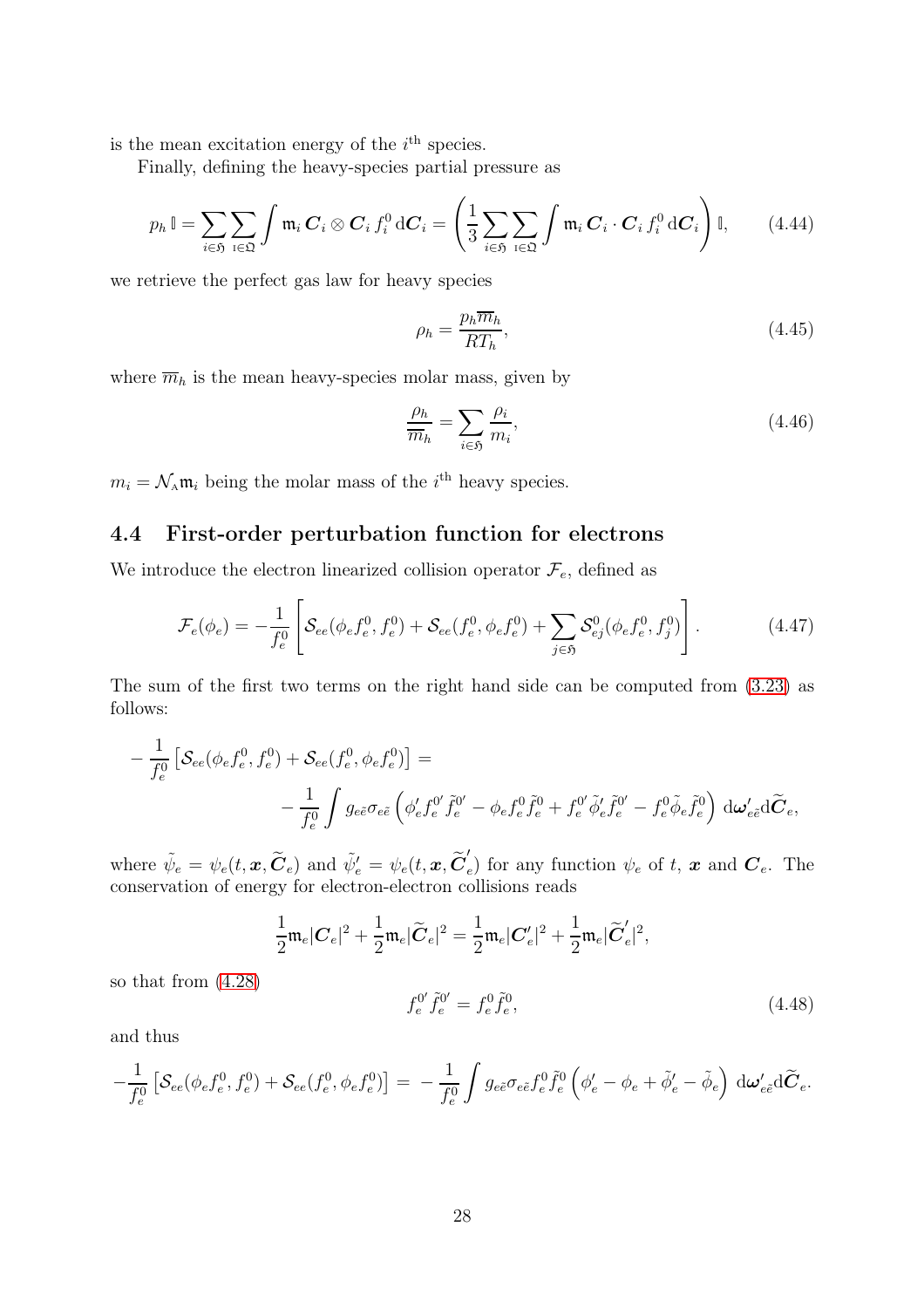Similarly, from expression [\(3.60\)](#page-19-2) of  $\mathcal{S}_{ej}^0$ , the last term on the right hand side reads

$$
\begin{split}\n&-\frac{1}{f_e^0}\sum_{j\in\mathfrak{H}}\mathcal{S}_{ej}^0(\phi_e f_e^0, f_j^0) \\
&=-\frac{1}{f_e^0}\sum_{j\in\mathfrak{H}}\sum_{j\in\mathfrak{L}_j}\left(\int f_j^0(\boldsymbol{C}_j, \mathrm{J}) \,\mathrm{d}\boldsymbol{C}_j\right)\int \sigma_{ej}^{\mathrm{JJ}}\left|\boldsymbol{C}_e\right| \left(\phi_e f_e^0(|\boldsymbol{C}_e|\boldsymbol{\omega}_{ej}') - \phi_e f_e^0(\boldsymbol{C}_e)\right) \,\mathrm{d}\boldsymbol{\omega}_{ej}' \\
&=-\frac{1}{f_e^0}\sum_{j\in\mathfrak{H}}\sum_{j\in\mathfrak{L}_j}n_j\frac{a_{jj}e^{-\epsilon_{jj}}}{Q_j^{\mathrm{int}}}\int \sigma_{ej}^{\mathrm{JJ}}\left|\boldsymbol{C}_e\right| \left(\phi_e f_e^0(|\boldsymbol{C}_e|\boldsymbol{\omega}_{ej}') - \phi_e f_e^0(\boldsymbol{C}_e)\right) \,\mathrm{d}\boldsymbol{\omega}_{ej}',\n\end{split}
$$

where expression [\(4.36\)](#page-26-0) for the zeroth-order  $j^{\text{th}}$ -heavy-species distribution function  $f_j^0$  has been integrated over  $C_j$ , and where we have introduced the reduced internal energy

<span id="page-28-0"></span>
$$
\epsilon_{j,j} = \frac{E_{j,j}}{k_{\rm B}T_h}, \qquad j \in \mathfrak{H}, \, \mathbf{J} \in \mathfrak{Q}_j. \tag{4.49}
$$

Since  $f_e^0$  is isotropic,  $f_e^0(|\mathbf{C}_e|\boldsymbol{\omega}_{ej}') = f_e^0(\mathbf{C}_e)$ , and the electron linearized collision operator finally reads

$$
\mathcal{F}_e(\phi_e) = -\int g_{e\tilde{e}} \sigma_{e\tilde{e}} \tilde{f}_e^0 \left( \phi'_e + \tilde{\phi}'_e - \phi_e - \tilde{\phi}_e \right) d\omega'_{e\tilde{e}} d\tilde{C}_e \n- \sum_{j \in \mathfrak{H}} \sum_{j \in \mathfrak{Q}_j} n_j \frac{a_{j\jmath} e^{-\epsilon_{j\jmath}}}{Q_j^{\text{int}}} \int \sigma_{ej}^{\text{JJ}} |C_e| \left( \phi_e(|C_e|\omega'_{ej}) - \phi_e(C_e) \right) d\omega'_{ej}.
$$
\n(4.50)

The kernel of  $\mathcal{F}_e$  coincides with the set of electron collisional invariants  $\mathcal{I}_e^0$ . Indeed, if  $\mathcal{F}_e(\phi_e) = 0$ , then multiplying expression [\(4.50\)](#page-28-0) by  $\phi_e f_e^0$ , integrating over  $\mathbf{C}_e$ , and using the reciprocity relation [\(2.7\)](#page-4-1) and symmetrization one obtains

$$
\phi_e(|\mathbf{C}_e|\boldsymbol{\omega}'_{ej}) = \phi_e(\mathbf{C}_e)
$$
  

$$
\phi_e(\mathbf{C}'_e) + \phi_e(\widetilde{\mathbf{C}}'_e) = \phi_e(\mathbf{C}_e) + \phi_e(\widetilde{\mathbf{C}}_e),
$$

for all  $\boldsymbol{C}_e$ ,  $\boldsymbol{C}_e$ ,  $\boldsymbol{\omega}'_{e\tilde{e}}$ ,  $\boldsymbol{\omega}'_{ej}$ , i.e.,  $\phi_e \in \mathcal{I}_e^0$ .

Furthermore,  $\mathcal{F}_e$  is isotropic, i.e., it transforms a tensor constructed from  $\mathbf{C}_e$  into another tensor of the same type [\[47\]](#page-64-8) [\[23\]](#page-63-11) [\[21\]](#page-63-2). This will be of great importance for the calculation of transport coefficients. We also introduce the associated integral bracket operator:

<span id="page-28-1"></span>
$$
[\![\xi_e, \zeta_e]\!]_e = \langle\!\langle f_e^0 \xi_e, \mathcal{F}_e(\zeta_e) \rangle\!\rangle_e,\tag{4.51}
$$

which can be expressed in the form

$$
\begin{split} [\xi_e, \zeta_e]_e &= \frac{1}{4} \int g_{e\tilde{e}} \sigma_{e\tilde{e}} f_e^0 \tilde{f}_e^0 \left( \xi_e' + \tilde{\xi}_e' - \xi_e - \tilde{\xi}_e \right) \left( \zeta_e' + \tilde{\zeta}_e' - \zeta_e - \tilde{\zeta}_e \right) \mathrm{d}\omega_{e\tilde{e}}' \mathrm{d}C_e \mathrm{d}\widetilde{C}_e \\ &+ \frac{1}{2} \sum_{j \in \mathfrak{H}} \sum_{\iota \in \mathfrak{Q}_j} n_j \frac{a_{j\iota} e^{-\epsilon_{j\iota}}}{Q_j^{\text{int}}} \\ &\times \int \sigma_{ej}^{\text{IJ}} |C_e| f_e^0(C_e) \left( \xi_e (|C_e| \omega_{ej}') - \xi_e(C_e) \right) \left( \zeta_e (|C_e| \omega_{ej}') - \zeta_e(C_e) \right) \mathrm{d}\omega_{ej}' \mathrm{d}C_e. \end{split} \tag{4.52}
$$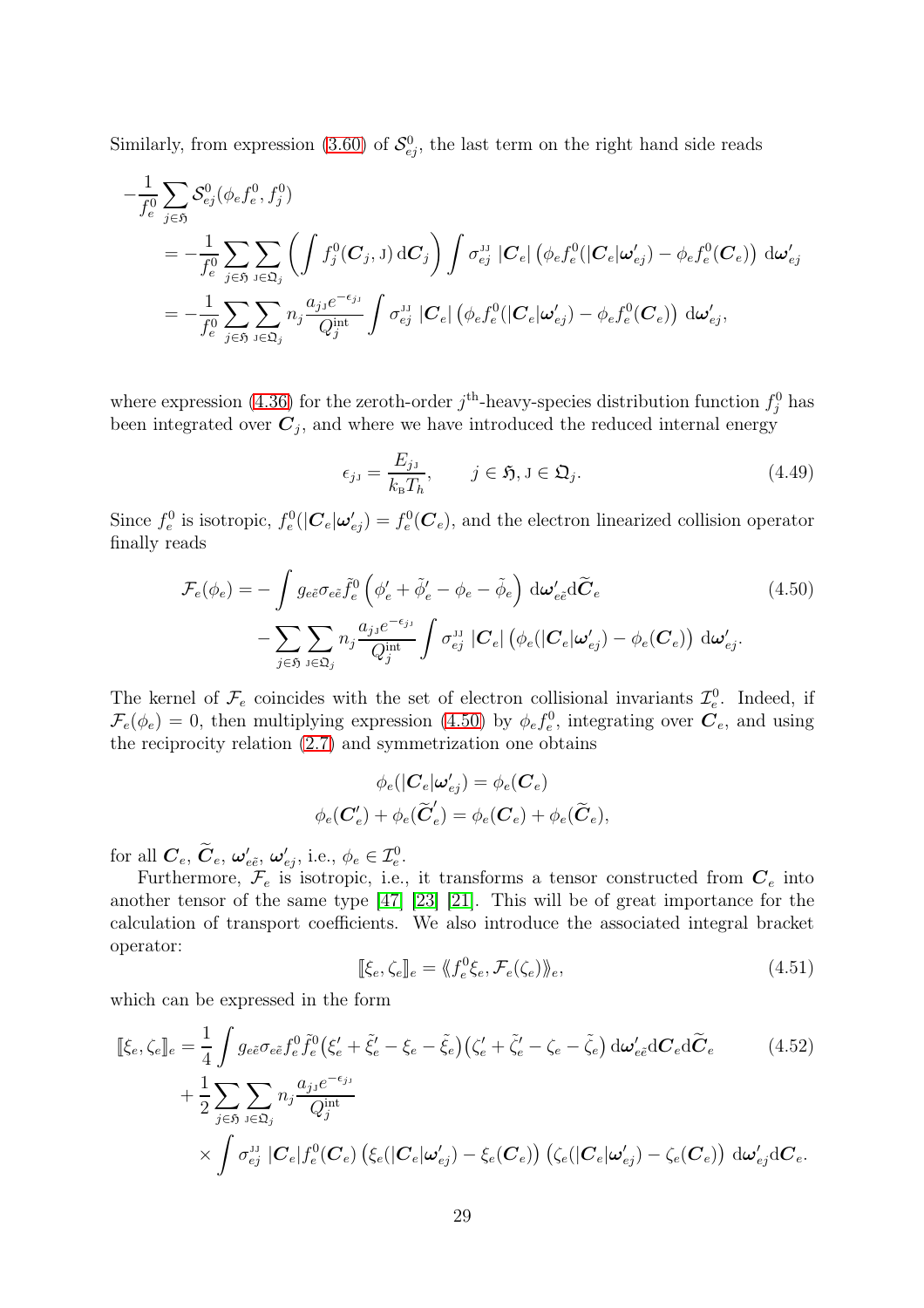From expression [\(4.52\)](#page-28-1), the bracket operator  $\llbracket \cdot \rrbracket_e$  is readily seen to be symmetric, i.e.,

$$
\[\xi_e, \zeta_e\]_e = [\zeta_e, \xi_e\]_e,\tag{4.53}
$$

positive semi-definite:

$$
[\![\xi_e, \xi_e]\!]_e \ge 0,\tag{4.54}
$$

and its kernel is seen to coincide with the kernel of  $\mathcal{F}_e$ :

$$
[\![\xi_e, \xi_e]\!]_e = 0 \Leftrightarrow \mathcal{F}_e(\xi_e) = 0 \Leftrightarrow \xi_e \in \mathcal{I}_e^0. \tag{4.55}
$$

The electron Boltzmann equation [\(4.5\)](#page-21-1) is now projected at order  $\varepsilon^{-1}$ . As long as  $f_e^0$ is an isotropic function of  $\mathbf{C}_e$ , respectively  $f_j^0$  is an isotropic function of  $\mathbf{C}_j$ , from [\(3.60\)](#page-19-2) the term  $\mathcal{S}_{ej}^0(f_e^0, \phi_j f_j^0)$  is shown to vanish:

$$
S_{ej}^{0}(f_e^0, \phi_j f_j^0) = 0,
$$
\n(4.56)

respectively from [\(3.61\)](#page-20-0)

$$
\mathcal{S}_{ej}^{1}(f_e^0, f_j^0) = 0. \tag{4.57}
$$

Thus, the first-order electron perturbation function  $\phi_e$  is solution to the following linear equation:

<span id="page-29-0"></span>
$$
\mathcal{F}_e(\phi_e) + \delta_{b1} \frac{q_e}{\mathfrak{m}_e} (\mathbf{C}_e \wedge \mathbf{B}) \cdot \partial_{\mathbf{C}_e} \phi_e = \Psi_e, \tag{4.58}
$$

where

$$
\Psi_e = -\mathcal{D}_e^{-1} (\ln f_e^0). \tag{4.59}
$$

Equation [\(4.58\)](#page-29-0) must be completed with constraints [\(4.3\)](#page-21-3) in order to be well posed

$$
\langle \phi_e f_e^0, \psi_e^l \rangle_e = 0, \quad l \in \{e, n^s + 4\}.
$$
\n(4.60)

Indeed, the streaming operator  $\Psi_e = -\mathcal{D}_e^{-1}(\ln f_e^0)$  on the right hand side of [\(4.58\)](#page-29-0) is orthogonal to the electron collisional invariants [\[25\]](#page-63-4), and the second term on the left hand side of [\(4.58\)](#page-29-0) is orthogonal to the electron isotropic collisional invariants [\[20\]](#page-63-1) [\[23\]](#page-63-11) [\[25\]](#page-63-4), since if  $f_e^0$  decreases sufficiently rapidly as  $|\mathcal{C}_e| \to +\infty$ , then

$$
\int f_e^0 \psi_e^l (\boldsymbol{C}_e \wedge \boldsymbol{B}) \cdot \boldsymbol{\partial}_{\boldsymbol{C}_e} \phi_e d\boldsymbol{C}_e = -\int f_e^0 \phi_e \, \boldsymbol{\partial}_{\boldsymbol{C}_e} \cdot (\psi_e^l \boldsymbol{C}_e \wedge \boldsymbol{B}) d\boldsymbol{C}_e,
$$
  
= 
$$
- \int f_e^0 \phi_e (\boldsymbol{C}_e \wedge \boldsymbol{B}) \cdot \boldsymbol{\partial}_{\boldsymbol{C}_e} \psi_e^l d\boldsymbol{C}_e,
$$
  
= 0,

for  $l \in \{e, n^s + 4\}$ . Besides, the relation

$$
\langle \langle f_e^0 \phi_e, (\mathbf{C}_e \wedge \mathbf{B}) \cdot \partial_{\mathbf{C}_e} \phi_e \rangle_e = \int f_e^0 \phi_e (\mathbf{C}_e \wedge \mathbf{B}) \cdot \partial_{\mathbf{C}_e} \phi_e d\mathbf{C}_e,
$$
  
= 
$$
\int f_e^0 (\mathbf{C}_e \wedge \mathbf{B}) \cdot \partial_{\mathbf{C}_e} \left(\frac{1}{2} \phi_e^2\right) d\mathbf{C}_e,
$$
  
= 0,

ensures that the set of solutions of the homogeneous linear equation associated with the linear equation [\(4.58\)](#page-29-0) coincides with the kernel of  $\mathcal{F}_e, \mathcal{I}_e^0$ .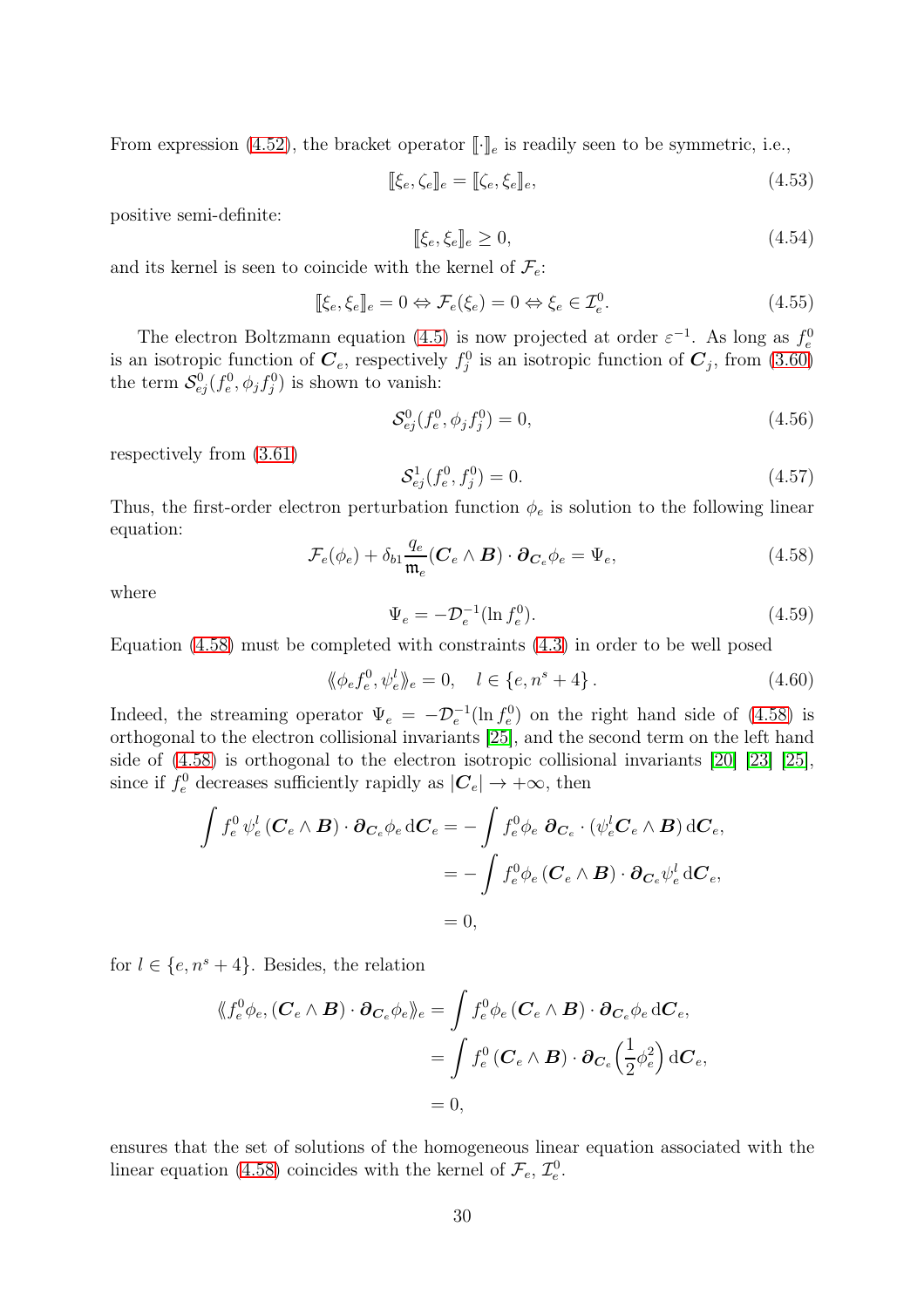#### <span id="page-30-0"></span>4.5 Inelastic collision cross-sections

We can now discuss in more details the choice of scaling adopted for  $\sigma_{je}^{j,j'}$ ,  $j \in \mathfrak{H}$ ,  $j, j' \in \mathfrak{Q}_j$ ,  $J \neq J'$ . We consider the two possible alternative scaling  $\sigma_{he}^{\text{in},0} = \sigma^0$  and  $\sigma_{he}^{\text{in},0} = \varepsilon \sigma^0$ , instead of  $\sigma_{he}^{\text{in},0} = \varepsilon^2 \sigma^0$ . Other things being equal, in the former case the electron thermalization requires that the electron temperature be equal to the heavy-species temperature  $T_e = T_h$ , while in the latter case the heavy-species thermalization induces  $T_h = T_e$ .

#### 4.5.1 Electron thermalization

First, if the inelastic reference collision scaled as

$$
\sigma_{he}^{\text{in},0} = \sigma^0,\tag{4.61}
$$

that is to say if there was only one relevant characteristic cross-section, then the right hand side of the electron Boltzmann equation at order  $\varepsilon^{-2}$  [\(4.21\)](#page-23-0) would contain the additional term  $\sum_{j\in\mathfrak{H}}S_{ej}^{2,in}(f_e^0, f_j^0)$ . Thus, equation [\(4.24\)](#page-24-3) for electron thermalization would be replaced by

<span id="page-30-1"></span>
$$
\Gamma_{ee}^{0} + \sum_{j \in \mathfrak{H}} \Gamma_{ej}^{0} + \sum_{j \in \mathfrak{H}} \Gamma_{ej}^{2,\text{in}} = 0,
$$
\n(4.62)

where the entropy production rate due to inelastic scattering of electron by the  $j<sup>th</sup>$  heavy species reads

$$
\Gamma_{ej}^{2,\text{in}} = -k_{\text{B}} \int \mathcal{S}_{ej}^{2,\text{in}} \left( f_e^0(\mathbf{C}_e), f_j^0(\mathbf{C}_j) \right) \ln \left( f_e^0(\mathbf{C}_e) \right) d\mathbf{C}_e, \tag{4.63}
$$

that is

$$
\Gamma_{ej}^{2,\text{in}} = -k_{\text{B}} \sum_{\substack{\mathbf{J}, \mathbf{J}' \in \mathfrak{Q}_j \\ \mathbf{J}' \neq \mathbf{J}}} \int \sigma_{ej}^{\mathbf{J}\mathbf{J}'} |\mathbf{C}_e| \Big( f_e^0(\mathbf{C}'_e^{(0)}) f_j^0(\mathbf{C}_j, \mathbf{J}') \frac{\beta_{j\mathbf{J}'}}{\beta_{j\mathbf{J}}} - f_e^0(\mathbf{C}_e) f_j^0(\mathbf{C}_j, \mathbf{J}) \Big) \qquad (4.64)
$$
  
 
$$
\times \ln \left( f_e^0(\mathbf{C}_e) \right) d\boldsymbol{\omega}'_{ej} d\mathbf{C}_e d\mathbf{C}_j,
$$

where  $\bm{C}'^{(0)}_e=|\bm{C}_e|\big(1-\Delta E_{\text{JJ'}}\big/\frac{1}{2}\mathfrak{m}_e|\bm{C}_e|^2\big)^{1/2}\bm{\omega}'_{ej}$  is the zeroth-order electron velocity after collision. Using the reciprocity relation [\(2.7\)](#page-4-1) in the form

<span id="page-30-2"></span>
$$
\beta_{j\jmath'}|C_e|\sigma_{ej}^{\jmath\jmath'}\mathrm{d}\omega'_{ej}\mathrm{d}C_e\mathrm{d}C_j = \beta_{j\jmath}|C''_e^{(0)}|\sigma_{ej}^{\jmath'\jmath}\mathrm{d}\omega_{ej}\mathrm{d}C''_e^{(0)}\mathrm{d}C_j,\tag{4.65}
$$

and symmetrizing,  $\Gamma_{ej}^{2,in}$  may be expressed as

$$
\Gamma_{ej}^{2,\text{in}} = k_{\text{B}} \sum_{\substack{\mathbf{J}, \mathbf{J}' \in \mathfrak{Q}_j \\ \mathbf{J}' \neq \mathbf{J}}} \int \sigma_{ej}^{\mathbf{J}\mathbf{J}'} |\mathbf{C}_e| \left[ \ln \left( f_e^0(\mathbf{C}_e) \right) - \ln \left( f_e^0(\mathbf{C}_e'^{(0)}) \right) \right] f_e^0(\mathbf{C}_e) f_j^0(\mathbf{C}_j, \mathbf{J}) \, \mathrm{d}\omega_{ej}' \mathrm{d}\mathbf{C}_e \mathrm{d}\mathbf{C}_j. \tag{4.66}
$$

Now, for the alternative scaling  $\sigma_{he}^{\text{in},0} = \sigma^0$ , the projection of the heavy species Boltzmann equation [\(3.22\)](#page-13-3) at order  $\varepsilon^{-2}$  would be non trivial, and would yield

$$
0 = S_{j e}^{2, \text{in}}(f_j^0, f_e^0) = \sum_{\substack{j' \in \mathfrak{Q}_j \\ j' \neq j}} \int \sigma_{j e}^{j j'} |\mathbf{C}_e| \Big( f_e^0(\mathbf{C}'_e^{(0)}) f_j^0(\mathbf{C}_j, J') \frac{\beta_{j j'}}{\beta_{j j}} - f_e^0(\mathbf{C}_e) f_j^0(\mathbf{C}_j, J) \Big) \tag{4.67}
$$
  
 
$$
\times d\omega'_{j e} d\mathbf{C}_e d\mathbf{C}_j.
$$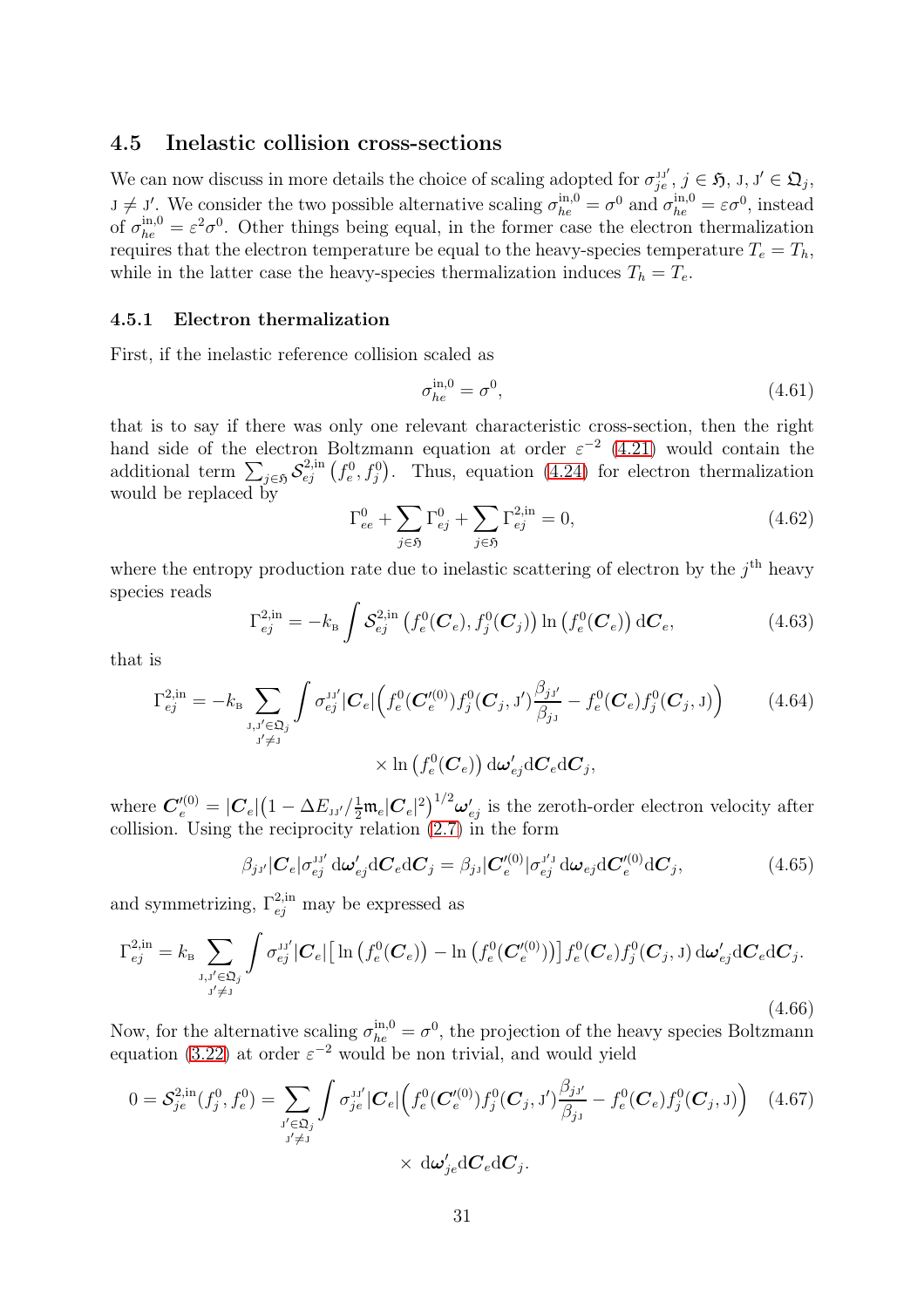Multiplying the latter equation by  $\ln (\beta_{jJ} f_j^0(\mathbf{C}_j, J))$ , integrating over  $\mathbf{C}_j$  summing over  $j \in \mathfrak{Q}_j$ , and noting that  $\omega_{je} = -\omega_{ej}$ ,  $\omega'_{je} = -\omega'_{ej}$ , and that  $\sigma^{jj'}_{je} = \sigma^{jj'}_{ej}$ , one would obtain

$$
0 = \sum_{\substack{\mathbf{J}, \mathbf{J}' \in \mathfrak{Q}_j \\ \mathbf{J}' \neq \mathbf{J}}} \frac{1}{\beta_{j\mathbf{J}}} \int \sigma_{ej}^{\mathbf{J}\mathbf{J}'} |\mathbf{C}_e| \ln \left( \beta_{j\mathbf{J}} f_j^0(\mathbf{C}_j, \mathbf{J}) \right)
$$
(4.68)  

$$
\times \left( \beta_{j\mathbf{J}'} f_e^0(\mathbf{C}'_e^{(0)}) f_j^0(\mathbf{C}_j, \mathbf{J}') - \beta_{j\mathbf{J}} f_e^0(\mathbf{C}_e) f_j^0(\mathbf{C}_j, \mathbf{J}) \right) d\boldsymbol{\omega}'_{ej} d\mathbf{C}_e d\mathbf{C}_j,
$$

which by reciprocity and symmetry would yield

$$
0 = \sum_{\substack{\mathbf{J}, \mathbf{J}' \in \mathfrak{Q}_j \\ \mathbf{J}' \neq \mathbf{J}}} \frac{1}{\beta_{j\mathbf{J}}} \int \sigma_{ej}^{\mathbf{J}\mathbf{J}'} |\mathbf{C}_e| \left[ \ln \left( \beta_{j\mathbf{J}'} f_j^0(\mathbf{C}_j, \mathbf{J}') \right) - \ln \left( \beta_{j\mathbf{J}} f_j^0(\mathbf{C}_j, \mathbf{J}) \right) \right] \tag{4.69}
$$
  
 
$$
\times \left( \beta_{j\mathbf{J}'} f_e^0(\mathbf{C}'_e^{(0)}) f_j^0(\mathbf{C}_j, \mathbf{J}') - \beta_{j\mathbf{J}} f_e^0(\mathbf{C}_e) f_j^0(\mathbf{C}_j, \mathbf{J}) \right) d\omega'_{ej} d\mathbf{C}_e d\mathbf{C}_j,
$$

so that the entropy production rate due to inelastic scattering of electron by the  $j<sup>th</sup>$  heavy species would read

$$
\Gamma_{ej}^{2,\text{in}} = \frac{k_{\text{B}}}{2} \sum_{\substack{\mathbf{J}, \mathbf{J}' \in \mathfrak{Q}_{j} \\ \mathbf{J}' \neq \mathbf{J}}} \frac{1}{\beta_{j\mathbf{J}}} \int \sigma_{ej}^{\mathbf{J}\mathbf{J}'} |\mathbf{C}_{e}| \Omega(\beta_{j\mathbf{J}'} f_{e}^{0}(\mathbf{C}'_{e}^{(0)}) f_{j}^{0}(\mathbf{C}_{j}, \mathbf{J}'), \beta_{j\mathbf{J}} f_{e}^{0}(\mathbf{C}_{e}) f_{j}^{0}(\mathbf{C}_{j}, \mathbf{J})) \qquad (4.70)
$$
\n
$$
\mathrm{d}\omega_{ej}^{\prime} \mathrm{d}\mathbf{C}_{e} \mathrm{d}\mathbf{C}_{j},
$$

where  $\Omega$  is the function defined in [\(4.26\)](#page-24-4). Since  $\Omega$  is nonnegative, the  $\varepsilon^{-2}$  electron Boltzmann equation [\(4.62\)](#page-30-1) would yield the thermalization of electrons [\(4.28\)](#page-24-2) as in subsection [4.2.](#page-23-1) Besides, the electron  $j^{\text{th}}$ -heavy-species inelastic entropy production rate would vanish

$$
\Gamma_{ej}^{2,\text{in}} = 0, \quad j \in \mathfrak{H},\tag{4.71}
$$

which would require

$$
a_{j}f_e^0(\mathbf{C}'_e^{(0)})f_j^0(\mathbf{C}_j,\mathbf{J}') = a_{j}\mathbf{J}_e^{(0)}(\mathbf{C}_e)f_j^0(\mathbf{C}_j,\mathbf{J}), \quad j \in \mathfrak{H}, \mathbf{J}, \mathbf{J}' \in \mathfrak{Q}_j, \mathbf{J}' \neq \mathbf{J}, \tag{4.72}
$$

for  $\Omega$  is nonnegative. From expression [\(4.28\)](#page-24-2) for the electron Maxwellian distribution function, the latter equation is rewritten

<span id="page-31-0"></span>
$$
a_{j}f_j^0(\boldsymbol{C}_j, J') = \exp\Big(-\frac{\Delta E_{j,j'}}{k_{\rm B}T_e}\Big)a_{j,j'}f_j^0(\boldsymbol{C}_j, J), \quad j \in \mathfrak{H}, J, J' \in \mathfrak{Q}_j, J' \neq J. \tag{4.73}
$$

Assuming that the zeroth-order heavy-species distribution functions  $f_j^0$ ,  $j \in \mathfrak{H}$ , would still be Maxwellian of the form [\(4.36\)](#page-26-0), equation [\(4.73\)](#page-31-0) would be equivalent to

$$
\frac{\Delta E_{\mathrm{J}j'}}{k_{\mathrm{B}}T_h} = \frac{\Delta E_{\mathrm{J}j'}}{k_{\mathrm{B}}T_e}, \quad j \in \mathfrak{H}, \mathrm{J}, \mathrm{J}' \in \mathfrak{Q}_j, \mathrm{J}' \neq \mathrm{J},
$$

which would imply  $T_e = T_h$ .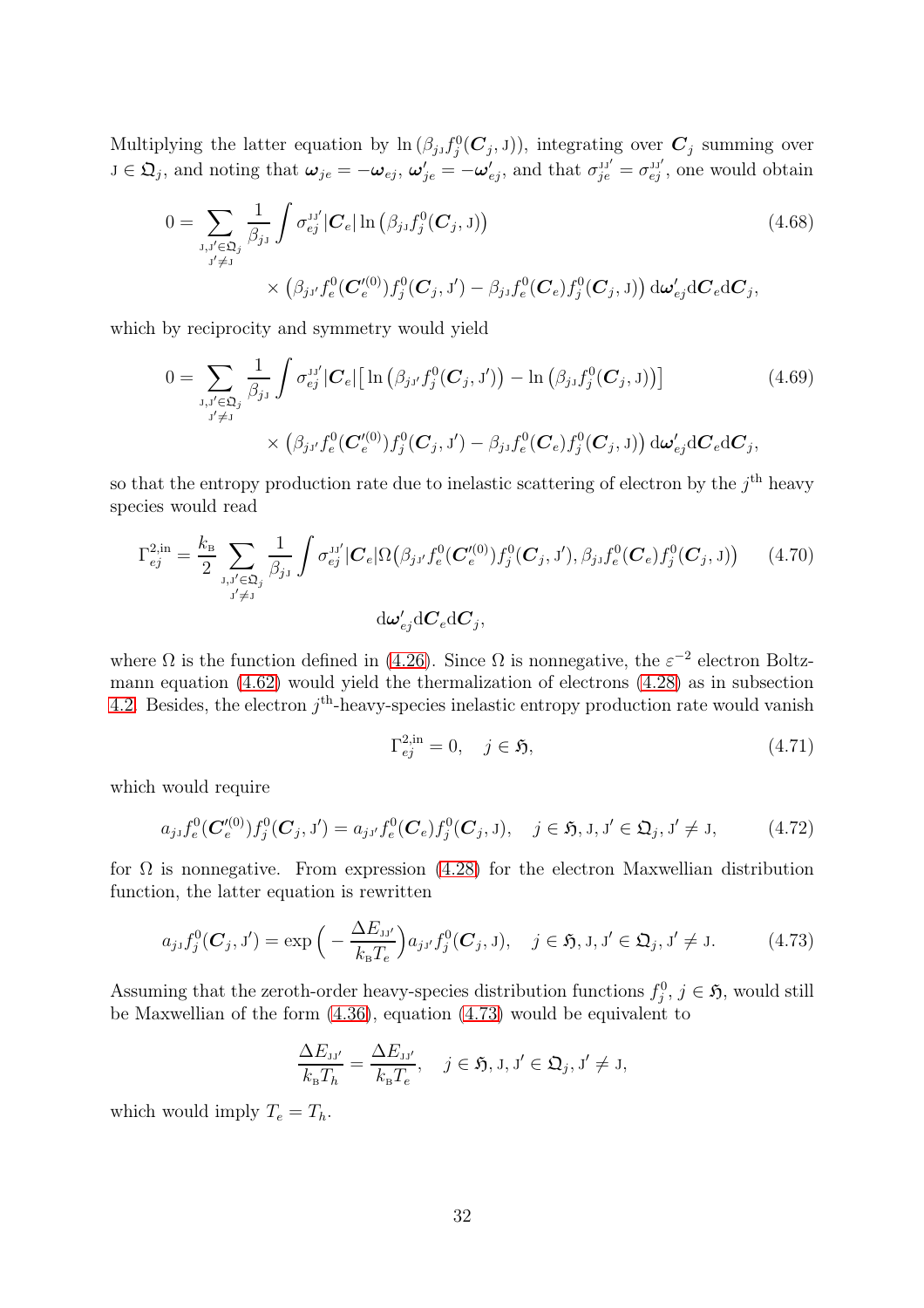#### 4.5.2 Heavy-species thermalization

In the preceding paragraph it was shown that, other things being equal, the inelastic collisions between electrons and heavy species must be at least one order of magnitude slower than the corresponding elastic collisions. We now consider the alternative scaling

$$
\sigma_{he}^{\text{in},0} = \varepsilon \sigma^0. \tag{4.74}
$$

For such a scaling electron thermalization would proceed as in [4.2,](#page-23-1) since equation [\(4.24\)](#page-24-3) would remain unchanged, and hence the zeroth-order electron distribution function  $f_e^0$ would be a Maxwellian of the form [\(4.28\)](#page-24-2).

The heavy-species Boltzmann equation at order  $\varepsilon^{-1}$  [\(4.32\)](#page-25-0) would contain the additional term  $\check{S}_{ie}^{2,\text{in}}(f_i^0, f_e^0)$ , so that equation [\(4.33\)](#page-25-1) for heavy-species thermalization would be replaced by

<span id="page-32-2"></span><span id="page-32-1"></span>
$$
\Gamma_{hh}^{0} + \Gamma_{he}^{2,in} = 0,\t\t(4.75)
$$

where we have introduced the entropy production rate due to inelastic scattering of heavy species by electrons

$$
\Gamma_{he}^{2,\text{in}} = -k_{\text{B}} \sum_{i \in \mathfrak{H}} \sum_{i \in \mathfrak{Q}_i} \int \ln \left( \beta_{i1} f_i^0(\boldsymbol{C}_i, \mathbf{I}) \right) \mathcal{S}_{ie}^{2,\text{in}} \left( f_i^0, f_e^0 \right) \, \mathrm{d}\boldsymbol{C}_i. \tag{4.76}
$$

From expression [\(3.54\)](#page-18-1) for  $S_{ie}^{2,in}$ , this inelastic entropy production rate is expanded as

$$
\Gamma_{he}^{2,in} = -k_{\mathrm{B}} \sum_{i \in \mathfrak{H}} \sum_{\mathrm{I} \in \mathfrak{Q}_{i}} \int \sigma_{ie}^{\mathrm{II}'} |\mathbf{C}_{e}| \ln \left( \beta_{i\mathrm{I}} f_{i}^{0}(\mathbf{C}_{i}, \mathrm{I}) \right) \times \left( f_{i}^{0}(\mathbf{C}_{i}, \mathrm{I}) f_{e}^{0}(\mathbf{C}_{e}^{\prime 0}) \frac{\beta_{i\mathrm{I}'}}{\beta_{i\mathrm{I}}} - f_{i}^{0}(\mathbf{C}_{i}, \mathrm{I}) f_{e}^{0}(\mathbf{C}_{e}) \right) d\boldsymbol{\omega}_{ie}^{\prime} d\mathbf{C}_{i} d\mathbf{C}_{e},
$$
\n
$$
= \frac{k_{\mathrm{B}}}{2} \sum_{i \in \mathfrak{H}} \sum_{\mathrm{I} \in \mathfrak{Q}_{i}} \int \sigma_{ie}^{\mathrm{II}'} |\mathbf{C}_{e}| \left[ \ln \left( \beta_{i\mathrm{I}'} f_{i}^{0}(\mathbf{C}_{i}, \mathrm{I}') \right) - \ln \left( \beta_{i\mathrm{I}} f_{i}^{0}(\mathbf{C}_{i}, \mathrm{I}) \right) \right] \times \left( 4.77 \right) \times \left( f_{i}^{0}(\mathbf{C}_{i}, \mathrm{I}') f_{e}^{0}(\mathbf{C}_{e}^{\prime 0}) \frac{\beta_{i\mathrm{I}'}}{\beta_{i\mathrm{I}}} - f_{i}^{0}(\mathbf{C}_{i}, \mathrm{I}) f_{e}^{0}(\mathbf{C}_{e}) \right) d\boldsymbol{\omega}_{ie}^{\prime} d\mathbf{C}_{i} d\mathbf{C}_{e}, \tag{4.77}
$$

where we have used the reciprocity relation [\(4.65\)](#page-30-2) and symmetrization.

Now, for the scaling  $\sigma_{he}^{\text{in},0} = \varepsilon \sigma^0$  proposed, equation [\(4.58\)](#page-29-0) obtained from the projection of the Boltzmann equation at order  $\varepsilon^{-1}$  would remain valid, but the source term  $\Psi_e$  would read

<span id="page-32-0"></span>
$$
f_e^0 \Psi_e = -\mathcal{D}_e^{-1}(f_e^0) + \sum_{j \in \mathfrak{H}} \mathcal{S}_{ej}^1(f_e^0, f_j^0) + \sum_{j \in \mathfrak{H}} \mathcal{S}_{ej}^{2,\text{in}}(f_e^0, f_j^0),\tag{4.78}
$$

where  $f_j^0$  would remain unknown at this point. Since the streaming operator, the electron linearized collision operator  $\mathcal{F}_e$ , and the term  $(C_e \wedge B) \cdot \partial_{C_e} \phi_e$  are orthogonal to the electron isotropic collisional invariants  $\mathcal{I}_e^0$ 

$$
\langle \! \langle \mathcal{D}_e^{-1}(f_e), \psi_e^l \rangle \! \rangle_e = 0, \quad l \in \{e, n^s + 4\}, \tag{4.79}
$$

$$
\langle f_e^0 \mathcal{F}_e(\phi_e), \psi_e^l \rangle_e = 0, \quad l \in \{e, n^s + 4\},\tag{4.80}
$$

$$
\langle f_e^0(\mathbf{C}_e \wedge \mathbf{B}) \cdot \partial_{\mathbf{C}_e} \phi_e, \psi_e^l \rangle_e = 0, \quad l \in \{e, n^s + 4\},\tag{4.81}
$$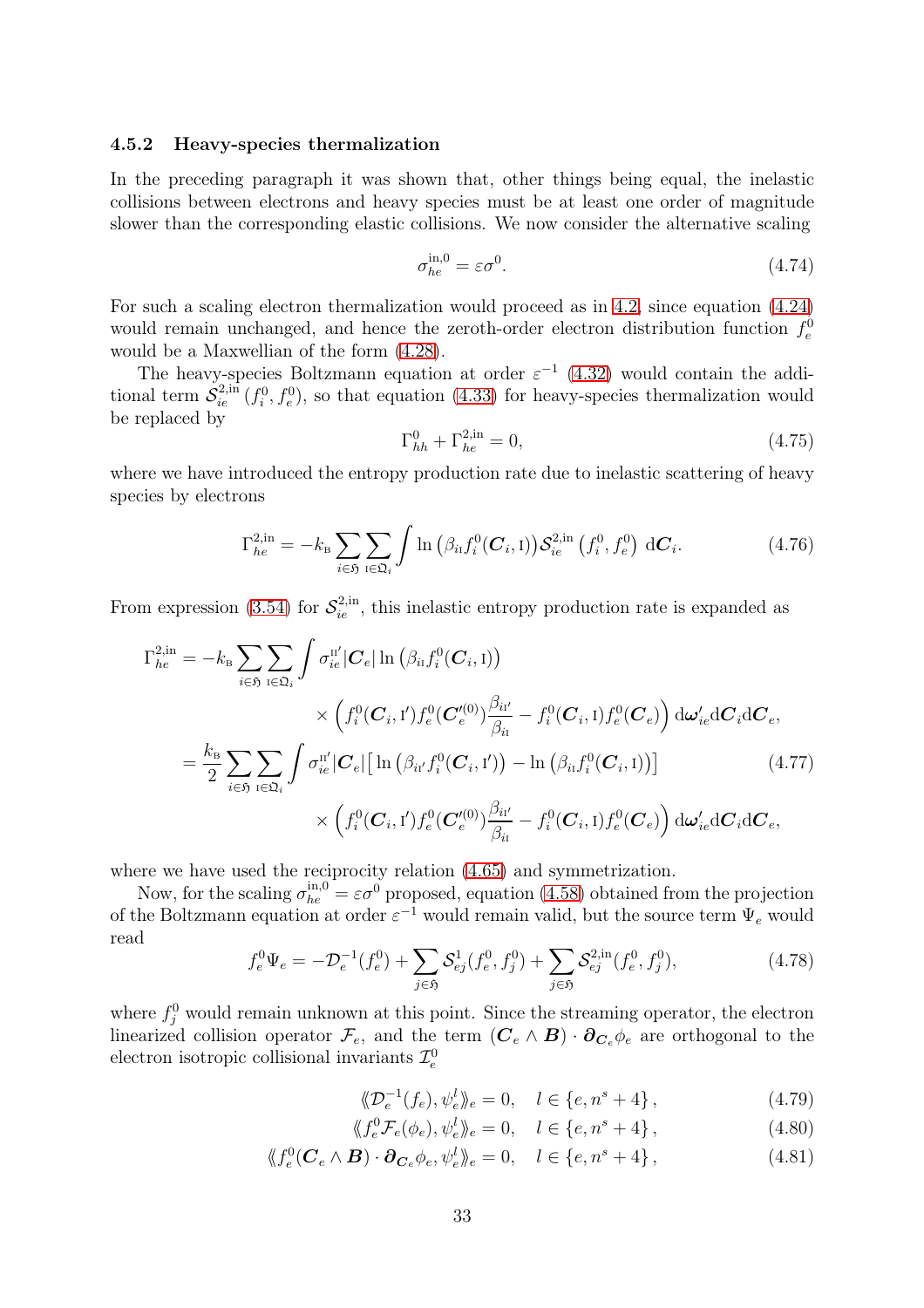and since  $\ln f_e^0$  belongs to  $\mathcal{I}_e^0$ , multiplying [\(4.78\)](#page-32-0) by  $\ln f_e^0$  and integrating over  $\mathcal{C}_e$  one would obtain

$$
\sum_{j \in \mathfrak{H}} \langle \mathcal{S}_{ej}^1(f_e^0, f_j^0), \ln f_e^0 \rangle_e + \sum_{j \in \mathfrak{H}} \langle \mathcal{S}_{ej}^{2, \text{in}}(f_e^0, f_j^0), \ln f_e^0 \rangle_e = 0. \tag{4.82}
$$

The first term on the left hand side would be shown to vanish since from expression [\(3.61\)](#page-20-0)  $S_{ej}^{1}(f_e^0, f_j^0) = 0$  as long as  $f_e^0$  is given by a Maxwellian of the form [\(4.28\)](#page-24-2). Thus, the second term on the left hand side would be zero:

$$
0 = \sum_{j \in \mathfrak{H}} \langle S_{ej}^{2,\text{in}}(f_e^0, f_j^0), \ln f_e^0 \rangle_e
$$
  
\n
$$
= \sum_{j \in \mathfrak{H}} \sum_{j \in \mathfrak{Q}_j} \int \sigma_{je}^{JJ'} |\mathbf{C}_e| \ln (f_e^0(\mathbf{C}_e))
$$
  
\n
$$
\times \left( f_j^0(\mathbf{C}_j, J') f_e^0(\mathbf{C}_e^{(0)}) \frac{\beta_{jJ'}}{\beta_{jj}} - f_j^0(\mathbf{C}_j, J) f_e^0(\mathbf{C}_e) \right) d\omega_{ej}' d\mathbf{C}_j d\mathbf{C}_e,
$$
  
\n
$$
= -\frac{1}{2} \sum_{j \in \mathfrak{H}} \sum_{j \in \mathfrak{Q}_j} \int \sigma_{je}^{JJ'} |\mathbf{C}_e| [\ln (f_e^0(\mathbf{C}_e^{(0)})) - \ln (f_e^0(\mathbf{C}_e))] \times \left( f_j^0(\mathbf{C}_j, J') f_e^0(\mathbf{C}_e^{(0)}) \frac{\beta_{jJ'}}{\beta_{jj}} - f_j^0(\mathbf{C}_j, J) f_e^0(\mathbf{C}_e) \right) d\omega_{je}' d\mathbf{C}_j d\mathbf{C}_e.
$$

Combining the latter equation with equation [\(4.77\)](#page-32-1), the heavy-species electron inelastic entropy production rate would finally read

$$
\Gamma_{he}^{2,\text{in}} = \frac{k_{\text{B}}}{2} \sum_{i \in \mathfrak{H}} \sum_{\text{i} \in \mathfrak{Q}_i} \int \sigma_{ie}^{\text{II}'} \left| \mathbf{C}_e \right| \Omega \left( \frac{\beta_{ii'}}{\beta_{ii}} f_i^0(\mathbf{C}_i, \mathbf{I}') f_e^0(\mathbf{C}'_e^{(0)}), f_i^0(\mathbf{C}_i, \mathbf{I}) f_e^0(\mathbf{C}_e) \right) d\omega'_{ie} d\mathbf{C}_i d\mathbf{C}_e.
$$
\n(4.83)

Since  $\Omega$  is nonnegative, equation [\(4.75\)](#page-32-2) would induce the thermalization of the heavy species as in subsection [4.3.](#page-25-2) Additionnally, one would retrieve  $(4.73)$ , and thus  $T_h$  would equal  $T_e$  as in the preceding paragraph.

A possible extension of the present theory where some of the heavy species internal modes thermalize at  $T_e$  is discussed in the conclusion.

#### 4.6 Zeroth-order macroscopic equations for electrons

Equations [\(4.15\)](#page-22-0), [\(4.16\)](#page-22-2), [\(4.17\)](#page-22-4) are now expanded at order  $\varepsilon^0$ . Conservation of matter and energy yield a system of Navier-Stokes type drift-diffusion equations for electrons, from which the equation for conservation of momentum uncouples.

Equation [\(4.15\)](#page-22-0) for conservation of matter yields at order  $\varepsilon^0$  the following mass conservation equation for electrons:

$$
\partial_t \rho_e + \partial_x \cdot (\rho_e \boldsymbol{v}_h + \rho_e \boldsymbol{\mathcal{V}}_e^0) = 0, \qquad (4.84)
$$

where we have introduced the electron zeroth-order diffusion velocity

$$
n_e \mathcal{V}_e^0 = \int \mathbf{C}_e \phi_e f_e^0 d\mathbf{C}_e.
$$
 (4.85)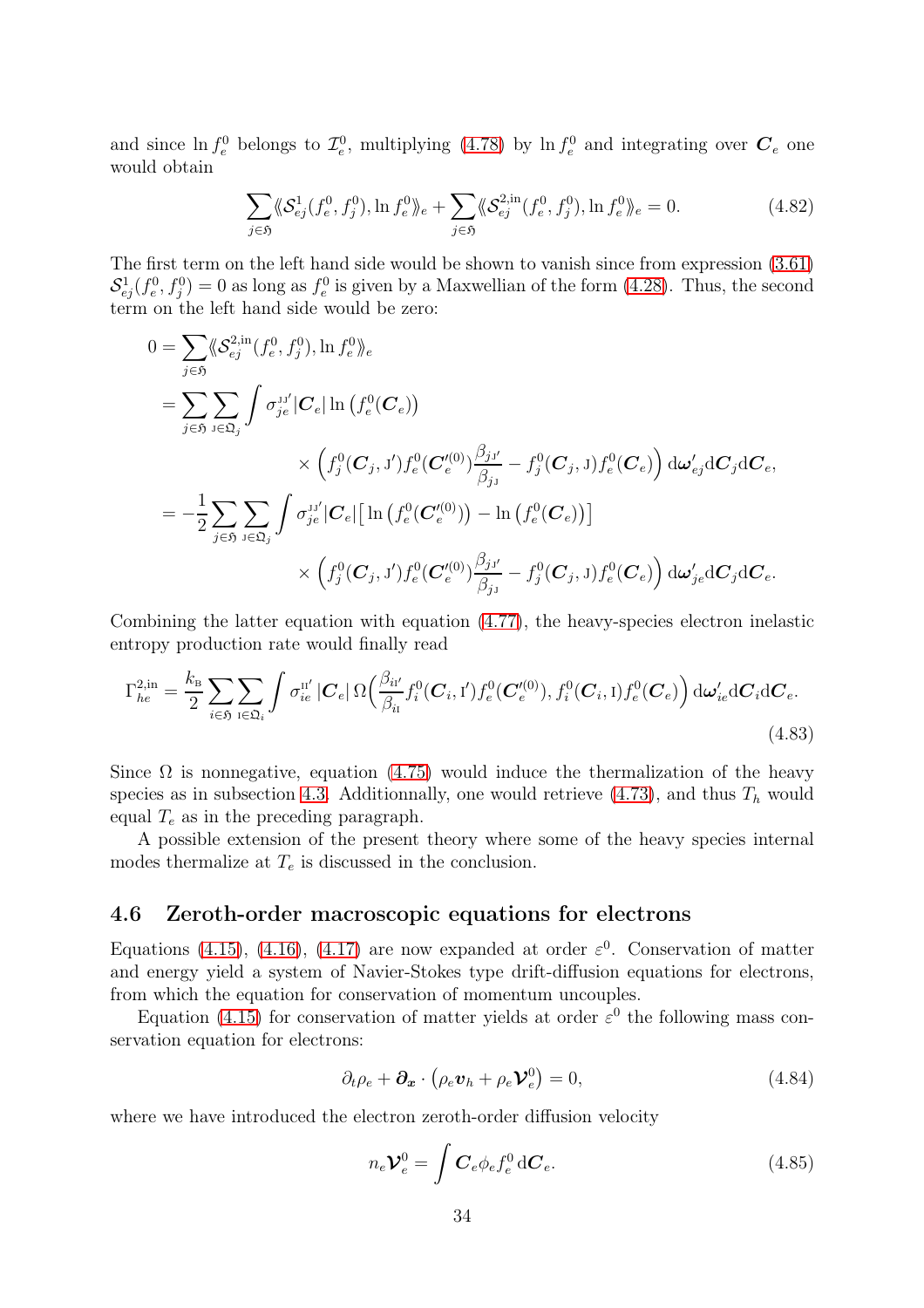On the other hand, the energy conservation equation [\(4.17\)](#page-22-4) yields at order  $\varepsilon^0$ 

$$
\partial_t \mathcal{E}_e + \partial_x \cdot (\mathcal{E}_e \boldsymbol{v}_h) = -p_e \partial_x \cdot \boldsymbol{v}_h - \partial_x \cdot \mathcal{Q}_e^0 + \boldsymbol{J}_e^0 \cdot \boldsymbol{E}' + \Delta E_{eh}^0, \qquad (4.86)
$$

where  $p_e = n_e k_\text{B} T_e$  is the electron partial pressure,  $\mathbf{J}_e^0 = n_e q_e \mathbf{\mathcal{V}}_e^0$  $e^0$  is the zeroth-order electron conduction current density in the heavy-species reference frame, and  $E'$  is the electric field expressed in the heavy-species reference frame

$$
\boldsymbol{E}' = \boldsymbol{E} + \delta_{b1} \boldsymbol{v}_h \wedge \boldsymbol{B}.
$$
 (4.87)

We have denoted by  $\mathcal{Q}_{e}^{0}$  the zeroth-order electron heat flux

$$
\mathcal{Q}_e^0 = \int \phi_e f_e^0 \left(\frac{1}{2} \mathfrak{m}_e \mathbf{C}_e \cdot \mathbf{C}_e\right) \mathbf{C}_e \, d\mathbf{C}_e,\tag{4.88}
$$

while  $\Delta E_{eh}^0$  is an energy exchange term due to scattering collisions between electrons and heavy species

$$
\Delta E_{eh}^0 = \sum_{j \in \mathfrak{H}} \langle \psi_e^{n^s+4}, \mathcal{S}_{ej}^2(f_e^0, f_j^0) \rangle_e, \tag{4.89}
$$

where  $S_{ej}^2$  is the second-order electron j<sup>th</sup>-heavy-species scattering source term [\(3.62\)](#page-20-1). The zeroth-order electron mean velocity in the inertial reference frame is defined as

$$
\boldsymbol{v}_e^0 = \boldsymbol{v}_h + \boldsymbol{\mathcal{V}}_e^0. \tag{4.90}
$$

Finally, momentum conservation equation [\(4.16\)](#page-22-2) yields the momentum relation

<span id="page-34-0"></span>
$$
\partial_x p_e = n_e q_e \boldsymbol{E} + \delta_{b1} \boldsymbol{j}_e^0 \wedge \boldsymbol{B} + \boldsymbol{F}_{eh}^0, \qquad (4.91)
$$

where  $j_e^0 = n_e q_e \mathbf{v}_e^0$  is the zeroth-order electron current density in the inertial reference frame, and

$$
\boldsymbol{F}_{eh}^0 = \sum_{j \in \mathfrak{H}} \langle \mathcal{S}_{ej}^0(\phi_e f_e^0, f_j^0), \mathfrak{m}_e \boldsymbol{C}_e \rangle_e \tag{4.92}
$$

is the average force exerted by the heavy species on electrons due to scattering collisions, which can be expressed as

$$
\boldsymbol{F}_{eh}^0 = \sum_{j \in \mathfrak{H}} n_j \boldsymbol{F}_{ej}^0, \tag{4.93}
$$

where  $\boldsymbol{F}_{ej}^0$  is the average force exerted by the j<sup>th</sup> heavy species on electrons. We can further decompose

$$
\boldsymbol{F}_{ej}^{0} = \sum_{j \in \mathfrak{Q}_j} \frac{a_{jj} e^{-\epsilon_{jj}}}{Q_j^{\text{int}}} \boldsymbol{F}_{ej}^{j,0},
$$
(4.94)

where  $\mathbf{F}_{ej}^{j,0}$  is the average force exerted on electrons by molecules of the  $j<sup>th</sup>$  heavy species in the  $J<sup>th</sup>$  internal state:

$$
\boldsymbol{F}_{ej}^{J,0} = -\mathfrak{m}_e \int \Sigma_{JJ}^{(1)}(|\boldsymbol{C}_e|^2)|\boldsymbol{C}_e|\phi_e(\boldsymbol{C}_e)f_e^0(\boldsymbol{C}_e)\boldsymbol{C}_e d\boldsymbol{C}_e.
$$
\n(4.95)

Equation [\(4.91\)](#page-34-0) thus provides an expression for the average force  $\mathbf{F}_{eh}^0$  in terms of the macroscopic variable gradients and external fields, which will be useful in the derivation of the heavy-species momentum equation.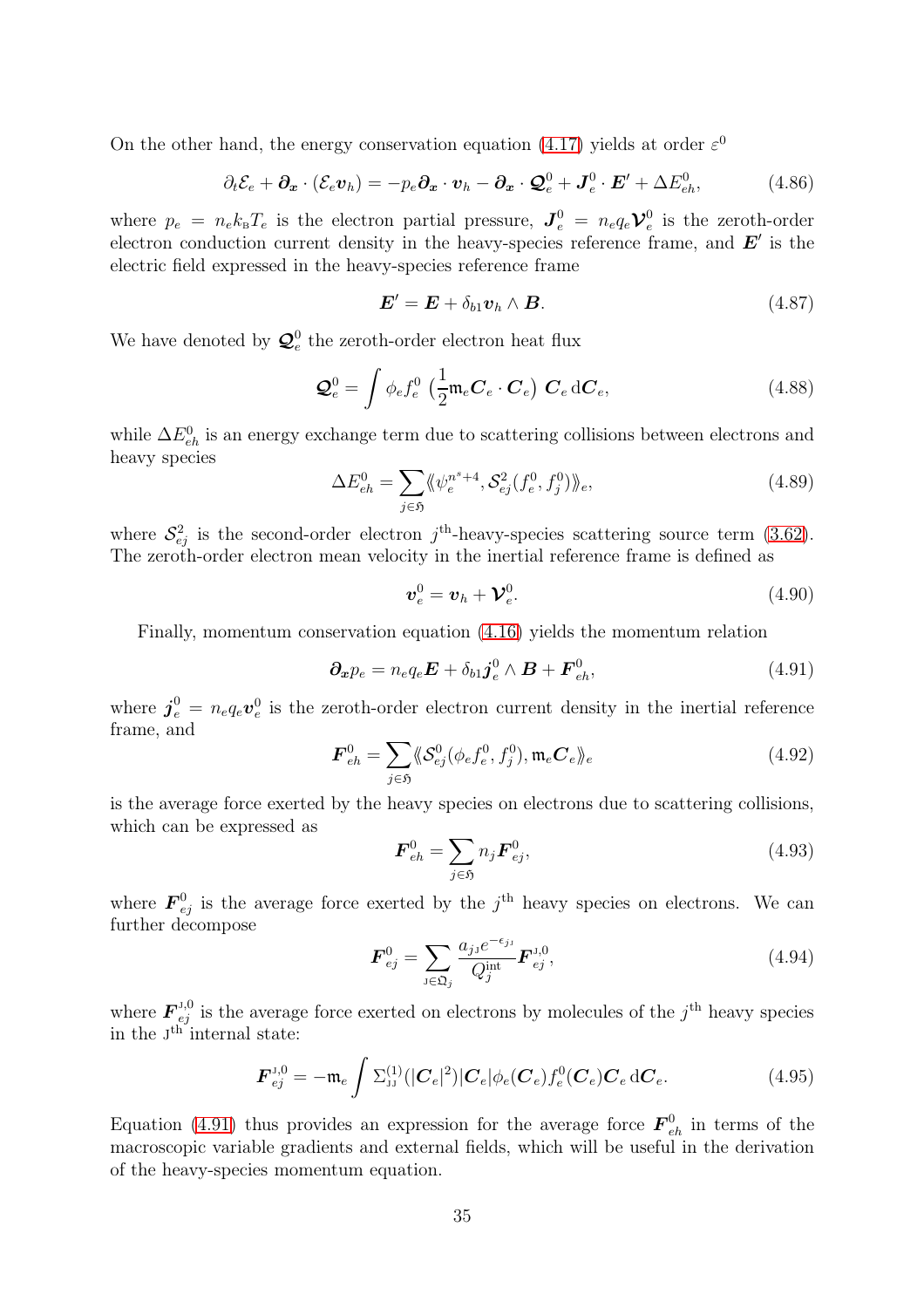## 4.7 Zeroth-order macroscopic equations for the heavy species

We now expand equations [\(4.18\)](#page-22-1), [\(4.19\)](#page-22-3), [\(4.20\)](#page-22-5) at order  $\varepsilon^0$ . First, equation [\(4.18\)](#page-22-1) yields the mass conservation equation

$$
\partial_t \rho_i + \partial_x \cdot (\rho_i \boldsymbol{v}_h) = 0, \qquad i \in \mathfrak{H}.
$$
\n(4.96)

Then, expansion of equation [\(4.19\)](#page-22-3) at order  $\varepsilon^0$  reads

<span id="page-35-0"></span>
$$
\partial_t (\rho_h \boldsymbol{v}_h) + \partial_x \cdot (\rho_h \boldsymbol{v}_h \otimes \boldsymbol{v}_h + p_h \mathbb{I}) = n_h q_h \boldsymbol{E} + \delta_{b1} \boldsymbol{j}_h^0 \wedge \boldsymbol{B} + \boldsymbol{F}_{he}^0, \qquad (4.97)
$$

where  $p_h = n_h k_B T_h$  is the heavy-species partial pressure,  $n_h = \sum_{j \in \mathfrak{H}} n_j$  the heavy-species density,  $n_h q_h = \sum_{j \in \mathfrak{H}} n_j q_j$  the heavy-species charge density,  $\mathbf{j}_h^0 = n_h q_h \mathbf{v}_h$  the zeroth-order heavy-species current density in the inertial reference frame, and

$$
\boldsymbol{F}_{he}^{0} = \langle \langle \mathcal{S}_{he}^{1}(f_{h}^{0}, \phi_{e} f_{e}^{0}) + \mathcal{S}_{he}^{2}(f_{h}^{0}, f_{e}^{0}), \mathfrak{m}_{h} \boldsymbol{C}_{h} \rangle_{h}
$$
(4.98)

is the average force exerted by electrons on the heavy species due to scattering collisions. Indeed, we recall that from [\(3.48\)](#page-17-2)  $S_{ie}^0 = 0$ , and from [\(3.49\)](#page-18-0) it is readily seen that

$$
S_{ie}^1(\phi_i f_i^0, f_e^0) = 0,\t\t(4.99)
$$

as long as  $f_e^0$  is isotropic. Due to orthogonality relation [\(3.30\)](#page-14-0), the following reciprocity relation holds:

<span id="page-35-1"></span>
$$
\boldsymbol{F}_{he}^{0} = -\boldsymbol{F}_{eh}^{0}.\tag{4.100}
$$

As a consequence, making use of the electron momentum relation [\(4.91\)](#page-34-0), the momentum conservation equation [\(4.97\)](#page-35-0) for the heavy species can be rewritten

$$
\partial_t (\rho_h \boldsymbol{v}_h) + \partial_x \cdot (\rho_h \boldsymbol{v}_h \otimes \boldsymbol{v}_h + p \mathbb{I}) = nq\boldsymbol{E} + \delta_{b1} \boldsymbol{j}^0 \wedge \boldsymbol{B}, \qquad (4.101)
$$

where  $p = p_h + p_e$  is the total pressure,  $n = n_h + n_e$  the total density,  $nq = n_hq_h + n_eq_e$  the total charge density, and  $\boldsymbol{j}^0 = \boldsymbol{j}_h^0 + \boldsymbol{j}_e^0$  $e$ <sup>0</sup> is the zeroth-order current density in the inertial reference frame.

Finally, equation [\(4.20\)](#page-22-5) yields the following energy conservation equation at order zero:

$$
\partial_t \mathcal{E}_h + \partial_x \cdot (\mathcal{E}_h \mathbf{v}_h) = -p_h \, \partial_x \cdot \mathbf{v}_h + \Delta E_{he}^0,\tag{4.102}
$$

where  $\Delta E_{he}^0 = \langle \mathcal{S}_{he}^2(f_h^0, f_e^0), \psi_h^{n^s+4} \rangle_h$  is an energy exchange term due to scattering collisions between heavy species and electrons. Given orthogonality property [\(3.31\)](#page-14-0), energy exchange terms are shown to be symmetric as momentum exchange terms in [\(4.100\)](#page-35-1):

$$
\Delta E_{he}^0 = -\Delta E_{eh}^0. \tag{4.103}
$$

The energy exchange term splits into an elastic and an inelastic contributions:

$$
\Delta E_{he}^{0} = \Delta E_{he}^{0,el} + \Delta E_{he}^{0,in}.
$$
\n(4.104)

The elastic term  $\Delta E_{he}^{0,el} = \langle \! \langle S_{he}^{2,el}(f_h^0, f_e^0), \psi_h^{n^s+4} \rangle \! \rangle$  $\binom{n^3+4}{h}$  is computed from expression [\(3.53\)](#page-18-2) for the second-order  $i^{\text{th}}$ -heavy-species electron elastic scattering source term  $\mathcal{S}_{ie}^{2,\text{el}}$ , and reads

$$
\Delta E_{he}^{0,el} = \frac{3}{2} n_h k_B (T_e - T_h) \frac{1}{\tau^{el}},\tag{4.105}
$$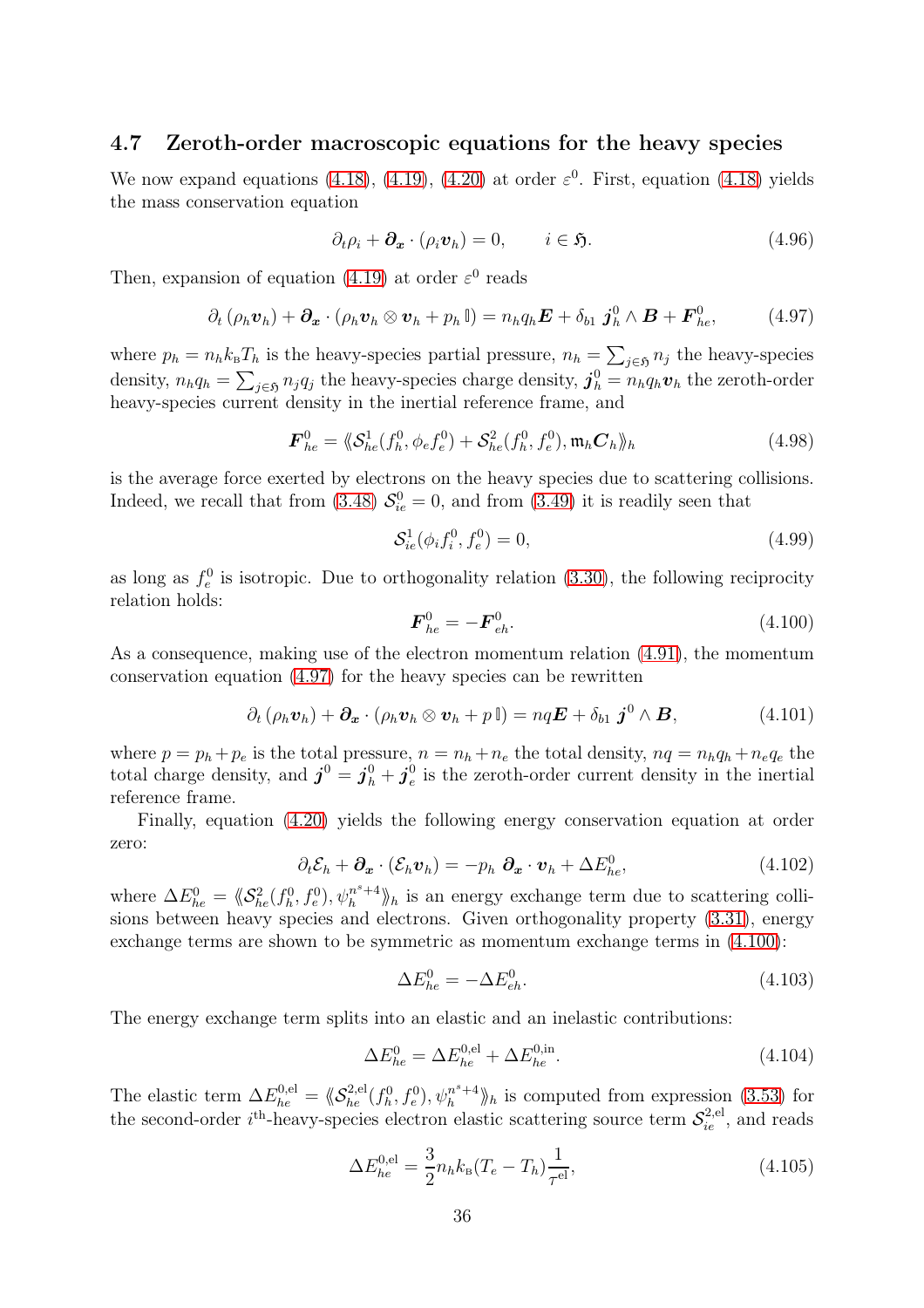where  $\tau<sup>el</sup>$  is the average collision time at which elastic energy transfer occurs:

$$
\frac{1}{\tau^{\text{el}}} = \frac{2}{3} \sum_{i \in \mathfrak{H}} \frac{n_i}{n_h} \frac{\mathfrak{m}_e}{\mathfrak{m}_i} \nu_{ie}^{\text{el}},\tag{4.106}
$$

$$
\nu_{ie}^{\text{el}} = \sum_{i \in \mathfrak{Q}_i} \frac{a_{i1} e^{-E_{i1}/k_{\text{B}} T_h}}{Q_i^{\text{int}}} \nu_{ie}^{\text{II}},\tag{4.107}
$$

$$
\nu_{ie}^{\text{II}} = \frac{\mathfrak{m}_e}{k_{\text{B}}T_e} \int \Sigma_{\text{II}}^{(1)}(|\mathbf{C}_e|^2) |\mathbf{C}_e|^3 f_e^0(\mathbf{C}_e) d\mathbf{C}_e.
$$
 (4.108)

The inelastic contribution can be expressed using [\(3.54\)](#page-18-1) as

<span id="page-36-0"></span>
$$
\Delta E_{he}^{0,\text{in}} = \frac{1}{2} \sum_{i \in \mathfrak{H}} \sum_{\substack{\mathbf{I}, \mathbf{I}' \in \mathfrak{Q}_i \\ \mathbf{I}' \neq \mathbf{I}}} \Delta E_{\mathbf{I}\mathbf{I}'} \frac{n_i a_{i\mathbf{I}}}{Q_i^{\text{int}}} \nu_{ie}^{\mathbf{I}'} \left( e^{-E_{i\mathbf{I}}/k_{\text{B}}T_h} - \exp\left(\frac{\Delta E_{\mathbf{I}\mathbf{I}'}}{k_{\text{B}}T_e}\right) e^{-E_{i\mathbf{I}'}/k_{\text{B}}T_h} \right), \tag{4.109}
$$

where  $\nu_{ie}^{\text{II}'}$  is the collision frequency between a molecule of the *i*<sup>th</sup> heavy species with initial quantum state I and final quantum state I' and an electron:

$$
\nu_{ie}^{\mathrm{II}'} = \int \Sigma_{\mathrm{II}'}^{(0)}(|\mathbf{C}_e|^2) |\mathbf{C}_e| f_e^0(\mathbf{C}_e) d\mathbf{C}_e, \qquad \mathrm{I}' \neq \mathrm{I}.
$$
 (4.110)

Expression [\(4.109\)](#page-36-0) can be rewritten in terms of the temperature difference  $T_e - T_h$ 

$$
\Delta E_{he}^{0,\text{in}} = \frac{3}{2} n_h k_{\text{B}} (T_e - T_h) \frac{1}{\tau^{\text{in}}},\tag{4.111}
$$

where  $\tau^{\text{in}}$  is the average collision time at which inelastic energy transfer occurs:

$$
\frac{1}{\tau^{\text{in}}} = \frac{2}{3} \frac{T_h}{T_e} \sum_{i \in \mathfrak{H}} \frac{n_i}{n_h} \nu_{ie}^{\text{in}},\tag{4.112}
$$

$$
\nu_{ie}^{\text{in}} = \sum_{\substack{\mathbf{I}, \mathbf{I}' \in \mathfrak{Q}_i \\ \mathbf{I}' \neq \mathbf{I}}} \frac{(\Delta \epsilon_{\mathbf{II}'})^2}{2} \frac{a_{i\mathbf{I}} e^{-\epsilon_{i\mathbf{I}}}}{Q_i^{\text{int}}} g\left(\Delta \epsilon_{\mathbf{II}'} \left(1 - \frac{T_h}{T_e}\right)\right) \nu_{ie}^{\mathbf{II}'},\tag{4.113}
$$

where  $\Delta \epsilon_{\text{H}'} = \epsilon_{i\text{i}'} - \epsilon_{i\text{i}} = \frac{\Delta E_{\text{H}'}}{k_{\text{B}}T_{\text{B}}}$  $\frac{\Delta E_{\text{H}'}}{k_{\text{B}}T_h}$ , and where we have introduced the function g defined by

$$
\begin{cases}\ng(u) = \frac{1 - e^{-u}}{u}, & u \neq 0, \\
g(0) = 1.\n\end{cases}
$$
\n(4.114)

We can also formulate  $\Delta E_{he}^0$  as

$$
\Delta E_{he}^{0} = \frac{3}{2} n_h k_{\rm B} (T_e - T_h) \frac{1}{\tau},\tag{4.115}
$$

where

$$
\frac{1}{\tau} = \frac{1}{\tau^{\text{el}}} + \frac{1}{\tau^{\text{in}}}.\tag{4.116}
$$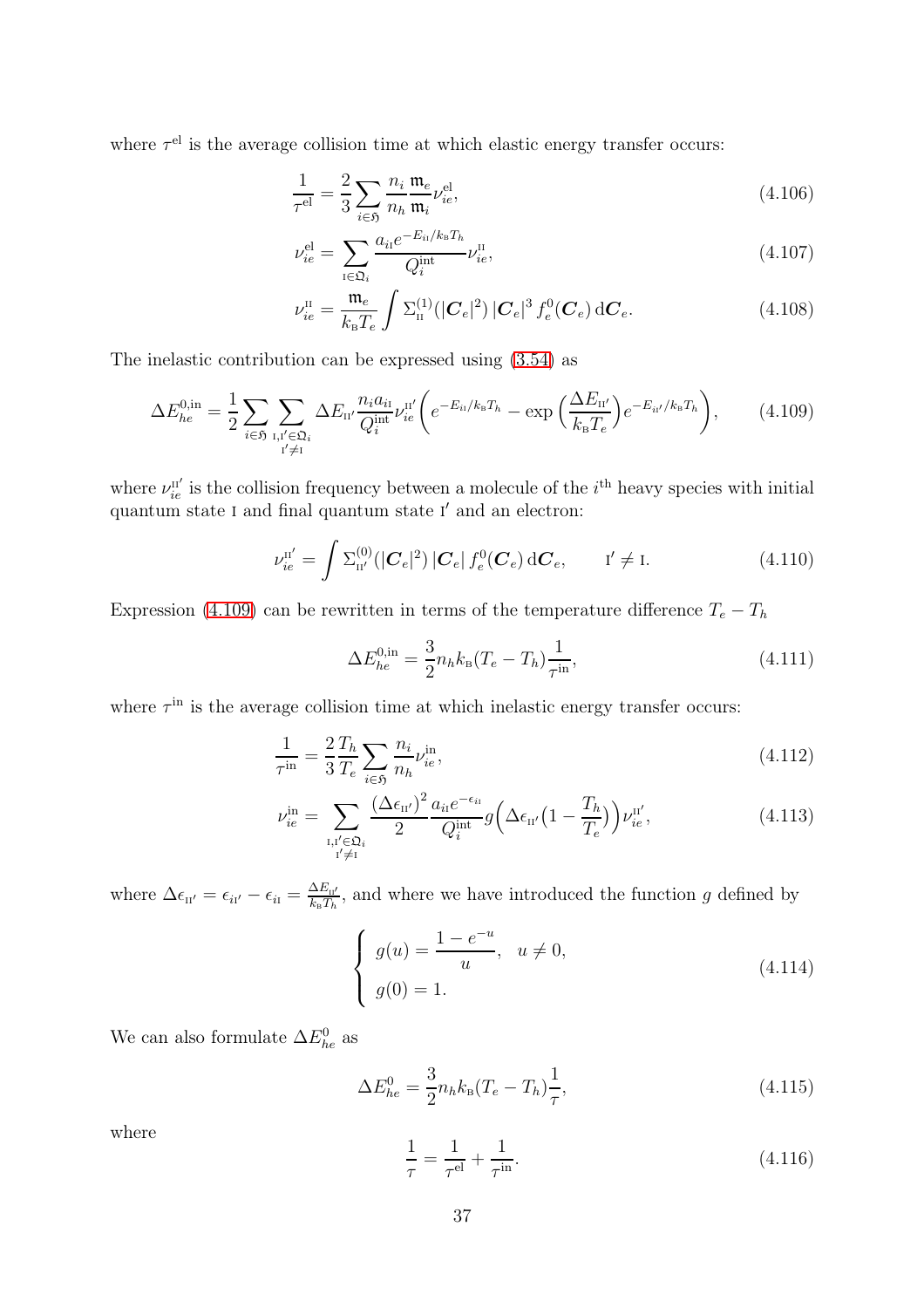#### 4.8 First-order perturbation for the heavy species

As for electrons, we introduce the heavy-species linearized collision operator  $\mathcal{F}_h = (\mathcal{F}_i)_{i \in \mathfrak{H}}$ , defined as

$$
\mathcal{F}_i(\phi_h) = -\frac{1}{f_i^0} \sum_{j \in \mathfrak{H}} \left[ \mathcal{S}_{ij}(\phi_i f_i^0, f_j^0) + \mathcal{S}_{ij}(f_i^0, \phi_j f_j^0) \right], \qquad i \in \mathfrak{H}.
$$
 (4.117)

Again, using the reciprocity relation [\(2.7\)](#page-4-1) and symmetrization [\[8\]](#page-62-0) [\[17\]](#page-63-0) [\[25\]](#page-63-4), the linearized collision operator is expressed as

$$
f_i^0 \mathcal{F}_i(\phi_h) = \sum_{j \in \mathfrak{H}} \sum_{i',j'} \sum_{j,j' \in \mathfrak{Q}_j} \int g_{ij} \sigma_{ij}^{\text{IJI'J'}} f_i^0 f_j^0 \left(\phi_i + \phi_j - \phi_i' - \phi_j'\right) d\omega_{ij}' dC_j.
$$
 (4.118)

The kernel of  $\mathcal{F}_h$  coincides with the set of heavy-species collisional invariants  $\mathcal{I}_h$ . We also introduce the associated integral bracket operator

$$
[\![\xi_h,\zeta_h]\!]_h = \langle\!\langle f_h^0 \xi_h, \mathcal{F}_h(\zeta_h) \rangle\!\rangle_h = \sum_{i \in \mathfrak{H}} \sum_{i \in \mathfrak{Q}_i} \int f_i^0 \xi_i \mathcal{F}_i(\zeta_h) \, \mathrm{d}\mathbf{C}_i,\tag{4.119}
$$

which can be expressed in the form

$$
\[\xi_h, \zeta_h\]_h = \frac{1}{4} \sum_{i,j \in \mathfrak{H}} \sum_{\substack{\mathbf{I}, \mathbf{I}' \in \mathfrak{Q}_i \\ \times \int g_{ij} \sigma_{ij}^{\text{III}'j'} f_i^0 f_j^0 \left(\xi_i' + \xi_j' - \xi_i - \xi_j\right) \left(\zeta_i' + \zeta_j' - \zeta_i - \zeta_j\right) d\omega_{ij}' d\mathbf{C}_j d\mathbf{C}_i.\]
$$
\n(4.120)

From expression [\(4.120\)](#page-37-0), the bracket operator  $\lbrack \cdot \rbrack_h$  is shown to be symmetric, i.e.,

<span id="page-37-4"></span><span id="page-37-0"></span>
$$
\llbracket \xi_h, \zeta_h \rrbracket_h = \llbracket \zeta_h, \xi_h \rrbracket_h,\tag{4.121}
$$

positive semi-definite:

<span id="page-37-5"></span>
$$
\llbracket \xi_h, \xi_h \rrbracket_h \ge 0,\tag{4.122}
$$

and its kernel is seen to coincide with the kernel of  $\mathcal{F}_h$ :

<span id="page-37-6"></span>
$$
[\![\xi_h, \xi_h]\!]_h = 0 \Leftrightarrow \mathcal{F}_h(\xi_h) = 0 \Leftrightarrow \xi_h \in \mathcal{I}_h. \tag{4.123}
$$

Projecting the heavy-species Boltzmann equations [\(4.6\)](#page-21-2) at order  $\varepsilon^0$ , the first-order heavy-species perturbation function  $\phi_h$  is shown to be solution to the linear equation

<span id="page-37-1"></span>
$$
\mathcal{F}_i(\phi_h) = \Psi_i, \qquad i \in \mathfrak{H}, \tag{4.124}
$$

where

<span id="page-37-3"></span>
$$
\Psi_i = -\mathcal{D}_i^0(\ln f_i^0) + \frac{1}{f_i^0} \mathcal{S}_{ie}^1(f_i^0, \phi_e f_e^0) + \frac{1}{f_i^0} \mathcal{S}_{ie}^2(f_i^0, f_e^0). \tag{4.125}
$$

Indeed,  $S_{ie}^0 = 0$ , and  $S_{ie}^1(\phi_i f_i^0, f_e^0) = 0$  since  $f_e^0$  is isotropic. Equation [\(4.124\)](#page-37-1) must be completed with the constraints [\(4.4\)](#page-21-4) in order to be well posed [\[8\]](#page-62-0) [\[17\]](#page-63-0) [\[19\]](#page-63-9)

<span id="page-37-2"></span>
$$
\langle \phi_h f_h^0, \psi_h^l \rangle_h = 0, \quad l \in \mathfrak{H} \cup \{n^s + 1, \dots, n^s + 4\}.
$$
 (4.126)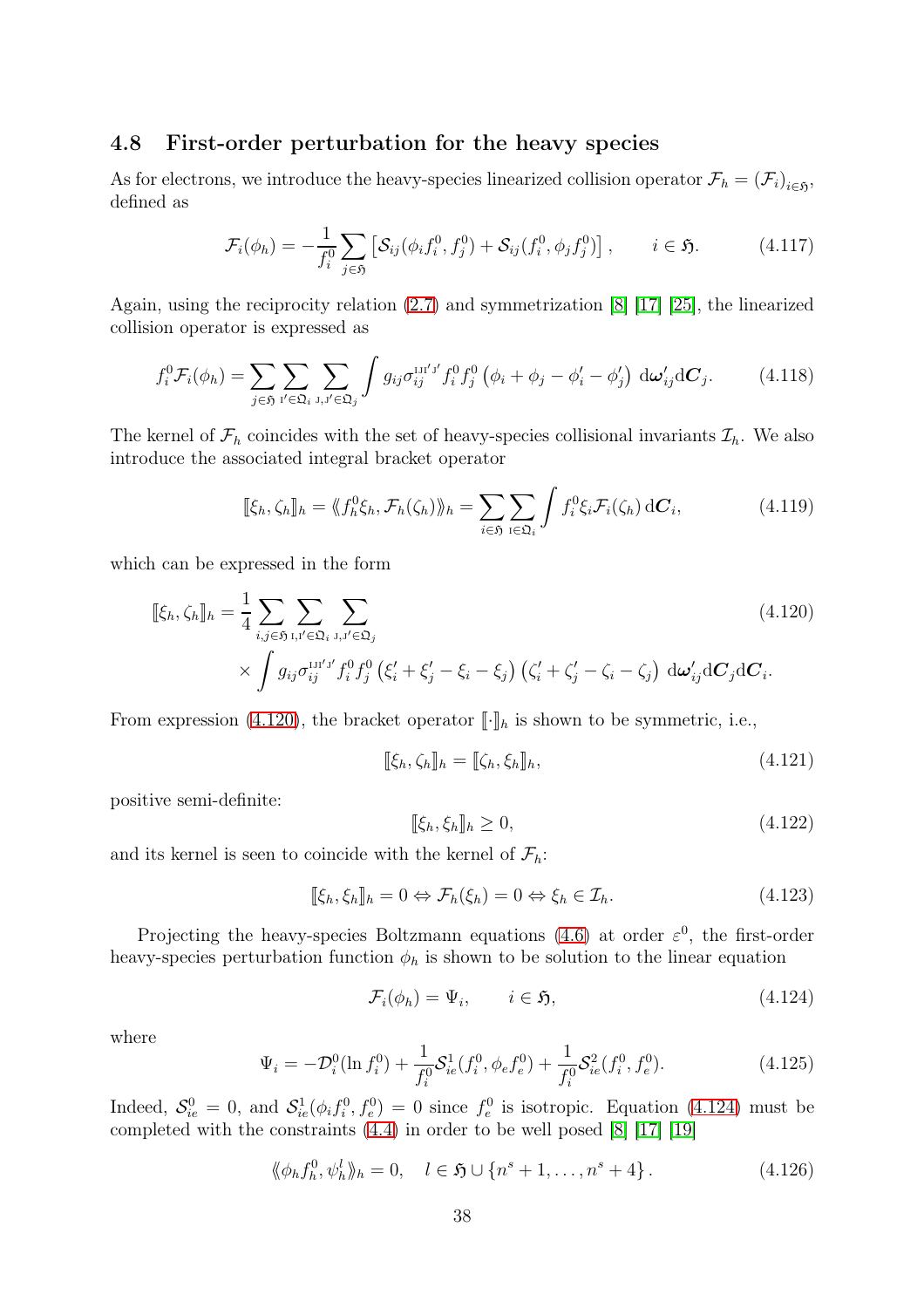#### 4.9 Second-order perturbation for electrons

We project the electron Boltzmann equation [\(4.5\)](#page-21-1) at order  $\varepsilon^0$  and after a few calculations, the second-order electron perturbation function  $\phi_e^2$  is found to be solution to the following linear integral equation [\[25\]](#page-63-4):

<span id="page-38-0"></span>
$$
f_e^0 \mathcal{F}_e(\phi_e^2) + \delta_{b1} \frac{q_e}{\mathfrak{m}_e} (\mathbf{C}_e \wedge \mathbf{B}) \cdot \partial_{\mathbf{C}_e} (\phi_e^2 f_e^0) = \Psi_e^2, \tag{4.127}
$$

where

$$
\Psi_e^2 = -\mathcal{D}_e^0(f_e^0) - \mathcal{D}_e^{-1}(\phi_e f_e^0) + \mathcal{S}_{ee}(\phi_e f_e^0, \phi_e f_e^0)
$$
\n
$$
+ \sum_{j \in \mathfrak{H}} \left[ \mathcal{S}_{ej}^0(\phi_e f_e^0, \phi_j f_j^0) + \mathcal{S}_{ej}^1(f_e^0, \phi_j f_j^0) + \mathcal{S}_{ej}^2(f_e^0, f_j^0) \right].
$$
\n(4.128)

Indeed, by [\(3.60\)](#page-19-2)  $S_{ej}^0(f_e^0, \phi_j^2 f_j^0) = 0$  since  $f_e^0$  is isotropic, and by [\(3.61\)](#page-20-0)  $S_{ej}^1(\phi_e f_e^0, f_j^0) = 0$ since  $f_j^0$  is isotropic. Equation [\(4.127\)](#page-38-0) is completed with the constraints [\(4.3\)](#page-21-3) in order to be well posed

<span id="page-38-2"></span><span id="page-38-1"></span>
$$
\langle \phi_e^2 f_e^0, \psi_e^l \rangle_e = 0, \quad l \in \{e, n^s + 4\}.
$$
\n(4.129)

## 4.10 First-order macroscopic equations for electrons

Equations [\(4.15\)](#page-22-0), [\(4.16\)](#page-22-2), [\(4.17\)](#page-22-4) are now expanded at order  $\varepsilon^1$ . The following first-order drift-diffusion equations for electrons follow

$$
\partial_t \rho_e + \partial_x \cdot (\rho_e \mathbf{v}_h + \rho_e \mathbf{V}_e^0 + \varepsilon \rho_e \mathbf{V}_e^1) = \varepsilon \mathfrak{m}_e \mathfrak{w}_e, \qquad (4.130)
$$

$$
\partial_t \mathcal{E}_e + \partial_x \cdot (\mathcal{E}_e \mathbf{v}_h) = -p_e \partial_x \cdot \mathbf{v}_h - \varepsilon \partial_x \mathbf{v}_h : \Pi_e - \partial_x \cdot \mathbf{Q}_e^0 - \varepsilon \partial_x \cdot \mathbf{Q}_e^1 \qquad (4.131)
$$
  
+ 
$$
\mathbf{J}_e^0 \cdot \mathbf{E}' + \varepsilon \mathbf{J}_e^1 \cdot \mathbf{E}' + \varepsilon \delta_{b0} \mathbf{J}_e^0 \cdot (\mathbf{v}_h \wedge \mathbf{B}) + \Delta E_{eh}^0 + \varepsilon \Delta E_{eh}^1,
$$

where we have introduced the electron first-order diffusion velocity, heat flux, viscous tensor, and the electron first-order conduction current density in the heavy-species reference frame, respectively

$$
n_e \mathbf{V}_e^1 = \int \phi_e^2 f_e^0 \mathbf{C}_e \, d\mathbf{C}_e, \qquad (4.132)
$$

$$
\mathcal{Q}_e^1 = \int \phi_e^2 f_e^0 \left( \frac{1}{2} \mathfrak{m}_e \mathbf{C}_e \cdot \mathbf{C}_e \right) \mathbf{C}_e \, d\mathbf{C}_e, \tag{4.133}
$$

$$
\Pi_e = \int \phi_e f_e^0 \mathfrak{m}_e C_e \otimes C_e dC_e, \qquad (4.134)
$$

$$
\mathbf{J}_e^1 = n_e q_e \mathbf{\mathcal{V}}_e^1. \tag{4.135}
$$

We have denoted by  $\mathfrak{w}_e$  the zeroth-order molecular production rate of electrons due to chemically reactive collisions:

$$
\mathfrak{w}_e = \langle \! \langle \psi_e^e, \mathcal{C}_e(f^0) \rangle \! \rangle_e = \int \mathcal{C}_e(f^0) \, \mathrm{d} \mathcal{C}_e,\tag{4.136}
$$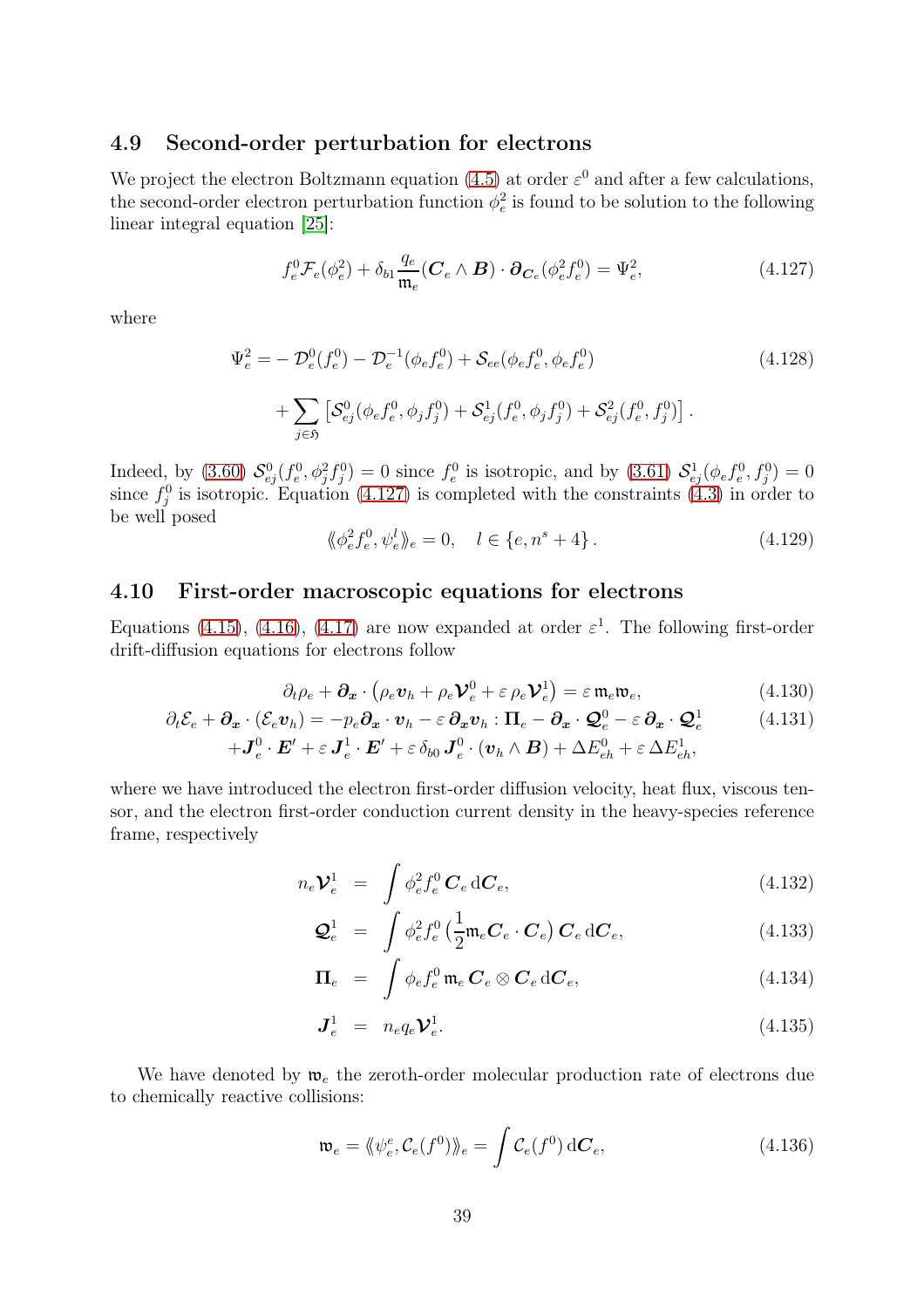and  $\Delta E_{eh}^1$  is the first-order energy exchange term arising from chemically reactive collisions on the one hand, and scattering collisions on the other hand:

$$
\Delta E_{eh}^1 = \Delta E_{eh}^{1,\text{chem}} + \Delta E_{eh}^{1,\text{scatt}}.\tag{4.137}
$$

The reactive term reads

$$
\Delta E_{eh}^{1,\text{chem}} = \int \left(\frac{1}{2} \mathfrak{m}_e \mathbf{C}_e \cdot \mathbf{C}_e\right) \mathcal{C}_e(f^0) \,\mathrm{d}\mathbf{C}_e,\tag{4.138}
$$

and the scattering term is in turn decomposed into an elastic and an inelastic contribution

$$
\Delta E_{eh}^{1,\text{scatt}} = \Delta E_{eh}^{1,\text{el}} + \Delta E_{eh}^{1,\text{in}},\tag{4.139}
$$

where

$$
\Delta E_{eh}^{1,el} = -\langle \psi_h^{n^s+4}, \mathcal{S}_{he}^1(\phi_h f_h^0, \phi_e f_e^0) + \mathcal{S}_{he}^{2,el}(\phi_h f_h^0, f_e^0) + \mathcal{S}_{he}^{2,el}(f_h^0, \phi_e f_e^0) \rangle_h, \tag{4.140}
$$

$$
\Delta E_{eh}^{1,\text{in}} = -\langle \langle \psi_h^{n^s+4}, \mathcal{S}_{he}^{2,\text{in}}(\phi_h f_h^0, f_e^0) + \mathcal{S}_{he}^{2,\text{in}}(f_h^0, \phi_e f_e^0) \rangle \rangle_h. \tag{4.141}
$$

Finally, the momentum electron conservation equation [\(4.16\)](#page-22-2) yields the following firstorder momentum relation for electrons:

<span id="page-39-3"></span>
$$
\partial_x p_e + \varepsilon \, \partial_x \cdot \Pi_e = n_e q_e \boldsymbol{E} + \varepsilon \, \delta_{b0} \, \boldsymbol{j}_e^0 \wedge \boldsymbol{B} + \delta_{b1} \, (\boldsymbol{j}_e^0 + \varepsilon \, \boldsymbol{J}_e^1) \wedge \boldsymbol{B} + \boldsymbol{F}_{eh}^0 + \varepsilon \, \boldsymbol{F}_{eh}^1, \quad (4.142)
$$

where  $\mathbf{F}_{eh}^1$  is the first-order average force exerted by the heavy species on electrons:

$$
\boldsymbol{F}_{eh}^1 = \sum_{j \in \mathfrak{H}} \langle \mathfrak{m}_e \boldsymbol{C}_e, \mathcal{S}_{ej}^0(\phi_e^2 f_e^0, f_j^0) + \mathcal{S}_{ej}^0(\phi_e f_e^0, \phi_j f_j^0) + \mathcal{S}_{ej}^1(f_e^0, \phi_j f_j^0) + \mathcal{S}_{ej}^2(f_e^0, f_j^0) \rangle_e. \tag{4.143}
$$

#### 4.11 First-order macroscopic equations for the heavy species

Proceeding as for the zeroth-order macroscopic equations, we obtain the following set of Navier-Stokes type equations for the heavy species:

<span id="page-39-2"></span><span id="page-39-1"></span><span id="page-39-0"></span>
$$
\partial_t \rho_i + \partial_x \cdot (\rho_i \mathbf{v}_h + \varepsilon \rho_i \mathbf{V}_i) = \varepsilon \, \mathfrak{m}_i \mathfrak{w}_i, \qquad i \in \mathfrak{H}, \tag{4.144}
$$

$$
\partial_t (\rho_h \boldsymbol{v}_h) + \partial_x \cdot (\rho_h \boldsymbol{v}_h \otimes \boldsymbol{v}_h + p \mathbb{I}) = -\varepsilon \partial_x \cdot (\Pi_e + \Pi_h) + nq \boldsymbol{E}
$$
\n
$$
+ \varepsilon \delta_{b0} \boldsymbol{j}^0 \wedge \boldsymbol{B} + \delta_{b1} \boldsymbol{j}^1 \wedge \boldsymbol{B}, \qquad (4.145)
$$

$$
\partial_t \mathcal{E}_h + \partial_x \cdot (\mathcal{E}_h \mathbf{v}_h) = -p_h \, \partial_x \cdot \mathbf{v}_h - \varepsilon \, \partial_x \mathbf{v}_h : \Pi_h - \varepsilon \, \partial_x \cdot \mathbf{Q}_h
$$
\n
$$
+ \varepsilon \, \mathbf{J}_h \cdot \mathbf{E}' + \Delta E_{he}^0 + \varepsilon \, \Delta E_{he}^1,
$$
\n(4.146)

where we have introduced the diffusion velocity of the  $i<sup>th</sup>$  heavy species  $\mathcal{V}_i$ , the heavyspecies viscous tensor  $\Pi_h$ , and the heavy-species heat flux  $\mathcal{Q}_h$ :

$$
n_i \mathcal{V}_i = \sum_{i \in \mathfrak{Q}_i} \int \phi_i f_i^0 \mathbf{C}_i \, d\mathbf{C}_i, \quad i \in \mathfrak{H}, \tag{4.147}
$$

$$
\Pi_h = \sum_{j \in \mathfrak{H}} \sum_{\mathbf{J} \in \mathfrak{Q}_j} \int \phi_j f_j^0 \, \mathfrak{m}_j \, \mathbf{C}_j \otimes \mathbf{C}_j \, \mathrm{d} \mathbf{C}_j, \tag{4.148}
$$

$$
\mathcal{Q}_h = \sum_{j \in \mathfrak{H}} \sum_{j \in \mathfrak{Q}_j} \int \phi_j f_j^0 \Big( \frac{1}{2} \mathfrak{m}_j \mathbf{C}_j \cdot \mathbf{C}_j + E_{jj} \Big) \mathbf{C}_j \,\mathrm{d} \mathbf{C}_j. \tag{4.149}
$$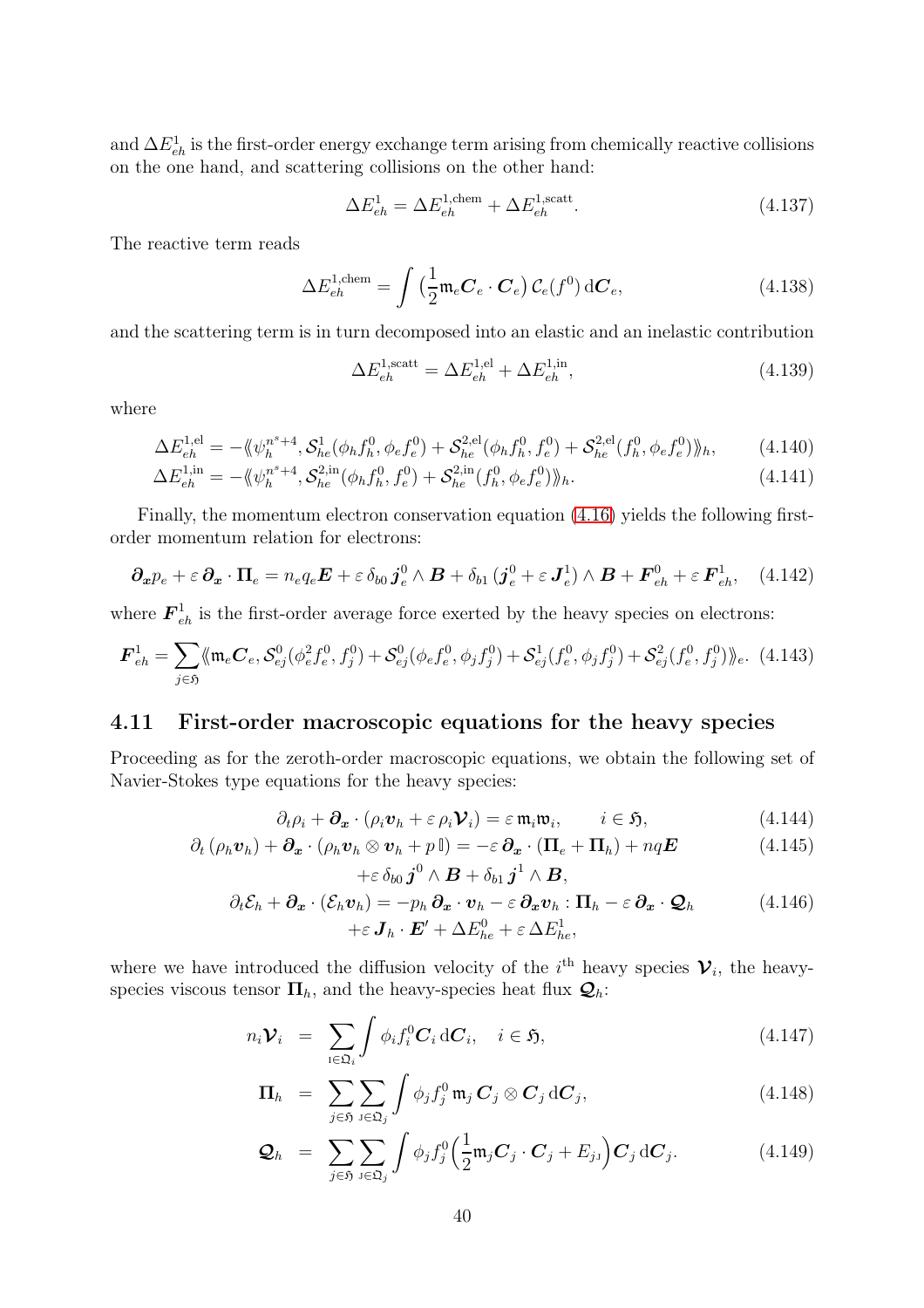We denote by  $J_h$  the heavy-species conduction current density in the heavy-species reference frame,  $\bm{j}_h^1$  $\frac{1}{h}$  the first-order heavy-species current density in the inertial reference frame, and  $\bm{j}^1_e$  $\frac{1}{e}$  the first-order electron current density in the inertial reference frame:

$$
\boldsymbol{J}_h = \sum_{j \in \mathfrak{H}} n_j q_j \boldsymbol{\mathcal{V}}_j,\tag{4.150}
$$

$$
\boldsymbol{j}_h^1 = \sum_{j \in \mathfrak{H}} n_j q_j (\boldsymbol{v}_h + \varepsilon \boldsymbol{\mathcal{V}}_j) = n_h q_h \boldsymbol{v}_h + \varepsilon \boldsymbol{J}_h, \qquad (4.151)
$$

$$
\boldsymbol{j}_e^1 = n_e q_e (\boldsymbol{v}_h + \boldsymbol{\mathcal{V}}_e^0 + \varepsilon \boldsymbol{\mathcal{V}}_e^1) = n_e q_e \boldsymbol{v}_e + \varepsilon \boldsymbol{J}_e^1, \tag{4.152}
$$

where  $J_e^1 = n_e q_e \mathcal{V}_e^1$  is the first-order electron conduction current density in the heavyspecies reference frame. The zeroth-order and first-order current density in the inertial reference frame,  $j^0$  and  $j^1$ , respectively, are given by

$$
\mathbf{j}^0 = \mathbf{j}_h^0 + \mathbf{j}_e^0,\tag{4.153}
$$

$$
\boldsymbol{j}^1 = \boldsymbol{j}_h^1 + \boldsymbol{j}_e^1. \tag{4.154}
$$

Finally,  $\mathfrak{w}_i, i \in \mathfrak{H}$  is the zeroth-order molecular production rate of the  $i^{\text{th}}$  species due to chemically reactive collisions:

$$
\mathfrak{w}_i = \langle \! \langle \psi_h^i, \mathcal{C}_h(f^0) \rangle \! \rangle_h = \sum_{i \in \mathfrak{Q}_i} \int \mathcal{C}_i(f^0) \, \mathrm{d} \mathcal{C}_i, \tag{4.155}
$$

and  $\Delta E_{he}^1$  is the first-order energy exchange term, involving both scattering and reactive energy transfer. Again, due to relation [\(3.31\)](#page-14-0), energy exchange terms are symmetric:

$$
\Delta E_{he}^1 = -\Delta E_{eh}^1.\tag{4.156}
$$

#### 4.12 Chemistry source terms

For  $k \in \mathfrak{S}$ , the chemically reactive source term reads

$$
\mathfrak{w}_k = \sum_{\kappa \in \mathfrak{Q}_k} \int \mathcal{C}_k(f^0) \,\mathrm{d} \mathbf{C}_k. \tag{4.157}
$$

This term can be expressed as follows. We first recall the decomposition [\(2.9\)](#page-4-2)

$$
\mathcal{C}_k(f) = \sum_{r \in \mathcal{R}} \mathcal{C}_k^r(f),\tag{4.158}
$$

where  $C_k^r(f)$  was expressed in [\(2.19\)](#page-6-0). This yields the following decomposition:

$$
\mathfrak{w}_k = \sum_{r \in \mathcal{R}} \left( \nu_k^{rb} - \nu_k^{rf} \right) \tau_r, \tag{4.159}
$$

where  $\tau_r$  is the rate of progress of the  $r<sup>th</sup>$  reaction, which can be written

$$
\tau_r = \mathcal{K}_r^{\text{f}} \prod_{l \in \mathfrak{S}} n_l^{\nu_l^{\text{rf}}} - \mathcal{K}_r^{\text{b}} \prod_{k \in \mathfrak{S}} n_k^{\nu_k^{\text{rb}}},\tag{4.160}
$$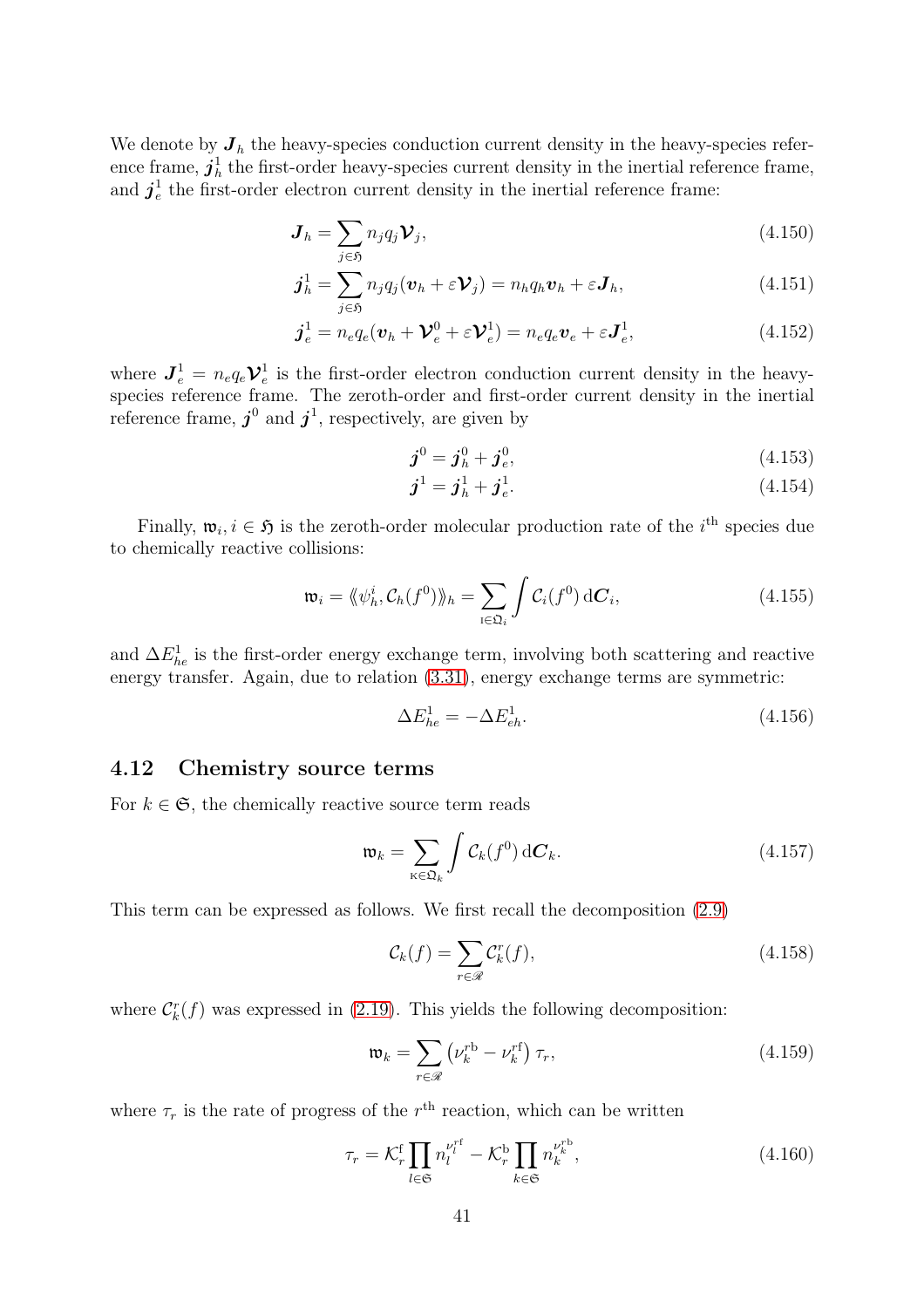where the forward and backward constant rates associated with the  $r<sup>th</sup>$  reaction read

$$
\mathcal{K}_{r}^{\mathsf{f}} = \frac{1}{\prod_{l \in \mathfrak{S}} Q_{l}^{\nu_{l}^{\mathsf{rf}}}} \sum_{\mathsf{F}^{r}, \mathsf{B}^{r}} \int \frac{1}{\prod_{l \in \mathfrak{F}^{r}} \beta_{l\mathsf{L}}} \exp\left(-\sum_{l \in \mathfrak{F}^{r}} \frac{\frac{1}{2} \mathfrak{m}_{l} C_{l} \cdot C_{l} + E_{l\mathsf{L}}}{k_{\mathsf{B}} T_{l}}\right) \times \mathcal{W}_{\mathfrak{F}^{r} \mathfrak{B}^{r}}^{\mathsf{F}^{r} \mathsf{B}^{r}} \prod_{l \in \mathfrak{F}^{r}} \mathrm{d} C_{l} \prod_{k \in \mathfrak{B}^{r}} \mathrm{d} C_{k},
$$
\n
$$
\mathcal{K}_{r}^{\mathsf{b}} = \frac{1}{\prod_{k \in \mathfrak{S}} Q_{k}^{\nu_{k}^{\mathsf{r}}}} \sum_{\mathsf{F}^{r}, \mathsf{B}^{r}} \int \frac{1}{\prod_{l \in \mathfrak{F}^{r}} \beta_{l\mathsf{L}}} \exp\left(-\sum_{k \in \mathfrak{B}^{r}} \frac{\frac{1}{2} \mathfrak{m}_{k} C_{k} \cdot C_{k} + E_{k\mathsf{K}}}{k_{\mathsf{B}} T_{k}}\right) \times \mathcal{W}_{\mathfrak{F}^{r} \mathfrak{B}^{r}}^{\mathsf{F}^{r} \mathsf{B}^{r}} \prod_{l \in \mathfrak{F}^{r}} \mathrm{d} C_{l} \prod_{k \in \mathfrak{B}^{r}} \mathrm{d} C_{k}.
$$
\n(4.162)

From equation [\(2.33\)](#page-7-2), the production rates  $\mathfrak{w}_k$ ,  $k \in \mathfrak{S}$  satisfy the mass conservation constraint

$$
\sum_{k \in \mathfrak{S}} \mathfrak{m}_k \mathfrak{w}_k = 0. \tag{4.163}
$$

We now distinguish between two cases. First, if the reaction does not involve any electron, one retrieves the law of mass action. Indeed, in that case, all the species temperatures equal  $T_h$ , and the following relation for conservation of energy holds:

$$
\sum_{l \in \mathfrak{F}^r} \left( \frac{1}{2} \mathfrak{m}_l \mathbf{C}_l \cdot \mathbf{C}_l + E_{l\mathbf{L}} \right) = \sum_{k \in \mathfrak{B}^r} \left( \frac{1}{2} \mathfrak{m}_k \mathbf{C}_k \cdot \mathbf{C}_k + E_{k\mathbf{K}} \right), \tag{4.164}
$$

so that  $\mathcal{K}_r^{\text{f}}$  and  $\mathcal{K}_r^{\text{b}}$  read

$$
\mathcal{K}_r^{\rm f} = \frac{\mathcal{K}_r}{\prod_{j \in \mathfrak{H}} Q_j^{\nu_j^{\rm rf}}} \tag{4.165}
$$

$$
\mathcal{K}_r^{\text{b}} = \frac{\mathcal{K}_r}{\prod_{j \in \mathfrak{H}} Q_j^{\nu_j^{\text{rb}}}},\tag{4.166}
$$

where

$$
\mathcal{K}_{r} = \frac{1}{\prod_{l \in \mathfrak{F}^{r}} \beta_{l_{L}}} \sum_{\substack{\mathbf{F}^{r}, \mathbf{B}^{r} \\ \mathbf{F}^{r}, \mathbf{B}^{r}}} \int \exp\left(-\sum_{l \in \mathfrak{F}^{r}} \frac{\frac{1}{2} \mathfrak{m}_{l} \mathbf{C}_{l} \cdot \mathbf{C}_{l} + E_{l_{L}}}{k_{B} T_{h}}\right) \times \mathcal{W}_{\mathfrak{F}^{r} \mathfrak{B}^{r}}^{\mathbf{F}^{r}} \prod_{l \in \mathfrak{F}^{r}} \mathrm{d} \mathbf{C}_{l} \prod_{k \in \mathfrak{B}^{r}} \mathrm{d} \mathbf{C}_{k},
$$
\n
$$
= \frac{1}{\prod_{l \in \mathfrak{F}^{r}} \beta_{l_{L}}} \sum_{\substack{\mathbf{F}^{r}, \mathbf{B}^{r} \\ \mathbf{F}^{r}, \mathbf{B}^{r}}} \int \exp\left(-\sum_{k \in \mathfrak{B}^{r}} \frac{\frac{1}{2} \mathfrak{m}_{k} \mathbf{C}_{k} \cdot \mathbf{C}_{k} + E_{k_{K}}}{k_{B} T_{h}}\right) \times \mathcal{W}_{\mathfrak{F}^{r} \mathfrak{B}^{r}}^{\mathbf{F}^{r}} \prod_{l \in \mathfrak{F}^{r}} \mathrm{d} \mathbf{C}_{l} \prod_{k \in \mathfrak{B}^{r}} \mathrm{d} \mathbf{C}_{k}.
$$
\n(4.167)

If we introduce the equilibrium constant of the  $r<sup>th</sup>$  reaction

$$
\mathcal{K}_r^{\mathbf{e}} = \prod_{j \in \mathfrak{H}} Q_j^{\nu_j^{\mathbf{r}\mathbf{b}} - \nu_j^{\mathbf{r}\mathbf{f}}},\tag{4.168}
$$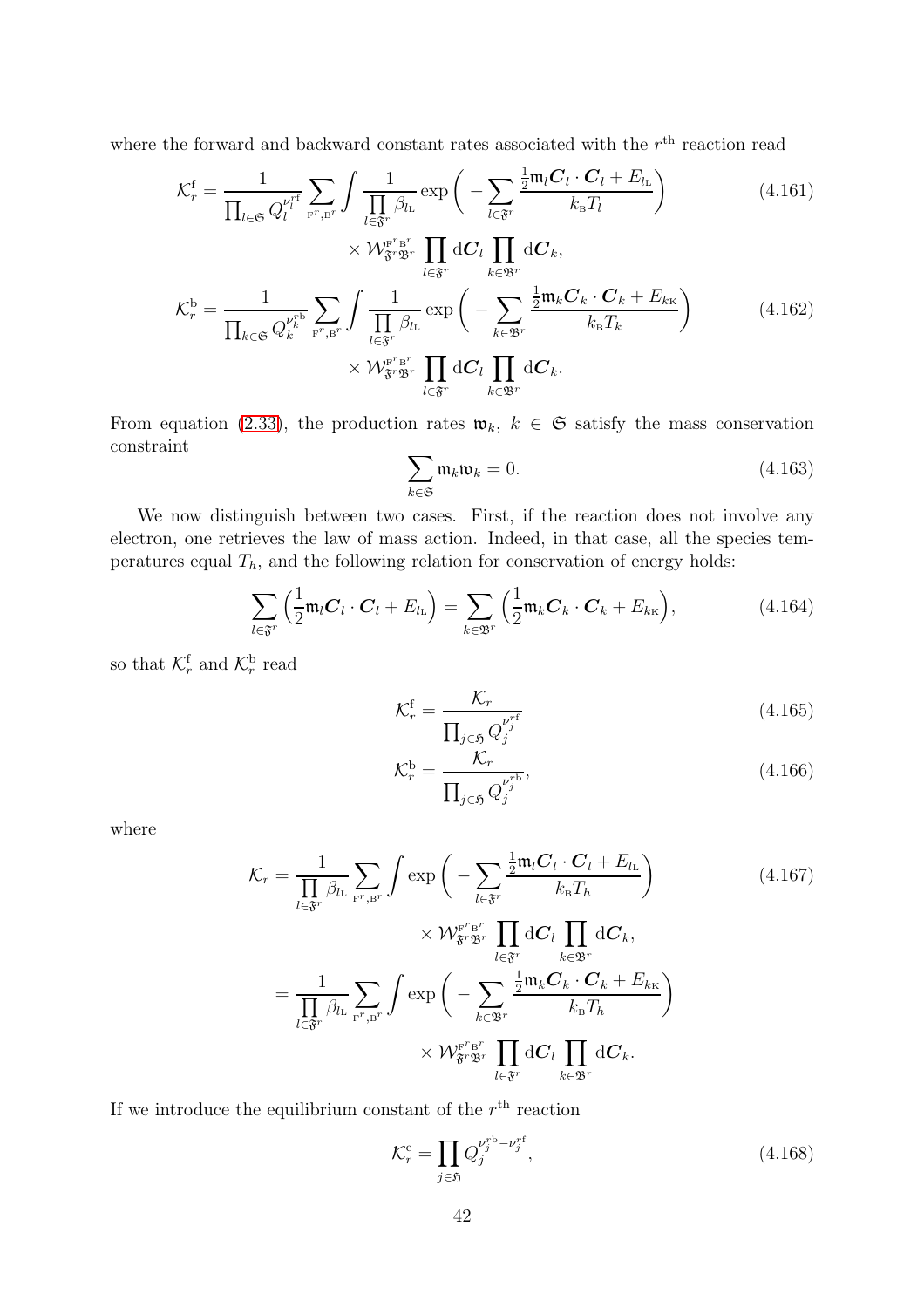we then have finally

$$
\mathcal{K}_r^{\text{e}} = \frac{\mathcal{K}_r^{\text{f}}}{\mathcal{K}_r^{\text{b}}}.\tag{4.169}
$$

On the other hand, when the reaction  $r$  involves one or more electrons, the equilibrium constant  $\mathcal{K}_r^e$  is undefined, since in general  $T_e \neq T_h$ . However, in specific cases, depending on the form of the reaction considered, e.g., electron impact ionization or ion impact ionization, a generalized law of mass action can be derived where the equilibrium constant might depend on either of the temperatures  $T_e$  or  $T_h$ . For example, for an electron impact ionization in the form

<span id="page-42-0"></span>
$$
\mathfrak{M}_e + \mathfrak{M}_n \rightleftharpoons \mathfrak{M}_i + \mathfrak{M}_e + \mathfrak{M}_e,\tag{4.170}
$$

where the subscripts  $e, n$ , and i refer to the electron, the neutral species and the corresponding positive ion, respectively, the law of mass action obtained for the monoatomic case in [\[24\]](#page-63-13) is a generalization of the well-known "Saha" equation, and reads

<span id="page-42-1"></span>
$$
\mathcal{K}_r^{\rm e} = \frac{\mathcal{K}_r^{\rm f}}{\mathcal{K}_r^{\rm b}} = \left(\frac{\mathfrak{m}_i}{\mathfrak{m}_n}\right)^{\frac{3}{2}} \left(\frac{2\pi \mathfrak{m}_e k_{\rm B} T_e}{h_{\rm p}^2}\right)^{\frac{3}{2}} \exp\left(-\frac{\Delta \mathcal{E}_{\rm ionic}}{k_{\rm B} T_e}\right),\tag{4.171}
$$

where  $\Delta \mathcal{E}_{\text{ioniz}}$  is the ionization energy associated with reaction [\(4.170\)](#page-42-0). The first two factors of equation [\(4.171\)](#page-42-1) correspond to the translational partition functions of the respective species at their respective temperatures, and the term in the exponential factor corresponds to the ionization energy divided by the electron temperature. Indeed, the colliding electron is providing the energy required for the ionization to occur [\[24\]](#page-63-13). Equation [\(4.171\)](#page-42-1) can also be derived from non-equilibrium thermodynamics [\[46\]](#page-64-13) [\[18\]](#page-63-14).

Finally, the energy exchange term  $\Delta E_{eh}^{1, \text{chem}} = -\Delta E_{he}^{1, \text{chem}}$  associated with chemically reactive collisions can be decomposed in the form

$$
\Delta E_{eh}^{1,\text{chem}} = \sum_{r \in \mathcal{R}} \Delta E_r = \sum_{r \in \mathcal{R}_e} \Delta E_r,\tag{4.172}
$$

where the sum has been reduced to the set of reactions involving one or more electrons  $\mathcal{R}_e$ . Upon introducing the net average energy  $\Delta \mathcal{E}_{er}$  gained by electrons during reaction r, defined as

$$
\Delta \mathcal{E}_{er} = \frac{1}{\tau_r} \sum_{\mathbf{F}^r, \mathbf{B}^r} \int \left( \nu_e^{r\mathbf{b}} \frac{1}{2} \mathfrak{m}_e \mathbf{C}_e^{\mathbf{b}} \cdot \mathbf{C}_e^{\mathbf{b}} - \nu_e^{r\mathbf{f}} \frac{1}{2} \mathfrak{m}_e \mathbf{C}_e^{\mathbf{f}} \cdot \mathbf{C}_e^{\mathbf{f}} \right) \tag{4.173}
$$
\n
$$
\times \Big( \prod_{j \in \mathfrak{F}^r} f_j \ - \ \prod_{k \in \mathfrak{B}^r} f_k \ \frac{\prod_{\epsilon \in \mathfrak{B}^r} \beta_{k\kappa}}{\prod_{j \in \mathfrak{F}^r} \beta_{j\jmath}} \Big) \mathcal{W}_{\mathfrak{F}^r \mathfrak{B}^r}^{\mathbf{F}^r} \ \prod_{j \in \mathfrak{F}^r} \mathrm{d} \mathbf{C}_j \ \prod_{k \in \mathfrak{B}^r} \mathrm{d} \mathbf{C}_k,
$$

where  $\tau_r$  is the rate of progress of the  $r<sup>th</sup>$  reaction, and where  $\mathbf{C}_{\epsilon}^{\mathsf{f}}$  $_{e}^{\text{f}}$ ,  $\boldsymbol{C}_{e}^{\text{b}}$  denote the electron velocities, taken as a reactant or a product respectively. The chemistry energy exchange term then reads

$$
\Delta E_{eh}^{1,\text{chem}} = \sum_{r \in \mathcal{R}_e} \Delta \mathcal{E}_{er} \tau_r. \tag{4.174}
$$

As a first approximation, due to the strong mass disparity between electrons and heavy species, the net energy  $\nu_e^{rf} \frac{1}{2} \mathfrak{m}_e \mathbf{C}_e^{\mathfrak{f}}$  $e^{\rm f}_{e}\cdot\bm C_{e}^{\rm f}-\nu_e^{r{\rm b}}\frac{1}{2}\mathfrak{m}_e\bm C_{e}^{\rm b}$  $_e^{\rm b} \cdot \bm{C}_e^{\rm b}$  $e^b$  lost by electrons during the  $r<sup>th</sup>$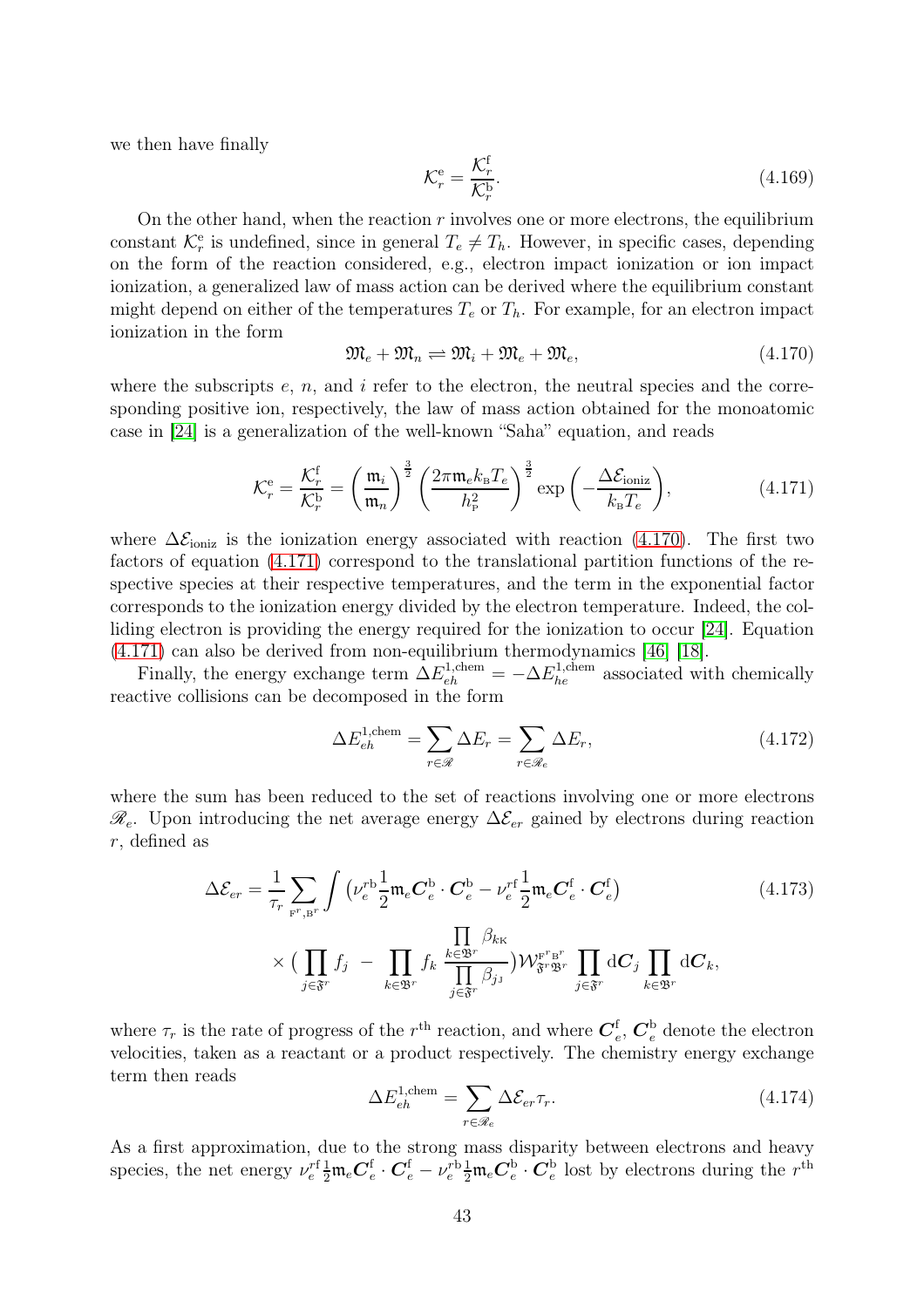electron collision reaction can be taken constant, independent of the velocities  $C_{\epsilon}^{\text{f}}$  $_e^{\rm f},\,\bm{C}_e^{\rm b}$  $_{e}^{\mathrm{,}}$ and equal to the threshold energy of the collision process considered [\[24\]](#page-63-13), so that the net average energy lost  $-\Delta \mathcal{E}_{er}$  can be identified with the threshold energy of the r<sup>th</sup> reaction. This assumption is customary in practical applications [\[41\]](#page-64-14) [\[30\]](#page-63-15) [\[28\]](#page-63-16).

# <span id="page-43-0"></span>5 Transport Fluxes

In this section, we derive an expression for the transport fluxes, namely the diffusion velocities  $\mathcal{V}_i$ ,  $i \in \mathfrak{H}, \mathcal{V}_e^0$ ,  $\mathcal{V}_e^1$ , the viscous tensors  $\mathbf{\Pi}_h$ ,  $\mathbf{\Pi}_e$ , and the heat fluxes  $\mathcal{Q}_h$ ,  $\mathcal{Q}_e^0$ ,  $\mathcal{Q}_e^1$ , in terms of macroscopic variable gradients. These expressions involve transport coefficients, which are also stated in terms of bracket products of the perturbed distribution functions. For the sake of simplicity, we assume that the plasma is weakly magnetized, i.e.,  $b = 0$ .

#### 5.1 Electron transport coefficients

In the case when  $b = 0$ , equation [\(4.58\)](#page-29-0) for the first-order electron perturbation  $\phi_e$  becomes

$$
\mathcal{F}_e(\phi_e) = \Psi_e,\tag{5.1}
$$

where

$$
\Psi_e = -\mathcal{D}_e^{-1} (\ln f_e^0),\tag{5.2}
$$

under the constraints

$$
\langle \phi_e f_e^0, \psi_e^l \rangle_e = 0, \quad l \in \{e, n^s + 4\}.
$$
\n(5.3)

Given expression [\(4.28\)](#page-24-2) for  $f_e^0$ ,  $\Psi_e$  can be decomposed into

$$
\Psi_e = -\Psi_e^{D_e} \cdot (\partial_x p_e - n_e q_e \boldsymbol{E}) - \Psi_e^{\hat{\lambda}_e} \cdot \partial_x \left(\frac{1}{k_B T_e}\right), \qquad (5.4)
$$

where

$$
\Psi_e^{D_e} = \frac{1}{p_e} \mathbf{C}_e,\tag{5.5}
$$

$$
\Psi_e^{\hat{\lambda}_e} = \left(\frac{5}{2}k_{\rm B}T_e - \frac{1}{2}\mathfrak{m}_e \mathbf{C}_e \cdot \mathbf{C}_e\right) \mathbf{C}_e.
$$
\n(5.6)

Making use of the linearity of the electron linearized collision operator  $\mathcal{F}_e$  [\[21\]](#page-63-2) [\[25\]](#page-63-4), we can expand the first-order perturbation function  $\phi_e$  as follows:

$$
\phi_e = -\Phi_e^{D_e} \cdot (\partial_x p_e - n_e q_e \mathbf{E}) - \Phi_e^{\hat{\lambda}_e} \cdot \partial_x \left(\frac{1}{k_{\rm B}T_e}\right). \tag{5.7}
$$

For each  $\mu = D_e, \hat{\lambda}_e$ , the function  $\mathbf{\Phi}_e^{\mu}$  is solution to the system of equations

$$
\mathcal{F}_e(\Phi_e^{\mu}) = \Psi_e^{\mu},\tag{5.8}
$$

$$
\langle f_e^0 \Phi_e^{\mu}, \psi_e^l \rangle_e = 0, \qquad l \in \{e, n^s + 4\}, \tag{5.9}
$$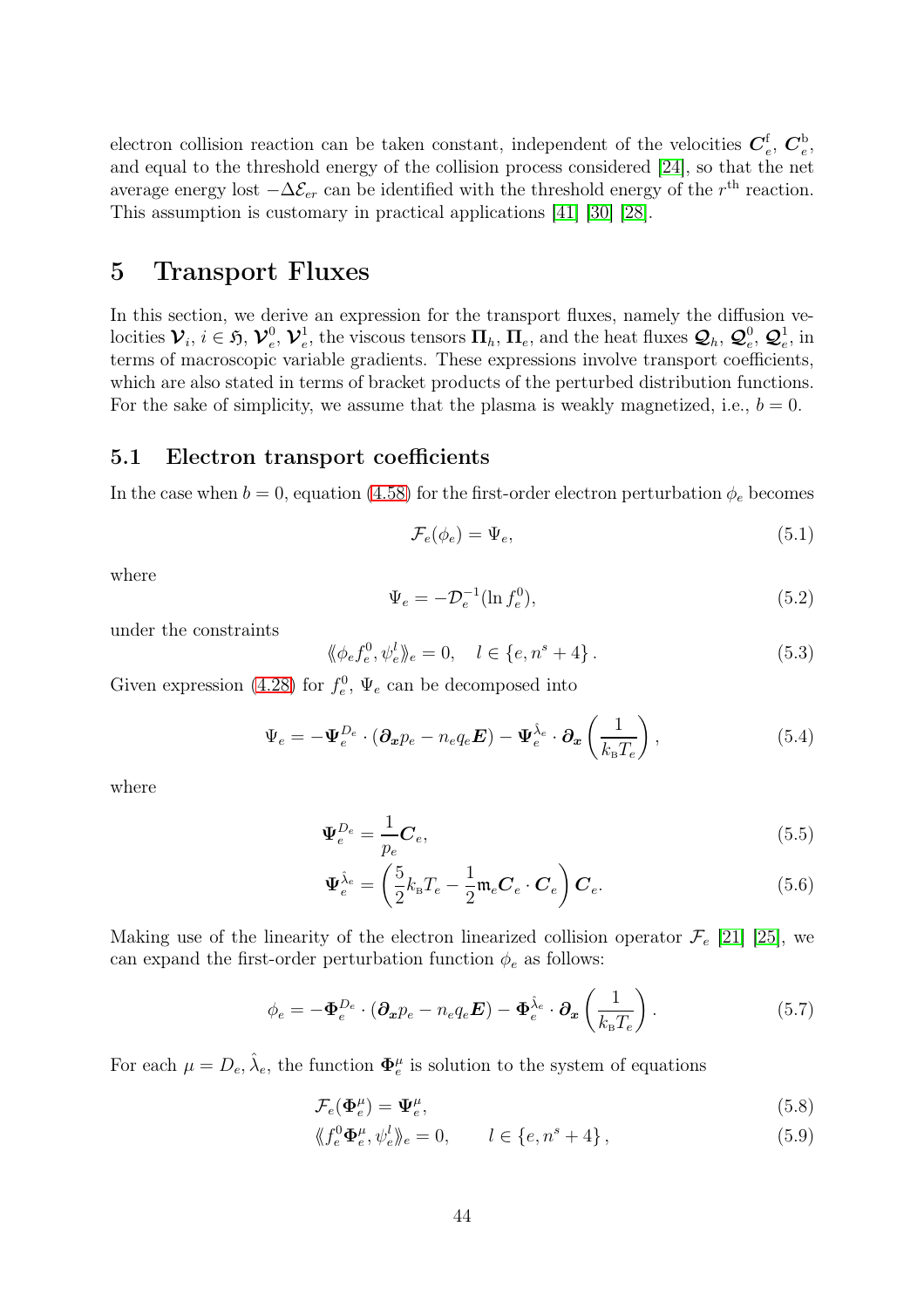which is well posed since for both values of  $\mu$ 

$$
\langle f_e^0 \Psi_e^{\mu}, \psi_e^l \rangle_e = 0, \qquad l \in \{e, n^s + 4\}.
$$
 (5.10)

Additionally, because of the linearity and the space isotropy of  $\mathcal{F}_e$ ,  $\Phi_e^{D_e}$  and  $\Phi_e^{\hat{\lambda}_e}$  can be taken in the form

$$
\Phi_e^{D_e} = \phi_e^{D_e} \mathbf{C}_e,\tag{5.11}
$$

$$
\Phi_e^{\hat{\lambda}_e} = \phi_e^{\hat{\lambda}_e} \mathbf{C}_e,\tag{5.12}
$$

where  $\phi_e^{D_e}$ ,  $\phi_e^{\hat{\lambda}_e}$  are scalar isotropic functions of  $\mathbf{C}_e \cdot \mathbf{C}_e$ .

Thanks to this decomposition of  $\phi_e$ , the electron viscous tensor  $\Pi_e$  can be shown to vanish:

$$
\Pi_e = 0.\tag{5.13}
$$

Defining the zeroth-order electron self-diffusion coefficient  $D_{ee}^0$  and the zeroth-order electron electron-temperature thermal diffusion coefficient  $\theta_{ee}^0$  by

$$
D_{ee}^0 = \frac{pk_{\mathrm{B}}T_e}{3} [\mathbf{\Phi}_e^{D_e}, \mathbf{\Phi}_e^{D_e}]_e, \tag{5.14}
$$

$$
\theta_{ee}^0 = -\frac{1}{3} [\mathbf{\Phi}_e^{\hat{\lambda}_e}, \mathbf{\Phi}_e^{D_e}]_e, \tag{5.15}
$$

respectively, the zeroth-order electron diffusion velocity is expressed in the form

<span id="page-44-0"></span>
$$
\mathbf{\mathcal{V}}_e^0 = -D_{ee}^0 \hat{\mathbf{d}}_e - \theta_{ee}^0 \partial_x \ln T_e, \tag{5.16}
$$

where we have introduced the unconstrained electron diffusion driving force

$$
\hat{\boldsymbol{d}}_e = \frac{1}{p} \left( \boldsymbol{\partial_x p}_e - n_e q_e \boldsymbol{E} \right). \tag{5.17}
$$

Finally, upon defining the zeroth-order electron self-partial-thermal-conductivity

$$
\hat{\lambda}_{ee}^0 = \frac{1}{3k_{\rm B}T_e} [\![\boldsymbol{\Phi}_e^{\hat{\lambda}_e}, \boldsymbol{\Phi}_e^{\hat{\lambda}_e}]\!]_e,\tag{5.18}
$$

the zeroth-order electron heat flux  $\mathcal{Q}_e^0$  is found in the form

<span id="page-44-1"></span>
$$
\mathbf{Q}_e^0 = -p\theta_{ee}^0 \hat{\mathbf{d}}_e - \hat{\lambda}_{ee}^0 \partial_x \ln T_e + \left(\frac{5}{2} k_{\rm B} T_e\right) n_e \mathbf{\mathcal{V}}_e^0. \tag{5.19}
$$

## 5.2 Heavy-species transport coefficients

We recall that from  $(4.124)$  and  $(4.126)$  the first-order heavy-species perturbation function  $\phi_h$  is solution to the following constrained linear system of integral equations:

$$
\mathcal{F}_i(\phi_h) = \Psi_i, \qquad i \in \mathfrak{H}, \tag{5.20}
$$

$$
\langle f_h^0 \phi_h, \psi_h^j \rangle_h = 0, \qquad j \in \mathfrak{H} \cup \{n^s + 1, \dots, n^s + 4\},\tag{5.21}
$$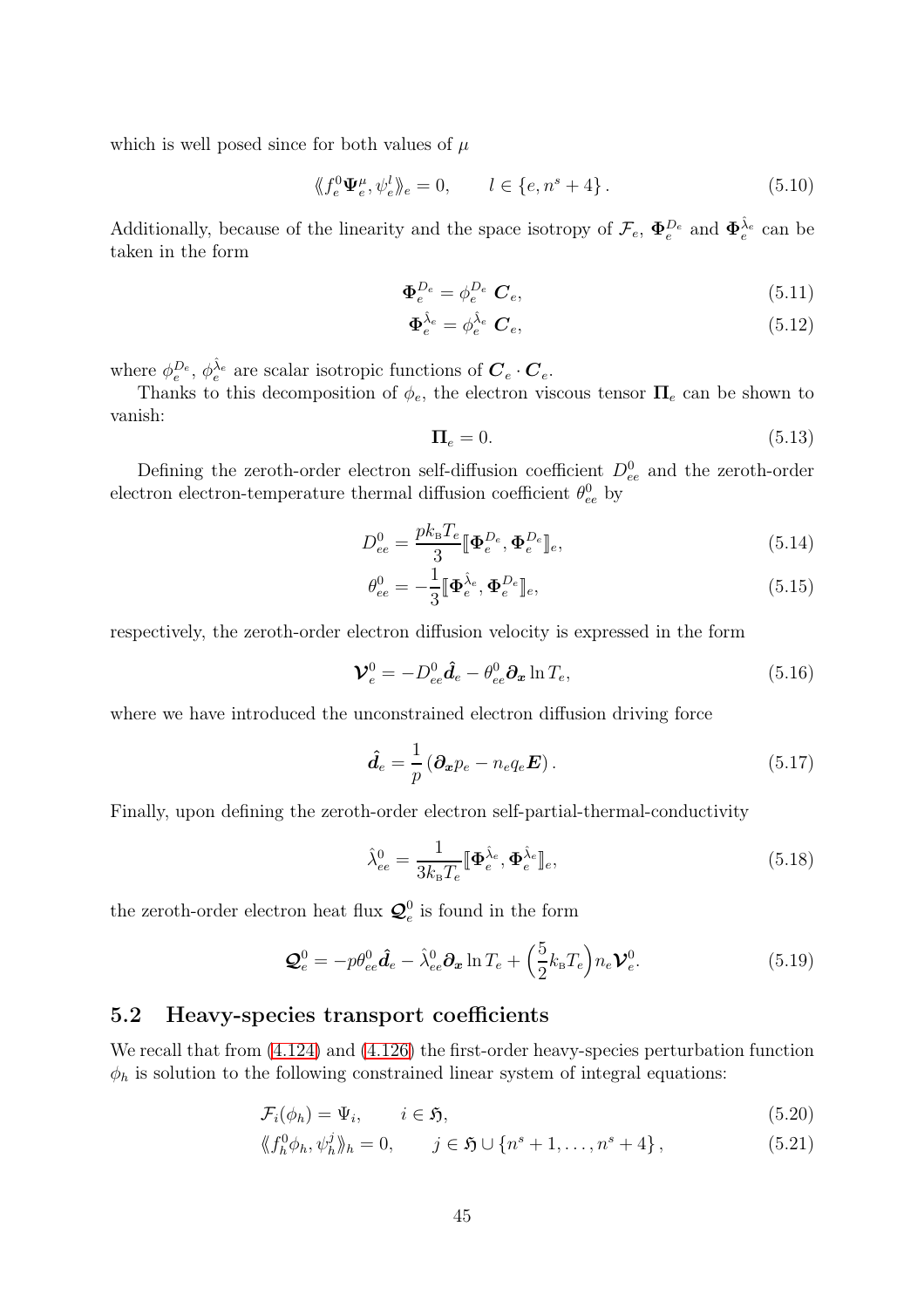where  $\Psi_i$ ,  $i \in \mathfrak{H}$ , is given by [\(4.125\)](#page-37-3). After a lengthy calculation,  $\Psi_i$  can be decomposed into

$$
\Psi_i = -\,\Psi_i^{\eta_h}:\boldsymbol{\partial_x v}_h - \frac{1}{3} \Psi_i^{\kappa_h}\, \left(\boldsymbol{\partial_x \cdot v}_h\right) - \sum_{j\in\mathfrak{H}} \Psi_i^{D_j}\cdot \left(\boldsymbol{\partial_x p}_j - n_j q_j \boldsymbol{E}\right) - \Psi_i^{D_e}\cdot \left(\boldsymbol{\partial_x p}_e - n_e q_e \boldsymbol{E}\right)
$$

$$
-\Psi_i^{\hat{\lambda}_h} \cdot \partial_x \left(\frac{1}{k_B T_h}\right) - \Psi_i^{\hat{\lambda}_e} \cdot \partial_x \left(\frac{1}{k_B T_e}\right) - \Psi_i^{\Theta} \left(T_e - T_h\right), \quad i \in \mathfrak{H}.
$$
 (5.22)

The expansion coefficients are given by

<span id="page-45-0"></span>
$$
\Psi_i^{\eta_h} = \frac{\mathfrak{m}_i}{k_{\rm B}T_h} \left[ \boldsymbol{C}_i \otimes \boldsymbol{C}_i - \frac{1}{3} \boldsymbol{C}_i \cdot \boldsymbol{C}_i \mathbb{I} \right]
$$
\n(5.23)

<span id="page-45-4"></span><span id="page-45-3"></span>
$$
\Psi_i^{\kappa_h} = \frac{2c^{\text{int}}}{c_v k_{\text{B}} T_h} \left[ \frac{1}{2} \mathfrak{m}_i \mathbf{C}_i \cdot \mathbf{C}_i - \frac{3}{2} k_{\text{B}} T_h \right] + \frac{2c_v^{\text{tr}}}{c_v k_{\text{B}} T_h} (\overline{E}_i - E_{i1}) \tag{5.24}
$$

$$
\Psi_i^{D_j} = \frac{1}{p_i} \left[ \delta_{ij} - Y_i^h \right] \mathbf{C}_i \tag{5.25}
$$

<span id="page-45-2"></span>
$$
\Psi_i^{D_e} = \frac{\mathfrak{m}_e}{3} \sum_{j \in \mathfrak{H}} \sum_{j \in \mathfrak{Q}_j} n_j \frac{1}{p_i} \left( \delta_{ij} \delta_{ij} - Y_i^h \frac{a_{jj} e^{-\epsilon_{jj}}}{Q_j^{\text{int}}} \right) \mathbf{C}_i
$$
\n
$$
\times \int \Sigma_{\mathbf{J}}^{(1)} (|\mathbf{C}_e|^2) |\mathbf{C}_e| f_e^0(\mathbf{C}_e) \mathbf{C}_e \cdot \Phi_e^{D_e} d\mathbf{C}_e
$$
\n(5.26)

$$
\Psi_i^{\hat{\lambda}_e} = \frac{\mathfrak{m}_e}{3} \sum_{j \in \mathfrak{H}} \sum_{\mathfrak{J} \in \mathfrak{Q}_j} n_j \frac{1}{p_i} \left( \delta_{ij} \delta_{\mathfrak{U}} - Y_i^h \frac{a_{j\mathfrak{J}} e^{-\epsilon_{j\mathfrak{I}}}}{Q_j^{\text{int}}} \right) \mathbf{C}_i
$$
\n
$$
\int_{\mathcal{L}} (1) \langle \mathfrak{J} \rangle \mathfrak{J} \rangle \mathfrak{J} \rangle \mathfrak{J} \rangle \mathfrak{J} \rangle \mathfrak{J} \mathfrak{J} \mathfrak{J} \mathfrak{J} \mathfrak{J} \mathfrak{J} \mathfrak{J} \mathfrak{J} \mathfrak{J} \mathfrak{J} \mathfrak{J} \mathfrak{J} \mathfrak{J} \mathfrak{J} \mathfrak{J} \mathfrak{J} \mathfrak{J} \mathfrak{J} \mathfrak{J} \mathfrak{J} \mathfrak{J} \mathfrak{J} \mathfrak{J} \mathfrak{J} \mathfrak{J} \mathfrak{J} \mathfrak{J} \mathfrak{J} \mathfrak{J} \mathfrak{J} \mathfrak{J} \mathfrak{J} \mathfrak{J} \mathfrak{J} \mathfrak{J} \mathfrak{J} \mathfrak{J} \mathfrak{J} \mathfrak{J} \mathfrak{J} \mathfrak{J} \mathfrak{J} \mathfrak{J} \mathfrak{J} \mathfrak{J} \mathfrak{J} \mathfrak{J} \mathfrak{J} \mathfrak{J} \mathfrak{J} \mathfrak{J} \mathfrak{J} \mathfrak{J} \mathfrak{J} \mathfrak{J} \mathfrak{J} \mathfrak{J} \mathfrak{J} \mathfrak{J} \mathfrak{J} \mathfrak{J} \mathfrak{J} \mathfrak{J} \mathfrak{J} \mathfrak{J} \mathfrak{J} \mathfrak{J} \mathfrak{J} \mathfrak{J} \mathfrak{J} \mathfrak{J} \mathfrak{J} \mathfrak{J} \mathfrak{J} \mathfrak{J} \mathfrak{J} \mathfrak{J} \mathfrak{J} \mathfrak{J} \
$$

$$
\times \int \Sigma_{\rm JJ}^{(1)}(|\mathbf{C}_e|^2)|\mathbf{C}_e|f_e^0(\mathbf{C}_e) \ \mathbf{C}_e \cdot \Phi_e^{\hat{\lambda}_e} d\mathbf{C}_e
$$
  

$$
\Psi_i^{\hat{\lambda}_h} = \left(\frac{5}{2}k_{\rm B}T_h - \frac{1}{2}\mathfrak{m}_i\mathbf{C}_i \cdot \mathbf{C}_i + \overline{E}_i - E_{ii}\right)\mathbf{C}_i
$$
(5.28)

$$
\Psi_i^{\Theta} = \frac{3}{2} \frac{1}{\tau} \frac{1}{c_v T_h^2} \left( \frac{1}{2} \mathfrak{m}_i \mathbf{C}_i \cdot \mathbf{C}_i + E_{i} - \overline{E}_i - \frac{3}{2} k_{\text{B}} T_h \right)
$$
(5.29)

$$
+\left.\frac{2}{3}\frac{\mathfrak{m}_e}{\mathfrak{m}_i}\frac{1}{k_{\rm B}T_h^2}\left(\frac{3}{2}k_{\rm B}T_h-\frac{1}{2}\mathfrak{m}_i\boldsymbol{C}_i\cdot\boldsymbol{C}_i\right)\nu_{ie}^{\rm II}+\frac{1}{k_{\rm B}T_eT_h}\sum_{\genfrac{}{}{0pt}{}{i'\in\mathfrak{Q}_i}{i'\neq 1}}\Delta E_{\rm II'}\;g_{\rm II'}\nu_{ie}^{\rm II'},
$$

where  $Y_i^h$  is the mass fraction of the  $i^{\text{th}}$  species with respect to the heavy species, which is proportional to the mass fraction  $Y_i = \frac{\rho_i}{\rho_i}$  $\frac{\partial i}{\partial \rho}$  of the *i*<sup>th</sup> species with respect to the whole mixture:

<span id="page-45-5"></span><span id="page-45-1"></span>
$$
Y_i^h = \frac{\rho_i}{\rho_h} = \frac{\rho}{\rho_h} Y_i, \qquad i \in \mathfrak{H}, \tag{5.30}
$$

and where

$$
g_{\mathbf{u}'} = g\left(\Delta\epsilon_{\mathbf{u}'}\left(1 - \frac{T_h}{T_e}\right)\right). \tag{5.31}
$$

We also denote by  $X_i^h$  the mole fraction of the  $i^{\text{th}}$  species with respect to the heavy species. If  $m_i$  is the molar mass of the i<sup>th</sup> heavy species, and  $\overline{m}_h$  is the mean molar mass of the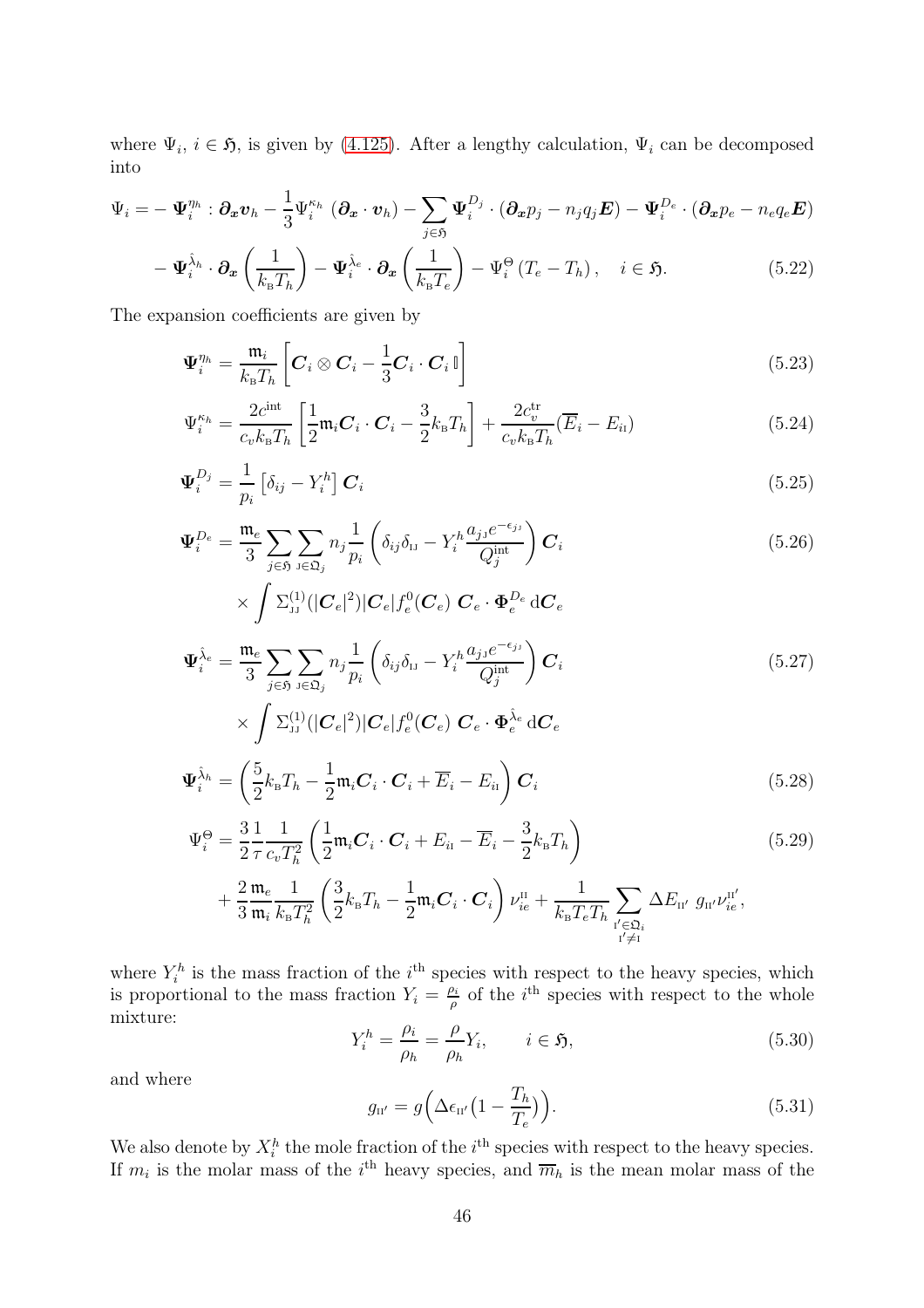heavy species, given by [\(4.46\)](#page-27-0), then

$$
X_i^h = \frac{n_i}{n_h} = \frac{\overline{m}_h}{m_i} Y_i^h, \qquad i \in \mathfrak{H}.
$$
\n(5.32)

In [\(5.23\)](#page-45-0)-[\(5.29\)](#page-45-1), the symbol  $c_v^{\text{tr}}$  denotes the translational constant-volume specific heat per molecule,  $c^{\text{int}}$  the heavy-species internal specific heat per molecule,  $c_v$  the heavy-species constant-volume specific heat per molecule

$$
\begin{cases}\nc_v^{\text{tr}} = \frac{3}{2} k_{\text{B}} \\
c^{\text{int}} = \sum_{i \in \mathfrak{H}} X_i^h c_i^{\text{int}} \\
c_v = c_v^{\text{tr}} + c^{\text{int}},\n\end{cases} \tag{5.33}
$$

where  $c_i^{\text{int}}$  denotes the internal heat capacity of the  $i^{\text{th}}$  species

$$
c_i^{\text{int}} = \frac{d\overline{E}_i}{dT}, \qquad i \in \mathfrak{H}.
$$
 (5.34)

As for the first-order electron perturbation, making use of the linearity of the linearized collision operator, the perturbation functions  $\phi_i, i \in \mathfrak{H}$  can be decomposed in the form

$$
\phi_i = -\boldsymbol{\Phi}_i^{\eta_h} : \boldsymbol{\partial_x v}_h - \frac{1}{3} \phi_i^{\kappa_h} (\boldsymbol{\partial_x \cdot v}_h) - \sum_{j \in \mathfrak{H}} \boldsymbol{\Phi}_i^{D_j} \cdot (\boldsymbol{\partial_x p}_j - n_j q_j \boldsymbol{E}) - \boldsymbol{\Phi}_i^{D_e} \cdot (\boldsymbol{\partial_x p}_e - n_e q_e \boldsymbol{E})
$$

$$
-\boldsymbol{\Phi}_{i}^{\hat{\lambda}_{h}}\cdot\boldsymbol{\partial}_{x}\left(\frac{1}{k_{\mathrm{B}}T_{h}}\right)-\boldsymbol{\Phi}_{i}^{\hat{\lambda}_{e}}\cdot\boldsymbol{\partial}_{x}\left(\frac{1}{k_{\mathrm{B}}T_{e}}\right)-\phi_{i}^{\Theta}\left(T_{e}-T_{h}\right), \qquad i\in\mathfrak{H}.\tag{5.35}
$$

Note that one can also expand the coefficient  $\Psi_i^{\Theta}$  as

$$
\Psi_i^{\Theta} = -\frac{1}{2T_h} \frac{1}{\tau} \Psi_i^{\kappa_h} + \Psi_i^{\Theta^{el}} + \Psi_i^{\Theta^{in}},\tag{5.36}
$$

where the elastic and inelastic contributions are given by

$$
\Psi_i^{\Theta^{el}} = \frac{1}{k_{\mathrm{B}}T_h^2} \left(\frac{1}{\tau^{\mathrm{el}}} - \frac{2}{3} \frac{\mathfrak{m}_e}{\mathfrak{m}_i} \nu_{ie}^{\mathrm{II}}\right) \left(\frac{1}{2} \mathfrak{m}_i \mathbf{C}_i \cdot \mathbf{C}_i - \frac{3}{2} k_{\mathrm{B}} T_h\right)
$$
(5.37)

$$
\Psi_i^{\Theta^{in}} = \frac{1}{k_{\rm B} T_h^2} \frac{1}{\tau^{\rm in}} \left( \frac{1}{2} \mathfrak{m}_i \mathbf{C}_i \cdot \mathbf{C}_i - \frac{3}{2} k_{\rm B} T_h \right) + \frac{1}{k_{\rm B} T_e T_h} \sum_{\mathbf{1}' \in \mathfrak{Q}_i} \Delta E_{\mathbf{1}'} g_{\mathbf{1}'} \nu_{ie}^{\mathbf{1}'} ,\tag{5.38}
$$

and the corresponding decomposition for  $\phi_i^{\Theta}$  reads

<span id="page-46-0"></span>
$$
\phi_i^{\Theta} = -\frac{1}{2T_h} \frac{1}{\tau} \phi_i^{\kappa_h} + \phi_i^{\Theta^{el}} + \phi_i^{\Theta^{in}}, \qquad i \in \mathfrak{H}.
$$
\n(5.39)

For each value of  $\mu = \eta_h, \kappa_h, D_j, j \in \mathfrak{H}, D_e, \hat{\lambda}_h, \hat{\lambda}_e, \Theta, \Theta^{\text{el}}, \Theta^{\text{in}},$  the functional  $\phi_h^{\mu}$  $\frac{\mu}{h}$  is solution of the following constrained linear system of integral equations:

$$
\mathcal{F}_i(\phi_h^{\mu}) = \Psi_i^{\mu}, \qquad i \in \mathfrak{H} \tag{5.40}
$$

$$
\langle f_h^0 \phi_h^{\mu}, \psi_h^j \rangle_h = 0, \qquad j \in \mathfrak{H} \cup \{n^s + 1, \dots, n^s + 4\}, \tag{5.41}
$$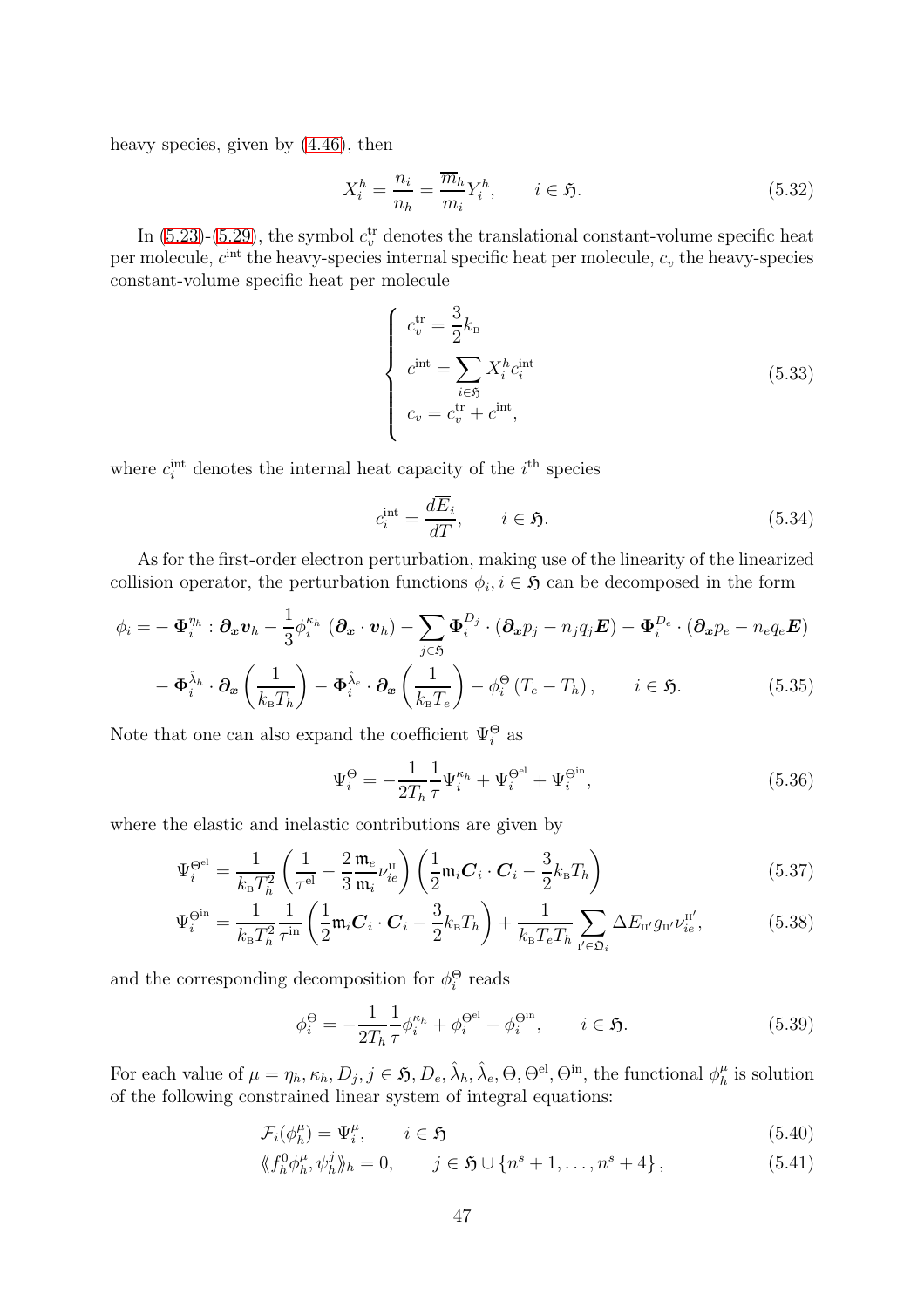which is well posed since

$$
\langle f_h^0 \Psi_h^\mu, \psi_h^j \rangle_h = 0, \qquad j \in \mathfrak{H} \cup \{n^s + 1, \dots, n^s + 4\}.
$$
 (5.42)

Furthermore, because of the isotropy of the linearized collision operator  $\mathcal{F}_h$ , each  $\phi_h^{\mu}$  $_h^{\mu}$  is of the same tensorial type as  $\Psi_h^{\mu}$  $_{h}^{\mu}$  [\[23\]](#page-63-11).

Upon defining the heavy-species diffusion coefficients, the heavy-species electron diffusion coefficients, the heavy-species heavy-temperature thermal diffusion coefficients, and the heavy-species electron-temperature thermal diffusion coefficients by

<span id="page-47-1"></span>
$$
D_{ij} = \frac{pk_{\mathrm{B}}T_h}{3} [\![\boldsymbol{\Phi}_h^{D_i}, \boldsymbol{\Phi}_h^{D_j}]\!]_h, \qquad i \in \mathfrak{H}, j \in \mathfrak{H}, \tag{5.43}
$$

$$
D_{ie} = D_{ei} = \frac{pk_{\rm B}T_h}{3} [\![\boldsymbol{\Phi}_h^{D_i}, \boldsymbol{\Phi}_h^{D_e}]\!]_h, \qquad i \in \mathfrak{H}, \tag{5.44}
$$

<span id="page-47-6"></span>
$$
\theta_{ih} = \theta_{hi} = -\frac{1}{3} [\mathbf{\Phi}_h^{D_i}, \mathbf{\Phi}_h^{\hat{\lambda}_h}]_h, \qquad i \in \mathfrak{H}, \tag{5.45}
$$

<span id="page-47-2"></span>
$$
\theta_{ie} = \theta_{ei} = -\frac{1}{3} \frac{T_h}{T_e} [\mathbf{\Phi}_h^{D_i}, \mathbf{\Phi}_h^{\hat{\lambda}_e} ]_h, \qquad i \in \mathfrak{H}, \tag{5.46}
$$

the heavy-species diffusion velocities are expressed in the form

<span id="page-47-0"></span>
$$
\mathbf{\mathcal{V}}_{i} = -\sum_{j \in \mathfrak{H}} D_{ij} \hat{\mathbf{d}}_{j} - D_{ie} \hat{\mathbf{d}}_{e} - \theta_{ih} \partial_{x} \ln T_{h} - \theta_{ie} \partial_{x} \ln T_{e}, \quad i \in \mathfrak{H}, \tag{5.47}
$$

where we have introduced the heavy-species diffusion driving forces

$$
\hat{\boldsymbol{d}}_i = \frac{1}{p} \left( \boldsymbol{\partial_x} p_i - n_i q_i \boldsymbol{E} \right), \quad i \in \mathfrak{H}.
$$
\n(5.48)

We also define the shear viscosity, the volume viscosity, and the thermal non-equilibrium viscosity, respectively:

<span id="page-47-3"></span>
$$
\eta_h = \frac{k_\text{B} T_h}{10} [\mathbf{\Phi}_h^{\eta_h}, \mathbf{\Phi}_h^{\eta_h}]_h \tag{5.49}
$$

$$
\kappa_h = \frac{k_\text{B} T_h}{9} [\![\phi_h^{\kappa_h}, \phi_h^{\kappa_h}]\!]_h \tag{5.50}
$$

<span id="page-47-4"></span>
$$
\zeta = \frac{k_{\mathrm{B}}T_h}{3} [\![\phi_h^{\Theta}, \phi_h^{\kappa_h}]\!]_h,\tag{5.51}
$$

so that the viscous tensor reads

<span id="page-47-8"></span>
$$
\Pi_h = -\eta_h \left( \partial_x \boldsymbol{v}_h + (\partial_x \boldsymbol{v}_h)^{\mathrm{T}} - \frac{2}{3} (\partial_x \cdot \boldsymbol{v}_h) \mathbb{I} \right) - \kappa_h (\partial_x \cdot \boldsymbol{v}_h) \mathbb{I} - \zeta (T_e - T_h) \mathbb{I}.
$$
 (5.52)

Finally, if we introduce the heavy-species self-partial-thermal-conductivity, the heavy electron partial thermal conductivity, respectively

<span id="page-47-5"></span>
$$
\hat{\lambda}_{hh} = \frac{1}{3k_{\rm B}T_h} [\mathbf{\Phi}_h^{\hat{\lambda}_h}, \mathbf{\Phi}_h^{\hat{\lambda}_h}]_h, \tag{5.53}
$$

<span id="page-47-7"></span>
$$
\hat{\lambda}_{he} = \hat{\lambda}_{eh} = \frac{1}{3k_{\rm B}T_e} [\mathbf{\Phi}_h^{\hat{\lambda}_h}, \mathbf{\Phi}_h^{\hat{\lambda}_e} ]_h, \tag{5.54}
$$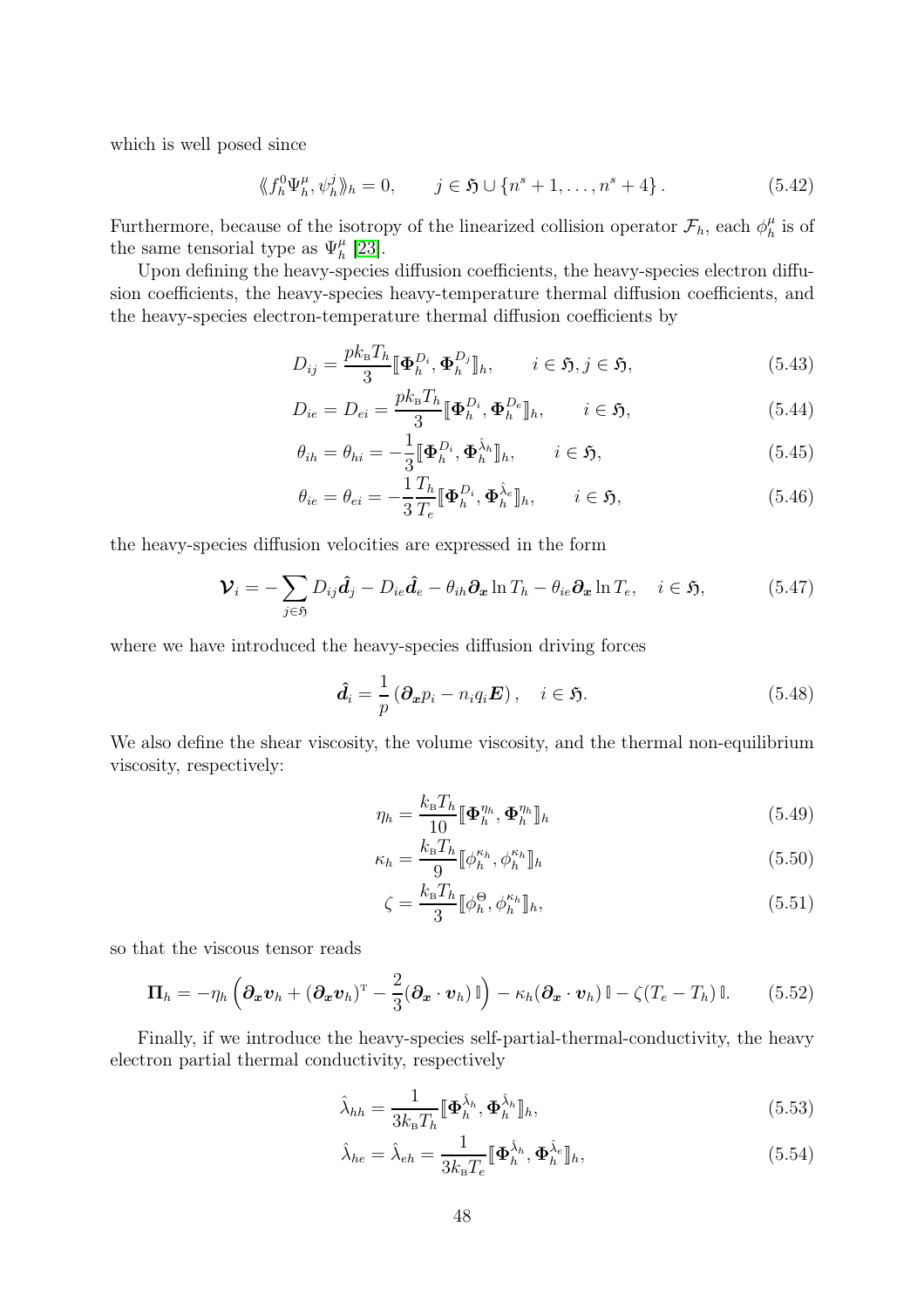and the electron heavy-temperature thermal diffusion coefficient

<span id="page-48-1"></span>
$$
\theta_{he} = \theta_{eh} = -\frac{1}{3} [\mathbf{\Phi}_h^{\hat{\lambda}_h}, \mathbf{\Phi}_h^{De}]_h, \tag{5.55}
$$

the heavy-species heat flux can be expressed as

<span id="page-48-0"></span>
$$
\mathcal{Q}_h = -p \sum_{j \in \mathfrak{H}} \theta_{hj} \hat{\mathbf{d}}_j - p \theta_{he} \hat{\mathbf{d}}_e - \hat{\lambda}_{hh} \partial_x \ln T_h - \hat{\lambda}_{he} \partial_x \ln T_e + \sum_{j \in \mathfrak{H}} \left( \frac{5}{2} k_B T_h + \overline{E}_j \right) n_j \mathbf{V}_j. \tag{5.56}
$$

The second and fourth terms of the respective expressions for the heavy-species diffusion velocities [\(5.47\)](#page-47-0) and the heavy-species heat flux [\(5.56\)](#page-48-0) are the "heavy-species Kolesnikov diffusion fluxes". They arise from the coupling between heavy species and electrons as first described by Kolesnikov [\[25\]](#page-63-4) [\[33\]](#page-64-15).

We also introduce the new bracket

$$
\[\mathbf{\xi}_h, \boldsymbol{\zeta}_e\]_{he} = \sum_{j \in \mathfrak{H}} \sum_{j \in \mathfrak{Q}_j} \frac{1}{3} \frac{\mathfrak{m}_e}{k_\mathrm{B} T_e} \left( \int \boldsymbol{\xi}_j \cdot \boldsymbol{C}_j \ f_j^0 \, \mathrm{d} \boldsymbol{C}_j \right) \int f_e^0 |\boldsymbol{C}_e| \Sigma_{\mathrm{JJ}}^{(1)}(|\boldsymbol{C}_e|^2) \ \boldsymbol{\zeta}_e \cdot \boldsymbol{C}_e \, \mathrm{d} \boldsymbol{C}_e, \tag{5.57}
$$

which is non trivial when  $\xi_h$ ,  $\zeta_e$  are vectors but would be trivial for scalars or traceless symmetric tensors of rank 2. The following relations hold:

$$
D_{ie} = \frac{pk_{\mathrm{B}}T_h}{3} [\![\boldsymbol{\Phi}_h^{D_i}, \boldsymbol{\Phi}_h^{D_e}]\!]_h = \frac{pk_{\mathrm{B}}T_e}{3} [\![\boldsymbol{\Phi}_h^{D_i}, \boldsymbol{\Phi}_e^{D_e}]\!]_{he}, \qquad i \in \mathfrak{H},\tag{5.58}
$$

$$
\theta_{ie} = -\frac{1}{3} \frac{T_h}{T_e} [\mathbf{\Phi}_h^{D_i}, \mathbf{\Phi}_h^{\hat{\lambda}_e} ]_h = -\frac{1}{3} [\mathbf{\Phi}_h^{D_i}, \mathbf{\Phi}_e^{\hat{\lambda}_e} ]_{he}, \qquad i \in \mathfrak{H}, \tag{5.59}
$$

$$
\hat{\lambda}_{he} = \frac{1}{3k_{\mathrm{B}}T_e} [\![\boldsymbol{\Phi}_h^{\hat{\lambda}_h}, \boldsymbol{\Phi}_h^{\hat{\lambda}_e}]\!]_h = \frac{1}{3k_{\mathrm{B}}T_h} [\![\boldsymbol{\Phi}_h^{\hat{\lambda}_h}, \boldsymbol{\Phi}_e^{\hat{\lambda}_e}]\!]_{he},\tag{5.60}
$$

$$
\theta_{he} = -\frac{1}{3} [\mathbf{\Phi}_h^{\hat{\lambda}_h}, \mathbf{\Phi}_h^{De} ]\!h = -\frac{1}{3} \frac{T_e}{T_h} [\mathbf{\Phi}_h^{\hat{\lambda}_h}, \mathbf{\Phi}_e^{De} ]\!h_e. \tag{5.61}
$$

We only prove the first one of those relations. The other ones can be derived by similar arguments. By definition of  $\llbracket \cdot \rrbracket_h$  and by [\(5.26\)](#page-45-2),  $D_{ie}$  reads

$$
D_{ie} = \frac{pk_{\rm B}T_h}{3} [\Phi_h^{D_i}, \Phi_h^{D_e}]_h
$$
  
\n
$$
= \frac{pk_{\rm B}T_h}{3} \sum_{k \in \mathfrak{H}} \sum_{\kappa \in \mathfrak{Q}_k} \int f_k^0 \Phi_k^{D_i} \cdot \Psi_k^{D_e} dC_k
$$
  
\n
$$
= \frac{pk_{\rm B}T_h}{3} \frac{\mathfrak{m}_e}{3} \sum_{k \in \mathfrak{H}} \sum_{\kappa \in \mathfrak{Q}_k} \sum_{j \in \mathfrak{H}} \sum_{j \in \mathfrak{Q}_j} n_j \left( \int f_k^0 \Phi_k^{D_i} \cdot \frac{1}{p_k} \left( \delta_{kj} \delta_{\kappa j} - Y_k^h \frac{a_{jj} e^{-\epsilon_{jj}}}{Q_j^{\text{int}}} \right) C_k dC_k \right)
$$
  
\n
$$
\times \int \Sigma_{\jmath}^{(1)} (|C_e|^2) |C_e| f_e^0 (C_e) C_e \cdot \Phi_e^{D_e} dC_e
$$
  
\n
$$
= \frac{pk_{\rm B}T_h}{3} \frac{\mathfrak{m}_e}{3} \sum_{j \in \mathfrak{H}} \sum_{j \in \mathfrak{Q}_j} \sum_{\kappa \in \mathfrak{Q}_k} \int f_k^0 \Phi_k^{D_i} \cdot \frac{1}{p_k} \left( \delta_{kj} \delta_{\kappa j} - Y_k^h \frac{a_{jj} e^{-\epsilon_{jj}}}{Q_j^{\text{int}}} \right) C_k dC_k
$$
  
\n
$$
\times \int \Sigma_{\jmath}^{(1)} (|C_e|^2) |C_e| f_e^0 (C_e) C_e \cdot \Phi_e^{D_e} dC_e.
$$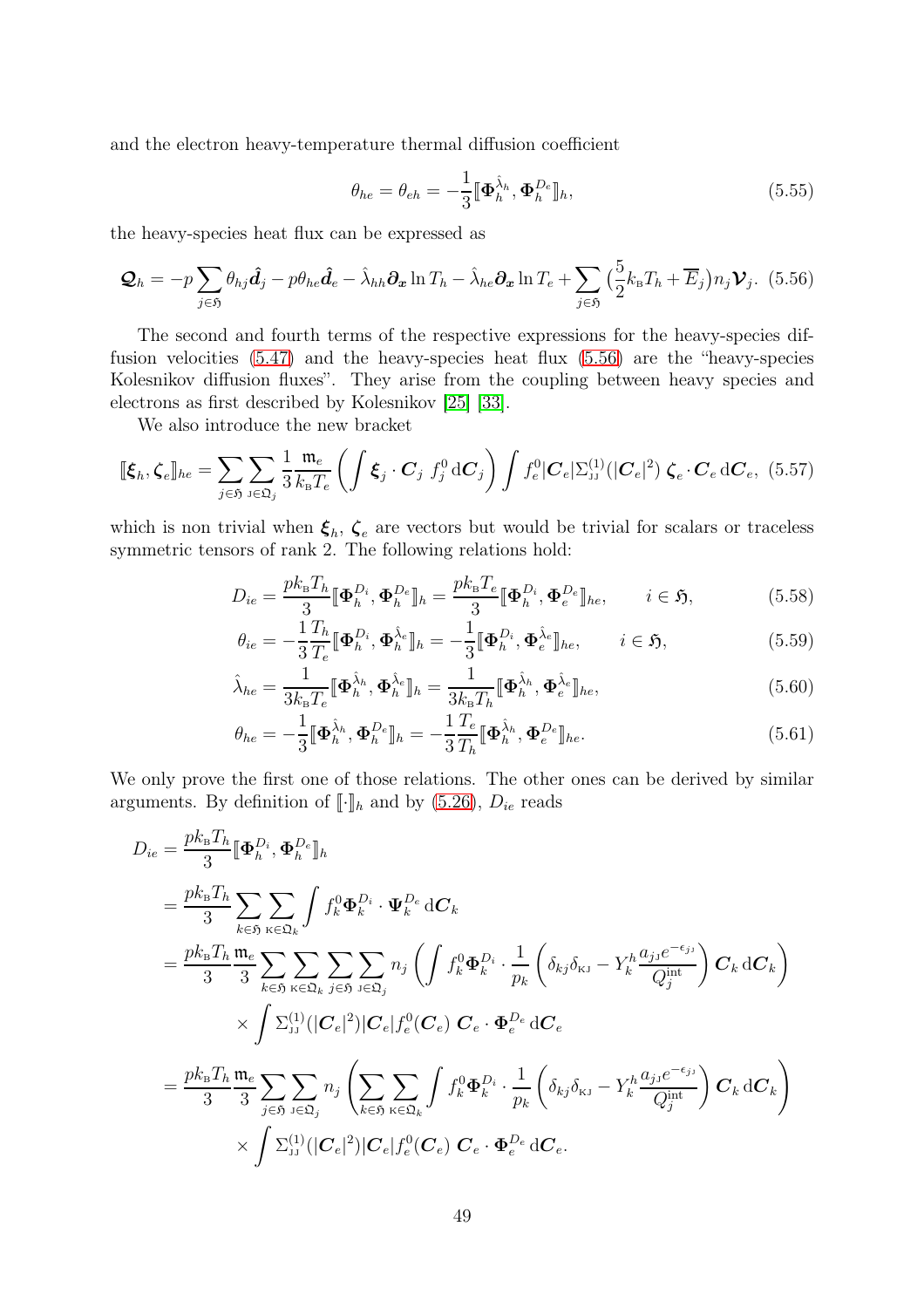Since

$$
\sum_{k \in \mathfrak{H}} \sum_{\kappa \in \mathfrak{Q}_k} \frac{Y_k}{p_k} \frac{a_{j3} e^{-\epsilon_{j3}}}{Q_j^{\text{int}}} \int f_k^0 \Phi_k^{D_i} \cdot \mathbf{C}_k \, \mathrm{d}\mathbf{C}_k = \frac{1}{\rho k_{\text{B}} T_h} \frac{a_{j3} e^{-\epsilon_{j3}}}{Q_j^{\text{int}}} \sum_{k \in \mathfrak{H}} \sum_{\kappa \in \mathfrak{Q}_k} \int f_k^0 \Phi_k^{D_i} \cdot \mathfrak{m}_k \mathbf{C}_k \, \mathrm{d}\mathbf{C}_k
$$

$$
= \frac{1}{\rho k_{\text{B}} T_h} \frac{a_{j3} e^{-\epsilon_{j3}}}{Q_j^{\text{int}}} \langle \Phi_h^{D_i} f_h^0, \mathfrak{m}_h \mathbf{C}_h \rangle_h,
$$

and since  $\langle \! \langle \mathbf{\Phi}_{h}^{D_i} \rangle$  ${}_{h}^{D_i}f_h^0, \mathfrak{m}_h \mathbf{C}_h$ <sub>h</sub> = 0 by [\(5.41\)](#page-46-0), the *i*<sup>th</sup>-heavy-species electron diffusion coefficient reads finally

$$
D_{ie} = \frac{p}{3} \frac{\mathfrak{m}_e}{3} \sum_{j \in \mathfrak{H}} \sum_{\mathfrak{J} \in \mathfrak{Q}_j} \int f_j^0 \Phi_j^{D_i} \cdot \mathbf{C}_j \,\mathrm{d}\mathbf{C}_j \int \Sigma_{\mathfrak{J}}^{(1)}(|\mathbf{C}_e|^2)|\mathbf{C}_e| f_e^0(\mathbf{C}_e) \; \mathbf{C}_e \cdot \Phi_e^{D_e} \,\mathrm{d}\mathbf{C}_e,
$$

which completes the proof.

## 5.3 Properties of the heavy-species transport coefficients

The matrix  $D_h = (D_{ij})_{i,j \in \mathfrak{H}}$  is symmetric, i.e.,

$$
D_{ij} = D_{ji}, \qquad i \in \mathfrak{H}, j \in \mathfrak{H}.\tag{5.62}
$$

Indeed,  $D_{ij} = \frac{1}{3}$  $\frac{1}{3} p k_{\text{\tiny B}} T_h \llbracket \mathbf{\Phi}_h^{D_i}$  $_{h}^{D_{i}},\mathbf{\Phi}_{h}^{D_{j}}$  $\mathbb{E}_{h}^{L_{j}}$  and the bracket  $[\![\cdot]\!]_h$  is symmetric [\(4.121\)](#page-37-4).  $D_h$  is also positive semi-definite, i.e., for any  $U = (U_i)_{i \in \mathfrak{H}}$ :

$$
U^{\mathrm{T}} D_h U \ge 0,\tag{5.63}
$$

and its kernel is the space spanned by the vector  $Y_h = (Y_i)_{i \in \mathfrak{H}}$ , i.e.,

$$
N(D_h) = \mathbb{R}Y_h.
$$
\n<sup>(5.64)</sup>

Indeed, since the bracket  $\llbracket \cdot \rrbracket_h$  is bilinear by definition and positive semi-definite by [\(4.122\)](#page-37-5):

$$
U^{\mathrm{T}} D_h U = \sum_{i \in \mathfrak{H}} \sum_{j \in \mathfrak{H}} D_{ij} U_i U_j
$$
  
= 
$$
\frac{p k_{\mathrm{B}} T_h}{3} \sum_{i \in \mathfrak{H}} \sum_{j \in \mathfrak{H}} [\![ \boldsymbol{\Phi}_h^{D_i}, \boldsymbol{\Phi}_h^{D_j} ]\!]_h U_i U_j
$$
  
= 
$$
\frac{p k_{\mathrm{B}} T_h}{3} [\![ \sum_{i \in \mathfrak{H}} \boldsymbol{\Phi}_h^{D_i} U_i, \sum_{j \in \mathfrak{H}} \boldsymbol{\Phi}_h^{D_j} U_j ]\!]_h
$$
  

$$
\geq 0,
$$

and the  $\pmb{\Phi}_h^{D_i}$  $h_h^{D_i}$ ,  $i \in \mathfrak{H}$ , are orthogonal to  $\mathcal{I}_h$  with respect to the scalar product  $\langle \cdot \rangle_h$ . Furthermore, from the definition [\(5.25\)](#page-45-3) of  $\Psi_h^{D_i}$  $_{h}^{D_{i}}, i \in \mathfrak{H}$ 

$$
\sum_{i \in \mathfrak{H}} Y_i \Psi_h^{D_i} = 0,\tag{5.65}
$$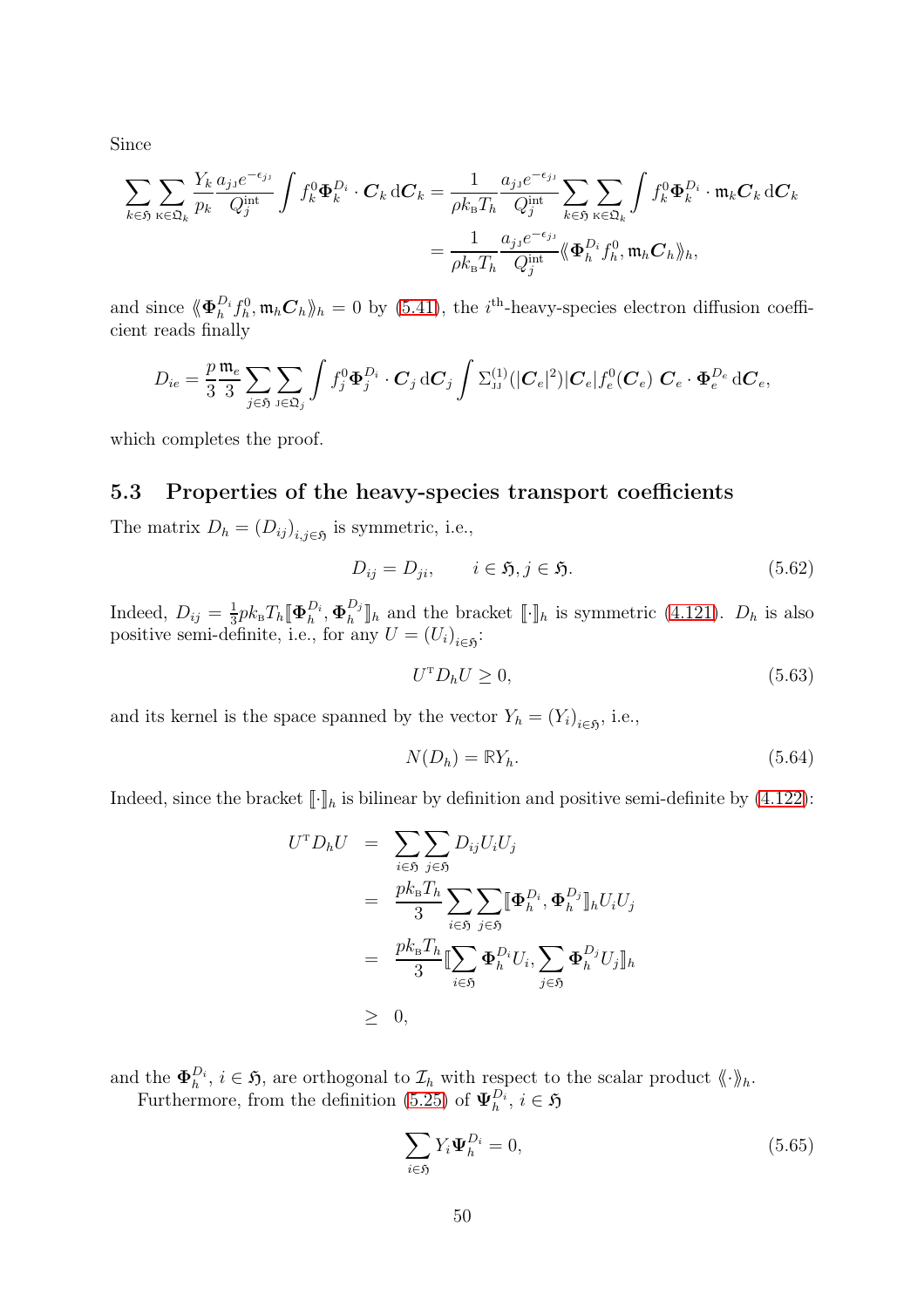so that from [\(5.43\)](#page-47-1)-[\(5.46\)](#page-47-2)

$$
\sum_{i \in \mathfrak{H}} Y_i D_{ij} = 0, \qquad j \in \mathfrak{H}, \tag{5.66}
$$

$$
\sum_{i \in \mathfrak{H}} Y_i D_{ie} = 0,\tag{5.67}
$$

and as well

<span id="page-50-1"></span>
$$
\sum_{i \in \mathfrak{H}} Y_i \theta_{ih} = 0,\tag{5.68}
$$

<span id="page-50-2"></span>
$$
\sum_{i \in \mathfrak{H}} Y_i \theta_{ie} = 0. \tag{5.69}
$$

Finally, from expressions [\(5.49\)](#page-47-3), [\(5.50\)](#page-47-4) and [\(5.53\)](#page-47-5), respectively, the shear viscosity  $\eta_h$ , the volume viscosity  $\kappa_h$ , and the heavy-species self-partial-thermal-conductivity  $\hat{\lambda}_{hh}$ , have the same sign as  $[\![\boldsymbol{\Phi}_h^{\eta_h}]\!]$  $\frac{\eta_h}{h}, \boldsymbol{\Phi}_h^{\eta_h}$  $\begin{bmatrix} \eta_h \\ h \end{bmatrix}$ h,  $\llbracket \phi_h^{\kappa_h}$  $\kappa_h^{\kappa_h}, \phi_h^{\kappa_h}$ <sub>h</sub>, and  $[\![\boldsymbol{\Phi}_h^{\hat{\lambda}_h}, \boldsymbol{\Phi}_h^{\hat{\lambda}_h}]\!]_h$ , respectively. For  $\mu = \eta_h$ ,  $\kappa_h$  and  $\hat{\lambda}_h$ , it is readily seen that  $[\![\phi_h^{\mu}]\!]$  $_h^{\mu}, \phi_h^{\mu}$ <sub>h</sub> $\geq 0$  since the bracket product is positive semi-definite. Moreover, if  $[\![\phi_h^{\mu}]\!]$  $_{h}^{\mu}, \phi_{h}^{\mu}$  = 0, then  $\phi_{h}^{\mu}$  must be in  $\mathcal{I}_{h}$  by [\(4.123\)](#page-37-6). Because of the constraints [\(5.41\)](#page-46-0),  $\phi_h^{\mu}$  must also be orthogonal to  $\mathcal{I}_h$ , so that  $\phi_h^{\mu} = 0$ . Now, from expressions [\(5.23\)](#page-45-0), [\(5.24\)](#page-45-4) and [\(5.28\)](#page-45-5), the expansion coefficients  $\Psi_h^{\eta_h}$  $\frac{\eta_h}{h}$  and  $\Psi_h^{\hat{\lambda}_h}$  cannot vanish, while the expansion coefficient  $\Psi_h^{\kappa_h}$  $\frac{\kappa_h}{h}$  can vanish if there are no internal energy levels. By linearity the same is true for the perturbation coefficients  $\Phi_h^{\eta_h}$  $\eta_h^{\eta_h}$ ,  $\Phi_h^{\hat{\lambda}_h}$ , and  $\phi_h^{\kappa_h}$ , so that finally [\[19\]](#page-63-9)

$$
\eta_h > 0,\tag{5.70}
$$

$$
\kappa_h \ge 0,\tag{5.71}
$$

$$
\hat{\lambda}_{hh} > 0. \tag{5.72}
$$

#### 5.4 Electron Kolesnikov transport coefficients

The resolution of the linearized Boltzmann equation for the second-order electron perturbation function  $\phi_e^2$  yields first-order electron transport fluxes and associated transport coefficients. These transport fluxes should not be confused with Burnett transport coefficients [\[25\]](#page-63-4) [\[17\]](#page-63-0), since one retrieves the first-order Chapman-Enskog expansion for multicomponent mixtures in the limit  $T_e = T_h$  [\[22\]](#page-63-17).

In the case of a weakly magnetized plasma, i.e., when  $b = 0$ , equation [\(4.127\)](#page-38-0) for the second-order electron perturbation function  $\phi_e^2$  becomes

<span id="page-50-0"></span>
$$
\mathcal{F}_e(\phi_e^2) = \Psi_e^2,\tag{5.73}
$$

where

$$
\Psi_e^2 = -\mathcal{D}_e^0(\ln f_e^0) - \frac{1}{f_e^0} \mathcal{D}_e^{-1}(\phi_e f_e^0) + \frac{1}{f_e^0} \mathcal{S}_{ee}(\phi_e f_e^0, \phi_e f_e^0) \n+ \sum_{j \in \mathfrak{H}} \frac{1}{f_e^0} \left[ \mathcal{S}_{ej}^0(\phi_e f_e^0, \phi_j f_j^0) + \mathcal{S}_{ej}^1(f_e^0, \phi_j f_j^0) + \mathcal{S}_{ej}^2(f_e^0, f_j^0) \right],
$$
\n(5.74)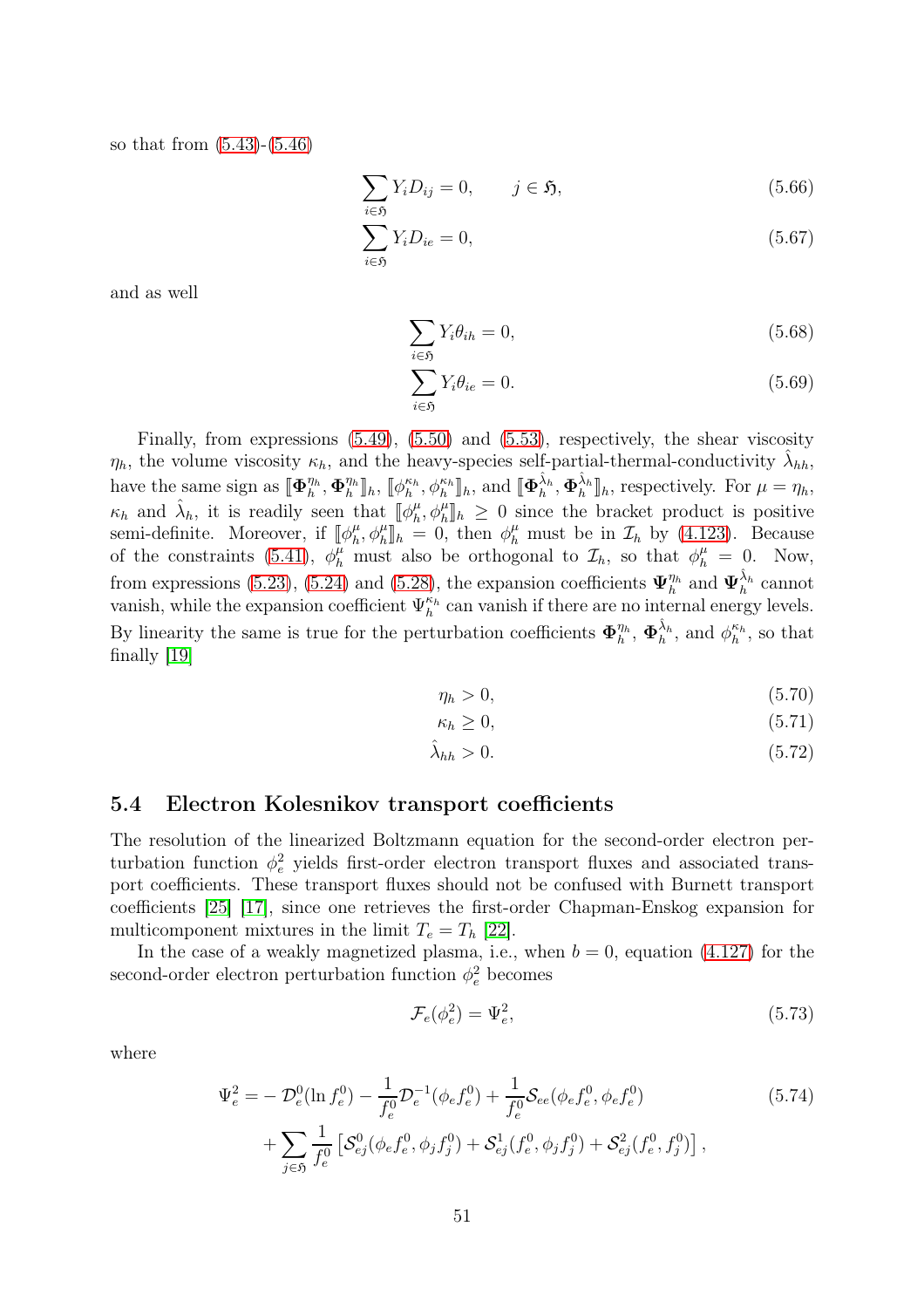under the constraints

$$
\langle \phi_e^2 f_e^0, \psi_e^l \rangle \rangle_e = 0, \quad l \in \{e, n^s + 4\}.
$$
\n(5.75)

After some lengthy calculations, the right-member  $\Psi_e^2$  of equation [\(5.73\)](#page-50-0) can be expanded in the form

$$
\Psi_e^2 = -\Psi_e^{\eta_e} : \partial_x v_h - \delta_{b0} \Psi_e^{D_e} \cdot (-n_e q_e v_h \wedge B) \qquad (5.76)
$$
\n
$$
- \delta_{b0} \frac{q_e}{m_e} \Phi_e^{D_e} \cdot [(\partial_x p_e - n_e q_e E) \wedge B] - \delta_{b0} \frac{q_e}{m_e} \Phi_e^{\hat{\lambda}_e} \cdot \left[ \partial_x \left( \frac{1}{k_{\rm B} T_e} \right) \wedge B \right]
$$
\n
$$
- \frac{1}{3} \Psi_e^{\kappa_h D_e} \cdot (\partial_x \cdot v_h) \left( \partial_x p_e - n_e q_e E \right) - \frac{1}{3} \Psi_e^{\kappa_h \hat{\lambda}_e} \cdot (\partial_x \cdot v_h) \partial_x \left( \frac{1}{k_{\rm B} T_e} \right)
$$
\n
$$
- \Psi_e^{\Theta D_e} \cdot (T_e - T_h) \left( \partial_x p_e - n_e q_e E \right) - \Psi_e^{\Theta \hat{\lambda}_e} \cdot (T_e - T_h) \partial_x \left( \frac{1}{k_{\rm B} T_e} \right)
$$
\n
$$
- \sum_{j \in \mathfrak{H}} \Psi_e^{D_j} \cdot (\partial_x p_j - n_j q_j E) - \Psi_e^{D_e^2} \cdot (\partial_x p_e - n_e q_e E)
$$
\n
$$
- \Psi_e^{\hat{\lambda}_h} \cdot \partial_x \left( \frac{1}{k_{\rm B} T_h} \right) - \Psi_e^{\hat{\lambda}_e^2} \cdot \partial_x \left( \frac{1}{k_{\rm B} T_e} \right) - \tilde{\Psi}_e^2,
$$
\n(10.10)

where  $\tilde{\Psi}_e^2$  is a scalar function of  $\mathbf{C}_e \cdot \mathbf{C}_e$ . Other expansion coefficients are given by

$$
\Psi_e^{\eta_e} = \frac{\mathfrak{m}_e}{k_\text{B}T_e} \left[ \boldsymbol{C}_e \otimes \boldsymbol{C}_e - \frac{1}{3} \boldsymbol{C}_e \cdot \boldsymbol{C}_e \, \mathbb{I} \right] \tag{5.77}
$$

$$
\Psi_e^{D_i} = \sum_{j \in \mathfrak{H}} \sum_{\mathfrak{J} \in \mathfrak{Q}_j} \frac{1}{3} \frac{\mathfrak{m}_e}{k_\mathrm{B} T_e} |C_e| \Sigma_{\mathfrak{J}}^{(1)}(|C_e|^2) \left( \int \Phi_j^{D_i} \cdot C_j \ f_j^0 \,\mathrm{d}C_j \right) C_e \tag{5.78}
$$

$$
\Psi_e^{D_e^2} = \sum_{j \in \mathfrak{H}} \sum_{j \in \mathfrak{L}_j} \frac{1}{3} \frac{\mathfrak{m}_e}{k_\mathrm{B} T_e} |C_e| \Sigma_{\mathrm{JJ}}^{(1)}(|C_e|^2) \left( \int \Phi_j^{D_e} \cdot C_j \ f_j^0 \,\mathrm{d}C_j \right) C_e \tag{5.79}
$$

$$
\Psi_e^{\hat{\lambda}_h} = \sum_{j \in \mathfrak{H}} \sum_{j \in \mathfrak{Q}_j} \frac{1}{3} \frac{\mathfrak{m}_e}{k_\mathrm{B} T_e} |C_e| \Sigma_{\mathrm{JJ}}^{(1)} (|C_e|^2) \left( \int \Phi_j^{\hat{\lambda}_h} \cdot C_j f_j^0 dC_j \right) C_e \tag{5.80}
$$

$$
\Psi_e^{\hat{\lambda}_e^2} = \sum_{j \in \mathfrak{H}} \sum_{\mathfrak{J} \in \mathfrak{Q}_j} \frac{1}{3} \frac{\mathfrak{m}_e}{k_{\rm B} T_e} |C_e| \Sigma_{\mathfrak{J}}^{(1)}(|C_e|^2) \left( \int \Phi_j^{\hat{\lambda}_e} \cdot C_j f_j^0 dC_j \right) C_e, \tag{5.81}
$$

and

$$
\Psi_e^{\kappa_h D_e} = \sum_{j \in \mathfrak{H}} \sum_{\mathfrak{J} \in \mathfrak{Q}_j} \left( \int \phi_j^{\kappa_h} f_j^0 \, \mathrm{d} \mathbf{C}_j \right) |C_e| \Sigma_{\mathfrak{J}}^{(1)}(|C_e|^2) \Phi_e^{D_e} \tag{5.82}
$$

$$
\Psi_e^{\kappa_h \hat{\lambda}_e} = \sum_{j \in \mathfrak{H}} \sum_{\mathfrak{J} \in \mathfrak{Q}_j} \left( \int \phi_j^{\kappa_h} f_j^0 \, d\mathbf{C}_j \right) |C_e| \Sigma_{\mathfrak{J}}^{(1)}(|C_e|^2) \Phi_e^{\hat{\lambda}_e} \tag{5.83}
$$

$$
\Psi_e^{\Theta D_e} = \sum_{j \in \mathfrak{H}} \sum_{\mathfrak{J} \in \mathfrak{Q}_j} \left( \int \phi_j^{\Theta} f_j^0 dC_j \right) |C_e| \Sigma_{\mathfrak{J}}^{(1)}(|C_e|^2) \Phi_e^{D_e} \tag{5.84}
$$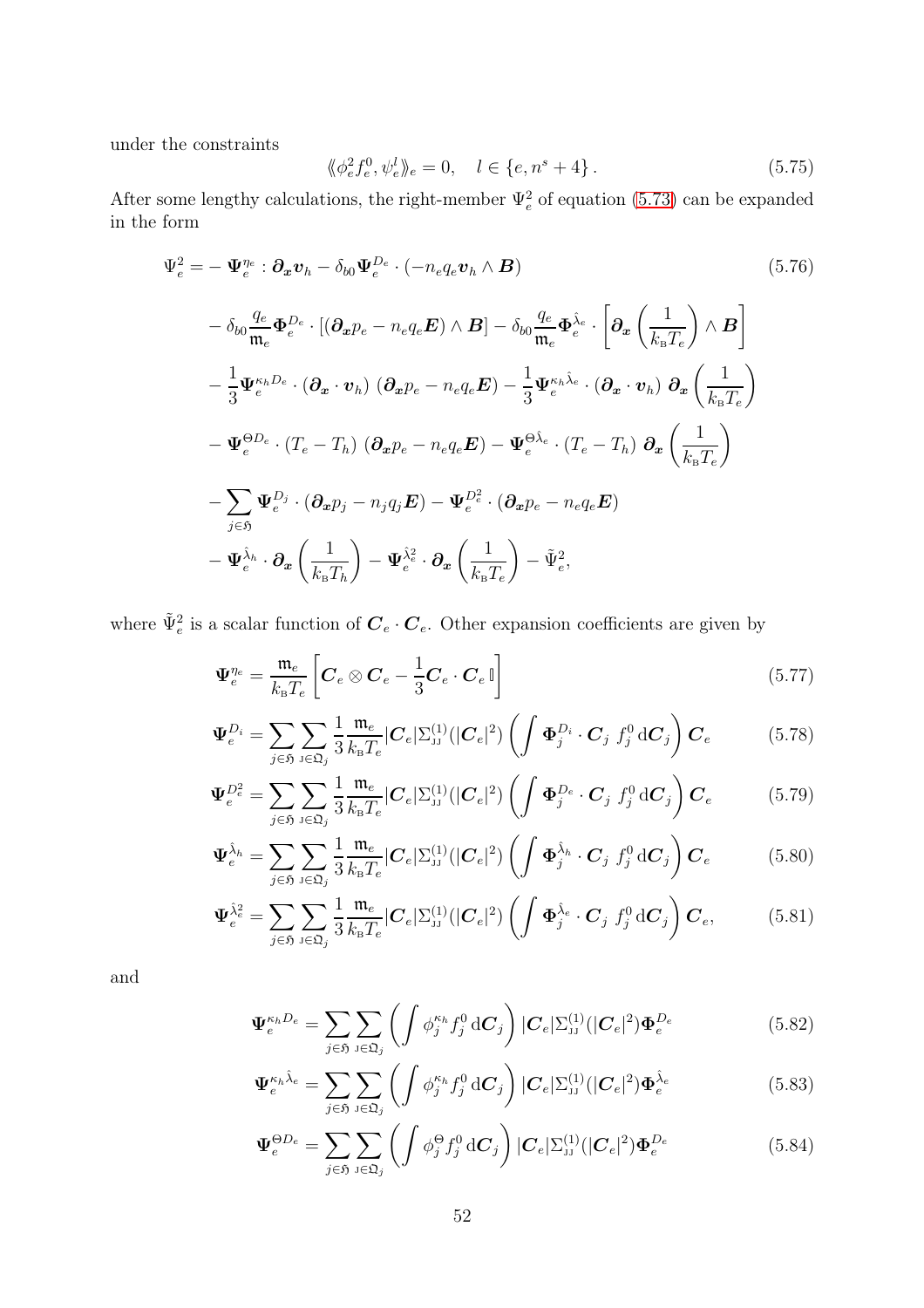$$
\Psi_e^{\Theta \hat{\lambda}_e} = \sum_{j \in \mathfrak{H}} \sum_{\mathfrak{J} \in \mathfrak{Q}_j} \left( \int \phi_j^{\Theta} f_j^0 dC_j \right) |C_e| \Sigma_{\mathfrak{J}}^{(1)}(|C_e|^2) \Phi_e^{\hat{\lambda}_e}.
$$
 (5.85)

Thanks to the linearity of the linearized collision operator  $\mathcal{F}_e$ , the following similar expansion holds for  $\phi_e^2$ :

$$
\phi_e^2 = -\Phi_e^{\eta_e} : \partial_x \mathbf{v}_h - \delta_{b0} \Phi_e^{D_e} \cdot (-n_e q_e \mathbf{v}_h \wedge \mathbf{B}) \qquad (5.86)
$$
\n
$$
- \delta_{b0} \frac{q_e}{m_e} \Xi_e^{D_e} \cdot [(\partial_x p_e - n_e q_e \mathbf{E}) \wedge \mathbf{B}] - \delta_{b0} \frac{q_e}{m_e} \Xi_e^{\hat{\lambda}_e} \cdot \left[ \partial_x \left( \frac{1}{k_B T_e} \right) \wedge \mathbf{B} \right]
$$
\n
$$
- \frac{1}{3} \Phi_e^{\kappa_h D_e} \cdot (\partial_x \cdot \mathbf{v}_h) \left( \partial_x p_e - n_e q_e \mathbf{E} \right) - \frac{1}{3} \Phi_e^{\kappa_h \hat{\lambda}_e} \cdot (\partial_x \cdot v_h) \partial_x \left( \frac{1}{k_B T_e} \right)
$$
\n
$$
- \Phi_e^{\Theta D_e} \cdot (T_e - T_h) \left( \partial_x p_e - n_e q_e \mathbf{E} \right) - \Phi_e^{\Theta \hat{\lambda}_e} \cdot (T_e - T_h) \partial_x \left( \frac{1}{k_B T_e} \right)
$$
\n
$$
- \sum_{j \in \mathfrak{H}} \Phi_e^{D_j} \cdot (\partial_x p_j - n_j q_j \mathbf{E}) - \Phi_e^{D_e^2} \cdot (\partial_x p_e - n_e q_e \mathbf{E})
$$
\n
$$
- \Phi_e^{\hat{\lambda}_h} \cdot \partial_x \left( \frac{1}{k_B T_h} \right) - \Phi_e^{\hat{\lambda}_e^2} \cdot \partial_x \left( \frac{1}{k_B T_e} \right) - \tilde{\phi}_e^2.
$$
\n(5.86)

where for each value of  $\mu = \eta_e, D_e, \ \kappa_h D_e, \ \kappa_h \hat{\lambda}_e, \ \Theta D_e, \ \Theta \hat{\lambda}_e, \ D_j, j \in \mathfrak{H}, \ D_e^2, \ \hat{\lambda}_h, \ \hat{\lambda}_e^2$ , the function  $\phi_e^{\mu}$  is solution to

$$
\mathcal{F}_e(\phi_e^{\mu}) = \Psi_e^{\mu} \tag{5.87}
$$

$$
\langle f_e^0 \phi_e^{\mu}, \psi_e^l \rangle_e = 0, \qquad l \in \{e, n^s + 4\}, \tag{5.88}
$$

while for each value of  $\mu = D_e, \hat{\lambda}_e$ , the function  $\Xi_e^{\mu}$  is solution to

$$
\mathcal{F}_e(\Xi_e^{\mu}) = \Phi_e^{\mu} \tag{5.89}
$$

$$
\langle f_e^0 \Xi_e^{\mu}, \psi_e^l \rangle_e = 0, \qquad l \in \{e, n^s + 4\}.
$$
 (5.90)

Furthermore, because of the isotropy of  $\mathcal{F}_e$ ,  $\tilde{\phi}_e^2$  is a scalar function of  $\mathbf{C}_e \cdot \mathbf{C}_e$ , and each  $\phi_e^{\mu}$ , respectively  $\Xi_e^{\mu}$ , is of the same tensorial type [\[23\]](#page-63-11) as  $\Psi_e^{\mu}$ , respectively  $\Phi_e^{\mu}$ .

The first-order electron self-diffusion coefficient, the first-order electron electron-temperature thermal diffusion coefficient, and the first-order electron self-partial-thermal-conductivity are given by

$$
D_{ee}^1 = \frac{pk_{\mathrm{B}}T_e}{3} [\![\boldsymbol{\Phi}_h^{De}, \boldsymbol{\Phi}_e^{De}]\!]_{he},\tag{5.91}
$$

<span id="page-52-0"></span>
$$
\theta_{ee}^1 = -\frac{1}{3} [\![\boldsymbol{\Phi}_h^{\hat{\lambda}_e}, \boldsymbol{\Phi}_e^{D_e}]\!]_{he} = -\frac{1}{3} [\![\boldsymbol{\Phi}_h^{D_e}, \boldsymbol{\Phi}_e^{\hat{\lambda}_e}]\!]_{he},\tag{5.92}
$$

<span id="page-52-1"></span>
$$
\hat{\lambda}_{ee}^1 = \frac{1}{3k_{\rm B}T_e} [\![\boldsymbol{\Phi}_h^{\hat{\lambda}_e}, \boldsymbol{\Phi}_e^{\hat{\lambda}_e}]\!]_{he}.
$$
\n(5.93)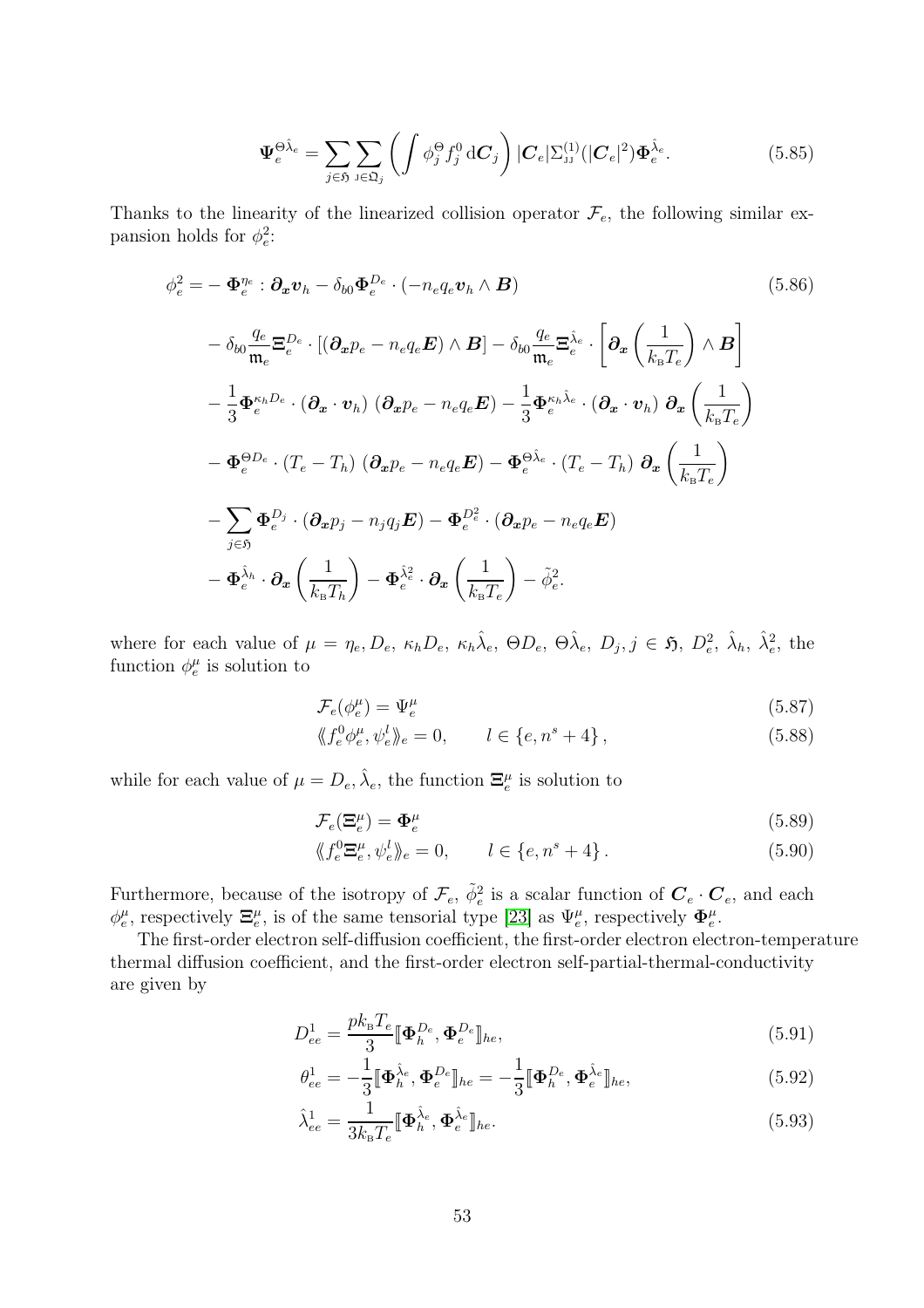We also introduce the additional transport coefficients

$$
D_{ee}^{\kappa_h} = \frac{p k_{\rm B} T_e}{9} \left[ \phi_h^{\kappa_h}, \Phi_e^{D_e}, \Phi_e^{D_e} \right]_{hee},\tag{5.94}
$$

$$
\theta_{ee}^{\kappa_h} = -\frac{1}{9} \left[ \phi_h^{\kappa_h}, \boldsymbol{\Phi}_e^{\hat{\lambda}_e}, \boldsymbol{\Phi}_e^{De} \right]_{hee}, \tag{5.95}
$$

<span id="page-53-2"></span>
$$
\hat{\lambda}_{ee}^{\kappa_h} = \frac{1}{9k_{\rm B}T_e} [\![\phi_h^{\kappa_h}, \boldsymbol{\Phi}_e^{\hat{\lambda}_e}, \boldsymbol{\Phi}_e^{\hat{\lambda}_e}]\!]_{hee},
$$
\n(5.96)

$$
D_{ee}^{\Theta} = \frac{p k_{\rm B} T_e}{3} \left[ \phi_h^{\Theta}, \Phi_e^{D_e}, \Phi_e^{D_e} \right]_{hee},
$$
\n(5.97)

$$
\theta_{ee}^{\Theta} = -\frac{1}{3} \left[ \phi_h^{\Theta}, \Phi_e^{\hat{\lambda}_e}, \Phi_e^{D_e} \right]_{hee}, \tag{5.98}
$$

$$
\hat{\lambda}_{ee}^{\Theta} = \frac{1}{3k_{\rm B}T_e} [\![\phi_h^{\Theta}, \boldsymbol{\Phi}_e^{\hat{\lambda}_e}, \boldsymbol{\Phi}_e^{\hat{\lambda}_e}]\!]_{hee},
$$
\n(5.99)

and the magnetic transport coefficients [\[21\]](#page-63-2) [\[25\]](#page-63-4)

<span id="page-53-3"></span>
$$
D_{ee}^{\odot} = -\frac{pk_{\rm B}T_e}{3}((\Phi_e^{D_e}, \Phi_e^{D_e}))_e, \tag{5.100}
$$

$$
\theta_{ee}^{\odot} = \frac{1}{3} ((\boldsymbol{\Phi}_e^{D_e}, \boldsymbol{\Phi}_e^{\hat{\lambda}_e}))_e, \tag{5.101}
$$

<span id="page-53-1"></span><span id="page-53-0"></span>
$$
\hat{\lambda}_{ee}^{\odot} = -\frac{1}{3k_{\rm B}T_e} \left( (\boldsymbol{\Phi}_e^{\hat{\lambda}_e}, \boldsymbol{\Phi}_e^{\hat{\lambda}_e}) \right)_e,\tag{5.102}
$$

where we have introduced the brackets

$$
((\boldsymbol{\xi}_e, \boldsymbol{\zeta}_e))_e = \frac{q_e|\boldsymbol{B}|}{\mathfrak{m}_e} \int f_e^0 \boldsymbol{\xi}_e \odot \boldsymbol{\zeta}_e d\boldsymbol{C}_e, \qquad (5.103)
$$

$$
[\![\xi_h, \boldsymbol{\zeta}_e, \boldsymbol{\delta}_e]\!]_{\text{hee}} = \sum_{j \in \mathfrak{H}} \sum_{j \in \mathfrak{Q}_j} \left( \int \xi_j f_j^0 \, \mathrm{d} \mathbf{C}_j \right) \int f_e^0 |\mathbf{C}_e| \Sigma_{\text{JJ}}^{(1)}(|\mathbf{C}_e|^2) \, \boldsymbol{\zeta}_e \odot \boldsymbol{\delta}_e \, \mathrm{d} \mathbf{C}_e. \tag{5.104}
$$

The following expressions are then derived for the first-order electron diffusion velocity

$$
\mathbf{\mathcal{V}}_{e}^{1} = -D_{ee}^{1} \hat{\mathbf{d}}_{e} - \sum_{i \in \mathfrak{H}} D_{ei} \hat{\mathbf{d}}_{i} - \theta_{ee}^{1} \partial_{x} \ln T_{e} - \theta_{eh} \partial_{x} \ln T_{h}
$$
(5.105)  

$$
- \left[ D_{ee}^{\kappa_{h}} \left( \partial_{x} \cdot \mathbf{v}_{h} \right) + D_{ee}^{\Theta} \left( T_{e} - T_{h} \right) \right] \hat{\mathbf{d}}_{e} - \left[ \theta_{ee}^{\kappa_{h}} \left( \partial_{x} \cdot \mathbf{v}_{h} \right) + \theta_{ee}^{\Theta} \left( T_{e} - T_{h} \right) \right] \partial_{x} \ln T_{e}
$$

$$
- \delta_{b0} \frac{n_{e} q_{e} |\mathbf{B}|}{p} D_{ee}^{0} \mathcal{B} \wedge \mathbf{v}_{h} - \delta_{b0} D_{ee}^{\odot} \mathcal{B} \wedge \hat{\mathbf{d}}_{e} - \delta_{b0} \theta_{ee}^{\odot} \mathcal{B} \wedge \partial_{x} \ln T_{e},
$$

and heat flux

$$
\mathcal{Q}_e^1 = -p\theta_{ee}^1 \hat{\mathbf{d}}_e - p \sum_{i \in \mathfrak{H}} \theta_{ei} \hat{\mathbf{d}}_i - \hat{\lambda}_{ee}^1 \partial_x \ln T_e - \hat{\lambda}_{eh} \partial_x \ln T_h + n_e \left(\frac{5}{2} k_B T_e\right) \mathcal{V}_e^1 \qquad (5.106)
$$

$$
-p \left[\theta_{ee}^{\kappa_h} \left(\partial_x \cdot \mathbf{v}_h\right) + \theta_{ee}^\Theta \left(T_e - T_h\right)\right] \hat{\mathbf{d}}_e - \left[\hat{\lambda}_{ee}^{\kappa_h} \left(\partial_x \cdot \mathbf{v}_h\right) + \hat{\lambda}_{ee}^\Theta \left(T_e - T_h\right)\right] \partial_x \ln T_e
$$

$$
- \delta_{b0} n_e q_e |\mathbf{B}| \theta_{ee}^0 \mathcal{B} \wedge \mathbf{v}_h - \delta_{b0} p \theta_{ee}^\odot \mathcal{B} \wedge \hat{\mathbf{d}}_e - \delta_{b0} \hat{\lambda}_{ee}^\odot \mathcal{B} \wedge \partial_x \ln T_e,
$$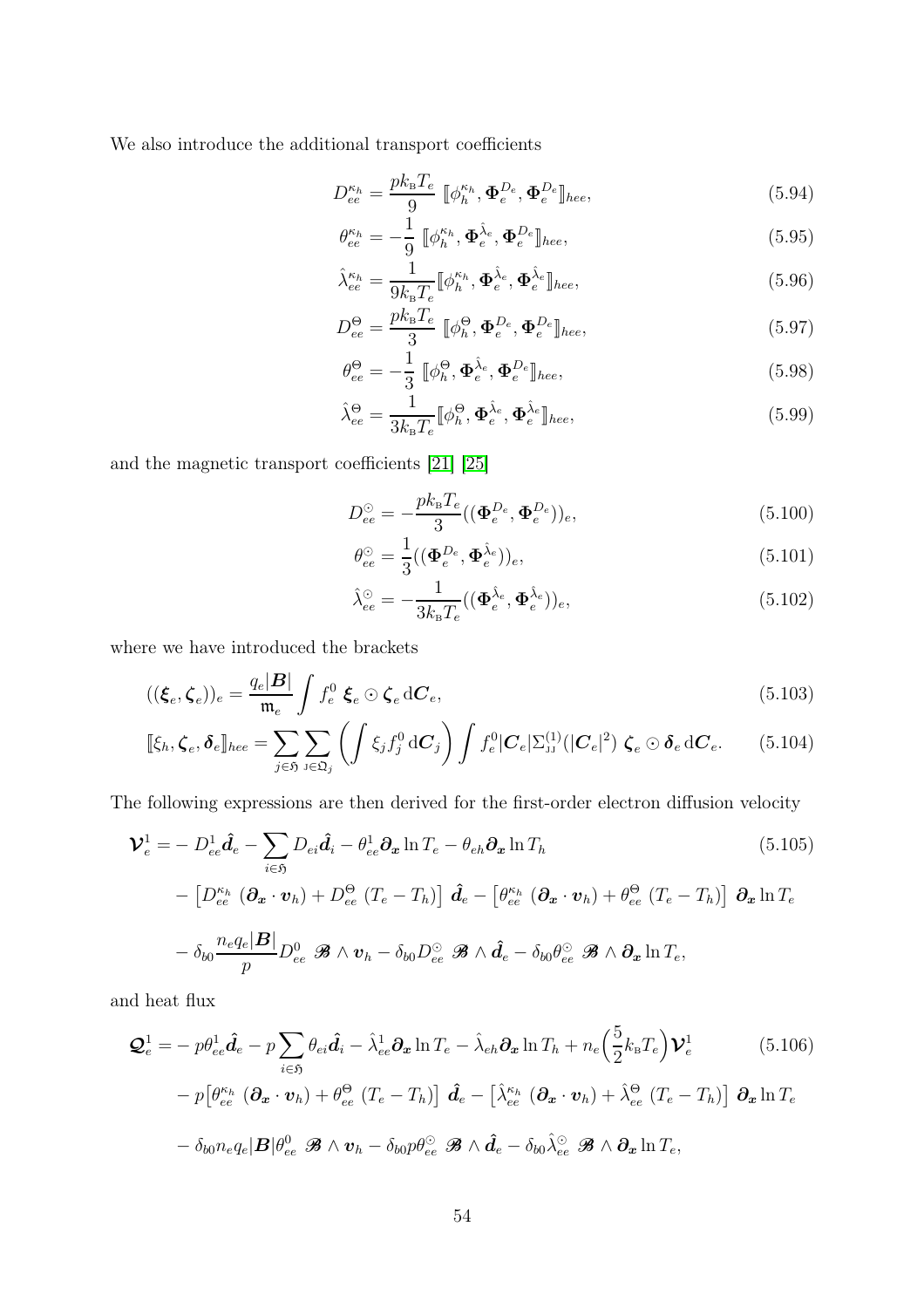where  $\mathcal{B}$  denotes the direction of the magnetic field vector

$$
\mathcal{B} = \frac{1}{|\mathbf{B}|} \mathbf{B}.\tag{5.107}
$$

Except for the last three terms associated with the magnetic field effect on the electrons, all the terms in expressions [\(5.105\)](#page-53-0) and [\(5.106\)](#page-53-1) for  $\mathcal{V}_e^1$  $e^1_e$  and  $\mathcal{Q}_e^1$ , respectively, are due to the coupling between electrons and heavy species. They may thus be referred to as the "electron Kolesnikov fluxes" [\[33\]](#page-64-15) [\[25\]](#page-63-4).

The terms in the first lines of both [\(5.105\)](#page-53-0) and [\(5.106\)](#page-53-1) were already present in the monoatomic case [\[25\]](#page-63-4), though the corresponding transport coefficients [\(5.44\)](#page-47-6), [\(5.46\)](#page-47-2), [\(5.54\)](#page-47-7), [\(5.55\)](#page-48-1), and [\(5.91\)](#page-52-0)-[\(5.93\)](#page-52-1) are different. The terms proportional to  $(\partial_x \cdot v_h)$  are new and specific to the polyatomic case, since the volume viscosity  $\kappa_h$  vanishes in the monoatomic limit. The terms proportional to  $(T_e - T_h)$  are also new, because the corresponding transport coefficients vanish in the monoatomic limit [\[25\]](#page-63-4). This is because the term

<span id="page-54-0"></span>
$$
\int \phi_j^{\Theta} f_j^0 d\mathbf{C}_j \tag{5.108}
$$

appearing in expressions [\(5.97\)](#page-53-2)-[\(5.99\)](#page-53-3) for  $D_{ee}^{\Theta}$ ,  $\theta_{ee}^{\Theta}$  and  $\hat{\lambda}_{ee}^{\Theta}$ , respectively, becomes equal to  $\langle \phi_h^{\Theta} f_h^0, \psi_h^j \rangle_h$  in the monoatomic limit and thus vanishes, since the number of particles in the  $j<sup>th</sup>$  species is a collisional invariant of the scattering operator. Conversely, in the polyatomic case, the term [\(5.108\)](#page-54-0) does not necessarily vanish. Indeed, the number of molecules of the  $j<sup>th</sup>$  species in the  $J<sup>th</sup>$  internal energy state is not conserved in general in scattering collisions, and the elastic collision cross-section  $\sigma_{je}^{_{JJ}}$  may depend on the energy level j. Physically speaking, the transport fluxes appearing in the second lines of [\(5.105\)](#page-53-0) and [\(5.106\)](#page-53-1) are associated with the nonuniform diffusion of electrons with respect to the different internal energy states of each heavy species. The last lines of [\(5.105\)](#page-53-0) and [\(5.106\)](#page-53-1), respectively, embed the magnetic field induced electron transport fluxes, and have the same structure in the polyatomic and monoatomic cases, for the last two terms were overlooked in the case  $b = 0$  in [\[25\]](#page-63-4).

Finally, we obtain the following expression for the first-order energy exchange term due to scattering collisions:

$$
\Delta E_{he}^{1, \text{scatt}} = \sum_{i \in \mathfrak{H}} \sum_{\mathfrak{l} \in \mathfrak{Q}_i} n_i \mathcal{V}_{i\mathfrak{l}} \cdot \boldsymbol{F}_{ie}^{I,0}
$$
\n
$$
+ \sum_{i \in \mathfrak{H}} \sum_{\mathfrak{l} \in \mathfrak{Q}_i} \frac{2}{3} \frac{\mathfrak{m}_e}{\mathfrak{m}_i} \nu_{ie}^{\mathfrak{l}\mathfrak{l}} \int f_i^0 \phi_i \left(\frac{3}{2} k_{\mathfrak{B}} T_e - \frac{1}{2} \mathfrak{m}_i \boldsymbol{C}_i \cdot \boldsymbol{C}_i\right) d\boldsymbol{C}_i
$$
\n
$$
+ \sum_{i \in \mathfrak{H}} \sum_{\mathfrak{l}, \mathfrak{l}' \in \mathfrak{Q}_i} \nu_{ie}^{\mathfrak{l} \mathfrak{l}'} \Delta E_{\mathfrak{l} \mathfrak{l}'} \int f_i^0 \phi_i d\boldsymbol{C}_i.
$$
\n
$$
(5.109)
$$

One may prefer the alternative formulation

$$
\Delta E_{he}^{1, \text{scatt}} = p \sum_{j \in \mathfrak{H}} D_{je} \hat{\mathbf{d}}_j \cdot \hat{\mathbf{d}}_e + p \sum_{j \in \mathfrak{H}} \theta_{je} \hat{\mathbf{d}}_j \cdot \partial_x \ln T_e
$$
\n
$$
+ p D_{ee}^1 \hat{\mathbf{d}}_e \cdot \hat{\mathbf{d}}_e + p \theta_{ee}^1 \hat{\mathbf{d}}_e \cdot \partial_x \ln T_e
$$
\n(5.110)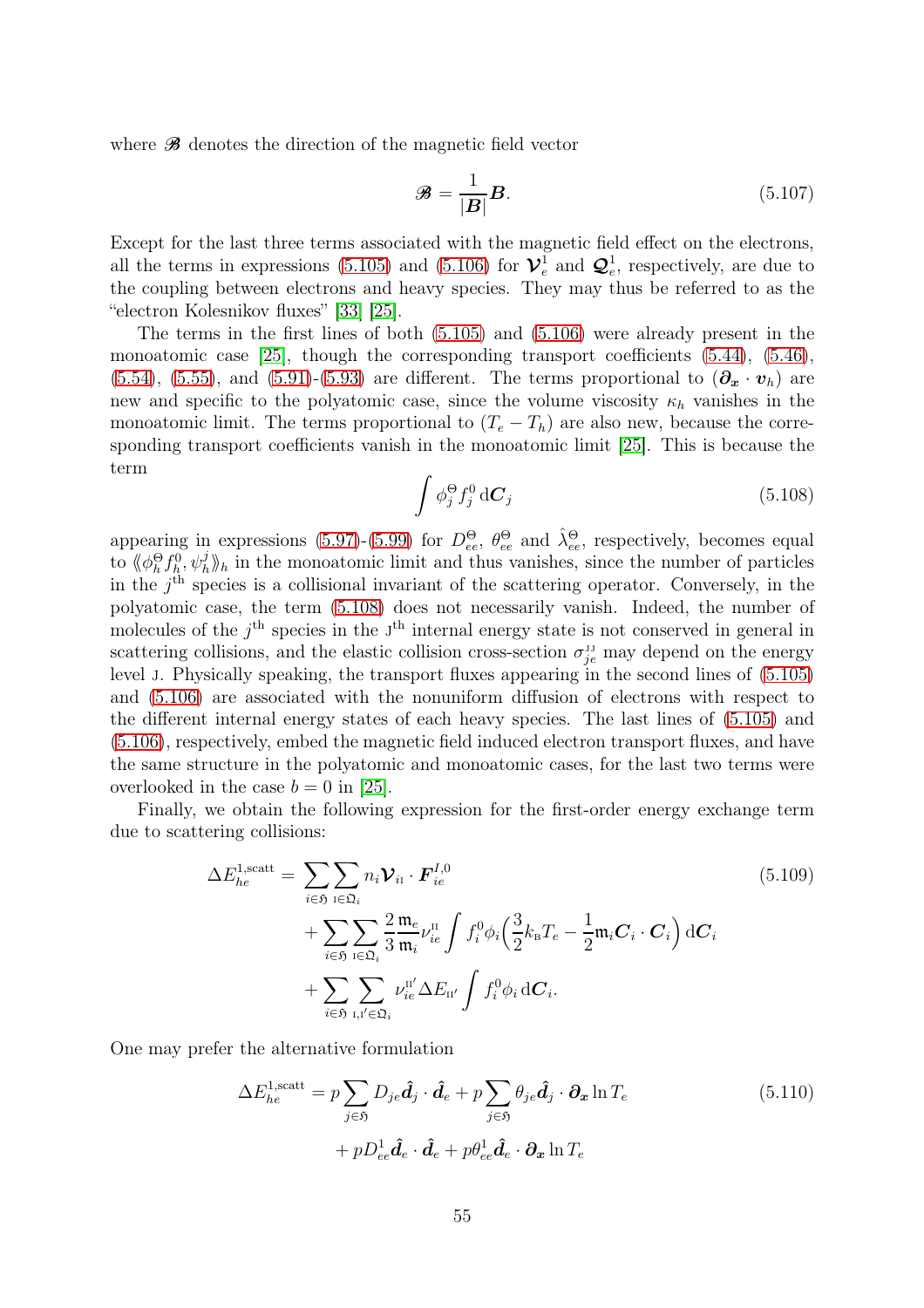$$
+ p\theta_{he}\partial_x \ln T_h \cdot \hat{d}_e + \hat{\lambda}_{he}\partial_x \ln T_h \cdot \partial_x \ln T_e
$$
  
+  $p\theta_{ee}^1 \partial_x \ln T_e \cdot \hat{d}_e + \hat{\lambda}_{ee}^1 \partial_x \ln T_e \cdot \partial_x \ln T_e$   
+  $k_B T_h^2 \langle\!\langle f_h^0 \phi_h, \Psi_h^{\Theta} \rangle\!\rangle_h$   
+  $k_B (T_e - T_h) \sum_{i \in \mathfrak{H}} \sum_{\mathbf{i} \in \mathfrak{Q}_i} \frac{\mathfrak{m}_e}{\mathfrak{m}_i} \nu_{ie}^{\mathbf{I}I} \int f_i^0 \phi_i dC_i$   
+  $\sum_{i \in \mathfrak{H}} \sum_{\mathbf{i}, \mathbf{i}' \in \mathfrak{Q}_i} \left(1 - \frac{T_h}{T_e} g_{\mathbf{i} \mathbf{i}'}\right) \nu_{ie}^{\mathbf{I} \mathbf{i}'} \Delta E_{\mathbf{i} \mathbf{i}'} \int f_i^0 \phi_i dC_i$ ,

where  $\int f_i^0 \phi_i \, d\mathbf{C}_i$  can be further expanded in the form

$$
\int f_i^0 \phi_i d\mathbf{C}_i = -(\partial_{\mathbf{x}} \cdot \mathbf{v}_h) \int f_i^0 \phi_i^{\kappa_h} d\mathbf{C}_i
$$
\n
$$
-(T_e - T_h) \int f_i^0 \phi_i^{\Theta} d\mathbf{C}_i.
$$
\n(5.111)

# <span id="page-55-0"></span>6 Fluid Equations

In this section, we summarize the macroscopic equations obtained for multicomponent plasmas in the Navier-Stokes regime. The fluid equations [\(4.130\)](#page-38-1), [\(4.131\)](#page-38-2), [\(4.144\)](#page-39-0), [\(4.145\)](#page-39-1) and [\(4.146\)](#page-39-2) and the transport fluxes derived from the Chapman-Enskog expansion are redimensionalized. This is equivalent to setting  $\varepsilon = 1$  in the full-dimension equations where  $\varepsilon$  is taken as a formal parameter.

## 6.1 Conservation of mass, momentum, and energy

The fluid equations [\(4.130\)](#page-38-1), [\(4.131\)](#page-38-2), [\(4.144\)](#page-39-0), [\(4.145\)](#page-39-1) and [\(4.146\)](#page-39-2) are rewritten in the form

$$
\partial_t \rho_e + \partial_x \cdot (\rho_e \mathbf{v}_h + \rho_e \mathbf{V}_e) = \mathfrak{m}_e \mathfrak{w}_e,\tag{6.1}
$$

$$
\partial_t \mathcal{E}_e + \partial_x \cdot (\mathcal{E}_e \mathbf{v}_h) = -p_e \, \partial_x \cdot \mathbf{v}_h - \partial_x \cdot \mathbf{Q}_e + \Delta E_{eh} + \mathbf{J}_e \cdot \mathbf{E}' + \delta_{b0} \, \mathbf{J}_e^0 \cdot (\mathbf{v}_h \wedge \mathbf{B}), \quad (6.2)
$$

for electrons, and

$$
\partial_t \rho_i + \partial_x \cdot (\rho_i \boldsymbol{v}_h + \rho_i \boldsymbol{\mathcal{V}}_i) = \mathfrak{m}_i \mathfrak{m}_i, \qquad i \in \mathfrak{H}, \tag{6.3}
$$

$$
\partial_t \left( \rho_h \boldsymbol{v}_h \right) + \boldsymbol{\partial_x} \cdot \left( \rho_h \boldsymbol{v}_h \otimes \boldsymbol{v}_h + p \, \mathbb{I} \right) = - \, \boldsymbol{\partial_x} \cdot \boldsymbol{\Pi}_h + n q \boldsymbol{E} + \boldsymbol{j} \wedge \boldsymbol{B}, \tag{6.4}
$$

$$
\partial_t \mathcal{E}_h + \partial_x \cdot (\mathcal{E}_h \mathbf{v}_h) = -p_h \partial_x \cdot \mathbf{v}_h - \partial_x \mathbf{v}_h : \Pi_h - \partial_x \cdot \mathbf{Q}_h + \Delta E_{he} + \mathbf{J}_h \cdot \mathbf{E}', \qquad (6.5)
$$

for the heavy species.

The electron diffusion velocity in the heavy-species reference frame is given by

<span id="page-55-4"></span><span id="page-55-3"></span><span id="page-55-2"></span><span id="page-55-1"></span>
$$
\mathcal{V}_e = \mathcal{V}_e^0 + \mathcal{V}_e^1, \tag{6.6}
$$

the electron heat flux in the heavy-species reference frame by

$$
\mathcal{Q}_e = \mathcal{Q}_e^0 + \mathcal{Q}_e^1, \tag{6.7}
$$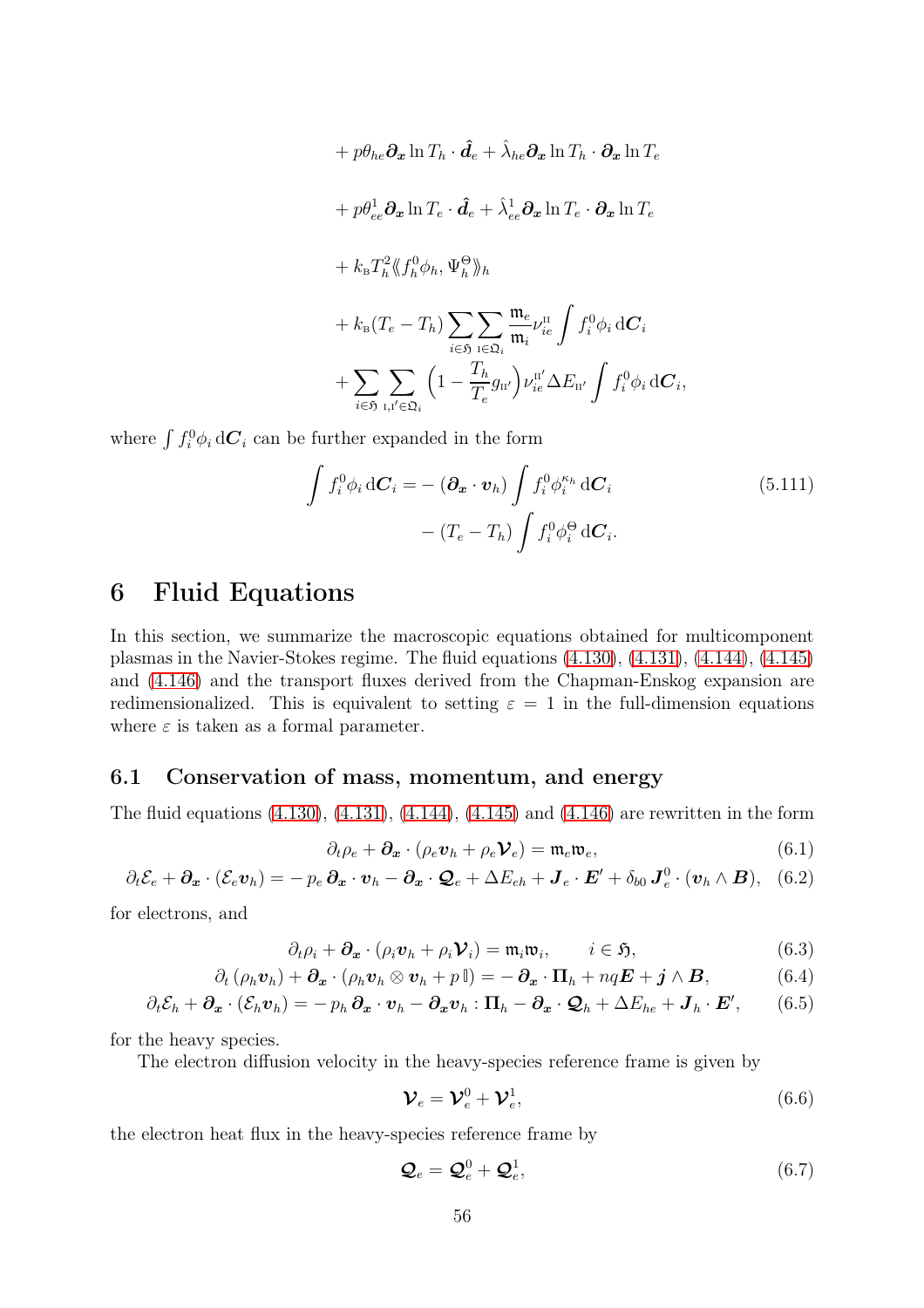and the electron conduction current density in the heavy-species reference frame by

$$
\mathbf{J}_e = \mathbf{J}_e^0 + \mathbf{J}_e^1 = n_e q_e \mathbf{\mathcal{V}}_e. \tag{6.8}
$$

We also introduce the heat flux

$$
\mathbf{Q} = \mathbf{Q}_e + \mathbf{Q}_h, \tag{6.9}
$$

the conduction current of the mixture

$$
\mathbf{J} = \mathbf{J}_e + \mathbf{J}_h = n_e q_e \mathbf{\mathcal{V}}_e + \sum_{j \in \mathfrak{H}} n_j q_j \mathbf{\mathcal{V}}_j,\tag{6.10}
$$

and the energy exchange terms

$$
\Delta E_{eh} = \Delta E_{eh}^0 + \Delta E_{eh}^1,\tag{6.11}
$$

$$
\Delta E_{he} = \Delta E_{he}^0 + \Delta E_{he}^1,\tag{6.12}
$$

which satisfy the reciprocity relation

$$
\Delta E_{he} = -\Delta E_{eh}.\tag{6.13}
$$

We also restate expressions for the zeroth-order and first-order current densities of the mixture in the inertial reference frame

$$
\boldsymbol{j}^0 = n_h q_h \boldsymbol{v}_h + n_e q_e (\boldsymbol{v}_h + \boldsymbol{\mathcal{V}}_e^0), \qquad (6.14)
$$

$$
\boldsymbol{j}^{1} = n_h q_h \boldsymbol{v}_h + \sum_{j \in \mathfrak{H}} n_j q_j \boldsymbol{\mathcal{V}}_j + n_e q_e (\boldsymbol{v}_h + \boldsymbol{\mathcal{V}}_e^0 + \boldsymbol{\mathcal{V}}_e^1), \qquad (6.15)
$$

and denote by

$$
\boldsymbol{j} = \delta_{b0} \boldsymbol{j}^0 + \delta_{b1} \boldsymbol{j}^1 \tag{6.16}
$$

the current density of the mixture in the inertial reference frame.

From equations [\(5.66\)](#page-50-1)-[\(5.69\)](#page-50-2), the heavy species diffusion velocities satisfy the mass conservation constraint

$$
\sum_{i \in \mathfrak{H}} \rho_i \mathcal{V}_i = 0, \tag{6.17}
$$

so that summing equation [\(6.3\)](#page-55-1) over  $i \in \mathfrak{H}$ , the equation for conservation of the heavyspecies mass is obtained

<span id="page-56-0"></span>
$$
\partial_t \rho_h + \partial_x \cdot (\rho_h \boldsymbol{v}_h) = \sum_{i \in \mathfrak{H}} \mathfrak{m}_i \mathfrak{w}_i.
$$
 (6.18)

Since the total mass is conserved in reactive collisions, the conservation constraint

$$
\mathfrak{m}_e \mathfrak{w}_e + \sum_{i \in \mathfrak{H}} \mathfrak{m}_i \mathfrak{w}_i = 0 \tag{6.19}
$$

is satisfied. Thus, the total mass conservation equation is obtained by summing [\(6.1\)](#page-55-2) and  $(6.18)$ , and reads

$$
\partial_t \rho + \partial_x \cdot (\rho \mathbf{v}) = 0, \tag{6.20}
$$

where

$$
\rho = \rho_e + \rho_h \tag{6.21}
$$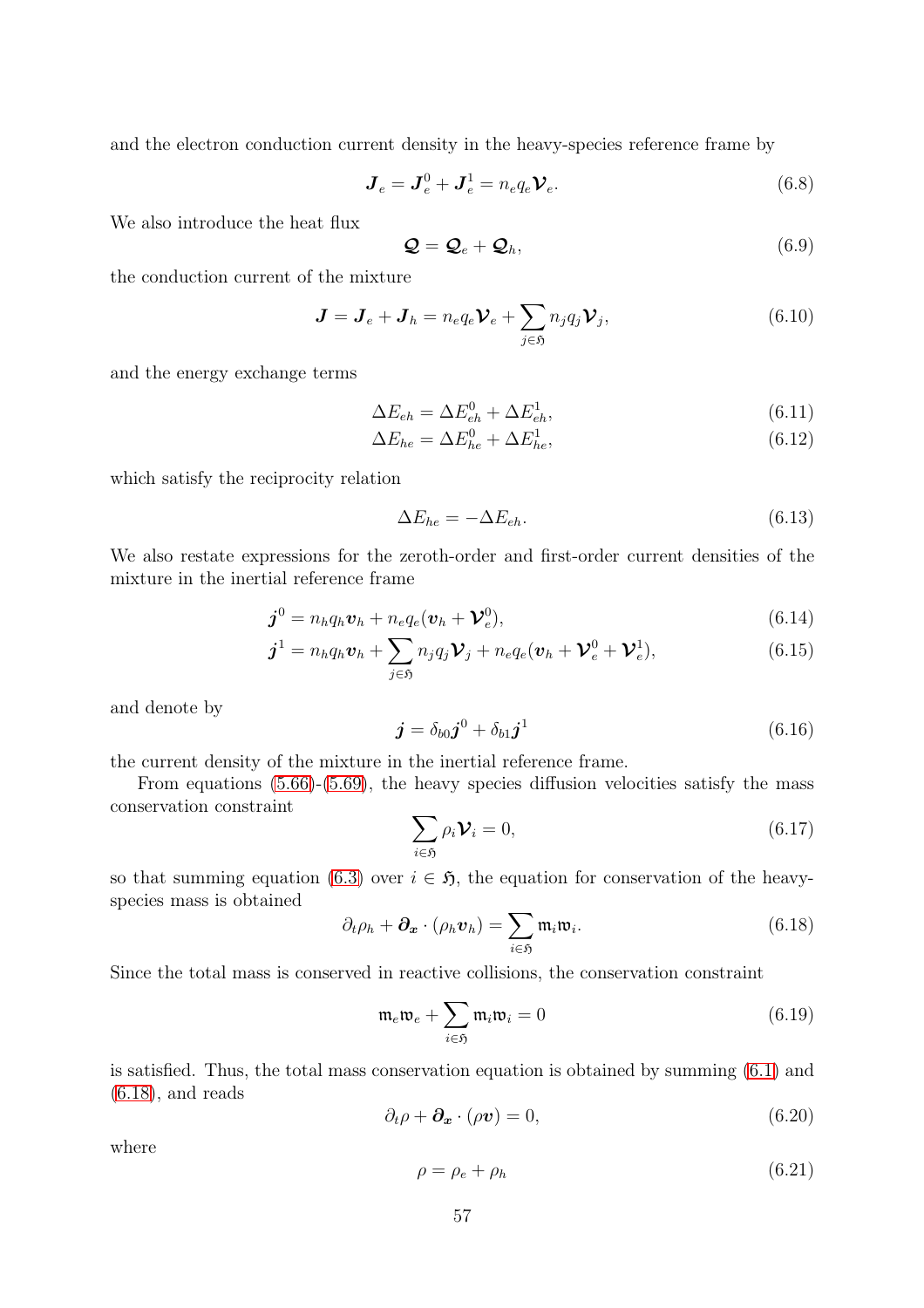is the mass density of the mixture, and the mixture-averaged velocity  $\boldsymbol{v}$  is given by

<span id="page-57-0"></span>
$$
\rho \mathbf{v} = \rho_e \mathbf{v}_e + \rho_h \mathbf{v}_h = \rho \mathbf{v}_h + \rho_e \mathbf{V}_e, \qquad (6.22)
$$

where the mean electron velocity in the inertial reference frame reads

$$
\boldsymbol{v}_e = \boldsymbol{v}_h + \boldsymbol{\mathcal{V}}_e. \tag{6.23}
$$

The electron momentum relation [\(4.142\)](#page-39-3) is also rewritten in the form

$$
\partial_x p_e = n_e q_e \boldsymbol{E} + \boldsymbol{j}_e^0 \wedge \boldsymbol{B} + \delta_{b1} \boldsymbol{J}_e^1 \wedge \boldsymbol{B} + \boldsymbol{F}_{eh},
$$
(6.24)

where  $\mathbf{F}_{eh} = -\mathbf{F}_{he}$  is the average force exerted on electrons by the heavy species:

$$
\boldsymbol{F}_{eh} = \boldsymbol{F}_{eh}^0 + \boldsymbol{F}_{eh}^1. \tag{6.25}
$$

Finally, summing equations [\(6.2\)](#page-55-3) and [\(6.5\)](#page-55-4), we obtain the following equation for conservation of the total internal energy  $\mathcal{E} = \mathcal{E}_e + \mathcal{E}_h$ :

$$
\partial_t \mathcal{E} + \partial_x \cdot (\mathcal{E} \boldsymbol{v}_h) = -p \, \partial_x \cdot \boldsymbol{v}_h - \partial_x \boldsymbol{v}_h : \Pi_h - \partial_x \cdot \mathcal{Q} + \boldsymbol{J} \cdot \boldsymbol{E}' + \delta_{b0} \, \boldsymbol{J}_e^0 \cdot (\boldsymbol{v}_h \wedge \boldsymbol{B}). \tag{6.26}
$$

## 6.2 Transport fluxes

The electron diffusion velocity is obtained from [\(5.16\)](#page-44-0) and [\(5.105\)](#page-53-0) in the form

$$
\mathbf{V}_e = -D_{ee}\hat{\mathbf{d}}_e - \sum_{i \in \mathfrak{H}} D_{ei}\hat{\mathbf{d}}_i - \theta_{ee}\partial_x \ln T_e - \theta_{eh}\partial_x \ln T_h
$$
(6.27)  

$$
- \left[ D_{ee}^{\kappa_h} (\partial_x \cdot \mathbf{v}_h) + D_{ee}^{\Theta} (T_e - T_h) \right] \hat{\mathbf{d}}_e - \left[ \theta_{ee}^{\kappa_h} (\partial_x \cdot \mathbf{v}_h) + \theta_{ee}^{\Theta} (T_e - T_h) \right] \partial_x \ln T_e
$$

$$
- \delta_{b0} \frac{n_e q_e |\mathbf{B}|}{p} D_{ee}^0 \mathcal{B} \wedge \mathbf{v}_h - \delta_{b0} D_{ee}^{\odot} \mathcal{B} \wedge \hat{\mathbf{d}}_e - \delta_{b0} \theta_{ee}^{\odot} \mathcal{B} \wedge \partial_x \ln T_e,
$$

where the electron self-diffusion coefficient and the electron electron-temperature thermal diffusion coefficient read

$$
D_{ee} = D_{ee}^0 + D_{ee}^1,\tag{6.28}
$$

$$
\theta_{ee} = \theta_{ee}^0 + \theta_{ee}^1,\tag{6.29}
$$

and the unconstrained diffusion driving force read

$$
\hat{\boldsymbol{d}}_e = \frac{1}{p} (\boldsymbol{\partial_x p}_e - n_e q_e \boldsymbol{E}),\tag{6.30}
$$

$$
\hat{\boldsymbol{d}}_i = \frac{1}{p}(\partial_x p_i - n_i q_i \boldsymbol{E}), \quad i \in \mathfrak{H}.
$$
\n(6.31)

Similarly, the electron self-partial-thermal-conductivity is given by

$$
\hat{\lambda}_{ee} = \hat{\lambda}_{ee}^0 + \hat{\lambda}_{ee}^1,\tag{6.32}
$$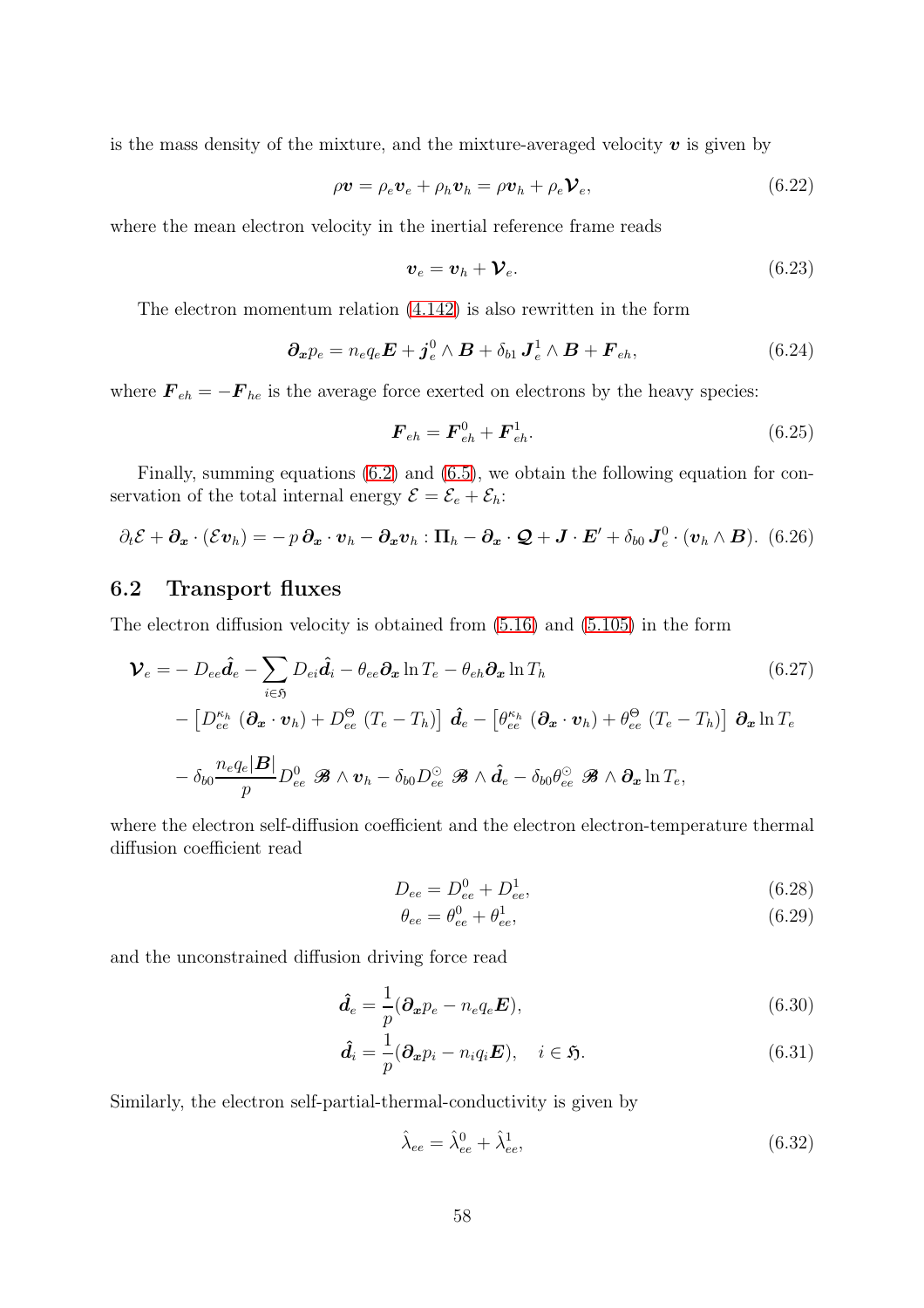and from [\(5.19\)](#page-44-1) and [\(5.106\)](#page-53-1) the electron heat flux thus reads

$$
\mathcal{Q}_e = -p\theta_{ee}\hat{\mathbf{d}}_e - p\sum_{i \in \mathfrak{H}} \theta_{ei}\hat{\mathbf{d}}_i - \hat{\lambda}_{ee}\partial_x \ln T_e - \hat{\lambda}_{eh}\partial_x \ln T_h + n_e \left(\frac{5}{2}k_\text{B}T_e\right)\mathcal{V}_e
$$
(6.33)  

$$
-p\left[\theta_{ee}^{\kappa_h} \left(\partial_x \cdot \mathbf{v}_h\right) + \theta_{ee}^\Theta \left(T_e - T_h\right)\right] \hat{\mathbf{d}}_e - \left[\hat{\lambda}_{ee}^{\kappa_h} \left(\partial_x \cdot \mathbf{v}_h\right) + \hat{\lambda}_{ee}^\Theta \left(T_e - T_h\right)\right] \partial_x \ln T_e
$$

$$
- \delta_{b0}n_e q_e |\mathbf{B}|\theta_{ee}^0 \mathcal{B} \wedge \mathbf{v}_h - \delta_{b0}p\theta_{ee}^\Theta \mathcal{B} \wedge \hat{\mathbf{d}}_e - \delta_{b0}\hat{\lambda}_{ee}^\Theta \mathcal{B} \wedge \partial_x \ln T_e.
$$

The heavy-species diffusion velocities, viscous tensor and heat flux where stated in [\(5.47\)](#page-47-0), [\(5.52\)](#page-47-8) and [\(5.56\)](#page-48-0), respectively. We recall here their expressions

$$
\mathbf{\mathcal{V}}_{i} = -\sum_{j \in \mathfrak{H}} D_{ij} \hat{\mathbf{d}}_{j} - D_{ie} \hat{\mathbf{d}}_{e} - \theta_{ih} \partial_{x} \ln T_{h} - \theta_{ie} \partial_{x} \ln T_{e}, \quad i \in \mathfrak{H}, \tag{6.34}
$$

$$
\Pi_h = -\eta_h \left( \partial_x \boldsymbol{v}_h + (\partial_x \boldsymbol{v}_h)^{\mathrm{T}} - \frac{2}{3} (\partial_x \cdot \boldsymbol{v}_h) \mathbb{I} \right) - \kappa_h (\partial_x \cdot \boldsymbol{v}_h) \mathbb{I} - \zeta (T_e - T_h) \mathbb{I}, \tag{6.35}
$$

$$
\mathcal{Q}_h = -p \sum_{j \in \mathfrak{H}} \theta_{hj} \hat{\mathbf{d}}_j - p \theta_{he} \hat{\mathbf{d}}_e - \hat{\lambda}_{hh} \partial_x \ln T_h - \hat{\lambda}_{he} \partial_x \ln T_e + \sum_{j \in \mathfrak{H}} \left( \frac{5}{2} k_B T_h + \overline{E}_j \right) n_j \mathcal{V}_j.
$$
\n(6.36)

# 7 Center-of-Mass Reference Frame

The conservation equations may be rewritten in the center-of-mass reference frame. From the definition [\(6.22\)](#page-57-0) of  $v$ , the heavy-species velocity reads

$$
\boldsymbol{v}_h = \boldsymbol{v} - Y_e \boldsymbol{\mathcal{V}}_e,\tag{7.1}
$$

where  $Y_e = \rho_e/\rho$  is the electron mass fraction. Equations [\(6.1\)](#page-55-2) and [\(6.3\)](#page-55-1) expressing the mass conservation of the respective species thus read in the center-of-mass reference frame

$$
\partial_t \rho_e + \partial_x \cdot (\rho_e \boldsymbol{v} + \rho_e \boldsymbol{\mathcal{V}}_e^{\boldsymbol{v}}) = \mathfrak{m}_e \mathfrak{w}_e, \qquad (7.2)
$$

$$
\partial_t \rho_i + \partial_x \cdot (\rho_i \boldsymbol{v} + \rho_i \mathcal{V}_i^{\boldsymbol{v}}) = \mathfrak{m}_i \mathfrak{w}_i, \qquad i \in \mathfrak{H}.
$$
 (7.3)

where  $\mathcal{V}^v_e$  $\frac{v}{e}$  and  $\mathcal{V}^v_i$  $i, i \in \mathfrak{H}$ , are the species diffusion velocities in the center-of-mass reference frame:

$$
\mathbf{\mathcal{V}}_e^v = (1 - Y_e)\mathbf{\mathcal{V}}_e \tag{7.4}
$$

$$
\mathbf{\mathcal{V}}_i^v = \mathbf{\mathcal{V}}_i - Y_e \mathbf{\mathcal{V}}_e, \quad i \in \mathfrak{H}.\tag{7.5}
$$

The macroscopic equations [\(6.1\)](#page-55-2)-[\(6.5\)](#page-55-4) read in the center-of-mass reference frame

$$
\partial_t \rho_e + \partial_x \cdot (\rho_e \mathbf{v} + \rho_e (1 - Y_e) \mathbf{V}_e) = \mathfrak{m}_e \mathfrak{w}_e, \tag{7.6}
$$

$$
\partial_t \mathcal{E}_e + \partial_x \cdot (\mathcal{E}_e(\boldsymbol{v} - Y_e \boldsymbol{\mathcal{V}}_e)) = -p_e \, \partial_x \cdot (\boldsymbol{v} - Y_e \boldsymbol{\mathcal{V}}_e) - \partial_x \cdot \mathcal{Q}_e + \Delta E_{eh} + \boldsymbol{J}_e \cdot \boldsymbol{E}' \qquad (7.7) + \delta_{b0} \, \boldsymbol{J}_e^0 \cdot ((\boldsymbol{v} - Y_e \boldsymbol{\mathcal{V}}_e) \wedge \boldsymbol{B}),
$$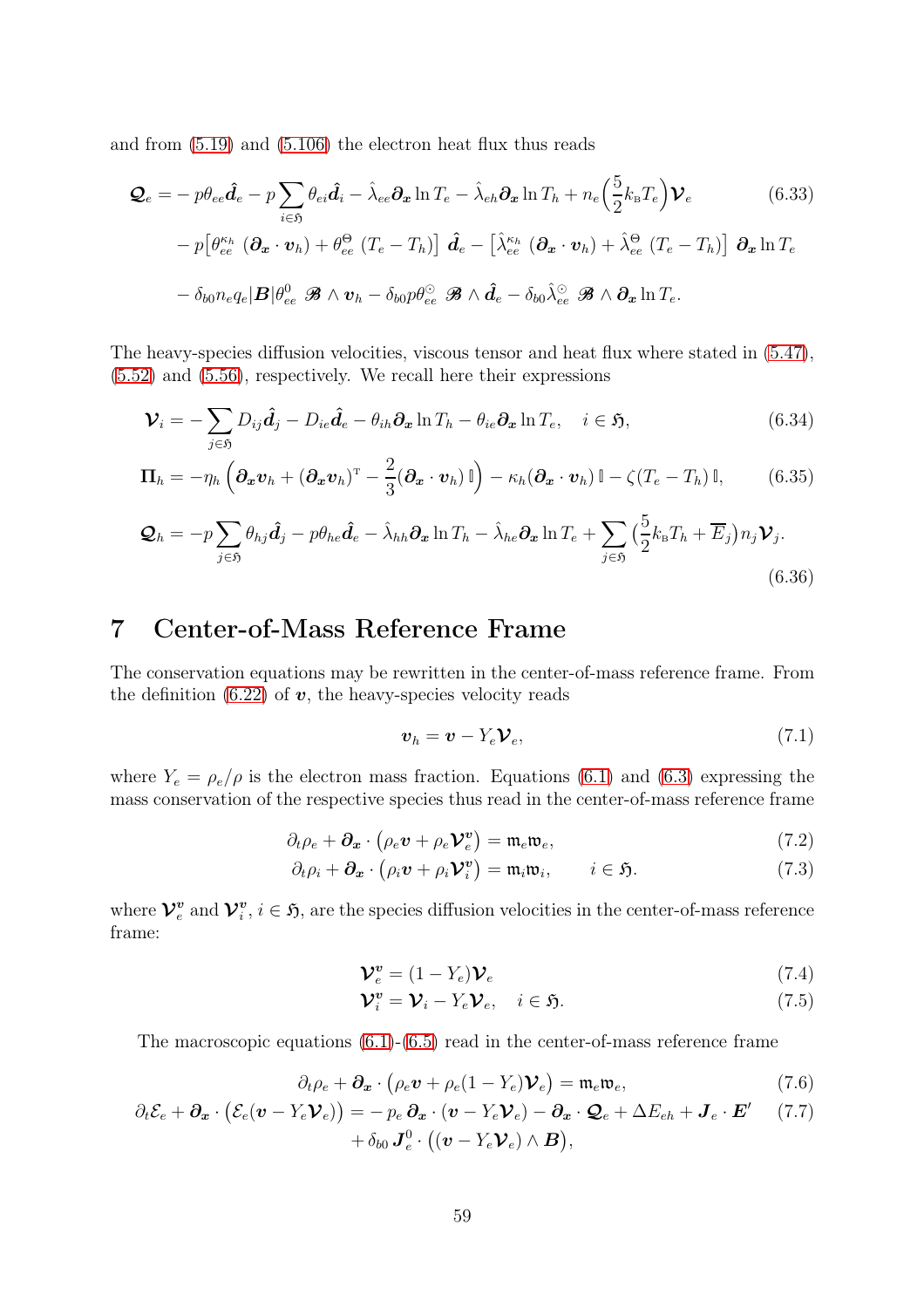for electrons, and

$$
\partial_t \rho_i + \partial_x \cdot (\rho_i \boldsymbol{v} + \rho_i (\boldsymbol{\mathcal{V}}_i - Y_e \boldsymbol{\mathcal{V}}_e)) = \mathfrak{m}_i \mathfrak{m}_i, \qquad i \in \mathfrak{H}, \tag{7.8}
$$

$$
\partial_t (\rho (1 - Y_e)(\boldsymbol{v} - Y_e \boldsymbol{V}_e)) + \partial_x \cdot (\rho (1 - Y_e)(\boldsymbol{v} - Y_e \boldsymbol{V}_e) \otimes (\boldsymbol{v} - Y_e \boldsymbol{V}_e) + p \, \mathbb{I}) \tag{7.9}
$$
\n
$$
= - \partial_x \cdot \Pi_h + nq \boldsymbol{E} + \boldsymbol{j} \wedge \boldsymbol{B},
$$

$$
\partial_t \mathcal{E}_h + \partial_x \cdot (\mathcal{E}_h(v - Y_e \mathcal{V}_e)) = -p_h \partial_x \cdot (v - Y_e \mathcal{V}_e) - \partial_x (v - Y_e \mathcal{V}_e) : \Pi_h \qquad (7.10)
$$

$$
- \partial_x \cdot \mathcal{Q}_h + \Delta E_{he} + \mathbf{J}_h \cdot \mathbf{E}',
$$

for the heavy species.

Given that  $Y_e$  is of order  $\varepsilon^2$ , the latter model is equivalent at first-order in  $\varepsilon$  to the following one:

$$
\partial_t \rho_e + \partial_x \cdot (\rho_e \mathbf{v} + \rho_e \mathbf{\mathcal{V}}_e^{\mathbf{v}}) = \mathfrak{m}_e \mathfrak{w}_e, \tag{7.11}
$$

$$
\partial_t \mathcal{E}_e + \partial_x \cdot (\mathcal{E}_e \mathbf{v}) = -p_e \, \partial_x \cdot \mathbf{v} - \partial_x \cdot \mathbf{Q}_e^{\mathbf{v}} + \Delta E_{eh} + \mathbf{J}_e^{\mathbf{v}} \cdot \mathbf{E}' + \delta_{b0} \, \mathbf{J}_e^0 \cdot (\mathbf{v} \wedge \mathbf{B}), \quad (7.12)
$$

$$
\partial_t \rho_i + \partial_x \cdot (\rho_i \boldsymbol{v} + \rho_i \mathcal{V}_i^{\boldsymbol{v}}) = \mathfrak{m}_i \mathfrak{w}_i, \qquad i \in \mathfrak{H}, \tag{7.13}
$$

$$
\partial_t(\rho \boldsymbol{v}) + \boldsymbol{\partial}_{\boldsymbol{x}} \cdot (\rho \boldsymbol{v} \otimes \boldsymbol{v} + p \mathbb{I}) = - \boldsymbol{\partial}_{\boldsymbol{x}} \cdot \boldsymbol{\Pi} + nq\boldsymbol{E} + \boldsymbol{j} \wedge \boldsymbol{B}, \qquad (7.14)
$$

$$
\partial_t \mathcal{E}_h + \partial_x \cdot (\mathcal{E}_h \boldsymbol{v}) = -p_h \, \partial_x \cdot \boldsymbol{v} - \partial_x \boldsymbol{v} : \boldsymbol{\Pi} - \partial_x \cdot \mathcal{Q}_h^{\boldsymbol{v}} + \Delta E_{he} + \boldsymbol{J}_h \cdot \boldsymbol{E}', \tag{7.15}
$$

where the species diffusion velocities in the center-of-mass reference frame have been taken such as to satisfy the mass conservation constraint

$$
\sum_{k \in \mathfrak{S}} \rho_k \mathcal{V}_k^v = \rho_e \mathcal{V}_e^v + \sum_{i \in \mathfrak{H}} \rho_i \mathcal{V}_i^v = 0.
$$
 (7.16)

The viscous tensor may be written in the form

$$
\mathbf{\Pi} = -\eta_h \left( \boldsymbol{\partial}_x \boldsymbol{v} + (\boldsymbol{\partial}_x \boldsymbol{v})^{\mathrm{T}} - \frac{2}{3} (\boldsymbol{\partial}_x \cdot \boldsymbol{v}) \mathbb{I} \right) - \kappa_h (\boldsymbol{\partial}_x \cdot \boldsymbol{v}) \mathbb{I} - \zeta (T_e - T_h) \mathbb{I}, \tag{7.17}
$$

the electron diffusion velocity and heat flux in the center-of-mass reference frame in the form

$$
\mathbf{\mathcal{V}}_{e}^{\mathbf{v}} = -D_{ee}^{\mathbf{v}} \hat{\mathbf{d}}_{e} - \sum_{i \in \mathfrak{H}} D_{ei}^{\mathbf{v}} \hat{\mathbf{d}}_{i} - \theta_{ee}^{\mathbf{v}} \partial_{x} \ln T_{e} - \theta_{eh}^{\mathbf{v}} \partial_{x} \ln T_{h}
$$
(7.18)  
\n
$$
- (1 - Y_{e}) \Big[ D_{ee}^{\kappa_{h}} (\partial_{x} \cdot \mathbf{v}) + D_{ee}^{\Theta} (T_{e} - T_{h}) \Big] \hat{\mathbf{d}}_{e}
$$
  
\n
$$
- (1 - Y_{e}) \Big[ \theta_{ee}^{\kappa_{h}} (\partial_{x} \cdot \mathbf{v}) + \theta_{ee}^{\Theta} (T_{e} - T_{h}) \Big] \partial_{x} \ln T_{e}
$$
  
\n
$$
- \delta_{b0} (1 - Y_{e}) \frac{n_{e} q_{e} |\mathbf{B}|}{p} D_{ee}^0 \mathcal{B} \wedge \mathbf{v} - \delta_{b0} (1 - Y_{e}) D_{ee}^{\odot} \mathcal{B} \wedge \hat{\mathbf{d}}_{e}
$$
  
\n
$$
- \delta_{b0} (1 - Y_{e}) \theta_{ee}^{\odot} \mathcal{B} \wedge \partial_{x} \ln T_{e},
$$
  
\n
$$
\mathcal{Q}_{e}^{\mathbf{v}} = - p \theta_{ee}^{\mathbf{v}} \hat{\mathbf{d}}_{e} - p \sum_{i \in \mathfrak{H}} \theta_{ei}^{\mathbf{v}} \hat{\mathbf{d}}_{i} - \hat{\lambda}_{ee} \partial_{x} \ln T_{e} - \hat{\lambda}_{eh} \partial_{x} \ln T_{h} + n_{e} \Big( \frac{5}{2} k_{\mathrm{B}} T_{e} \Big) \mathbf{V}_{e}^{\mathbf{v}} \qquad (7.19)
$$
  
\n
$$
- p \Big[ \theta_{ee}^{\kappa_{h}} (\partial_{x} \cdot \mathbf{v}) + \theta_{ee}^{\Theta} (T_{e} - T_{h}) \Big] \hat{\mathbf{d}}_{e} - \Big[ \hat{\lambda}_{ee}^{\kappa_{h}} (\partial_{x} \cdot \mathbf{v}) + \hat{\lambda}_{ee}^{\Theta} (T_{e} -
$$

$$
-\,\delta_{b0} n_e q_e|\boldsymbol{B}| \theta_{ee}^0\,\,\mathscr{B}\wedge\boldsymbol{v}-\delta_{b0} p \theta_{ee}^\odot\,\,\mathscr{B}\wedge\hat{\boldsymbol{d}_e}-\delta_{b0}\hat{\lambda}_{ee}^\odot\,\,\mathscr{B}\wedge\boldsymbol{\partial_x}\ln T_e,
$$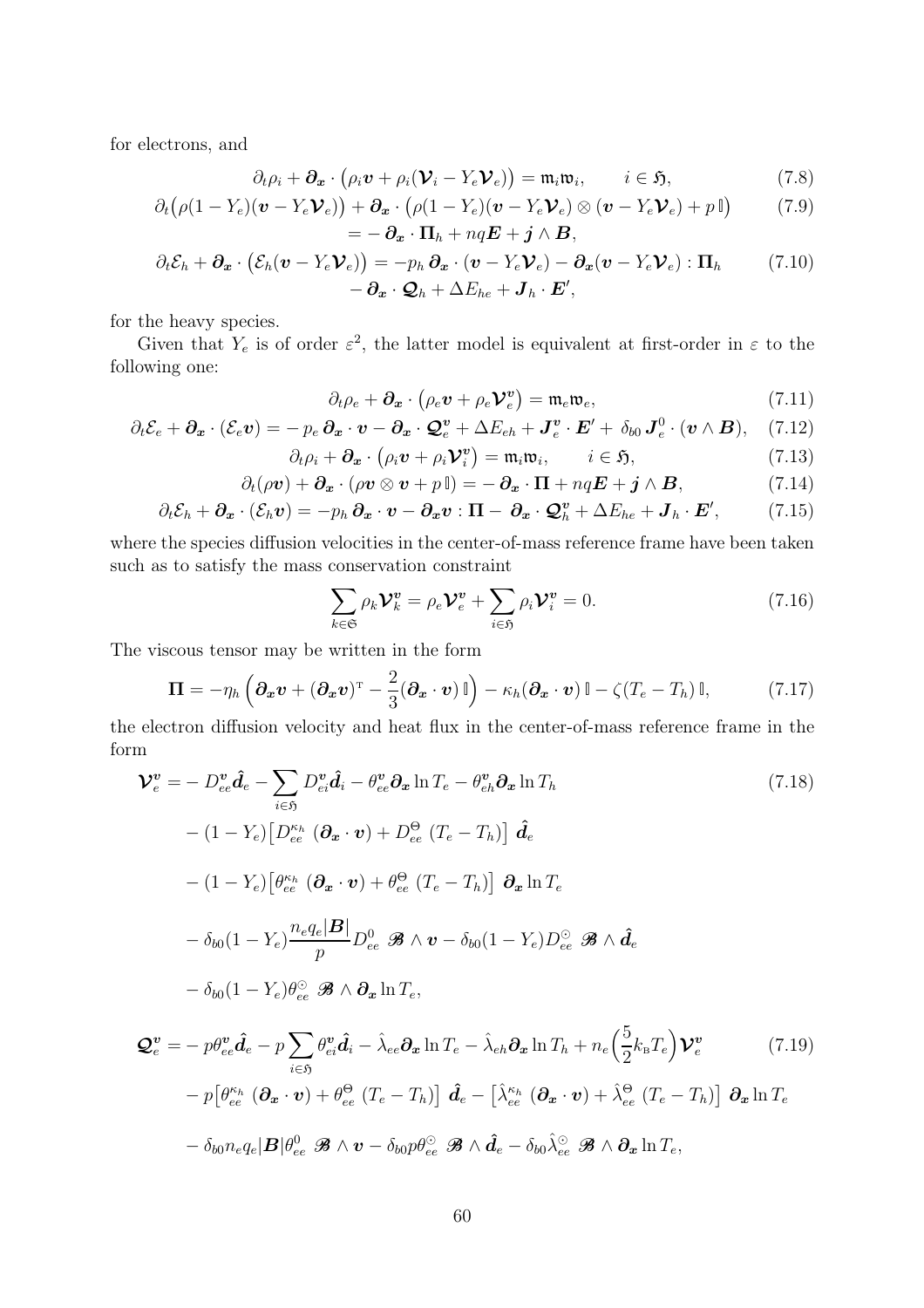respectively, and the heavy-species diffusion velocities and heat flux in the form

$$
\mathbf{\mathcal{V}}_{i}^{\mathbf{v}} = -\sum_{j \in \mathfrak{H}} D_{ij}^{\mathbf{v}} \hat{\mathbf{d}}_{j} - D_{ie}^{\mathbf{v}} \hat{\mathbf{d}}_{e} - \theta_{ih}^{\mathbf{v}} \partial_{x} \ln T_{h} - \theta_{ie}^{\mathbf{v}} \partial_{x} \ln T_{e},
$$
\n
$$
+ Y_{e} \left[ D_{ee}^{\kappa_{h}} \left( \partial_{x} \cdot \mathbf{v} \right) + D_{ee}^{\Theta} \left( T_{e} - T_{h} \right) \right] \hat{\mathbf{d}}_{e} + Y_{e} \left[ \theta_{ee}^{\kappa_{h}} \left( \partial_{x} \cdot \mathbf{v} \right) + \theta_{ee}^{\Theta} \left( T_{e} - T_{h} \right) \right] \partial_{x} \ln T_{e}
$$
\n
$$
+ \delta_{b0} Y_{e} \frac{n_{e} q_{e} |\mathbf{B}|}{p} D_{ee}^{0} \mathcal{B} \wedge \mathbf{v} + \delta_{b0} Y_{e} D_{ee}^{\odot} \mathcal{B} \wedge \hat{\mathbf{d}}_{e} + \delta_{b0} Y_{e} \theta_{ee}^{\odot} \mathcal{B} \wedge \partial_{x} \ln T_{e}, \quad i \in \mathfrak{H},
$$
\n
$$
\mathbf{Q}_{h}^{\mathbf{v}} = -p \sum_{j \in \mathfrak{H}} \theta_{hj}^{\mathbf{v}} \hat{\mathbf{d}}_{j} - p \theta_{he}^{\mathbf{v}} \hat{\mathbf{d}}_{e} - \hat{\lambda}_{hh} \partial_{x} \ln T_{h} - \hat{\lambda}_{he} \partial_{x} \ln T_{e} + \sum_{j \in \mathfrak{H}} \left( \frac{5}{2} k_{\mathrm{B}} T_{h} + \overline{E}_{j} \right) n_{j} \mathbf{V}_{j}^{\mathbf{v}}.
$$
\n(7.21)

The electron conduction current density in the center-of-mass reference frame may be written in the form

$$
\mathbf{J}_e^v = n_e q_e \mathbf{\mathcal{V}}_e^v,\tag{7.22}
$$

and the current density in the form

$$
\boldsymbol{j} = \delta_{b0} \boldsymbol{j}^0 + \delta_{b1} \boldsymbol{j}^1,\tag{7.23}
$$

where

$$
\boldsymbol{j}^0 = nq\boldsymbol{v} + n_e q_e \mathcal{V}_e^0, \tag{7.24}
$$

$$
\boldsymbol{j}^{1} = nq\boldsymbol{v} + n_{e}q_{e}\boldsymbol{\mathcal{V}}_{e}^{\boldsymbol{v}} + \sum_{i \in \mathfrak{H}} n_{i}q_{i}\boldsymbol{\mathcal{V}}_{i}^{\boldsymbol{v}}.
$$
\n(7.25)

The diffusion coefficients  $D_{ee}^v$ ,  $D_{ei}^v$ ,  $i \in \mathfrak{H}$ ,  $D_{ie}^v$ ,  $i \in \mathfrak{H}$ , and  $D_{ij}^v$ ,  $i, j \in \mathfrak{H}$ , may be expressed in the form

<span id="page-60-0"></span>
$$
D_{ee}^v = (1 - Y_e)D_{ee},\tag{7.26}
$$

$$
D_{ei}^v = (1 - Y_e)D_{ei}, \quad i \in \mathfrak{H}, \tag{7.27}
$$

$$
D_{ie}^{\mathbf{v}} = D_{ie} - Y_e D_{ee}, \quad i \in \mathfrak{H}, \tag{7.28}
$$

<span id="page-60-1"></span>
$$
D_{ij}^{\mathbf{v}} = D_{ij} - Y_e D_{ej}, \quad i, j \in \mathfrak{H}, \tag{7.29}
$$

and the thermal diffusion coefficients  $\theta_{ee}^v$ ,  $\theta_{eh}^v$ ,  $\theta_{ie}^v$ ,  $i \in \mathfrak{H}$ ,  $\theta_{ih}^v$ ,  $i \in \mathfrak{H}$ , may be expressed in the form

$$
\theta_{ee}^{\mathbf{v}} = (1 - Y_e)\theta_{ee},\tag{7.30}
$$

$$
\theta_{eh}^{\mathbf{v}} = \theta_{he}^{\mathbf{v}} = (1 - Y_e)\theta_{eh},\tag{7.31}
$$

$$
\theta_{ie}^{\mathbf{v}} = \theta_{ei}^{\mathbf{v}} = \theta_{ie} - Y_e \theta_{ee}, \quad i \in \mathfrak{H}, \tag{7.32}
$$

$$
\theta_{ih}^{\mathbf{v}} = \theta_{hi}^{\mathbf{v}} = \theta_{ih} - Y_e \theta_{eh}, \quad i \in \mathfrak{H}.
$$
 (7.33)

However, one can see from expressions [\(7.26\)](#page-60-0)-[\(7.29\)](#page-60-1) that the diffusion matrix associated with the center-of-mass reference frame  $(D_{kl}^{\nu})_{k,l\in\mathfrak{S}}$  is not symmetric, and neither is the heavy-species diffusion matrix  $(D_{ij}^{\boldsymbol{v}})_{i,j\in\mathfrak{H}}$ . This confirms that the center-of-mass reference frame is not adapted to the study of non-thermal multicomponent plasmas [\[25\]](#page-63-4).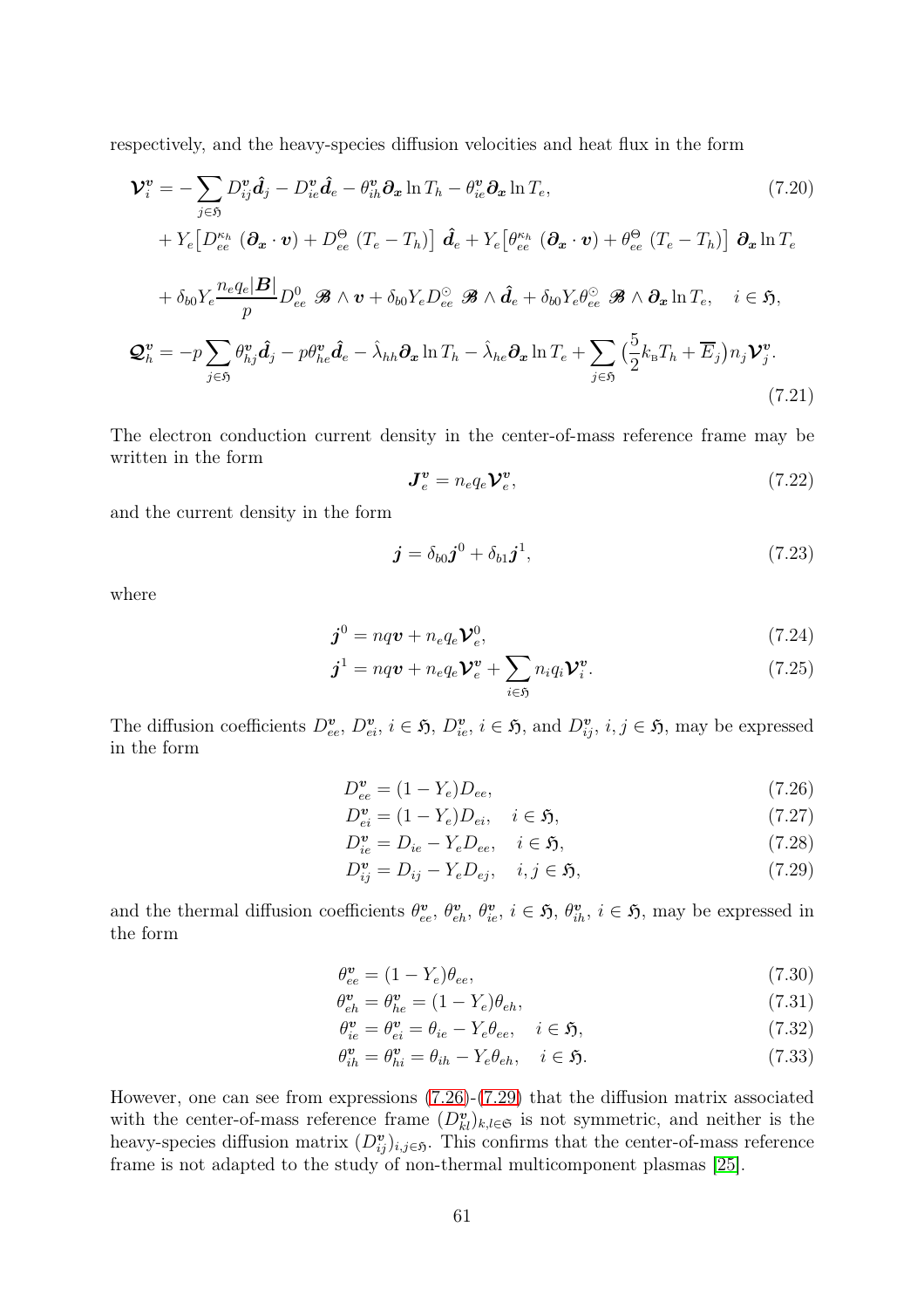# 8 Conclusion

We have derived from the kinetic theory a unified multicomponent fluid model for nonthermal, partially ionized, polyatomic, chemically reactive plasmas. We have applied the classical Chapman-Enskog procedure, upon expanding the species distribution functions in powers of  $\varepsilon$ . The ratio  $\varepsilon$  of electron to heavy-species characteristic masses was taken proportional to the Knudsen number. For the scaling adopted here, the equilibrium distribution functions are shown to be Maxwellian, with a different temperature for electrons and heavy species. We retrieve the zeroth-order and first-order drift-diffusion equations for electrons, while the macroscopic equations for the heavy species are the Euler equations at order zero, and the Navier-Stokes-Fourier equations at order one. Those equations involve transport fluxes, which have been expressed in terms of macroscopic variable gradients and source terms, by means of transport coefficients.

The characteristic cross-section for inelastic scattering between electrons and heavy species was taken two orders of magnitude lower than other relevant scattering crosssections:  $\sigma_h^{\text{in},0} = \varepsilon^2 \sigma^0$ . We have shown that, other things being equal, this assumption is necessary to ensure that the electron and heavy-species respective temperatures,  $T_e$ and  $T_h$ , are distinct. In a future study, an alternative scaling will be investigated where the assumption over the inelastic scattering cross-section between electrons and heavy species is relaxed. For such a new scaling, we expect some of the internal energy states, or internal modes, of the heavy species to thermalize at  $T_e$ , while the others will thermalize at  $T<sub>h</sub>$ . The Chapman-Enskog expansion will thus require a splitting between the internal energy modes of the heavy-species. Typically, we may assume that vibrational modes are at equilibrium between them at  $T_{\text{vib}} = T_e$ , while rotational and translational modes thermalize at  $T_{\rm rot} = T_h$  [\[40\]](#page-64-16).

Expressions of transport fluxes for polyatomic plasmas have been derived in the weakly-magnetized case. The structure of the macroscopic "Navier-Stokes type" equations and associated transport fluxes are similar to the monoatomic case treated in [\[25\]](#page-63-4), although expressions of transport coefficients now involve summations over the internal energy states of the heavy species. Additional terms in the electron second-order transport fluxes have been derived, associated with the interaction between the thermal non-equilibrium and the volume viscosity with the electron diffusion driving force and the electron temperature gradient. In the weakly-magnetized regime, the electron diffusion velocity and heat flux involve transverse driving forces. In a future study, the stronglymagnetized case will be investigated. In this regime, the electron transport fluxes exhibit an anisotropic behaviour with respect to the direction of the magnetic field [\[21\]](#page-63-2) [\[22\]](#page-63-17).

The derivation should also be completed with the investigation of the mathematical structure of the macroscopic equations and of the transport linear systems obtained. In particular, the entropy conservation equation must be derived, and the sign of the entropy production rate must be ascertained. Indeed, a positive entropy structure is desirable for numerical stability [\[2\]](#page-62-11) [\[45\]](#page-64-17). Besides, the numerical computation of the transport coefficients derived above, in particular of the electron zeroth-order and first-order diffusion coefficients, should be carried out and compared to both experimental and numerical values, when accessible [\[14\]](#page-63-6) [\[22\]](#page-63-17). Such a calculation will require data for the various collision integrals involved.

However, the set of equations derived in this paper, and associated expressions for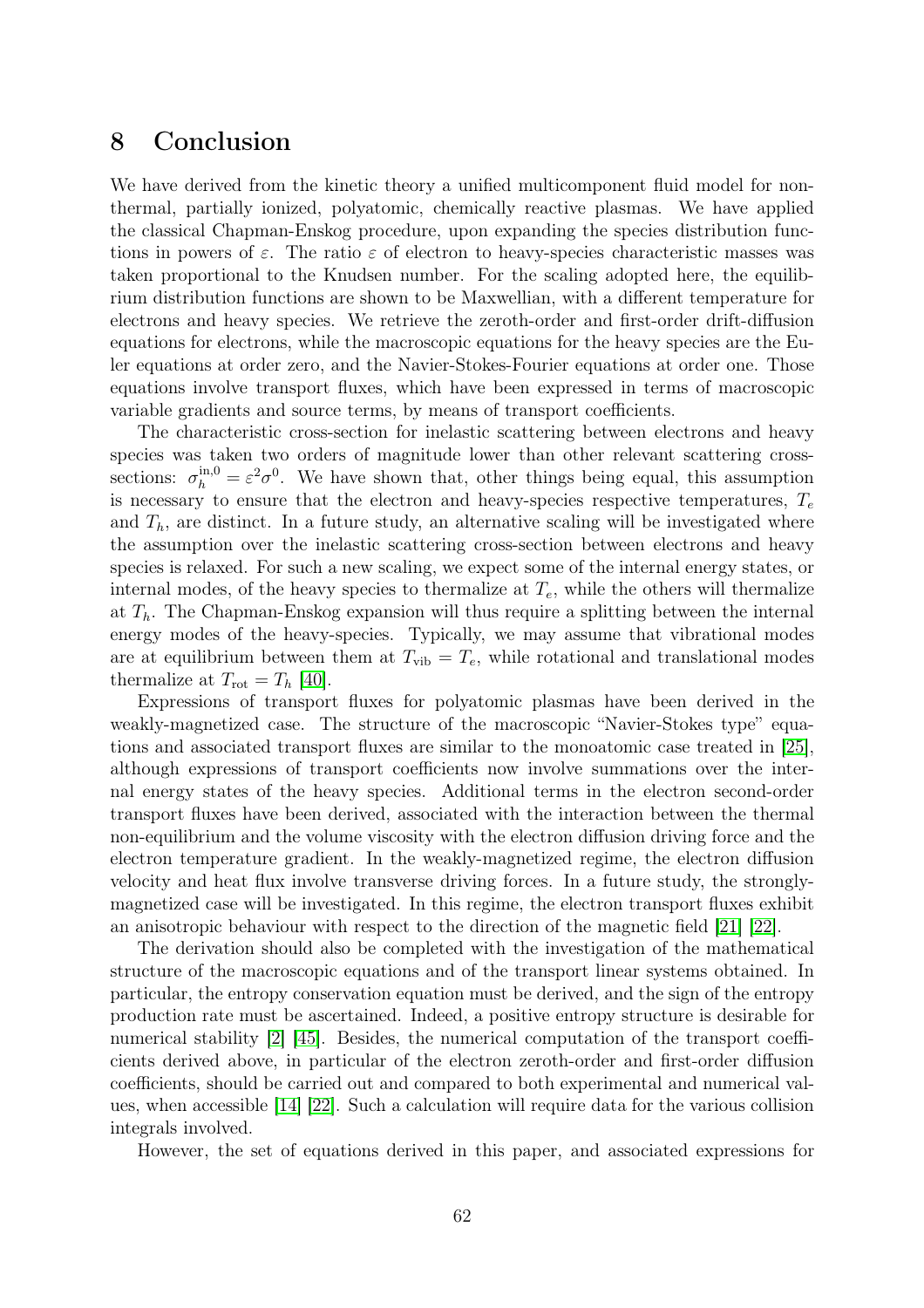transport fluxes, are a sound basis for the numerical modeling of non-thermal plasmas. Indeed, the first-order Chapman-Enskog expansion for multicomponent gas mixtures is retrieved in the limit where  $T_e = T_h$  [\[22\]](#page-63-17). Also, the present model encompasses almost all existing fluid models for low-temperature plasmas.

# Acknowledgements

This work has been supported by the Region Ile-de-France in the framework of DIM Nano-K, the nanoscience competence center of Paris Region.

# <span id="page-62-10"></span>References

- [1] B. V. Alexeev, A. Chikhaoui, and I. T. Grushin. Application of the generalized Chapman-Enskog method to the transport-coefficient calculation in a reacting gas mixture. Physical Review E, 49(4):2809–2825, 1994.
- <span id="page-62-11"></span><span id="page-62-5"></span>[2] A. V. Bobylev. The chapman-enskog and grad methods for solving the boltzmann equation. Sov. Phys. Dokl., 27:29–31, 1982.
- <span id="page-62-6"></span>[3] S. I. Braginskii. Transport phenomena in a completely ionized two-temperature plasma. Sov. Phys.–JETP, 6:358–369, 1958.
- <span id="page-62-1"></span>[4] S. I. Braginskii. Transport processes in a plasma. In ed. M. A. Leontovich, editor, Reviews of Plasma Physics, volume 1, pages 205–311. New York: Consultants Bureau, 1965.
- <span id="page-62-3"></span>[5] D. Bruno, M. Capitelli, and A. Dangola. Transport coefficients of partially ionized gases: a revisitation. pages AIAA–4039. AIAA Paper, 2003.
- [6] D. Bruno, C. Catalfamo, A. Laricchiuta, D. Giordano, and M. Capitelli. Convergence of chapmanâĂŞenskog calculation of transport coefficients of magnetized argon plasma. Phys. Plasma, 13:72307, 2006.
- <span id="page-62-2"></span>[7] D. Bruno, A. Laricchiuta, M. Capitelli, C. Catalfamo, A Chikhaoui, E. V. Kustova, and D. Giordano. Transport properties of equilibrium argon plasma in a magnetic filed. pages AIAA–2161. AIAA Paper, 2004.
- <span id="page-62-0"></span>[8] S. Chapman and T. G. Cowling. The Mathematical Theory of Non-Uniform Gases. Cambridge University Press, Cambridge, 1970.
- <span id="page-62-4"></span>[9] R. M. Chmieleski and J. H. Ferziger. Transport properties of a nonequilibrium partially ionized gas. Phys. Fluids,  $10:364$ â $\rm{\AA}S-371$ , 1967.
- <span id="page-62-9"></span>[10] S. Cordier. Hyperbolicity of the hydrodynamical model of plasmas under the quasineutrality hypothesis. Math. Models Appl. Sci., 18:627–647, 1995.
- <span id="page-62-7"></span>[11] J.-S. Darrozes and J.-P. Petit. Une nouvelle formulation des équations du mouvement d'un gaz ionisé dans un régime dominé par les collisions. J. Méc, 14(745), 1975.
- <span id="page-62-8"></span>[12] P. Degond. Asymptotic continuum models for plasmas and disparate mass gaseous binary mixtures. In Material Substructures in Complex Bodies: from Atomic Level to Continuum, chapter 1, pages 1–62. Elsevier, 2007.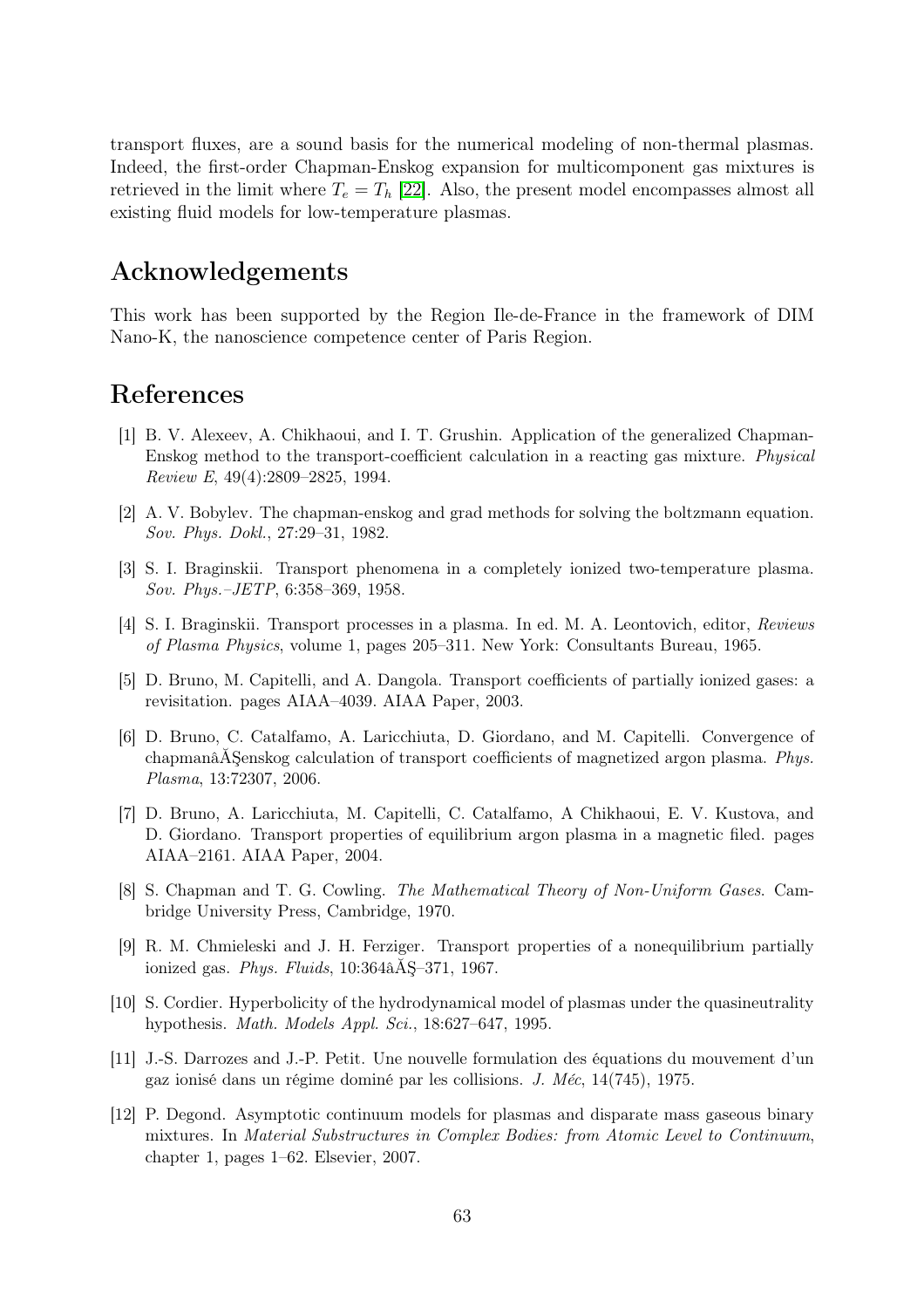- <span id="page-63-6"></span><span id="page-63-3"></span>[13] P. Degond and B. Lucquin-Desreux. Transport coefficients of plasmas and disparate mass binary gases. Transport Theory and Statistical Physics, 25(6):595–633, 1996.
- <span id="page-63-5"></span>[14] A. Ern and V. Giovangigli. Multicomponent Transport Algorithms, volume m24 of Lecture Notes in Physics Monographs. Springer-Verlag, Berlin, 1994.
- <span id="page-63-7"></span>[15] A. Ern and V. Giovangigli. Thermal conduction and thermal diffusion in dilute polyatomic gas mixtures. Physica A, 214(4):526–546, April 1995.
- <span id="page-63-0"></span>[16] A. Ern and V. Giovangigli. The kinetic chemical equilibrium regime. Physica A, 260:49–72, 1998.
- <span id="page-63-14"></span>[17] J. H. Ferziger and H. G. Kaper. Mathematical Theory of Transport Processes in Gases. North-Holland Publishing Company, 1972.
- <span id="page-63-9"></span>[18] D. Giordano and M. Capitelli. Nonuniqueness of the two-temperature Saha equation and related considerations. Physical Review E., 65:016401, 2002.
- <span id="page-63-1"></span>[19] V. Giovangigli. Multicomponent Flow Modeling. MESST Series. Birkhauser, Boston, 1999.
- <span id="page-63-2"></span>[20] V. Giovangigli and B. Graille. Kinetic theory of partially ionized reactive gas mixtures. Physica A, 327:313–348, 2003.
- <span id="page-63-17"></span>[21] V. Giovangigli and B. Graille. The kinetic theory of partially ionized reactive gas mixtures II. J. Phys. A: Math. Theor., 42, 2009.
- [22] V. Giovangigli, B. Graille, T. E. Magin, and M. Massot. Multicomponent transport in weakly ionized mixtures. Plasma Sources Sci. Technol., 19(3):034003, 2010.
- <span id="page-63-13"></span><span id="page-63-11"></span>[23] B. Graille. Modélisation de mélanges gazeux réactifs ionisés dissipatifs. PhD thesis, Ecole Polytechnique, 2004.
- [24] B. Graille, T. E. Magin, and M. Massot. Modeling of reactive plasmas for atmospheric entry flows based on kinetic theory. In Center for Turbulence Research: Proceedings of the 2008 Summer Program, pages 17–28. Stanford University, 2008.
- <span id="page-63-4"></span>[25] B. Graille, T. E. Magin, and M. Massot. Kinetic theory of plasmas: Translational energy. M3AS, 19(4):527–599, 2009.
- <span id="page-63-8"></span>[26] C. P. Grünfeld. On a class of kinetic equations for reacting gas mixtures. C. R. Acad. Sci. Paris A, 316 (I):953–958, 1993.
- <span id="page-63-10"></span>[27] C. P. Grünfeld and E. Georgescu. On a class of kinetic equations for reacting gas mixtures. Mat. Fiz., Analiz., Geom., 2:408–435, 1995.
- <span id="page-63-16"></span>[28] G. J. M. Hagelaar. Documentation of BOLSIG+. Laboratoire Plasma et Conversion d'Energie (LAPLACE), Université Paul Sabatier, March 2016.
- <span id="page-63-12"></span>[29] Yu. Kagan and A. M. Afanas'ev. On the kinetic theory of gases with rotational degrees of freedom. J. Exptl. Theoret. Phys., 41:1536–1545, 1961.
- <span id="page-63-15"></span>[30] B. Kalache, T. Novikova, A. Fontcuberta i Morral, P. Roca i Cabarrocas, W. Morscheidt, and K. Hassouni. Investigation of coupling between chemistry and discharge dynamics in radio frequency hydrogen plasmas in the Torr regime. Journal of Physics D: Applied Physics, 37:1765–1773, 2004.